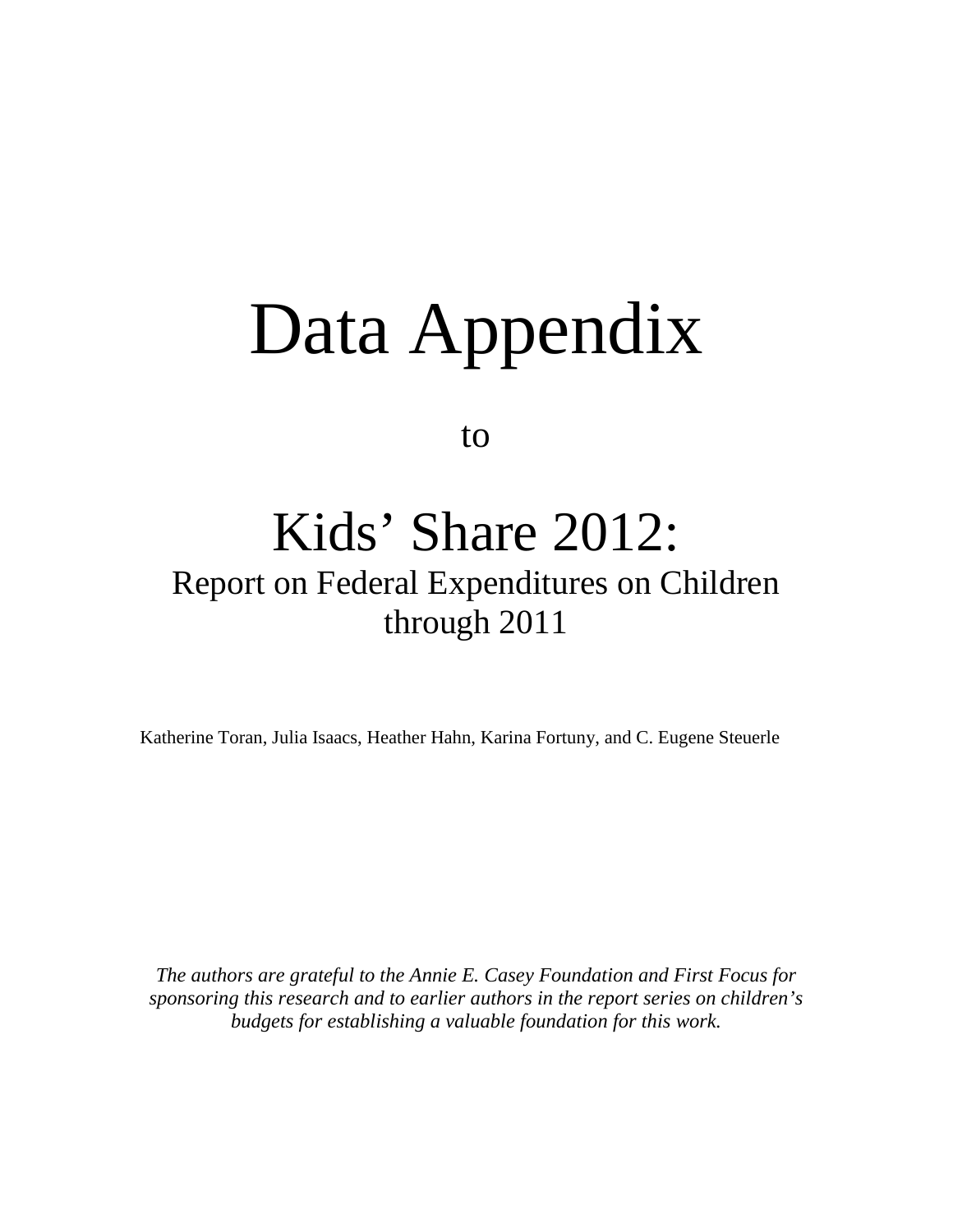## **Contents**

| I. Introduction                                   | $A-3$  |
|---------------------------------------------------|--------|
| II. Summary Table of Multipliers and Expenditures | $A-17$ |
| III. Income Security                              | $A-20$ |
| IV. Nutrition                                     | $A-26$ |
| V. Housing                                        | $A-29$ |
| VI. Tax Provisions                                | $A-32$ |
| VII. Health                                       | $A-42$ |
| <b>VIII. Social Services</b>                      | $A-52$ |
| IX. Education                                     | $A-60$ |
| X. Training                                       | $A-72$ |
| XI. References                                    | $A-75$ |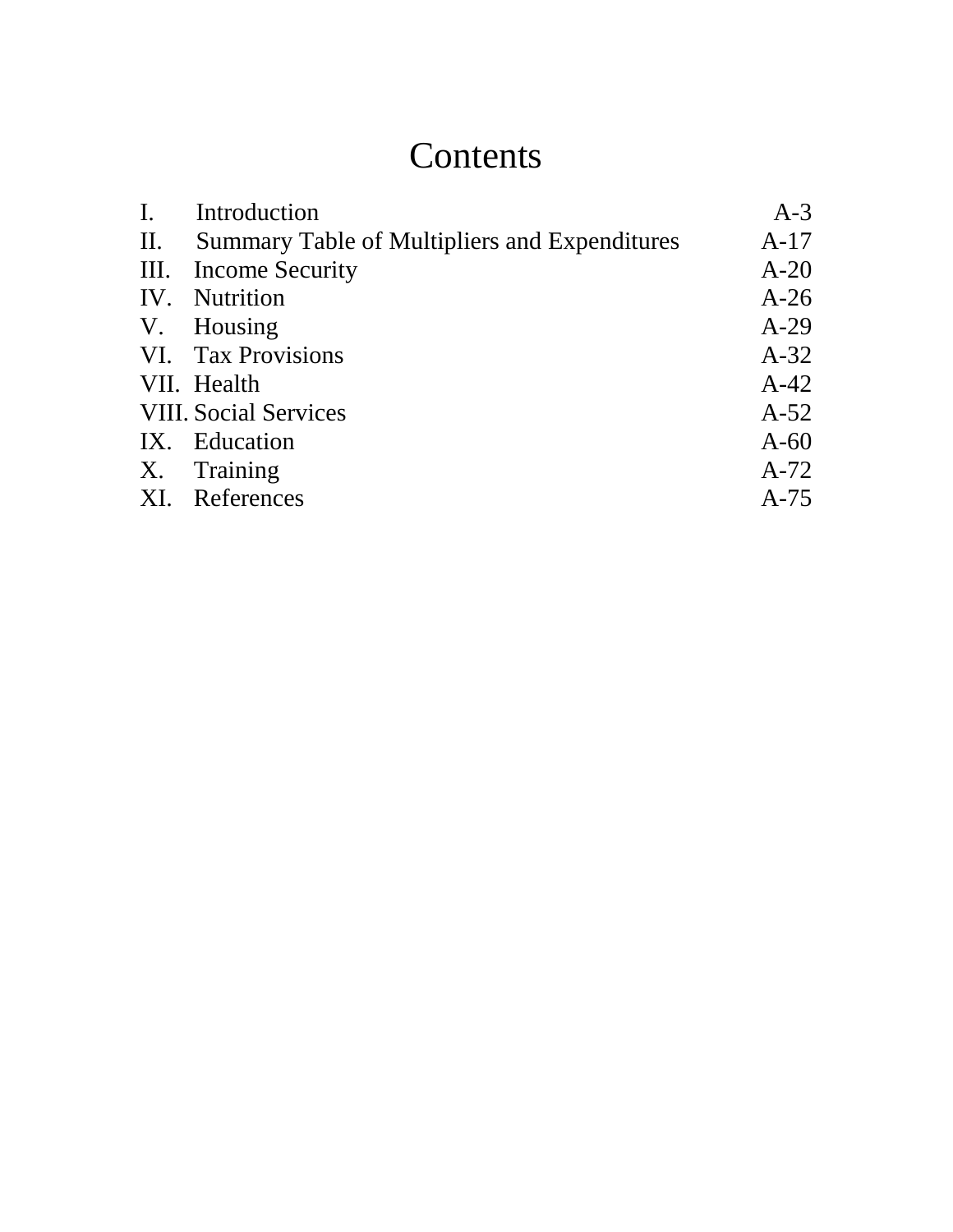#### **I. Introduction**

This appendix details the data and methodology used to estimate federal program and tax expenditures on children in *Kids' Share 2012: Report on Federal Expenditures on Children through 20[1](#page-2-0)1*. It updates data appendices associated with earlier *Kids' Share* reports.<sup>1</sup>

Calculating government expenditures on children, as we do in the *Kids' Share* reports, is a complicated task involving many decisions, definitions, and assumptions about how federal dollars are spent. This introduction provides an overview of our three-step methodology for estimating federal expenditures in each year. The first task is to select programs for inclusion. Only programs directly benefiting children or benefiting households because of the presence of children are included. The second task is to collect expenditure data for the more than 100 programs and tax provisions included in our report. Our primary source of expenditure data is estimates from the *Appendix to the Budget of the U.S. Government, Fiscal Year 2013* (and past years). Many analyses also include information on tax expenditures, gathered from the *Analytical Perspectives* volume of the budget. The third task, which takes significant effort, is estimating the portions of programs that go specifically to children. Each of these three tasks is described below. In addition, we explain the data and assumptions used to generate projections, briefly describe the sources for our state and local estimates, and specify how our methodology has changed from previous *Kids' Share* reports.

Section II of this document presents a summary table of expenditures in 2011 detailing the programs included in our analysis, estimated expenditures, and the share of the expenditures going to children. The majority of the data appendix (sections III–X) consists of descriptions of specific data sources, calculations, and methodological assumptions made in each program included in the report. These descriptions indicate any adaptations of our general methodology at the program level and identify specific changes in the calculation of estimates from previous years. We provide references by program, as well as a complete list of references, in section XI. The web addresses cited in this document are current as of March 2012.

#### **Kids' Share Methodology**

**Define and identify programs with children's spending.** To estimate federal expenditures on children, we must first define what spending on children is, a difficult undertaking that raises broad conceptual questions. When does childhood begin, and when does it end? What is spending on children compared with spending on their parents or the general population? Should expenditures include reductions in taxes as well as direct spending programs? Certainly, there are various reasonable answers to these questions.

In this analysis, childhood is generally defined as extending from birth until a child's 19th birthday. As a result, both federal spending on college or postsecondary vocational training and prenatal spending through Medicaid or other programs are excluded (the latter largely because of data limitations). While the general rule is to include 18-year-olds, they are excluded

<span id="page-2-0"></span><sup>&</sup>lt;sup>1</sup> See Rennane et al. (2011, 2010); Kent et al. (2009); Reynolds et al. (2007, 2008); and Clark et al. (2000).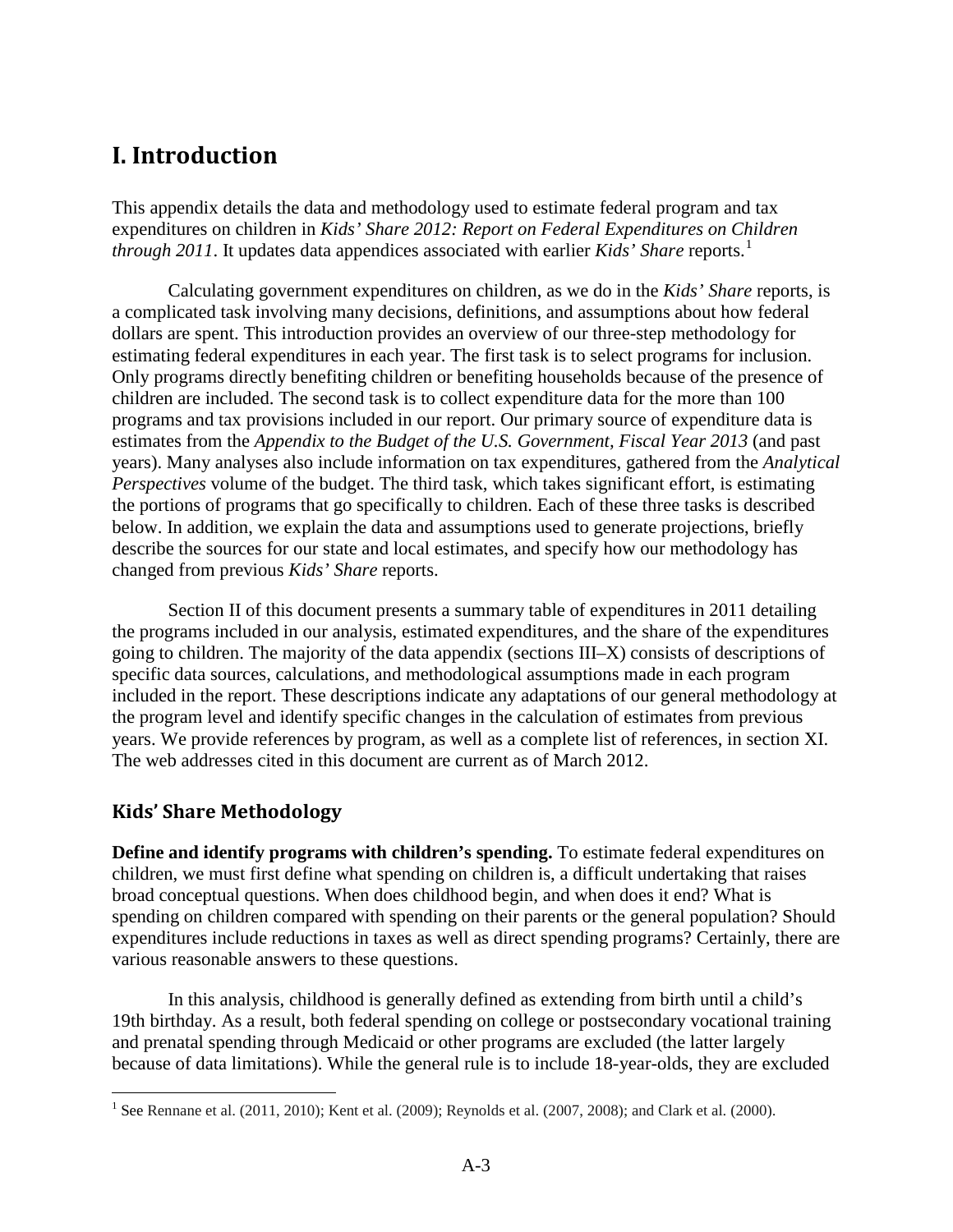from certain programs that define childhood as ending on a child's 18th birthday, as detailed in sections III–X.

To be included in this analysis (as a whole or in part), a program must meet one of the following criteria:

- 1. benefits or services are entirely for children (e.g., elementary and secondary education programs, foster care payments); this also includes programs where a portion provides benefits directly for children (e.g., Medicaid, Supplemental Security Income);
- 2. family benefit levels increase with the inclusion of children in the application for the benefit (e.g., Supplemental Nutrition Assistance Program [SNAP, formerly food stamps], low-rent public housing); or
- 3. children are necessary for a family to qualify for any benefits (e.g., Temporary Assistance for Needy Families [TANF], the Child Tax Credit [CTC], the dependent exemption).

Not all programs that provide benefits to families are included under our definition of spending on children. Excluded, for example, are unemployment compensation, tax benefits for homeownership, and other benefits where the amount of the benefit the adult receives is not related to presence or number of children. Further, this analysis does not include programs that provide benefits to the population at large, such as roads, communications, national parks, and environmental protection.

In reporting expenditures on children, several key measures focus on federal *outlays* on children (e.g., the share of the federal budget spent on children, federal vs. state/local spending on children, and children vs. elderly outlays). However, our most comprehensive measure of federal expenditures on children includes *tax expenditures* (i.e., reduced tax liabilities as a result of the CTC, the dependent exemption, or other provisions in the tax code) as well as direct program outlays. Throughout the report, we note clearly where our analysis focuses on outlays only and where it broadens to include reductions in taxes. Even when the analysis is restricted to outlays, however, it includes the direct outlays related to the tax law, chiefly the portions of the Earned Income Tax Credit (EITC) and Child Tax Credit that are paid out to families as a tax refund, rather than a reduction in tax liability. Note that this last division is undertaken to achieve consistency with budget accounting that divides tax subsidies between outlays for the refundable portion and tax expenditures for the nonrefundable portion.

**Collect expenditure data.** We rely on reported outlays from the *Appendix to the Budget of the U.S. Government, Fiscal Year 2013* (and past years) as the primary source for our expenditure data. For estimated expenditures from tax provisions, we turn to the *Analytical Perspectives* volume of the budget. In most cases, the budget appendix lists outlays for each program included in our analysis. Occasionally, the appendix groups several programs into larger categories; while obligations are listed for each program in the group, only one outlay number is listed, reflecting the total for the group. In these situations, we generally assume the ratio of outlays (the total spent) to obligations (the total appropriated) is consistent across all programs in the group, and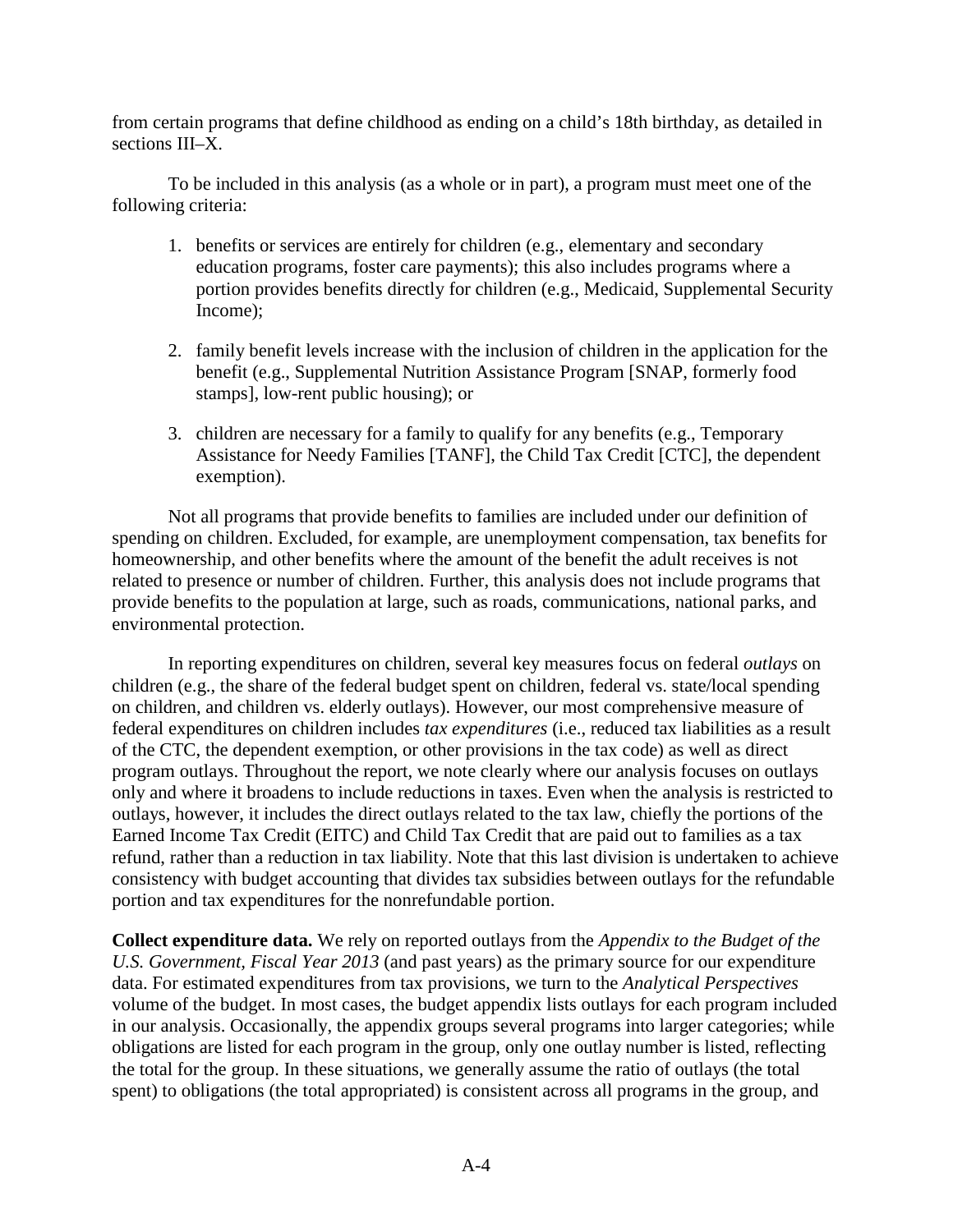calculate outlays by applying this ratio to the total obligation listed for individual programs of interest.<sup>[2](#page-4-0)</sup> For smaller programs not listed explicitly in the appendix, we obtain expenditure information from budgetary documents on agency web sites or directly from representatives at various government agencies.

The *Kids' Share* database includes estimates of federal expenditures in five-year intervals from 1960 to 1995 and annually from 1996 to 2011. Most historical expenditure data comes from earlier budget appendices or from information obtained directly from the agency.

In order to synthesize the over 100 programs identified as programs with spending for children, we classify the programs into 11 major categories that generally follow the budget functions laid out by the Office of Management and Budget (OMB). We group our calculations into these categories at various points in the analysis:

- 1. health (e.g., Medicaid and the State Children's Health Insurance Program [SCHIP]);
- 2. nutrition (e.g., SNAP and child nutrition);
- 3. housing (e.g., Section 8 Low-Income Housing Assistance and Low Income Home Energy Assistance);
- 4. income security (e.g., TANF and Supplemental Security Income [SSI]);
- 5. early education and care (e.g., Head Start and child care assistance);
- 6. social services (e.g., foster care and child welfare services);
- 7. education (e.g., special education);
- 8. training (e.g. Job Corps);
- 9. the refundable portion of tax credits—that is, cash payments to families whose tax liability falls below zero (e.g., most of the EITC and some of the CTC);
- 10. tax expenditures, or reductions in a family's tax liability from special tax provisions (e.g., the child and dependent care credit, and the nonrefundable portions of the EITC and CTC); and
- 11. the dependent exemption, which is not considered a tax expenditure by the Department of the Treasury but does reduce the tax liability of families with children compared with families without children.

A full list of the programs in each of these categories can be found in the summary table in Section II. Also note that while the summary table and the *Kids Share 2012* report generally use these 11 categories, this *Data Appendix to Kids Share 2012* has only eight categories

<span id="page-4-0"></span> $2$  We made exceptions to this general rule in cases where some, but not all, programs in an account had a larger than normal appropriation in one year with effects on outlays over several years, as was the case for several programs under the American Recovery and Reinvestment Act of 2009.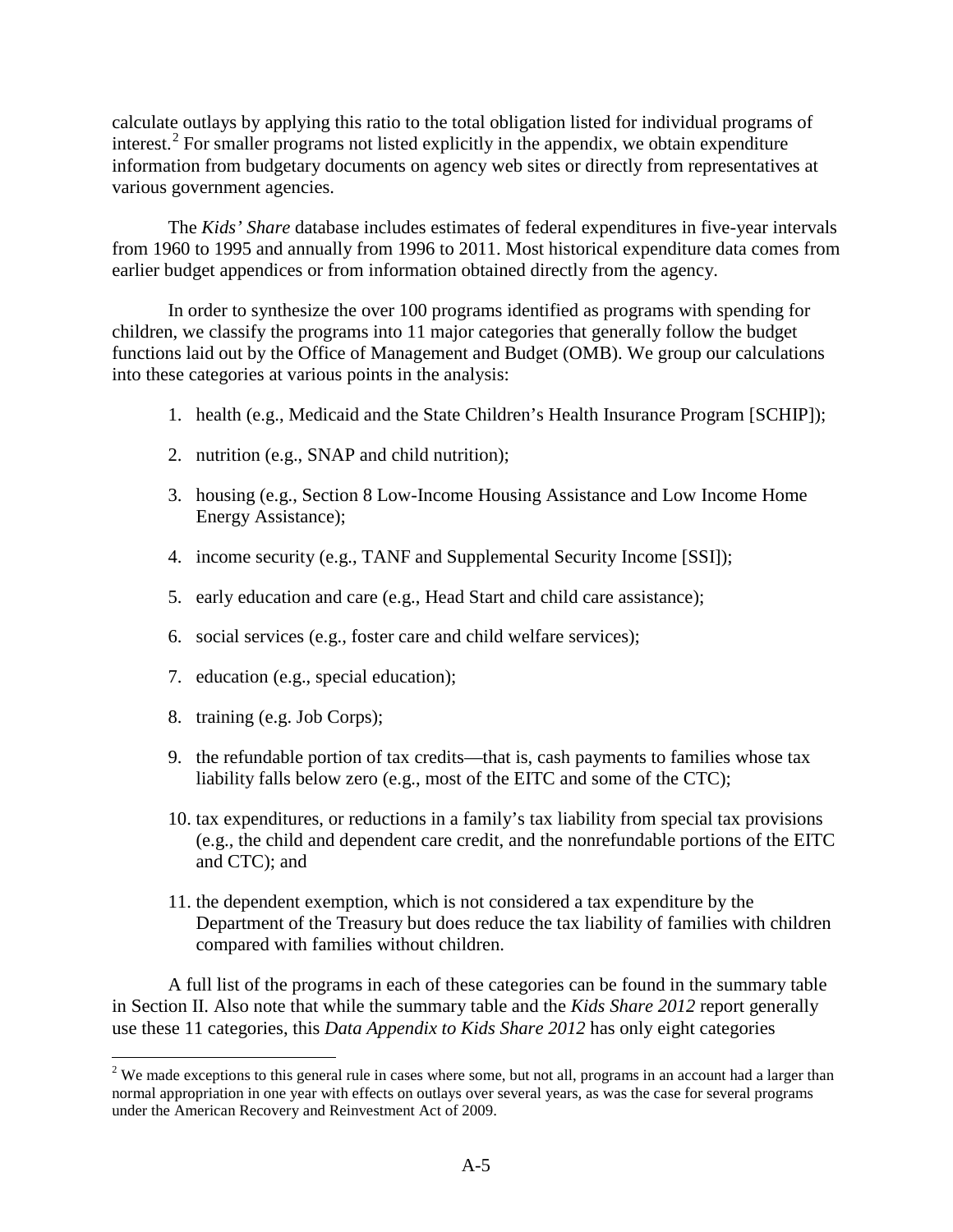(detailed in sections III–X). The three tax-related categories are considered one "tax provision" category for purposes of data collection, and data on early care and education programs are collected in conjunction with other social services programs.

**Calculate the share of program spending on children**. Even among the programs that benefit children, government programs target children in various ways. Some programs devote all their resources to children directly, while others allocate funds to children as well as older age groups. As a result, we calculate the share of program resources dedicated to children in one of the following ways:

- For programs that serve children only, we assume 100 percent of program expenditures (benefits and associated administrative costs) to children, whether the expenditure is a direct service to children (e.g., education) or a child benefit paid through parents or guardians (e.g., SSI disabled children benefits). We make no attempt to subtract the amount of a child's benefit that parents may spend on themselves.
- For programs that provide direct services to children and adults, we calculate the percentage of program expenditures that go to children (e.g., Medicaid).
- For programs that provide benefits only to families with children, and if the benefit size is determined by the number of children, we assume 100 percent of program expenditures go to children (e.g., CTC, dependent exemption).
- For other programs where benefits are provided to families without any delineation of the parents' and children's share, we generally estimate a children's share based on the number of children and adults in the family and assuming equal benefits per capita. For example, in a two-child, one-adult family, two-thirds of housing, energy assistance, welfare, or SNAP/food stamp benefits would go to the children and one-third to the adult. We outline our general process for allocating benefits to children in figure 1.

We put significant effort into estimating the portions of large programs, such as SNAP, Medicaid, or SSI, that go just to children. For these calculations, the most frequently used data sources are the *Annual Statistical Supplement to the Social Security Bulletin* (various years) and reports from the agencies that administer the programs. In some cases, we contact federal agency staff directly to obtain program participation information if no report is publicly available. This method proved particularly useful for smaller programs. We also rely on unpublished tabulations of administrative or survey data generated by the authors or other researchers at the Urban Institute and elsewhere.

For certain programs, we take advantage of the Urban Institute's microsimulation modeling capabilities to estimate the share of benefits going to children. In particular, we employ the Urban Institute's Transfer Income Model (TRIM3) for several programs. TRIM3 is maintained and developed by the Urban Institute under primary funding from the Department of Health and Human Services, Office of the Assistant Secretary for Planning and Evaluation (HHS/ASPE). TRIM3 simulates the major governmental [tax, transfer, and health programs](http://trim3.urban.org/T3IntroPrograms.php) that affect the U.S. population, and it can produce results at the individual, family, state, and national levels. TRIM3's annual "baseline" simulations (simulations of actual program rules) are used to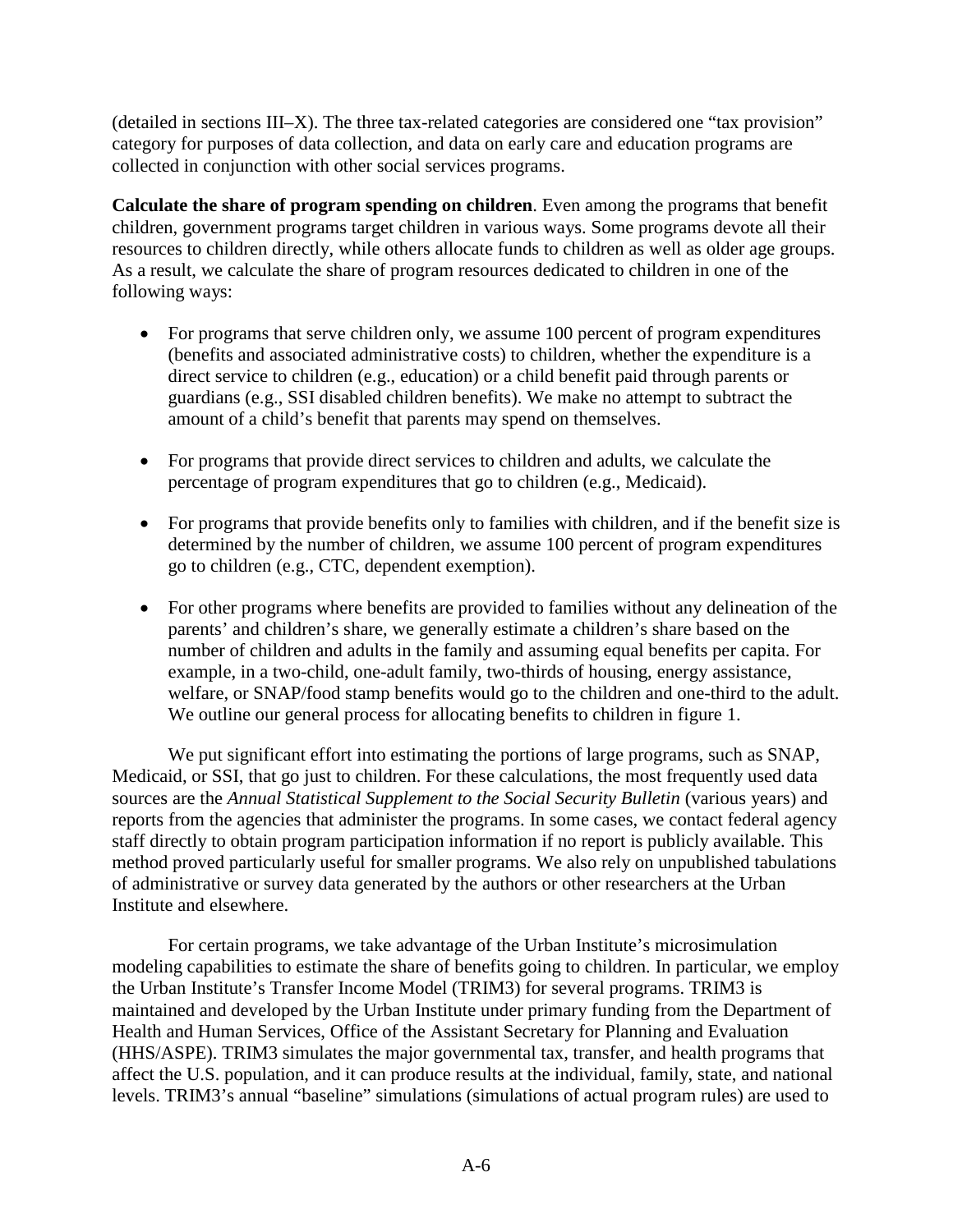correct for the underreporting of transfer program benefits in the survey files used as input to TRIM3, and to create other variables—such as program eligibility indicators—unavailable in the input data. The data used in this year's report are based on the 2008 Current Population Survey, augmented as described above to adjust for underreporting. TRIM is particularly useful for several income security programs and housing programs; each program using TRIM is noted in the individual description in the following sections.

We also use the Urban–Brookings Tax Policy Center microsimulation model for four main tax expenditures included in this report: the dependent exemption, EITC, CTC, and the Child and Dependent Care Tax Credit (CDCTC). The Tax Policy Center microsimulation model is a powerful tool for federal tax policy analysis. The model calculates tax liability for a representative sample of households, both under the rules that currently exist (current law) and under alternative scenarios. Based on these calculations, the model produces estimates of the revenue consequences of different tax policy choices, as well as their effects on the distribution of tax liabilities and marginal effective tax rates, which affect incentives to work, save, and shelter income from tax (Rohaly, Carasso, and Saleem 2005).

Starting in 2011, we also employ the Urban Institute's Health Insurance Policy Simulation Model (HIPSM) for our separate analysis of the kids' share of the tax expenditure for employer-provided health insurance. HIPSM is a detailed microsimulation model of the health care system. It estimates the cost and coverage effects of proposed health care policy options. HIPSM was developed by researchers in the Health Policy Center and Urban–Brookings Tax Policy Center at the Urban Institute. More details on the estimate included in this year's report are provided in later sections of this data appendix.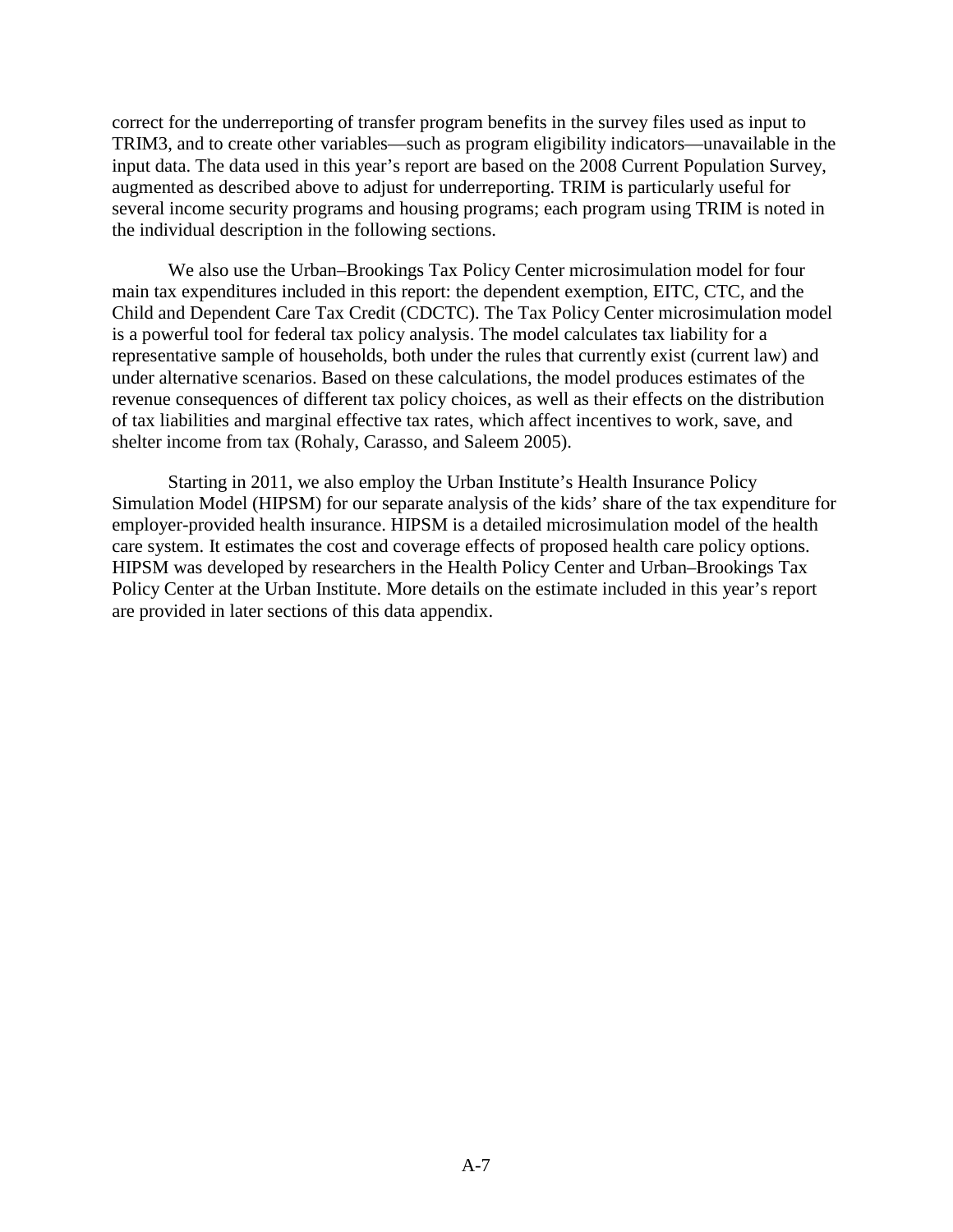| Services delivered by third-party agency<br>(not delivered to families or households)                                                                                                                                                                             |                                                                                                                                                                                                             |  | <b>Benefits delivered to families and households</b>  |                                                                                             |                                                                                      |                                                                                                                 |                                                                                                                                           |
|-------------------------------------------------------------------------------------------------------------------------------------------------------------------------------------------------------------------------------------------------------------------|-------------------------------------------------------------------------------------------------------------------------------------------------------------------------------------------------------------|--|-------------------------------------------------------|---------------------------------------------------------------------------------------------|--------------------------------------------------------------------------------------|-----------------------------------------------------------------------------------------------------------------|-------------------------------------------------------------------------------------------------------------------------------------------|
| All services to<br><b>Services to both</b><br>children<br>children and                                                                                                                                                                                            |                                                                                                                                                                                                             |  | <b>Individual</b><br><b>benefits</b>                  | <b>Family or household benefits</b>                                                         |                                                                                      |                                                                                                                 |                                                                                                                                           |
|                                                                                                                                                                                                                                                                   | adults                                                                                                                                                                                                      |  | to both children<br>and adults                        | <b>Eligibility limited to families with</b><br>children                                     |                                                                                      | <b>Eligibility not limited to families with</b><br>children                                                     |                                                                                                                                           |
|                                                                                                                                                                                                                                                                   |                                                                                                                                                                                                             |  |                                                       | <b>Benefit size</b><br>dependent on<br>number of<br>children only                           | <b>Benefit size</b><br>dependent on<br>number of<br>children and<br>number of adults | <b>Benefit size</b><br>dependent on<br>presence or<br>number of<br>children                                     | <b>Benefit size</b><br>unaffected by<br>number of children                                                                                |
| $100\%$ of<br>expenditures                                                                                                                                                                                                                                        | <b>Share of</b><br>expenditures                                                                                                                                                                             |  | <b>Share of</b><br>expenditures                       | $100\%$ of<br>expenditures                                                                  | <b>Share of</b><br>expenditures                                                      | <b>Share of</b><br>expenditures                                                                                 | <b>No expenditures</b>                                                                                                                    |
| Most education<br>programs, child<br>support enforcement,<br>immunization, Head<br>Start, foster care,<br>adoption assistance,<br>child welfare, child<br>and family services<br>programs, child care<br>programs, juvenile<br>justice, missing<br>children, etc. | Medicaid, SCHIP,<br>Maternal and Child<br>Health Bureau,<br><b>Social Services</b><br><b>Block Grant,</b><br>Community<br>Services Block<br>Grant, Job Corps,<br>vocational and<br>adult education,<br>etc. |  | Social Security,<br>SSI, Railroad<br>Retirement, etc. | EITC, <sup>a</sup> CTC,<br>dependent<br>exemption,<br>employer-provided<br>child care, etc. | TANF, etc.                                                                           | SNAP/food<br>stamps, veterans<br>benefits, public<br>housing, low-<br>income home<br>energy assistance,<br>etc. | Unemployment<br>benefits, workers<br>compensation,<br>Making Work Pay<br>and other tax credits<br>not tied to number of<br>children, etc. |

#### **FIGURE 1. General Rules for Allocating Program Expenditures to Children**

*Note:* The specific allocation procedures vary, depending on available data and type of benefit provided by specific programs. <sup>a</sup> Spending on childless EITC units (3 percent of total) is excluded.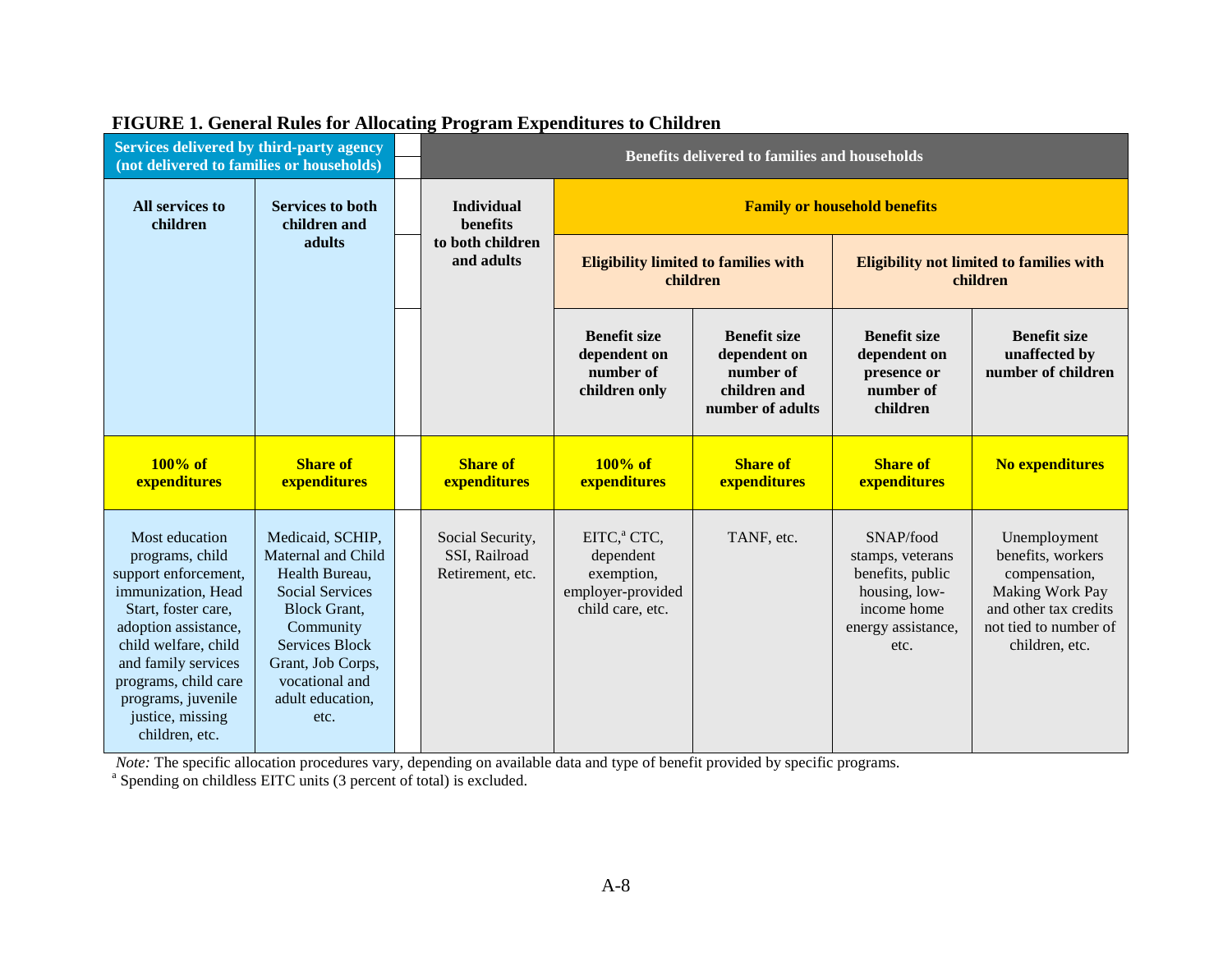Once we have an estimate of the share of each program that is spent on children, we can total the spending on children and express it as a share of total spending to provide an estimate of the kids' share. Our most basic estimate of kids' share focuses on outlays only: total direct spending on kids as a share of all direct spending. We also express spending on children as a share of domestic spending only, an estimate that excludes spending on defense and international programs and includes tax expenditures and outlays on children. In some cases, we use a more comprehensive measure of expenditures that includes tax expenditures. Our estimates of tax expenditures are calculated with the caveat that we do not take into account behavioral or interaction effects; as a result, these additional measures should be interpreted with care. However, the goal of these alternative measures of kids' share is to provide an even broader picture of federal investment on children, based on several perspectives.

#### **Methods for Estimating Impact of the American Recovery and Reinvestment Act of 2009**

For the past three years, the *Kids' Share* reports have included special analyses of the year-toyear impact of the American Recovery and Reinvestment Act of 2009 (ARRA) on federal expenditures on children. This analysis requires special tabulations from the Congressional Budget Office (CBO), detailing its outlay projections for the regular and ARRA pieces of programs for 2012–22. These tabulations were sent to us by Janet Airis at CBO. In addition, we estimated how much of each program's ARRA increase should be allocated to children, generally relying on the children's share calculations used in our overall estimates.

We attribute changes in the tax law to ARRA only through the end of calendar year 2010, an approach consistent with CBO's treatment of ARRA provisions. However, a number of these provisions, including changes made to the EITC and CTC, were extended through the end of 2012 as part of the Tax Relief, Unemployment Reauthorization, and Job Creation Act in 2010. Further, our projections of the EITC and CTC are based on the Tax Policy Center microsimulation model's current policy baseline, which assumes that the changes originally enacted as part of ARRA will be extended even past their current expiration date at the end of 2012. While we include the additional revenue and outlay effects from these assumptions in our outer-year projections, we do not consider any extension of these policies past 2010 part of ARRA, consistent with CBO's classification of the effects of ARRA.

#### **Methods for State/Local Spending**

While primarily focusing on federal expenditures on children, *Kids' Share 2012* includes estimates of state and local spending on children for the 13 years between 1998 and 2011. Estimates for 1998–2008 are taken from the Rockefeller Institute State Funding Database. Consultations between the authors of this report and researchers at the Rockefeller Institute have increased consistency between the two sets of estimates. For example, both sets use similar definitions of children (as those under 19), and the Rockefeller Institute researchers have included the state earned income tax credit, in part to be consistent with the federal analysis. However, differences remain. Much of the state and local expenditure data cover a July–June rather than an October–September fiscal year. Moreover, because of the challenge of collecting data across 50 states, the Rockefeller report focuses on only a dozen major programs, including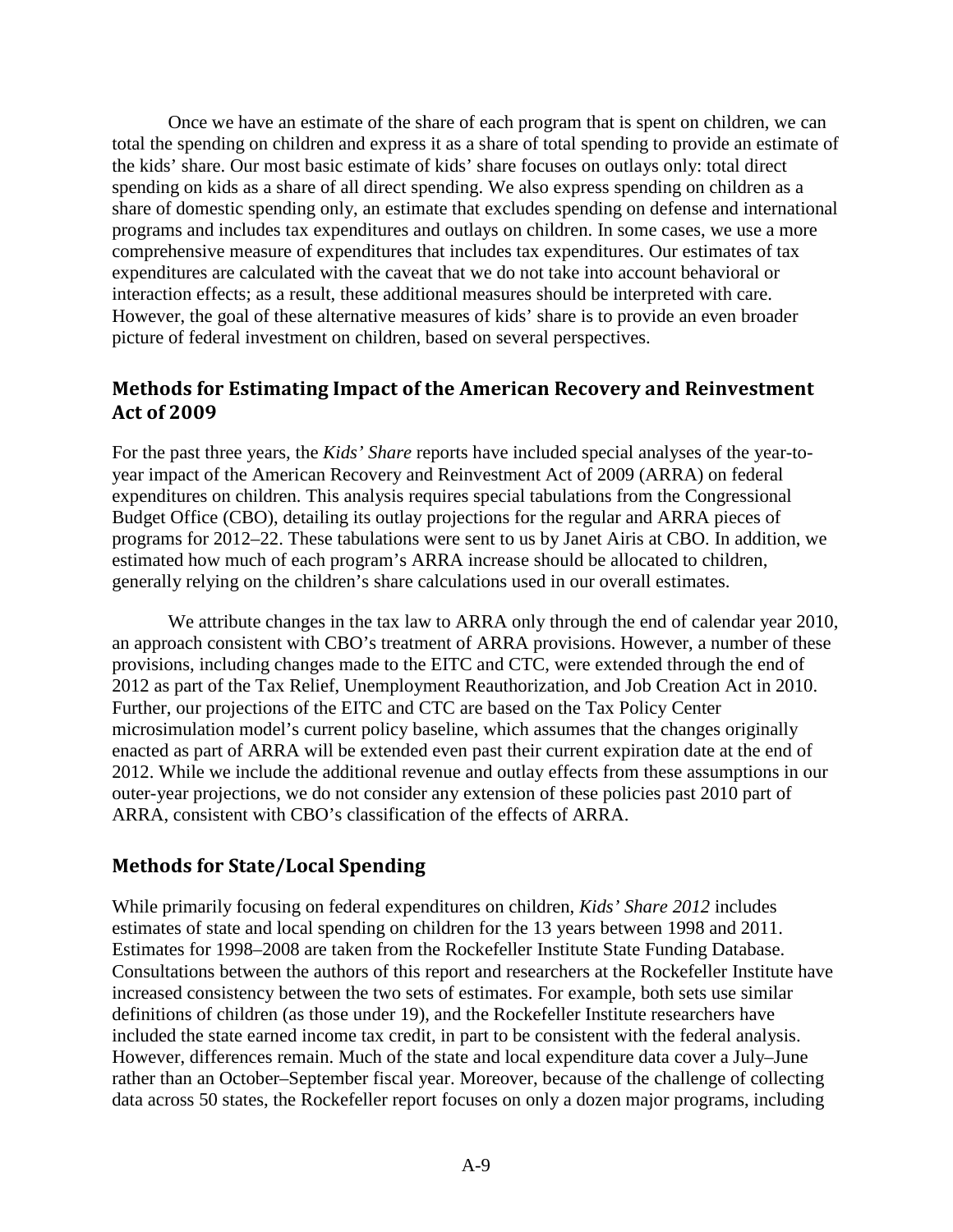state and local spending on elementary and secondary education (including state spending on prekindergarten programs), the state share of three federal health programs (Medicaid, SCHIP, Maternal and Child Health Bureau), state spending on six federal income security and social service programs (TANF, child support enforcement, child care, foster care, adoption assistance, child welfare services), and state earned income tax credits. For more details on the methodology for state and local spending, see Billen et al. (2007).

Aggregate state and local spending estimates for 2009–11 were generated by the authors, using estimates of spending on state education and health from various sources and a range of assumptions about possible growth in local education spending (the major piece of state and local spending missing for 2010 and 2011).

Specifically, our state estimates for spending on Medicaid and the Maternal and Child Health Block Grant were generated from federal estimates for these two programs and estimates of the federal/state match rates in each year. Our state estimates for CHIP came from the Medicaid and CHIP Payment and Access Commission (MACPAC 2011). We were able to gather state education estimates for 2009 from the National Center for Education Statistics, and similar estimates for 2009–11 from the National Association of State Budget Officers (NASBO 2012). Together, state health and education spending represented over half of all state/local spending in 2008.

Unfortunately, estimates for *local* spending on education were not available for 2010 or 2011. For this key element, which represents 42 percent of all state/local spending, we simulated five different paths for how spending might have changed between 2009 and 2011. The middle path, depicted in the report, assumes that local spending falls by the same percentage as state spending (by 4 percent over the two years, or 2 percent per year).<sup>[3](#page-9-0)</sup> Our lower-bound projection assumes that local education spending dropped by twice as much as state education spending over those two years, while our upper-bound projection assumed local spending increased to offset the drop in state spending. Under all five paths, the aggregate pattern is roughly similar: total state/local spending declines between 2009 and 2011, and the decline is large enough that total federal/state/local spending shows relatively little change between 2009 and 2011.

Note that in our estimates of total state/local spending in 2009–11, we did not attempt to estimate state spending for each of the seven smaller state programs outside health and education. Together, these seven income security, social service, and tax credit programs represented only 4 percent of all state/local spending in 2008. For the purpose of generating aggregate estimates, we simply assumed the combined total for these programs remained 4 percent of total state/local spending on children in 2009–11.

#### **Methods for Elderly Spending**

Our primary focus is on expenditures on children, but two figures do include estimates of spending on the elderly. For these estimates we collect expenditure information on 14 federal programs and 2 state programs and estimate the share of those programs that go to those age 65

<span id="page-9-0"></span> $3$  State spending dropped by 6 percent in 2010 and then rose by 2 percent in 2011, for an overall drop of 4 percent. The local spending decline was assumed to occur more evenly across the two-year period.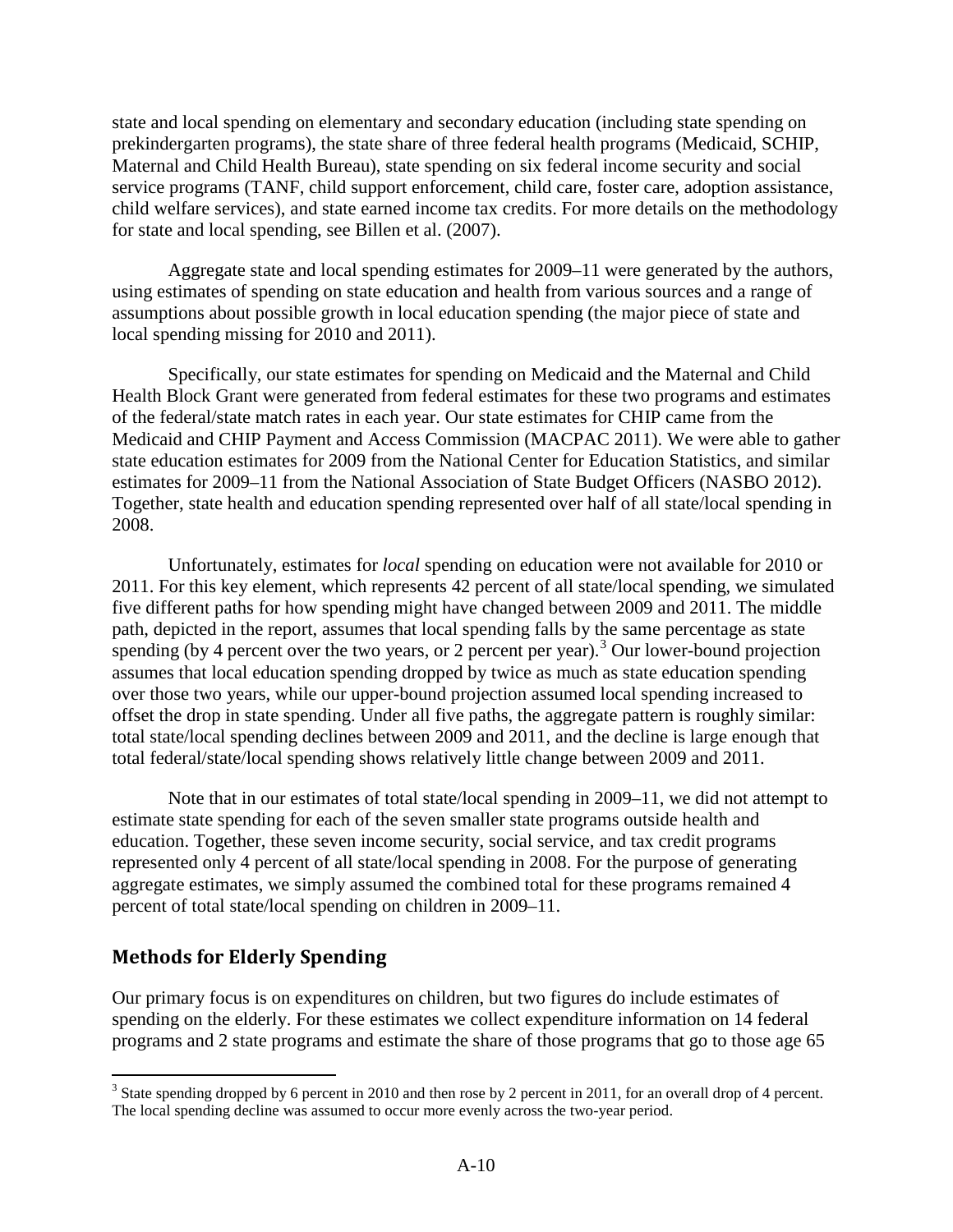and older, similar to our process for estimating the share to those 18 and under for children. We do not attempt to estimate tax expenditures on the elderly, so our comparisons of spending on children and the elderly are limited to comparisons of outlays.

On the federal level, our calculations of elderly spending include spending through the following programs: Social Security, Medicare, Medicaid, SSI, SNAP, Federal Civilian Retirement, Military Retirement, Veterans Compensation & Pensions, Special Benefits for Coal Miners, Veterans Medical Care, Annuitants Health Benefits, Housing, the Administration on Aging, and the Low Income Home Energy Assistance Program (LIHEAP). We also include state Medicaid and state SSI supplement. Estimates of outlays come from the *Appendix to the Budget of the U.S. Government,* various years, and the historical tables provided by the Office of Management and Budget. The percentage which goes to those age 65 and older for Medicare, Medicaid, Social Security and SSI was over 65 was taken from the *Annual Statistical Supplement to the Social Security Bulletin.* Estimates of the percentage going to the elderly for other programs generally rely on a CBO report on spending on the elderly. Calculations of state/local spending on the elderly include state Medicaid and state SSI Supplement, which also come from the *Annual Statistical Supplement to the Social Security Bulletin*.

#### **Projections**

To assess trends of spending on children in the future, we turn primarily to the Congressional Budget Office's projections (specifically, projections in the *Budget and Economic Outlook, Fiscal Years 2012–2022,* updated in March 2012). For projecting expenditures under tax provisions, we turn to the Tax Policy Center microsimulation model for major tax provisions and the Office of Management and Budget's projections in *Analytical Perspectives* for smaller tax provisions.

With a few exceptions, most notably the extension of certain tax provisions set to expire at the end of 2012, the baseline projections assume current law as of January 2012. This means that our baseline projections incorporate the spending caps and automatic spending reductions established by the Budget Control Act of 2011 (BCA) and assume full implementation of the Patient Protection and Affordable Care Act of 2010 (ACA). Our baseline projections do *not* incorporate budget resolutions adopted in spring 2012, proposals to replace the BCA with another deficit reduction policy, changes in the ACA, or any other legislative proposals or judicial actions.

The projection methodology differs depending on whether a program is mandatory (with spending governed by programmatic rules, such as Medicaid or Social Security), discretionary (with spending set by appropriations action annually and overall spending subject to the BCA caps), or a tax expenditure.

**Mandatory spending.** CBO baseline projections assume a continuation of current law, except that certain expiring programs which have been continually reauthorized in the past are assumed to continue. Our analysis relies on CBO's projections for mandatory programs, published on the CBO web site as supplemental data to the current baseline. These programs include Social Security, SNAP, Medicaid, Child Nutrition, Child Support, Foster Care & Adoption Assistance, SSI, TANF, and Child Support Enforcement. For smaller mandatory programs, we asked CBO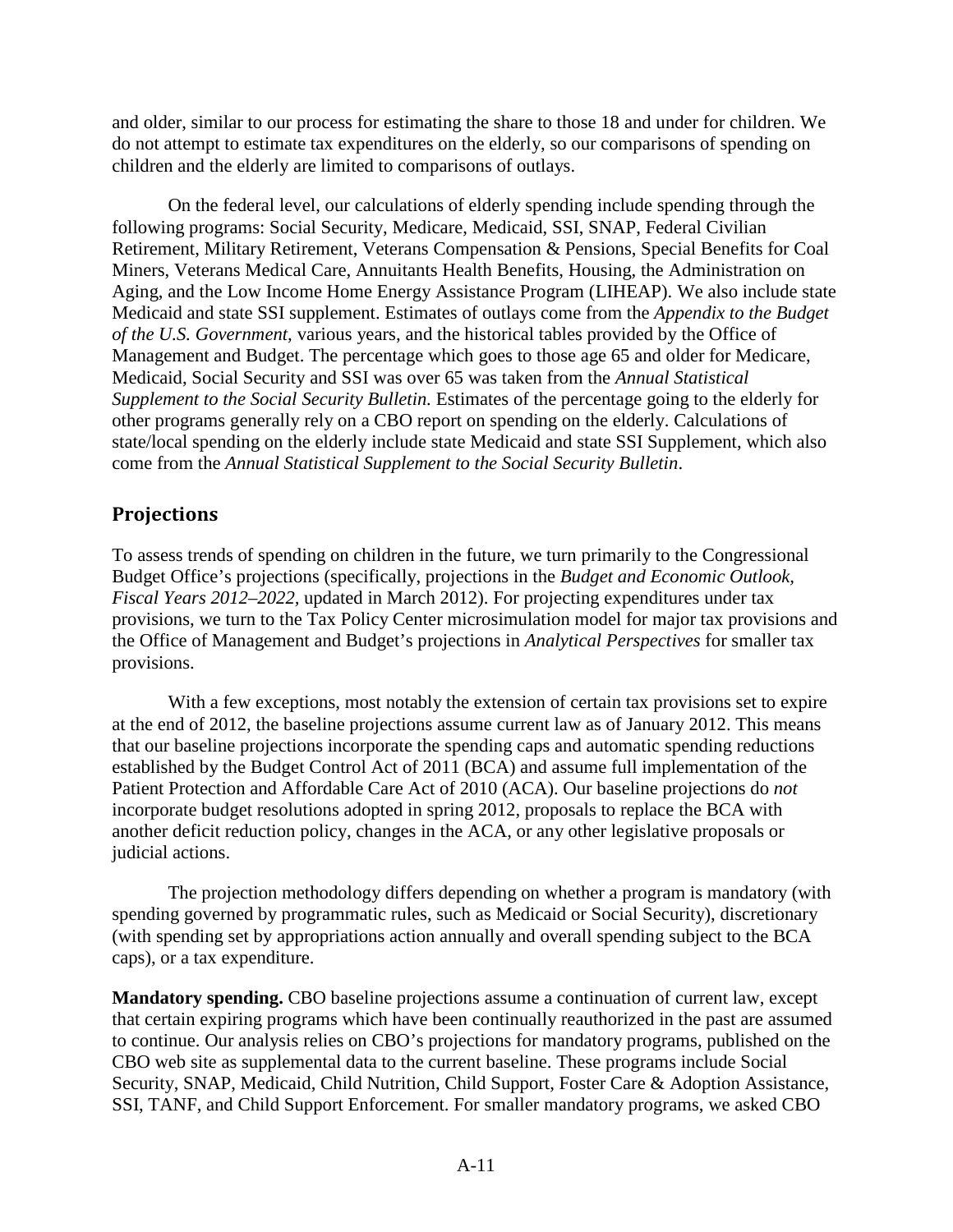staff for unpublished baseline data or made simplifying assumptions in projecting program growth.

In addition, our estimates this year include automatic spending reductions of certain budgetary resources in 2013–21 under the BCA. Most mandatory programs (including those serving children) are exempt from the BCA by statute, including Social Security and Railroad Retirement, veterans benefits, TANF, SSI, Child Support (because it is part of Family Support Payments), refundable tax credits, SNAP, Child Nutrition (all but Special Milk, which is so small it was ignored in this analysis), Medicaid, CHIP, Foster Care (and Adoption Assistance, Guardianship and Independent Living), and Child Care Entitlement for States (2 USC Section 905). We assumed that the following mandatory programs that serve children will not be exempt: the Social Services Block Grant, Safe and Stable Families, the Personal Responsibility Education Program (PREP) and Abstinence Education, and the new Maternal, Infant and Early Childhood Home Visiting Programs. [4](#page-11-0) We reduced the budget authority for these programs by about 8 percent in 2013, declining to less than 6 percent in 2021, and estimated associated outlay savings.<sup>[5](#page-11-1)</sup> The net effect of these reductions was small compared to total mandatory expenditures on children.

**Discretionary spending.** For discretionary spending other than the one-time American Recovery and Reinvestment Act (ARRA) funds, the traditional CBO baseline assumption is that spending is kept constant in real terms—that is, spending is adjusted upward for inflation but does not include increases for growth in population or gross domestic product (GDP). As a result, projections for discretionary spending decline over time relative to both mandatory programs and GDP. For discretionary programs that received ARRA funding, we projected the base or non-ARRA piece as above, but for the projected outlay stream from the 2009 ARRA funding, we used CBO tabulations of ARRA outlays by program, as of March 2012.

In this year's projections, the traditional CBO baseline was adjusted downward to reflect the caps on defense and non-defense spending, as well as an additional sequestration of resources scheduled in January 2013. We used CBO's estimates of the adjustments to non-defense discretionary spending under the Budget Control Act, as provided in CBO's March 2012 baseline (CBO 2012b). Our baseline projections assume the cuts required by the BCA spending caps are applied equally to all discretionary programs, while recognizing that Congress will use its judgment in deciding how much to fund each program and stay within the overall spending targets.

**Tax expenditures.** For tax programs, projections are calculated differently. For four large programs included in our analysis—the dependent exemption, the Child Tax Credit, the Earned Income Tax Credit, and the Child and Dependent Care Tax Credit, we obtained 10-year projections from the Urban–Brookings Tax Policy Center microsimulation model. However, our

<span id="page-11-0"></span><sup>&</sup>lt;sup>4</sup> We decided to treat Vaccines for Children as exempt because it is funded in the Medicaid account, while recognizing it might be viewed as non-exempt, since it is not explicitly exempted. Final decisions on exemption status for this program—and all others—will be made by the OMB.

<span id="page-11-1"></span><sup>&</sup>lt;sup>5</sup> We used CBO's estimates of the effects of BCA on nonexempt non-defense spending (excluding Medicare) relative to its January 2012 baseline, as detailed in the text box on page 13 of CBO's *Budget and Economic Outlook Fiscal Years 2012 to 2022* (CBO 2012a). We would have preferred using estimates relative to CBO's March 2012 baseline, but we were unable to secure such estimates.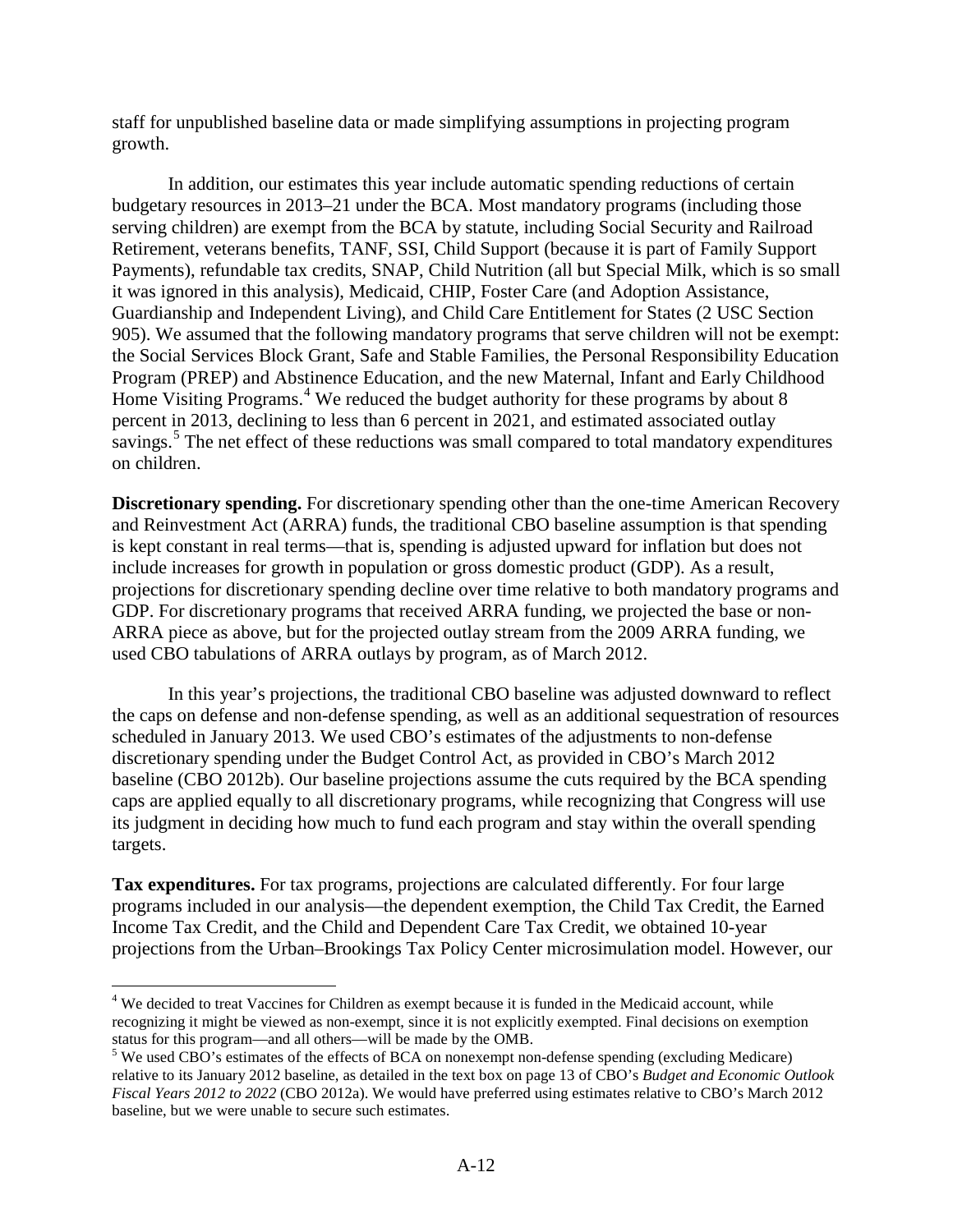tax expenditure projections differ from the strict CBO baseline in the following ways: we follow current policy assumptions, which assume an extension of the individual income tax provisions included in the 2001 and 2003 tax bills (including the \$1,000 level for the child tax credit) that were extended through the end of 2012 as part of the Tax Relief, Unemployment Reauthorization, and Job Creation Act of 2010; we maintain the estate tax at its 2009 parameters; we extend the patch to the alternative minimum tax (AMT) at its 2009 parameters and index the AMT exemption rate bracket threshold; and we phase out exemptions to inflation.

For all other tax provisions, we use the five-year projections provided the *Analytical Perspectives*, then apply the average growth rate of these projections to the following five years. To improve consistency with our outlay estimates from CBO, we scale the tax provision projections from OMB by applying the ratio of CBO's economic projections of GDP divided by OMB's projection of GDP.

In general, we assume that the children's share of spending within each program will remain constant from 2011 to 2022. In the case of Medicaid, Social Security, and SSI, we are able to use detailed CBO baseline projections, which project program outlays separately for children and other categories of beneficiaries. For other programs, we simply assume the current multiplier can be carried into the future for a decade. Because our future projections are rough, we generally do not provide program-specific projections, but limit ourselves to broad statements about children's spending in budget function categories (health, education), or spending on children as a whole.

#### **Changes in This Year's Report**

One new challenge this year was developing a methodology for applying the spending restrictions in the Budget Control Act (BCA) to children's programs. As described in the projections methodology above, this entailed studying the list of exempt programs in the U.S. Code, analyzing CBO's estimates of the BCA's impact on its aggregate baseline projections for both mandatory and discretionary programs, and consulting with CBO staff. We ended up developing two sets of projections: a baseline projection under current law, with the caps and automatic spending reductions required under the BCA; and an alternate projection of spending in the absence of the BCA. We also developed new methods for short-term projections of state and local spending through 2011, as noted above.

Two new health programs authorized in 2010 under the Affordable Care Act (ACA) had sufficient outlays in 2011 to be added to the database on federal expenditures on children. This change primarily affects our projections of spending on health care. These two new programs are the Maternal, Infant and Early Childhood Home Visiting and School-Based Health Care Centers. We had already added, starting last year, CBO's estimate of costs associated for the health insurance exchanges, assuming current law as of January 2012. Under the Affordable Care Act, signed into law on March 2010, some outlays were scheduled to begin in 2012, with the bulk of the cost for the exchange and premium subsidies in 2014. To estimate the children's share, we make an initial assumption that roughly 10 percent of projected costs for the health insurance subsidies, exchanges, and related spending is on children. The actual percentage maybe higher or lower but will not be zero, so we use 10 percent as a rough placeholder. It is loosely based on our estimate that 12 percent of the tax subsidy for employer-sponsored health insurance is for the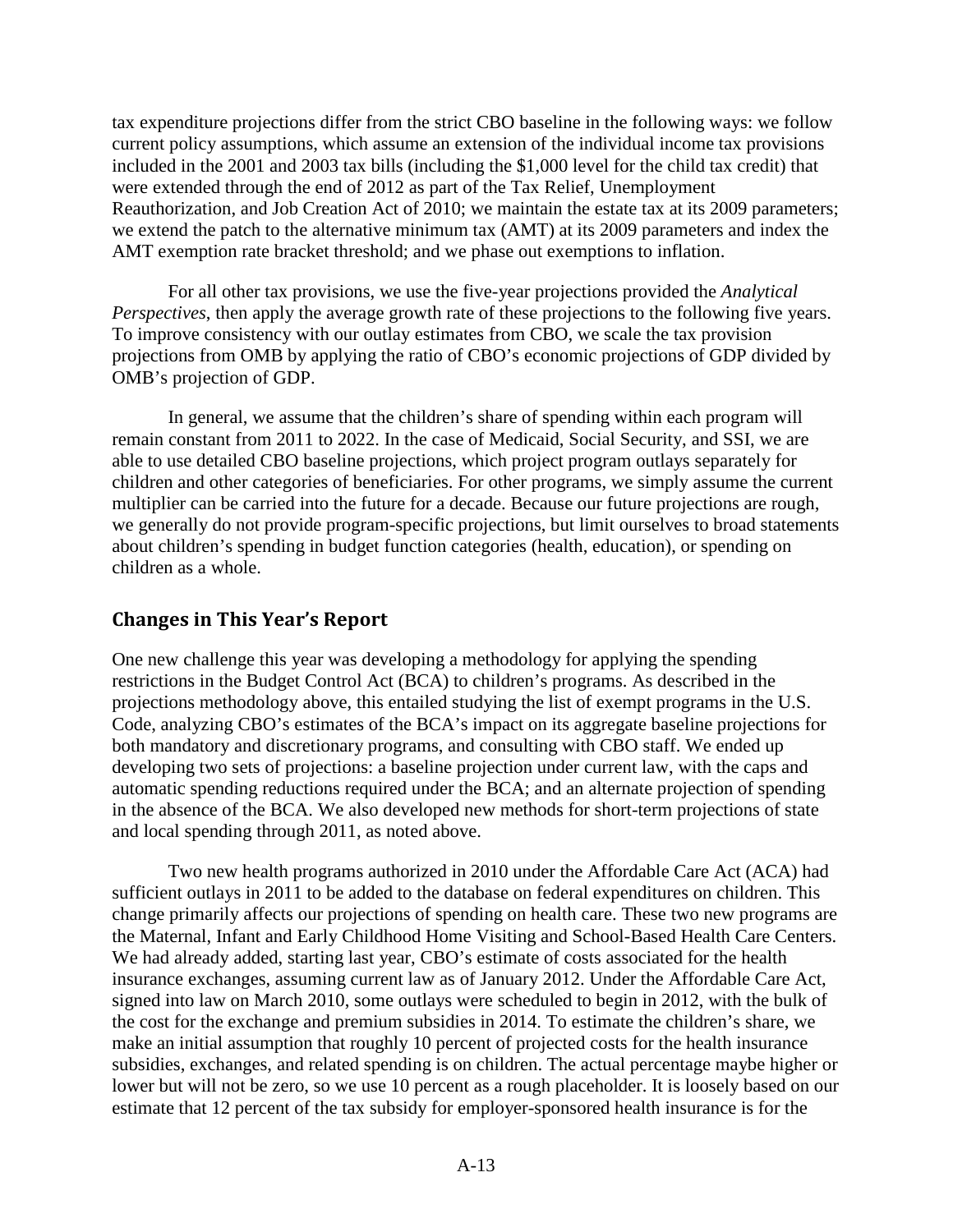marginal cost of providing dependent insurance coverage to children. We are adding other programs implemented as part of the ACA as they go into effect.

Finally, for Birth Defects/Developmental Disabilities we switched from basing our expenditures on CDC Justification of Estimates for Appropriation Committees, FY 2011 to using OMB's *Appendix to the Federal Budget, FY 2013* to increase the accuracy of our data. We also changed our methodology for three training programs: Youth Offender Grants, WIA Youth Formula Grants, and YouthBuild Grants. We receive data for these three programs from the Department of Labor, which gives us expenditures by program year instead of by fiscal year. Previously, we equated program year to fiscal year. We now use data for program year 2010 (July 2010–June 2011) as a proxy for outlays in fiscal year 2011, as there is more overlap with the following fiscal year (9 months as opposed to 3 months). We have backdated this change to all previous years.

#### **Supplemental Analyses**

The *Kids' Share* database contains information on more than 100 programs and tax provisions. Even so, we continue to seek out new programs or additional forms of spending that might be added. For both 2010 and 2011, we have created estimates for two programs or tax provisions: the children's share of the tax subsidy for employer-provided health insurance and the children's share of unemployment benefits in states that provide dependent allowances for children. There was an estimated \$19.4 billion in tax expenditures on employer-provided health insurance for children in 2011 and \$1.2 billion spent on dependent allowances in certain states' unemployment programs. Because these are ballpark estimates that were calculated for only two years, we do not include them in the *Kids' Share* estimate of total expenditures on children. If we did, total expenditures would increase from \$445 billion to \$465 billion.

We plan to continue estimating tax expenditures on employer-provided health insurance to determine whether future declines in such tax expenditures may offset increases in spending for public coverage. We are less certain of the value of tracking dependent allowances to unemployed workers with children, because less than a third of the states include such a benefit.

**Tax Exclusion for Employer-Provided Health Insurance.** As mentioned in the report, the exclusion of employer-provided health insurance from income tax is the largest single tax expenditure for individuals, valued at approximately \$163 billion in 2011. Because the cost of health insurance for families is greater than the cost for individuals, the resulting subsidies are higher for workers with children than workers without children, and thus these tax expenditures fit with the *Kids' Share* definition of spending on children. To estimate the children's share of the tax exclusion for employer-provided health insurance, we worked with analysts from the Urban Institute's Health Policy Center to combine estimates from the Urban Institute's HIPSM and the National Bureau of Economic Research's TAXSIM model. The total tax advantage for a family policy is allocated to children based on the marginal costs of providing health insurance to dependents, calculated as the difference between a family plan and individual coverage. In this case, we use marginal costs, rather than dividing the cost of the family plan equally among all members in a family, because dependent coverage is always in addition to primary coverage of the primary worker.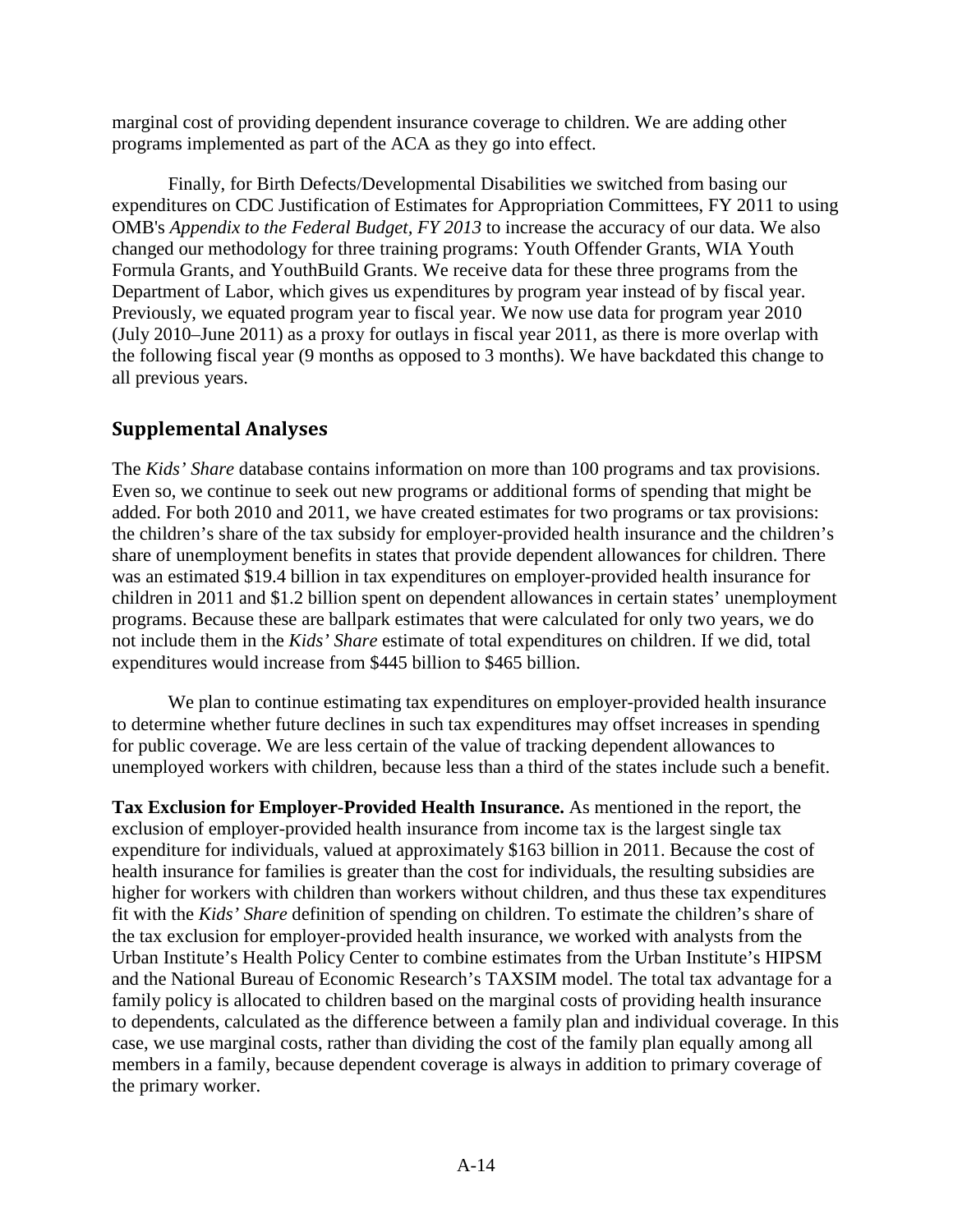This estimate is constructed using a two-step process. First, we must determine the marginal cost of adding a child-dependent to an insurance plan, which we calculate as the difference between and the cost of a family plan and the cost of a plan in the absence of a child. We distinguish between coverage for spouses or other dependent adults and coverage for children. Second, we calculate the benefit of excluding this additional amount of income from taxation, depending on the family's tax bracket. Because families in different tax brackets will benefit differently from this provision, the value of the benefit is equal to what the family might pay in taxes if health insurance was not excluded from taxable income, less the smaller amount the family pays in taxes when the health insurance is excluded from taxable income. Estimates of health insurance premium costs are based on the HIPSM 2011 baseline. Use of the NBER model, based on the 2009 tax year, allowed us to take into account loss of eligibility for EITC and other credits as taxable income increases. Based on this methodology, we estimate that 12 percent of the health insurance exclusion benefit can be attributed to children, representing \$19.4 billion in 2011.

**Unemployment Benefits.** Unemployment benefits are not classified as children's spending in the *Kids' Share* analysis because benefits do not generally increase with the presence of children. In light of the increasing importance of these benefits during the recession, however, we decided to further investigate the issue of dependent allowances in those states that provide increased benefits for workers with children. While some states have provided dependent allowances for decades, two additional states began doing so in 2010; while one of these did so for only one year, one continued in 2011, bringing the number of states with dependent allowances to 14.

Unfortunately, there are no good data on the amount of unemployment benefits provided in the form of dependent allowances to minor children in these 14 states. However, by combining data from various sources, we arrived at a ballpark estimate of roughly 1 percent of total unemployment benefits spent on such allowances. In 2011, 1 percent of federal funding for unemployment compensation comes to \$1.2 billion; the amount would be much less in years with lower unemployment.

The estimate that 1 percent of unemployment benefits are paid because of dependent allowances is based on three estimates. First, we estimate that dependent allowances are available in states that collectively represent about a third (35 percent) of all unemployment benefits paid according to data for June 2011. [6](#page-14-0) Second, we estimate that 30 percent of the benefits in those states are paid to unemployed recipients with children.<sup>[7](#page-14-1)</sup> Third, we estimate that

<span id="page-14-0"></span> <sup>6</sup> The 14 states are Alaska, Connecticut, Illinois, Iowa, Maine, Maryland, Massachusetts, Michigan, New Jersey, New Mexico, Ohio, Pennsylvania, Rhode Island, and Tennessee. We estimate that these states received about 35 percent of total regular and emergency unemployment benefits paid out in June 2011, drawing from data downloaded from the Department of Labor's web site. See "Monthly Program and Financial Data" found at <http://www.oui.doleta.gov/unemploy/claimssum.asp> [downloaded 5/9/2012]. The data on Emergency Unemployment Compensation in October 2010 by state also were downloaded from the Department of Labor's web site, from a table called "Emergency Unemployment Compensation 2008," found at http://www.oui.doleta.gov/unemploy/euc.asp [downloaded 5/9/12].

<span id="page-14-1"></span><sup>&</sup>lt;sup>[7](http://www.oui.doleta.gov/unemploy/euc.asp)</sup> Earlier analyses indicate that about 30 percent of the unemployed have children (Isaacs 2011). We make the heroic assumption that this 30 percent also applies to the *insured* unemployed and that the 30 percent applies to benefits as well as people (thereby implicitly assuming that parents with children under 18 and childless adults receive roughly the same average base-level benefits, before adjusting for dependent allowances).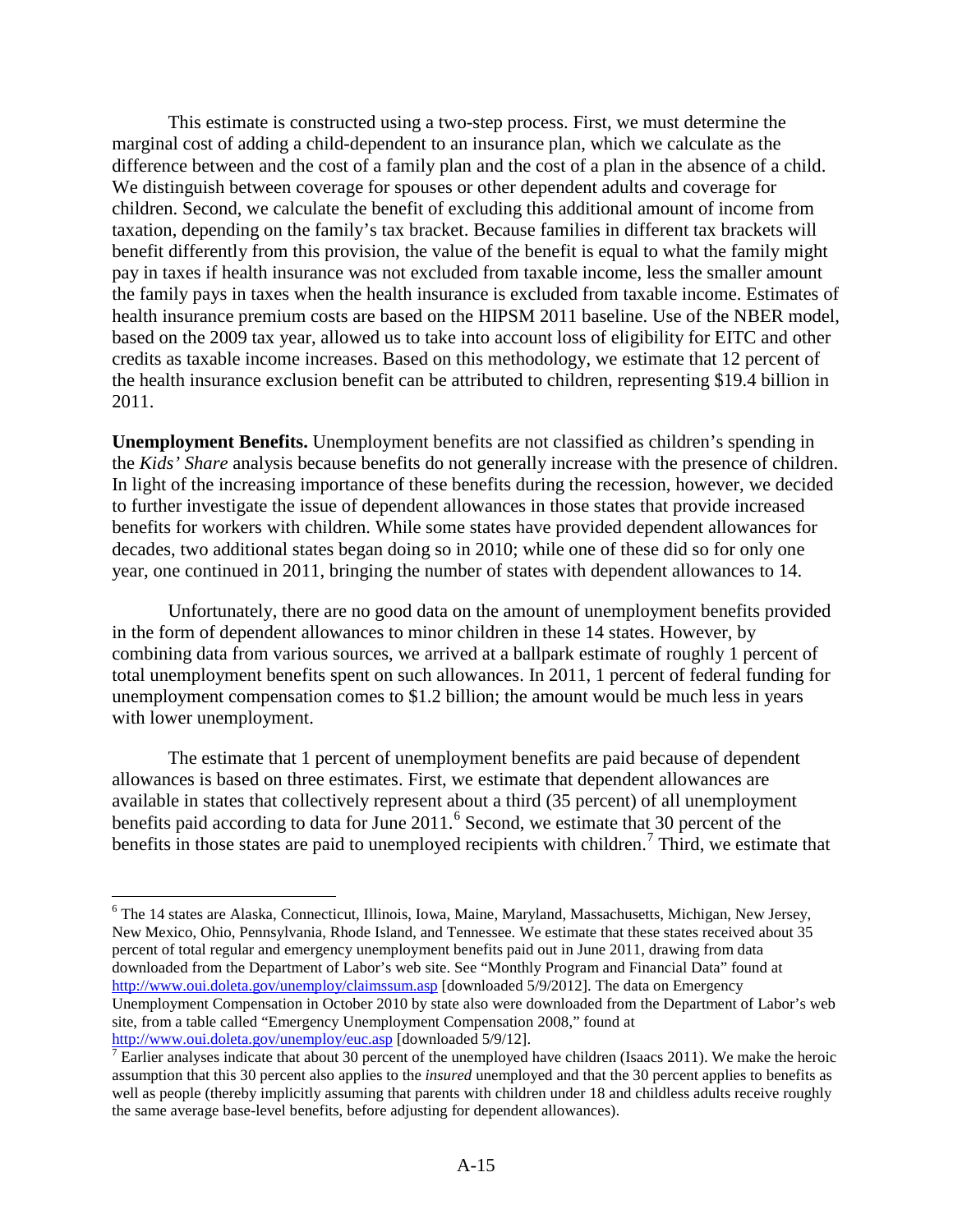families with children receive dependent allowances that are 11 percent of average weekly benefits. $8 \text{ The } 1 \text{ percent estimate is a result of multiplying these three estimates together.}$  $8 \text{ The } 1 \text{ percent estimate is a result of multiplying these three estimates together.}$ 

#### **Conclusion**

In the section that follows, a summary table of expenditures in 2011 details the programs included in our analysis, estimated expenditures, and the share of the expenditure going to children. Sections III–X explain the specific data sources, calculations, and methodological assumptions made in each program included in the report. These descriptions indicate any adaptations of our general methodology at the program level and identify specific changes in the calculation of estimates from previous years.

<span id="page-15-0"></span> $8 \text{ In } 12 \text{ of the } 14 \text{ states providing an allowance, the amount ranges from $5$ to $25$ a week per child. See U.S.}$ Department of Labor, 2011 Comparison of State Laws, table 3-10,

<http://workforcesecurity.doleta.gov/unemploy/pdf/uilawcompar/2011/monetary.pdf> [downloaded 5/9/2012]. By comparison, average weekly benefits for both regular and emergency employment benefits averaged roughly \$300 in June 2011, though there is considerable variation across states. Assuming the average parent receiving unemployment benefits has 1.9 children (Isaacs 2011), we estimated weekly benefit amount of \$8.00 to \$47.50, after modest adjustment for state caps on family benefits. Our state-by-state analysis indicates that these amounts correspond to dependent allowances ranging from 2 to 20 percent of average weekly benefits and averaging 11 percent across the 14 states.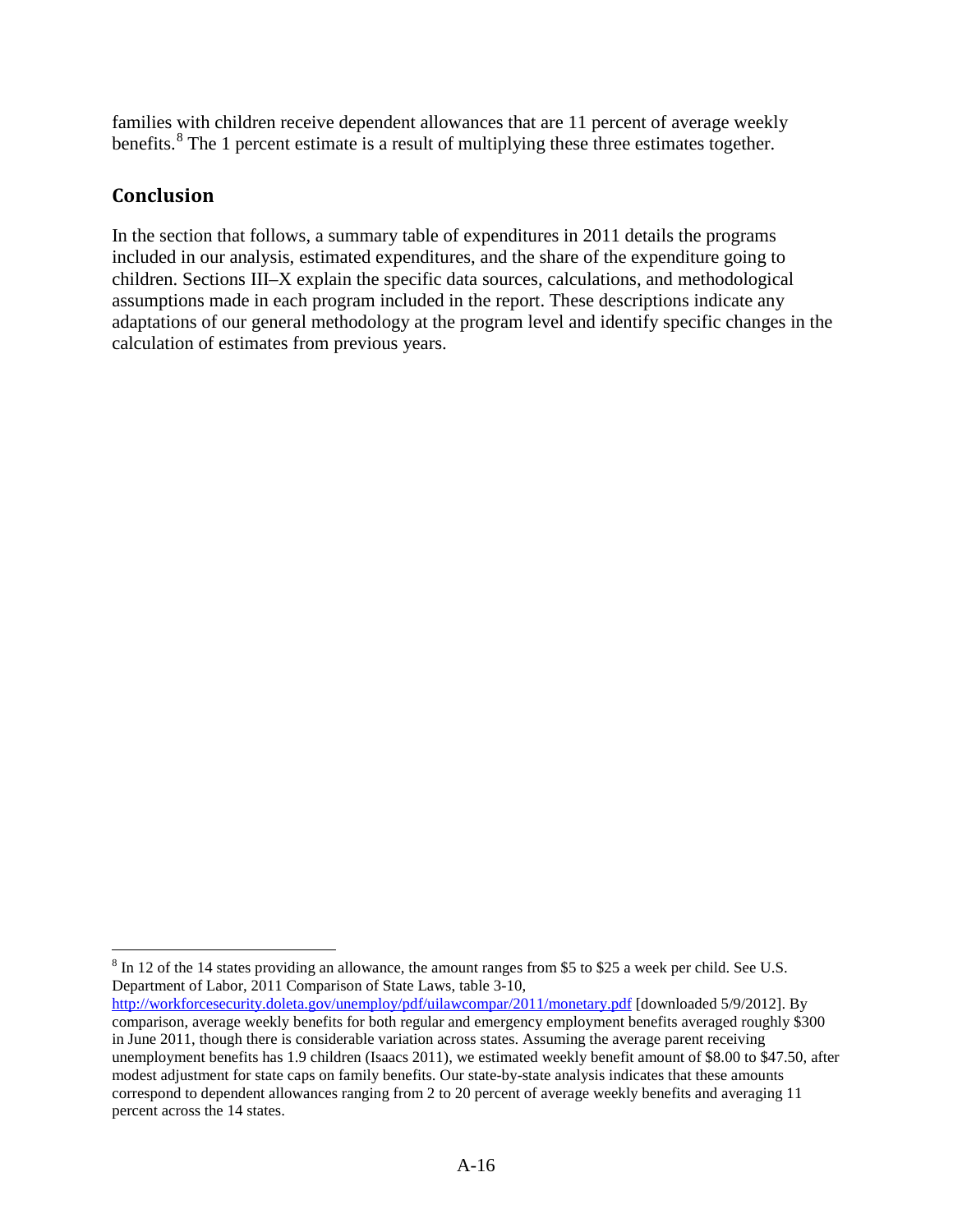| <b>Summary Table of Multipliers and Expenditures in 2011</b> |                    |                                      |              |  |
|--------------------------------------------------------------|--------------------|--------------------------------------|--------------|--|
|                                                              | <b>Multipliers</b> | <b>Expenditures</b><br>(in millions) |              |  |
|                                                              | All Children       | <b>TOTAL</b>                         | All Children |  |
| <b>Total</b>                                                 |                    | 1,591,598                            | 444,748      |  |
| <b>INCOME SECURITY</b>                                       |                    | 874,176                              | 53,127       |  |
| <b>Social Security</b>                                       |                    |                                      |              |  |
| Old Age and Survivors' Trust Fund                            | 0.02               | 599,372                              | 14,066       |  |
| <b>Disability Trust Fund</b>                                 | 0.06               | 131,571                              | 7,261        |  |
| Temporary Assistance for Needy Families                      |                    |                                      |              |  |
| Cash                                                         | 0.75               | 7,420                                | 5,566        |  |
| Non-Cash                                                     | 0.75               | 10,820                               | 8,117        |  |
| Child Support Enforcement                                    | 1.00               | 3,725                                | 3,725        |  |
| <b>Supplemental Security Income</b>                          | 0.19               | 56,462                               | 10,980       |  |
| <b>Railroad Retirement</b>                                   | 0.00               | 10,966                               | 23           |  |
| Veterans' Benefits                                           |                    |                                      |              |  |
| Compensation and DIC                                         | 0.04               | 5,666                                | 231          |  |
| Disability                                                   | 0.07               | 46,827                               | 3,090        |  |
| Non-Service Connected Death (Pension)                        | 0.05               | 1,346                                | 66           |  |
| <b>NUTRITION</b>                                             |                    | 101,911                              | 59,897       |  |
| <b>Supplemental Nutrition Assistance Program</b>             | 0.47               | 77,637                               | 36,749       |  |
| <b>Child Nutrition</b>                                       | 0.99               | 17,284                               | 17,181       |  |
| Special Supplemental Food (WIC)                              |                    | 6,787                                | 5,961        |  |
| <b>Commodity Supplemental Food</b>                           | 0.03               | 203                                  | 6            |  |
| <b>HOUSING</b>                                               |                    | 37,966                               | 9,774        |  |
| Low Income Home Energy Assistance                            | 0.25               | 4,419                                | 1,116        |  |
| Low-Rent Public Housing                                      | 0.26               | 4,620                                | 1,193        |  |
| Section 8 Low-Income Housing Assistance                      | 0.26               | 28,435                               | 7,343        |  |
| <b>Rent Supplement</b>                                       | 0.25               | 45                                   | 11           |  |
| <b>Rental Housing Assistance</b>                             | 0.25               | 447                                  | 110          |  |
| <b>TAX CREDITS/EXEMPTIONS</b>                                |                    | 190,590                              | 144,200      |  |
| Earned Income Tax Credit (tax expenditures)                  | 0.92               | 1,172                                | 1,084        |  |
| <b>EITC Outlays</b>                                          | 0.92               | 55,652                               | 51,382       |  |
| Dependent Care Credit                                        | 0.97               | 4,200                                | 4,074        |  |
| Child Tax Credit (tax expenditures)                          | 1.00               | 23,410                               | 23,410       |  |
| <b>CTC Outlays</b>                                           | 1.00               | 22,691                               | 22,691       |  |
| Dependent Exemption                                          | 1.00               | 34,875                               | 34,875       |  |
| Exclusion of Employer-Provided Child Care                    | 1.00               | 840                                  | 840          |  |
| Employer-Provided Child Care Credit                          | 1.00               | 10                                   | 10           |  |
| Assistance for Adopted Foster Children                       | 1.00               | 500                                  | 500          |  |
| <b>Adoption Credit and Exclusion</b>                         | 1.00               | 1,200                                | 1,200        |  |
| Adoption Outlays (2010 & 2011)                               | 1.00               | 1,150                                | 1,150        |  |
| Qualified Zone Academy Bonds                                 | 1.00               | 210                                  | 210          |  |
| Qualified Zone Academy Outlays                               | 1.00               | 430                                  | 430          |  |
| Qualified School Construction Bonds                          | 1.00               | 200                                  | 200          |  |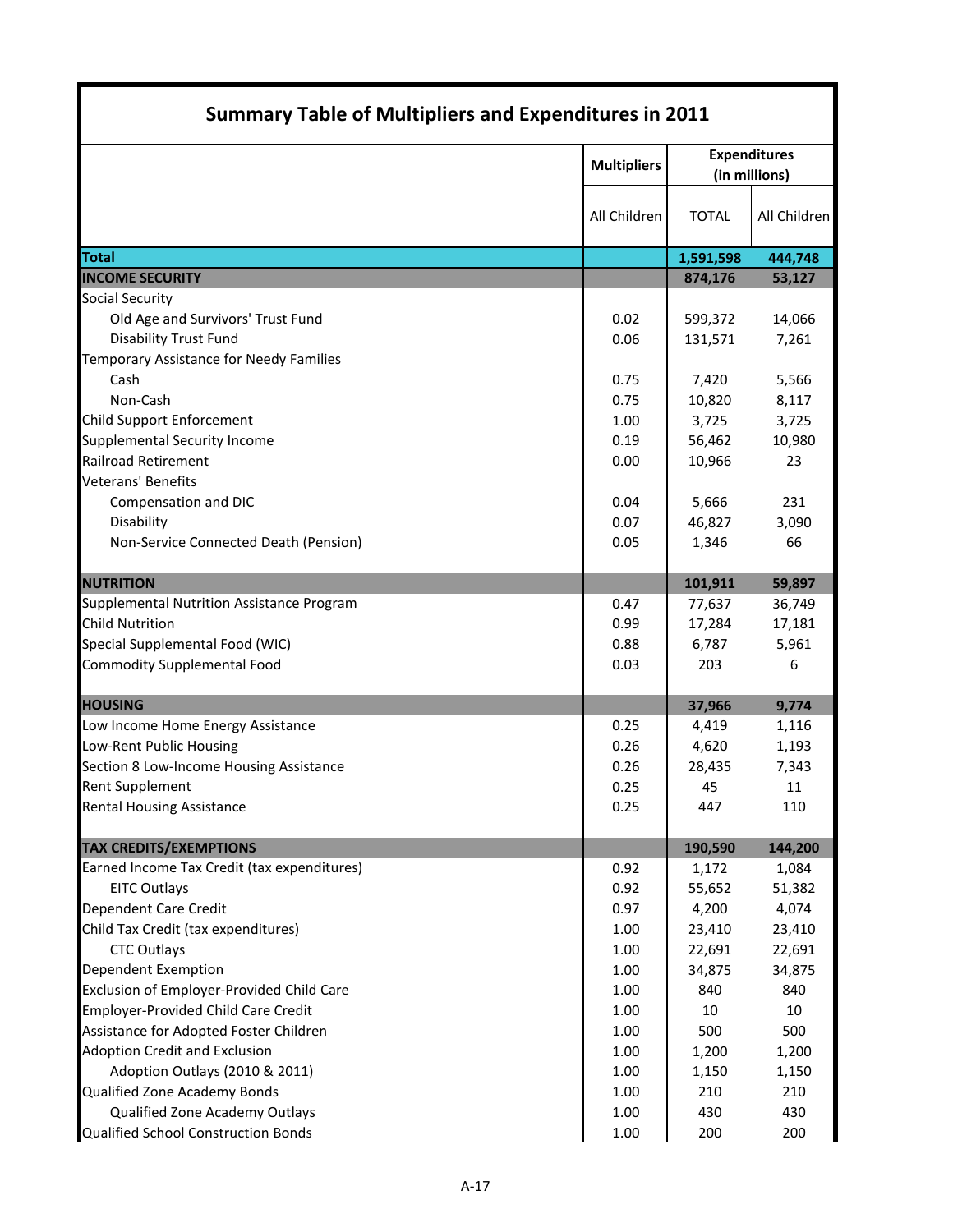| <b>Qualified School Construction Outlays</b>                                  | 1.00 | 10      | 10     |
|-------------------------------------------------------------------------------|------|---------|--------|
| <b>Exclusion of Certain Foster Care Payments</b>                              |      | 410     | 410    |
| <b>Exclusion for Public Assistance Benefits</b>                               | 0.47 | 670     | 316    |
| Exclusion for Social Security Retirement and Dependents & Survivors' Benefits | 0.02 | 30,070  | 706    |
| <b>Exclusion for Social Security Disability Benefits</b>                      | 0.06 | 7,690   | 424    |
| Exclusion for Veterans' Death Benefits and Disability Compensation            | 0.05 | 5,200   | 278    |
|                                                                               |      |         |        |
| <b>HEALTH</b>                                                                 |      | 289,712 | 87,922 |
| Medicaid                                                                      | 0.27 | 274,964 | 73,853 |
| <b>Vaccines for Children</b>                                                  | 1.00 | 3,674   | 3,674  |
| Maternal and Child Health (Block Grant)                                       | 0.75 | 572     | 429    |
| Immunization                                                                  | 0.91 | 877     | 798    |
| Children's Mental Health Services                                             | 0.96 | 118     | 113    |
| <b>Healthy Start</b>                                                          | 0.31 | 91      | 28     |
| <b>Emergency Medical Services for Children</b>                                | 1.00 | 18      | 18     |
| <b>SCHIP</b>                                                                  | 0.96 | 8,629   | 8,284  |
| <b>Universal Newborn Hearing</b>                                              | 1.00 | 17      | 17     |
| PREP and Abstinence Education                                                 | 1.00 | 95      | 95     |
| <b>Birth Defects/Developmental Disabilities</b>                               | 0.64 | 129     | 82     |
| Children's Graduate Medical Education                                         | 1.00 | 234     | 234    |
| <b>Lead Hazard Reduction</b>                                                  | 1.00 | 174     | 174    |
| <b>Health Insurance Exchanges</b>                                             | 0.10 | 0       | 0      |
| <b>Home Visiting</b>                                                          | 1.00 | 36      | 36     |
| School-Based Health Care ACA                                                  | 1.00 | 85      | 85     |
| <b>SOCIAL SERVICES</b>                                                        |      | 25,563  | 24,250 |
| Social Services (Block Grant)                                                 | 0.54 | 1,745   | 941    |
| <b>Community Services Block Grant</b>                                         | 0.38 | 822     | 313    |
| Children and Families Services Programs                                       | 1.00 | 559     | 559    |
| <b>Head Start</b>                                                             | 1.00 | 8,367   | 8,367  |
| Child welfare services and training                                           | 1.00 | 302     | 302    |
| <b>Foster Care</b>                                                            | 1.00 | 4,373   | 4,373  |
| Guardianship                                                                  | 1.00 | 28      | 28     |
| <b>Adoption Assistance</b>                                                    | 1.00 | 2,318   | 2,318  |
| Independent Living                                                            | 1.00 | 137     | 137    |
| Child Care and Development Block Grant                                        | 1.00 | 2,984   | 2,984  |
| Child Care Entitlement to States                                              | 1.00 | 3,100   | 3,100  |
| Juvenile Justice                                                              | 1.00 | 333     | 333    |
| <b>Missing Children</b>                                                       | 1.00 | 58      | 58     |
| Family Preservation and Support                                               | 1.00 | 384     | 384    |
| <b>Children's Research and Technical Assistance</b>                           | 1.00 | 51      | 51     |
| <b>EDUCATION</b>                                                              |      | 68,886  | 64,119 |
| Dependents' Schools Abroad                                                    | 1.00 | 1,225   | 1,225  |
| <b>State Fiscal Stabilization Fund</b>                                        | 0.72 | 12,428  | 8,948  |
| <b>Education Jobs Fund</b>                                                    | 1.00 | 5,056   | 5,056  |
| Safe Routes to Schools                                                        | 1.00 | 183     | 183    |
| <b>Impact Aid</b>                                                             | 1.00 | 1,335   | 1,335  |
| Vocational (and Adult) Education                                              | 0.48 | 1,968   | 942    |
| Accelerating Achievement and Ensuring Equity (Title I)                        | 1.00 | 19,536  | 19,536 |
| School Improvement                                                            | 1.00 | 5,443   | 5,443  |
| <b>Indian Education</b>                                                       |      |         |        |
|                                                                               |      |         |        |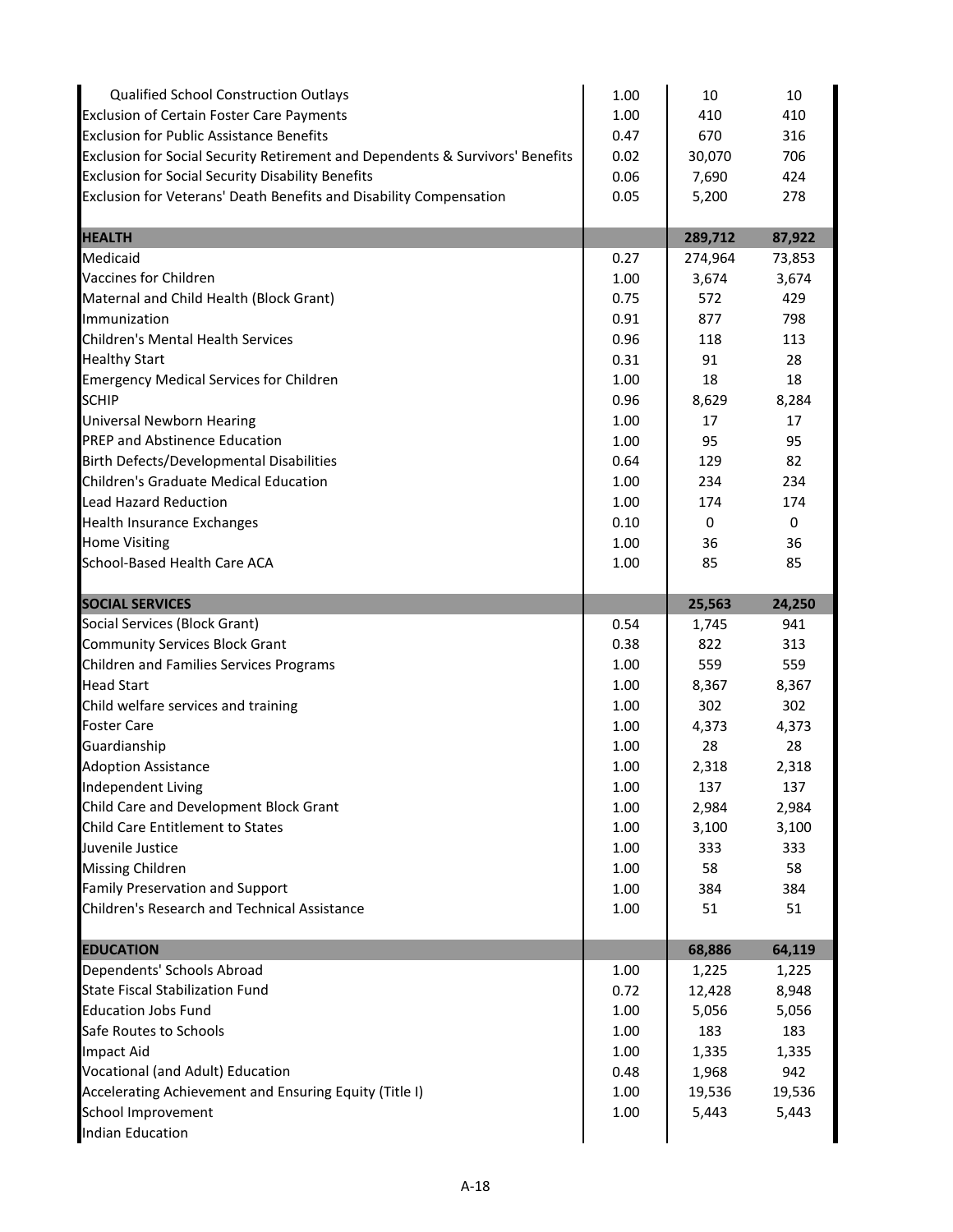| Department of Education                         |      | 122    | 122    |
|-------------------------------------------------|------|--------|--------|
| Bureau of Indian Affairs Schools                | 0.83 | 584    | 482    |
| Johnson-O'Malley assistance                     | 1.00 | 13     | 13     |
| <b>Education construction</b>                   | 1.00 | 141    | 141    |
| <b>English Language Acquisition</b>             | 1.00 | 782    | 782    |
| Education for the Handicapped/Special Education | 1.00 | 17,062 | 17,062 |
| Domestic schools                                | 1.00 | 450    | 450    |
| Institute of Education Sciences                 | 0.77 | 686    | 526    |
| Innovation & Improvement                        |      | 1,035  | 1,035  |
| Safe Schools & Citizenship Education            |      | 433    | 433    |
| <b>Hurricane Education Recovery</b>             |      | 28     | 28     |
| Junior ROTC                                     |      | 378    | 378    |
|                                                 |      |        |        |
| <b>TRAINING</b>                                 |      | 2,794  | 1,460  |
| Job Corps                                       | 0.46 | 1,659  | 707    |
| Youth Offender Grants                           |      | 27     | 27     |
| <b>WIA Youth Formula Grants</b>                 |      | 1,002  | 685    |
| <b>YouthBuild Grants</b>                        |      | 106    | 41     |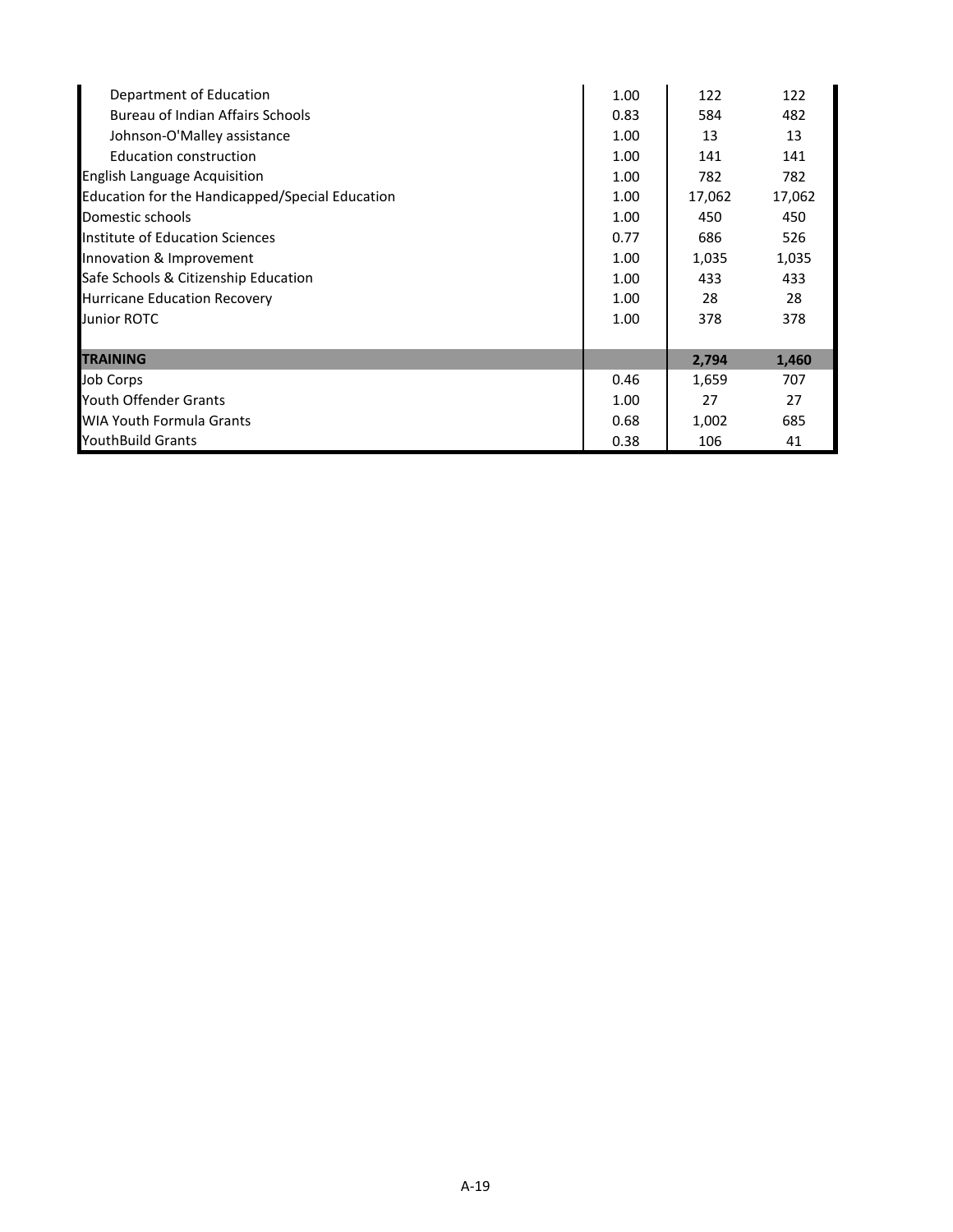| <b>Program</b>                                                                                                           | <b>Social Security</b>                                                                                                                                                                                                                                                                                                                                                                                                                                                                                                    |
|--------------------------------------------------------------------------------------------------------------------------|---------------------------------------------------------------------------------------------------------------------------------------------------------------------------------------------------------------------------------------------------------------------------------------------------------------------------------------------------------------------------------------------------------------------------------------------------------------------------------------------------------------------------|
| <b>Program Description</b>                                                                                               | See CFDA #96.004<br>See CFDA #96.001                                                                                                                                                                                                                                                                                                                                                                                                                                                                                      |
| <b>Categories</b><br>Major Program Area<br><b>Eligibility Limitations</b><br><b>Benefit Type</b><br><b>Spending Type</b> | <b>Income Security</b><br><b>Not Means-Tested</b><br>Cash<br>Mandatory                                                                                                                                                                                                                                                                                                                                                                                                                                                    |
| <b>Expenditures (millions)</b><br><b>Total Program</b><br><b>All Children</b>                                            | \$730,943<br>\$21,327                                                                                                                                                                                                                                                                                                                                                                                                                                                                                                     |
| <b>Multipliers</b><br><b>All Children</b>                                                                                | <b>OASI</b><br>0.02<br>DI                                                                                                                                                                                                                                                                                                                                                                                                                                                                                                 |
| <b>All Children</b>                                                                                                      | 0.06                                                                                                                                                                                                                                                                                                                                                                                                                                                                                                                      |
| <b>Data Sources &amp; Methodology</b>                                                                                    |                                                                                                                                                                                                                                                                                                                                                                                                                                                                                                                           |
| <b>Program Expenditures</b>                                                                                              | <b>OASI:</b> OMB's Appendix to the Federal Budget, FY 2013, p. 1282 (Social Security Administration—Federal OASI  <br>Trust Fund—Total Outlays (net)). DI: OMB's Appendix to the Federal Budget, FY 2013, p. 1283 (Social Security<br>Administration-Federal DI Trust Fund-Total Outlays (net)).                                                                                                                                                                                                                          |
| <b>Multipliers</b>                                                                                                       |                                                                                                                                                                                                                                                                                                                                                                                                                                                                                                                           |
| <b>All Children</b>                                                                                                      | The Social Security Administration reports benefits for children under 18, so 17 was used as the upper age limit<br>for this program. The estimated percentage of benefits going to children under 18 was based on total monthly<br>benefit data from Annual Statistical Supplement of the Social Security Bulletin. To access these tables, go to<br>http://www.ssa.gov/policy/docs/statcomps/, Table 5.A4 and 5.F4. We use a three year average to estimate the<br>2011 multiplier, as 2011 data was not yet available. |
| <b>Notes</b>                                                                                                             |                                                                                                                                                                                                                                                                                                                                                                                                                                                                                                                           |
| <b>Projections</b>                                                                                                       | Projected expenditures are from CBO's Updated Budget Projections: Fiscal Years 2012 to 2022 (March 13<br>2012). http://www.cbo.gov/publication/43119                                                                                                                                                                                                                                                                                                                                                                      |
| <b>Historical Estimates</b>                                                                                              | Expenditure data were drawn from OMB's Appendix to the Budget for all years. The "All Children" multiplier was<br>calculated as benefits for children under age 18 divided by total benefits, as reported in the 2009 Annual<br>Statistical Supplement to the Social Security Bulletin.                                                                                                                                                                                                                                   |
| Changes Made This Year<br>Other                                                                                          |                                                                                                                                                                                                                                                                                                                                                                                                                                                                                                                           |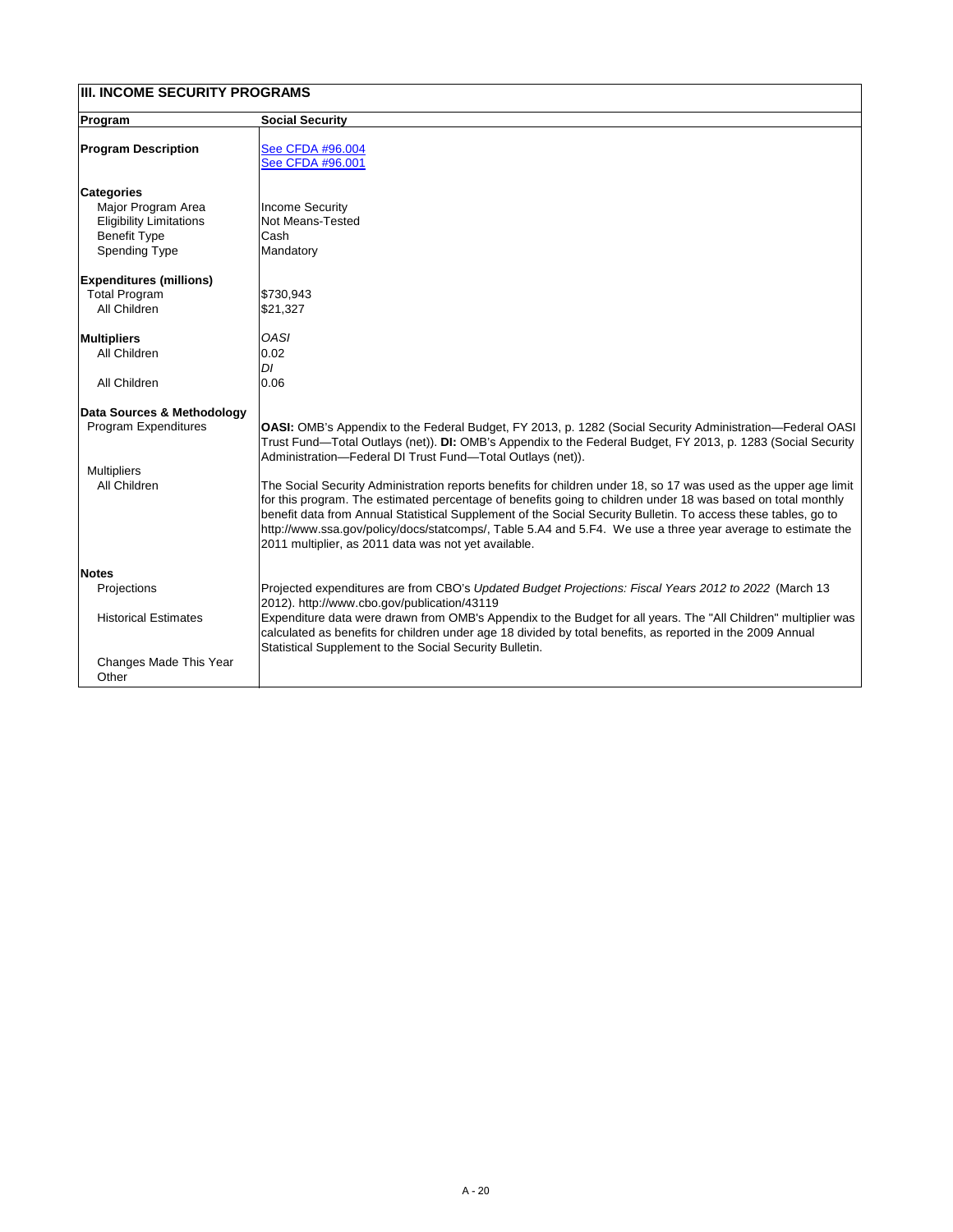| Program                                   | <b>Temporary Assistance for Needy Families</b>                                                                                                                                                                                                                                                                                                                                                                                                                                                                                                                                                                                                                                                                                                                                                                                          |
|-------------------------------------------|-----------------------------------------------------------------------------------------------------------------------------------------------------------------------------------------------------------------------------------------------------------------------------------------------------------------------------------------------------------------------------------------------------------------------------------------------------------------------------------------------------------------------------------------------------------------------------------------------------------------------------------------------------------------------------------------------------------------------------------------------------------------------------------------------------------------------------------------|
| <b>Program Description</b>                | See CFDA #93.558                                                                                                                                                                                                                                                                                                                                                                                                                                                                                                                                                                                                                                                                                                                                                                                                                        |
| <b>Categories</b>                         |                                                                                                                                                                                                                                                                                                                                                                                                                                                                                                                                                                                                                                                                                                                                                                                                                                         |
| Major Program Area                        | <b>Income Security</b>                                                                                                                                                                                                                                                                                                                                                                                                                                                                                                                                                                                                                                                                                                                                                                                                                  |
| <b>Eligibility Limitations</b>            | Means-Tested                                                                                                                                                                                                                                                                                                                                                                                                                                                                                                                                                                                                                                                                                                                                                                                                                            |
| Benefit Type (Cash)                       | Cash                                                                                                                                                                                                                                                                                                                                                                                                                                                                                                                                                                                                                                                                                                                                                                                                                                    |
| Benefit Type (Non-Cash)                   | In-Kind                                                                                                                                                                                                                                                                                                                                                                                                                                                                                                                                                                                                                                                                                                                                                                                                                                 |
| <b>Spending Type</b>                      | Mandatory                                                                                                                                                                                                                                                                                                                                                                                                                                                                                                                                                                                                                                                                                                                                                                                                                               |
| <b>Expenditures (millions)</b>            | Cash                                                                                                                                                                                                                                                                                                                                                                                                                                                                                                                                                                                                                                                                                                                                                                                                                                    |
| <b>Total Program</b>                      | \$7,420                                                                                                                                                                                                                                                                                                                                                                                                                                                                                                                                                                                                                                                                                                                                                                                                                                 |
| All Children                              | \$5,566                                                                                                                                                                                                                                                                                                                                                                                                                                                                                                                                                                                                                                                                                                                                                                                                                                 |
|                                           | Non-Cash                                                                                                                                                                                                                                                                                                                                                                                                                                                                                                                                                                                                                                                                                                                                                                                                                                |
| <b>Total Program</b>                      | \$10,820                                                                                                                                                                                                                                                                                                                                                                                                                                                                                                                                                                                                                                                                                                                                                                                                                                |
| <b>All Children</b>                       | \$8,117                                                                                                                                                                                                                                                                                                                                                                                                                                                                                                                                                                                                                                                                                                                                                                                                                                 |
|                                           |                                                                                                                                                                                                                                                                                                                                                                                                                                                                                                                                                                                                                                                                                                                                                                                                                                         |
| <b>Multipliers</b>                        |                                                                                                                                                                                                                                                                                                                                                                                                                                                                                                                                                                                                                                                                                                                                                                                                                                         |
| <b>All Children</b>                       | 0.75                                                                                                                                                                                                                                                                                                                                                                                                                                                                                                                                                                                                                                                                                                                                                                                                                                    |
|                                           |                                                                                                                                                                                                                                                                                                                                                                                                                                                                                                                                                                                                                                                                                                                                                                                                                                         |
| Data Sources & Methodology                |                                                                                                                                                                                                                                                                                                                                                                                                                                                                                                                                                                                                                                                                                                                                                                                                                                         |
| <b>Program Expenditures</b>               | Administrative and benefit expenditures: OMB's Appendix to the Federal Budget, FY 2013, p. 511 (Dept of<br>Health and Human Services—Temporary Assistance to Needy Families—Total Outlays (net)). Child support<br>reimbursements: Use CBO supplemental data for "Child Support Collections," line item "Federal Share." In<br>2010, the CBO projection from the January 2010 baseline was used. Contingency fund: OMB's Appendix to<br>the Federal Budget, FY 2013, p. 512 (Dept of Health and Human Services—Contingency Fund—Total Outlays<br>$(net)$ .                                                                                                                                                                                                                                                                              |
| <b>Multipliers</b><br><b>All Children</b> | In most states children over 17 are not eligible for cash assistance, but in a few states students as old as 21 are<br>eligible, therefore 21 rather than 18 was used as the upper age limit for children in this program. The multiplier<br>was calculated as the portion of total recipients that are children, using FY 2010 TANF caseload data from the<br>Administration for Children and Families web site at http://www.acf.hhs.gov/programs/ofa/data-reports/index.htm<br>(MOE & SSP caseloads are not included). Note that while roughly half of TANF expenditures go toward non-<br>cash assistance, the caseload data only include cases receiving cash assistance. However, since reliable data<br>on the non-cash caseload are not available, we have calculated the multipliers based on the cash-assistance<br>caseload. |
| <b>Notes</b>                              |                                                                                                                                                                                                                                                                                                                                                                                                                                                                                                                                                                                                                                                                                                                                                                                                                                         |
| <b>Projections</b>                        | Projected expenditures are from CBO's Updated Budget Projections: Fiscal Years 2012 to 2022 (March 13,<br>2012). http://www.cbo.gov/publication/43119. The TANF supplemental table supplies projected outlays for both<br>administration and benefits expenditures and contingency fund expenditures. The Child Support Collections<br>table supplies projected outlays for reimbursement from child support (see federal share of collections retained<br>by government).                                                                                                                                                                                                                                                                                                                                                              |

| <b>Historical Estimates</b>     | TANF and contingency fund expenditures are from OMB's Appendix to the Federal Budget for earlier years.<br>Child support reimbursements from 1995 onward were taken from the "Financial Overview" table of various<br>Annual Reports of the Office of Child Support Enforcement |
|---------------------------------|---------------------------------------------------------------------------------------------------------------------------------------------------------------------------------------------------------------------------------------------------------------------------------|
| Changes Made This Year<br>Other |                                                                                                                                                                                                                                                                                 |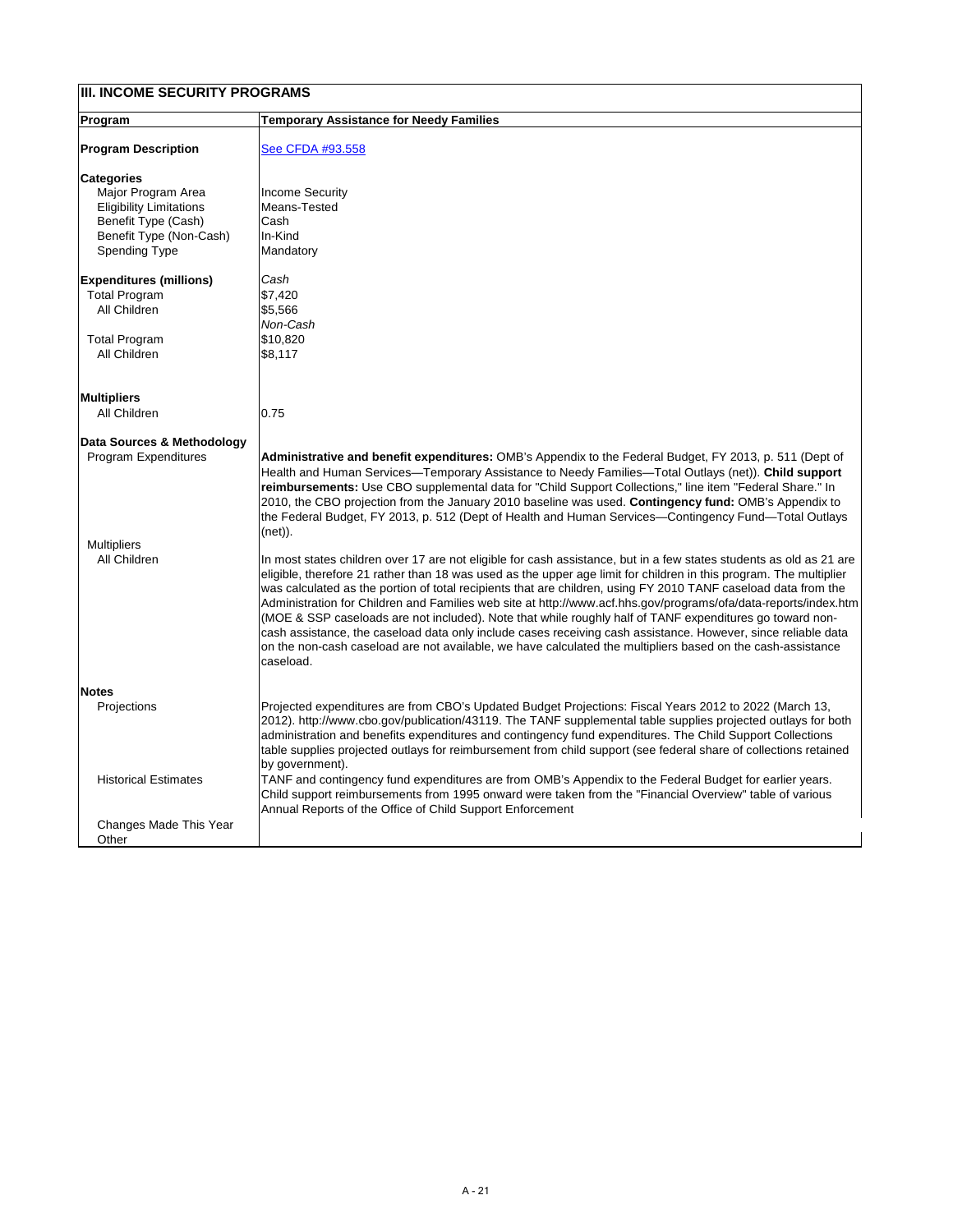## **Program Child Support Enforcement Program Description** [See CFDA #93.563](https://www.cfda.gov/index?s=program&mode=form&tab=step1&id=3422bcc65b424d909443c182ce4abf89) **Categories** Major Program Area <br>
Eligibility Limitations Not Means-Tested Eligibility Limitations Not Means-<br>Benefit Type Not Means-Benefit Type Spending Type Mandatory **Expenditures (millions)** Total Program  $\left| \text{\$3,725}\right|$ All Children 53,725 **Multipliers** All Children 1.00 **Data Sources & Methodology** OMB's Appendix to the Federal Budget, FY 2013, p 512 (Dept of Health and Human Services - Payments to States for Child Support Enforcement and Family Support Programs). **Multipliers** All Children The data source used for the age-break multipliers includes children as old as 20, so 20 rather than 18 was

**III. INCOME SECURITY PROGRAMS**

used as the upper age limit for this program. All expenditures were assumed to be for children. Note that some cases may be pursued even after the child has become an adult. However, due to lack of reliable information to identify the expenditures on these cases and the likelihood that average expenditures for these cases are significantly lower than other cases, we did not attempt to subtract these expenses.

| <b>Notes</b>                |                                                                                                                                                                                                                                                                                                                                                                                                                                                                                                                                            |
|-----------------------------|--------------------------------------------------------------------------------------------------------------------------------------------------------------------------------------------------------------------------------------------------------------------------------------------------------------------------------------------------------------------------------------------------------------------------------------------------------------------------------------------------------------------------------------------|
| <b>Projections</b>          | Projected expenditures are from CBO's Updated Budget Projections: Fiscal Years 2012 to 2022 (March 13<br>[2012]. http://www.cbo.gov/publication/43119. See "Child Support Administration" under "Child Support                                                                                                                                                                                                                                                                                                                             |
|                             | lEnforcement."                                                                                                                                                                                                                                                                                                                                                                                                                                                                                                                             |
| <b>Historical Estimates</b> | For 1980–90, expenditures are available in various Green Book editions (1980: 1998 Green Book, table Child 8-<br>1; 1985: 1994 Green Book, table 11-1; 1990: 2004 Green Book, table 8-1; note that the 1980 number has been<br>revised from the hard copy of the 1980 OCSE Annual Report). For 1995 onward, expenditures were taken from<br>the "Federal Share of Administrative Expenditures" table of various Annual Reports of the Office of Child<br>Support Enforcement (http://www.acf.hhs.gov/programs/cse/pubs/index.html#annual). |
| Changes Made This Year      |                                                                                                                                                                                                                                                                                                                                                                                                                                                                                                                                            |
| Other                       |                                                                                                                                                                                                                                                                                                                                                                                                                                                                                                                                            |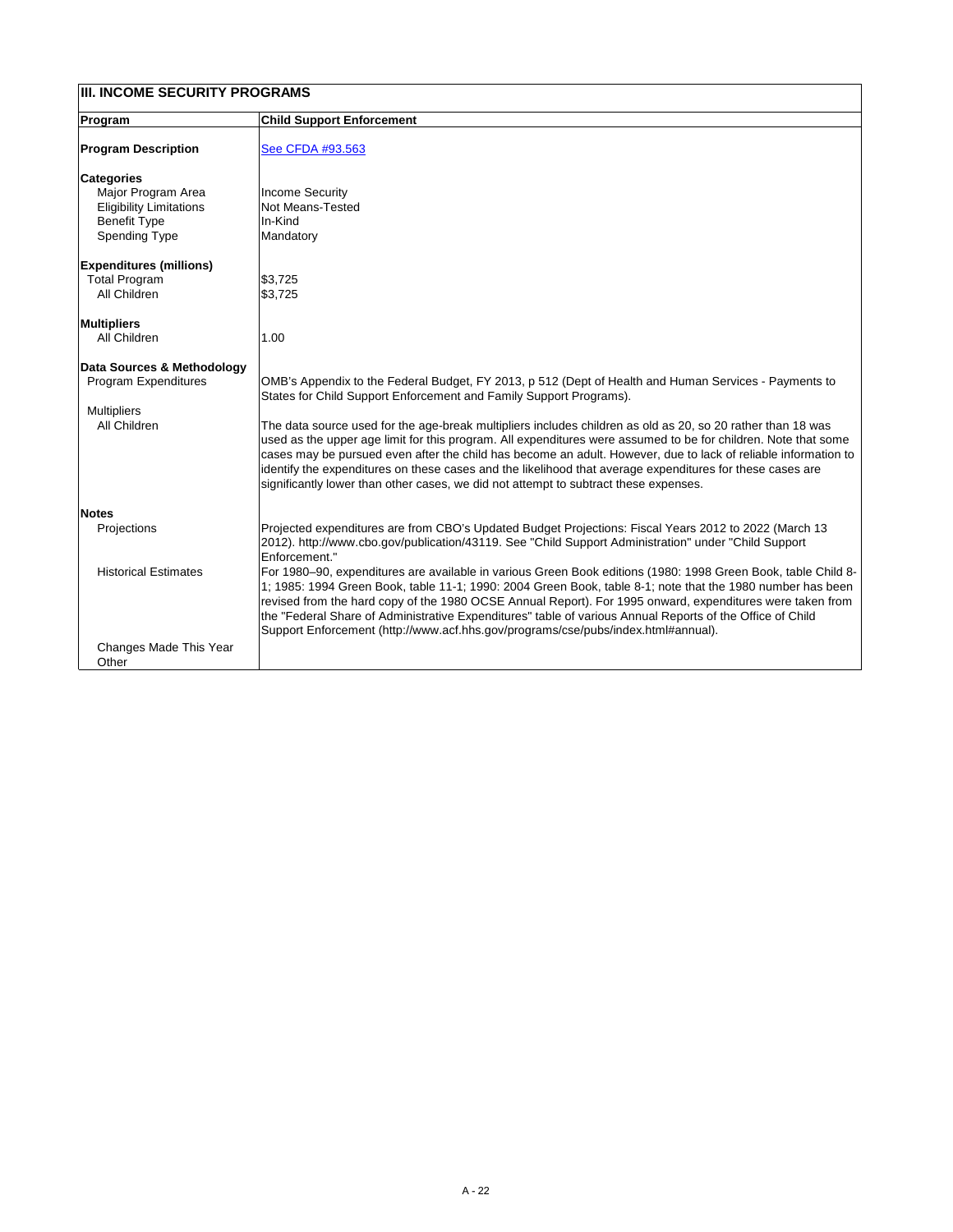| Program                        | <b>SSI</b>                                                                                                                                                                                                                                                                                                          |
|--------------------------------|---------------------------------------------------------------------------------------------------------------------------------------------------------------------------------------------------------------------------------------------------------------------------------------------------------------------|
| <b>Program Description</b>     | See CFDA #96.006                                                                                                                                                                                                                                                                                                    |
| <b>Categories</b>              |                                                                                                                                                                                                                                                                                                                     |
| Major Program Area             | <b>Income Security</b>                                                                                                                                                                                                                                                                                              |
| <b>Eligibility Limitations</b> | Means-Tested                                                                                                                                                                                                                                                                                                        |
| <b>Benefit Type</b>            | Cash                                                                                                                                                                                                                                                                                                                |
| <b>Spending Type</b>           | Mandatory                                                                                                                                                                                                                                                                                                           |
| <b>Expenditures (millions)</b> |                                                                                                                                                                                                                                                                                                                     |
| <b>Total Program</b>           | \$56,462                                                                                                                                                                                                                                                                                                            |
| <b>All Children</b>            | \$10,980                                                                                                                                                                                                                                                                                                            |
| <b>Multipliers</b>             |                                                                                                                                                                                                                                                                                                                     |
| <b>All Children</b>            | 0.19                                                                                                                                                                                                                                                                                                                |
| Data Sources & Methodology     |                                                                                                                                                                                                                                                                                                                     |
| <b>Program Expenditures</b>    | OMB's Appendix to the Federal Budget, FY 2013, p 1279 (Social Security Administration—Supplemental<br>Security Income Program—Outlays (net)). Note that net outlays are used rather than gross in order to exclude<br>state expenditures for state supplements.                                                     |
| <b>Multipliers</b>             |                                                                                                                                                                                                                                                                                                                     |
| <b>All Children</b>            | The SSI program defines children as persons under 18, so 17 was used as the upper age limit for this program.<br>CBO Supplemental Data (Jan 2012) was used to calculated the portion of total benefit outlays that go to<br>children.                                                                               |
| <b>Notes</b>                   |                                                                                                                                                                                                                                                                                                                     |
| Projections                    | Projected expenditures are from CBO's Updated Budget Projections: Fiscal Years 2012 to 2022 (March 13<br>2012). http://www.cbo.gov/publication/43119. See "Total, SSI Mandatory Outlays" in the supplemental data for<br><b>Supplemental Security Income.</b>                                                       |
| <b>Historical Estimates</b>    | Expenditure data are from OMB's Appendix to the Federal Budget for earlier years. Also, for years before 2003,<br>the "All Children" multiplier was calculated using data from the Social Security Administration's Annual Statistical<br>Supplements, as the portion of total benefit outlays that go to children. |
| Changes Made This Year         |                                                                                                                                                                                                                                                                                                                     |
| Other                          |                                                                                                                                                                                                                                                                                                                     |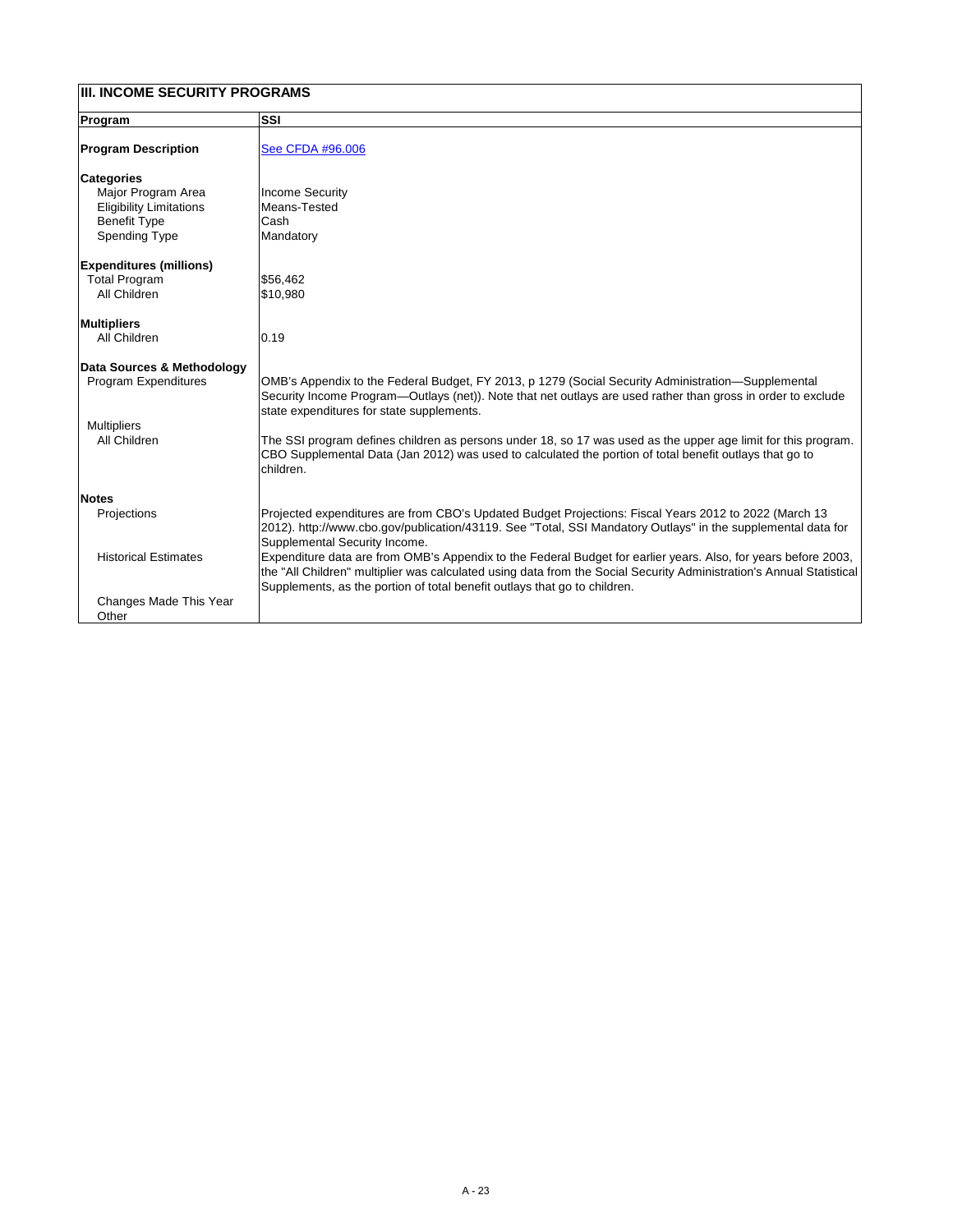| <b>Program</b>                 | <b>Railroad Retirement</b>                                                                                                                                                                                                                                                                                                                                                                                                                                                                                                                                                                                                                                                   |
|--------------------------------|------------------------------------------------------------------------------------------------------------------------------------------------------------------------------------------------------------------------------------------------------------------------------------------------------------------------------------------------------------------------------------------------------------------------------------------------------------------------------------------------------------------------------------------------------------------------------------------------------------------------------------------------------------------------------|
|                                |                                                                                                                                                                                                                                                                                                                                                                                                                                                                                                                                                                                                                                                                              |
| <b>Program Description</b>     | <b>See CFDA #57.001</b>                                                                                                                                                                                                                                                                                                                                                                                                                                                                                                                                                                                                                                                      |
| <b>Categories</b>              |                                                                                                                                                                                                                                                                                                                                                                                                                                                                                                                                                                                                                                                                              |
| Major Program Area             | Income Security                                                                                                                                                                                                                                                                                                                                                                                                                                                                                                                                                                                                                                                              |
| <b>Eligibility Limitations</b> | <b>Not Means-Tested</b>                                                                                                                                                                                                                                                                                                                                                                                                                                                                                                                                                                                                                                                      |
| <b>Benefit Type</b>            | lCash                                                                                                                                                                                                                                                                                                                                                                                                                                                                                                                                                                                                                                                                        |
| <b>Spending Type</b>           | Mandatory                                                                                                                                                                                                                                                                                                                                                                                                                                                                                                                                                                                                                                                                    |
| <b>Expenditures (millions)</b> |                                                                                                                                                                                                                                                                                                                                                                                                                                                                                                                                                                                                                                                                              |
| <b>Total Program</b>           | \$10,966                                                                                                                                                                                                                                                                                                                                                                                                                                                                                                                                                                                                                                                                     |
| <b>All Children</b>            | \$23                                                                                                                                                                                                                                                                                                                                                                                                                                                                                                                                                                                                                                                                         |
| <b>Multipliers</b>             |                                                                                                                                                                                                                                                                                                                                                                                                                                                                                                                                                                                                                                                                              |
| <b>All Children</b>            | 0.002                                                                                                                                                                                                                                                                                                                                                                                                                                                                                                                                                                                                                                                                        |
| Data Sources & Methodology     |                                                                                                                                                                                                                                                                                                                                                                                                                                                                                                                                                                                                                                                                              |
| <b>Program Expenditures</b>    | When possible, data should bewere obtained directly from statistical table B3 on the Railroad Retirement<br>Board's web site (http://www.rrb.gov/act/Yearly_Data.asp). When not available, we used the supplemental data<br>from CBO's Budget Projections. As data was not available for FY2011, the 2011 figure comes from CBO's<br>March 2011 projections.                                                                                                                                                                                                                                                                                                                 |
| <b>Multipliers</b>             |                                                                                                                                                                                                                                                                                                                                                                                                                                                                                                                                                                                                                                                                              |
| <b>All Children</b>            | Data reported by the Railroad Retirement Board show the portion of recipient children under 18, so 17 was used<br>as the upper age limit for this program. Statistical tables B3 and B24 on the Railroad Retirement Board's web<br>site (http://www.rrb.gov/act/statistical_tables.asp) show total payments and payments to children (table B3) and<br>the percentage of recipient children who are under 18 (table B24). The multiplier was calculated as the portion<br>of total expenditures that went to children under 18. Since the latest data available was for FY2010, the FY2011<br>multiplier was calculated as an average of the multiplier for years 2008-2010. |
| <b>Notes</b>                   |                                                                                                                                                                                                                                                                                                                                                                                                                                                                                                                                                                                                                                                                              |
| <b>Projections</b>             | Projected expenditures are from CBO's Updated Budget Projections: Fiscal Years 2012 to 2022 (March 13<br>2012). http://www.cbo.gov/publication/43119. See "Total Benefit Outlays" in the supplemental data for Railroad<br>Retirement.                                                                                                                                                                                                                                                                                                                                                                                                                                       |
| <b>Historical Estimates</b>    | For years before 2003, data are available in the 2004 Green Book, table 5-2, p. 5-8. For 2003 and later,<br>statistical tables B3 and B24 from the Railroad Retirement Board's site are used to get total expenditures (B3)<br> and to compute the "All Children" multiplier (B3 and B24). RRB statistical tables for several years can be viewed  <br>on the RRB's historical data site at http://www.rrb.gov/act/historical.asp.                                                                                                                                                                                                                                           |
| <b>Changes Made This Year</b>  |                                                                                                                                                                                                                                                                                                                                                                                                                                                                                                                                                                                                                                                                              |
| Other                          |                                                                                                                                                                                                                                                                                                                                                                                                                                                                                                                                                                                                                                                                              |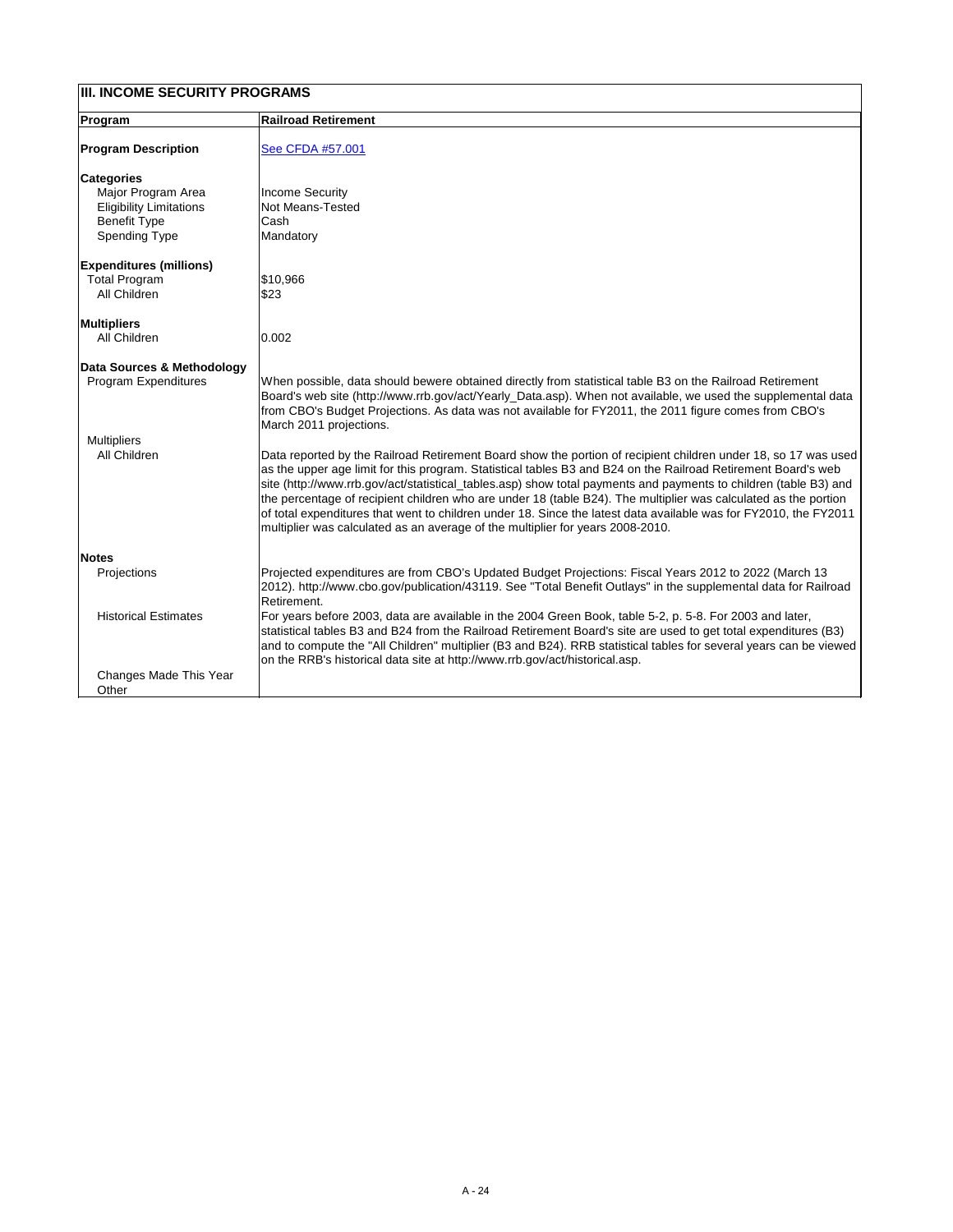| <b>Program</b>                 | <b>Veteran's Benefits</b>                                                                                        |
|--------------------------------|------------------------------------------------------------------------------------------------------------------|
|                                |                                                                                                                  |
| <b>Program Description</b>     | See CFDA #64.110                                                                                                 |
|                                | See CFDA #64.109                                                                                                 |
|                                | See CFDA #64.104                                                                                                 |
|                                | See CFDA #64.105                                                                                                 |
| <b>Categories</b>              |                                                                                                                  |
| Major Program Area             | <b>Income Security</b>                                                                                           |
| <b>Eligibility Limitations</b> | <b>Not Means-Tested</b>                                                                                          |
| <b>Benefit Type</b>            | Cash                                                                                                             |
| <b>Spending Type</b>           | Mandatory                                                                                                        |
|                                |                                                                                                                  |
| <b>Expenditures (millions)</b> |                                                                                                                  |
| <b>Total Program</b>           | \$53,839                                                                                                         |
| <b>All Children</b>            | \$3,388                                                                                                          |
| <b>Multipliers</b>             | <b>Compensation and DIC</b>                                                                                      |
| <b>All Children</b>            | 0.04                                                                                                             |
|                                | <b>Disability</b>                                                                                                |
| <b>All Children</b>            | 0.07                                                                                                             |
|                                | <b>Non-Service Connected Death (Pension)</b>                                                                     |
| <b>All Children</b>            | 0.05                                                                                                             |
| Data Sources & Methodology     |                                                                                                                  |
| <b>Program Expenditures</b>    | OMB's Appendix to the Federal Budget, FY 2013, p 1132 (Dept of Veterans Affairs—Compensation and                 |
|                                | Pensions—Obligations). We used compensation obligations for survivors for "Compensation and DIC,"                |
|                                | compensation obligations for veterans for "Disability," and pension obligations for survivors for "Non-Service   |
|                                | Connected Death." Total outlays were allocated to these three programs based on the amount of obligations        |
|                                | associated with each program.                                                                                    |
| <b>Multipliers</b>             |                                                                                                                  |
| <b>All Children</b>            | Children 18–23 can receive benefits if they are students, so 23 is used as the upper age limit for this program. |
|                                | Based on data supplied by the National Center for Veterans Analysis and Statistics, estimates were made of       |
|                                | expenditures on children in each of the three parts of this program. The multipliers were then calculated as the |
|                                | portion of total expenditures that went to children. Because the most recent year for which data was available   |
|                                |                                                                                                                  |
|                                | from the Department of Veterans Affairs was 2007, the current multiplier was estimated as the average of the     |
|                                | last three years.                                                                                                |
| <b>Notes</b>                   |                                                                                                                  |
| Projections                    | Though mandatory, this block grant is projected to grow at the same rate as CBO's projections for all federal    |
|                                | non-defense, non-homeland security, non-international affairs discretionary spending.                            |
| <b>Historical Estimates</b>    | For years before 1999, expenditure data were taken from the Veterans Administration's Annual Reports.            |
|                                | Starting in 1999 they were taken from OMB's Appendix to the Federal Budget.                                      |
| <b>Changes Made This Year</b>  |                                                                                                                  |
| Other                          |                                                                                                                  |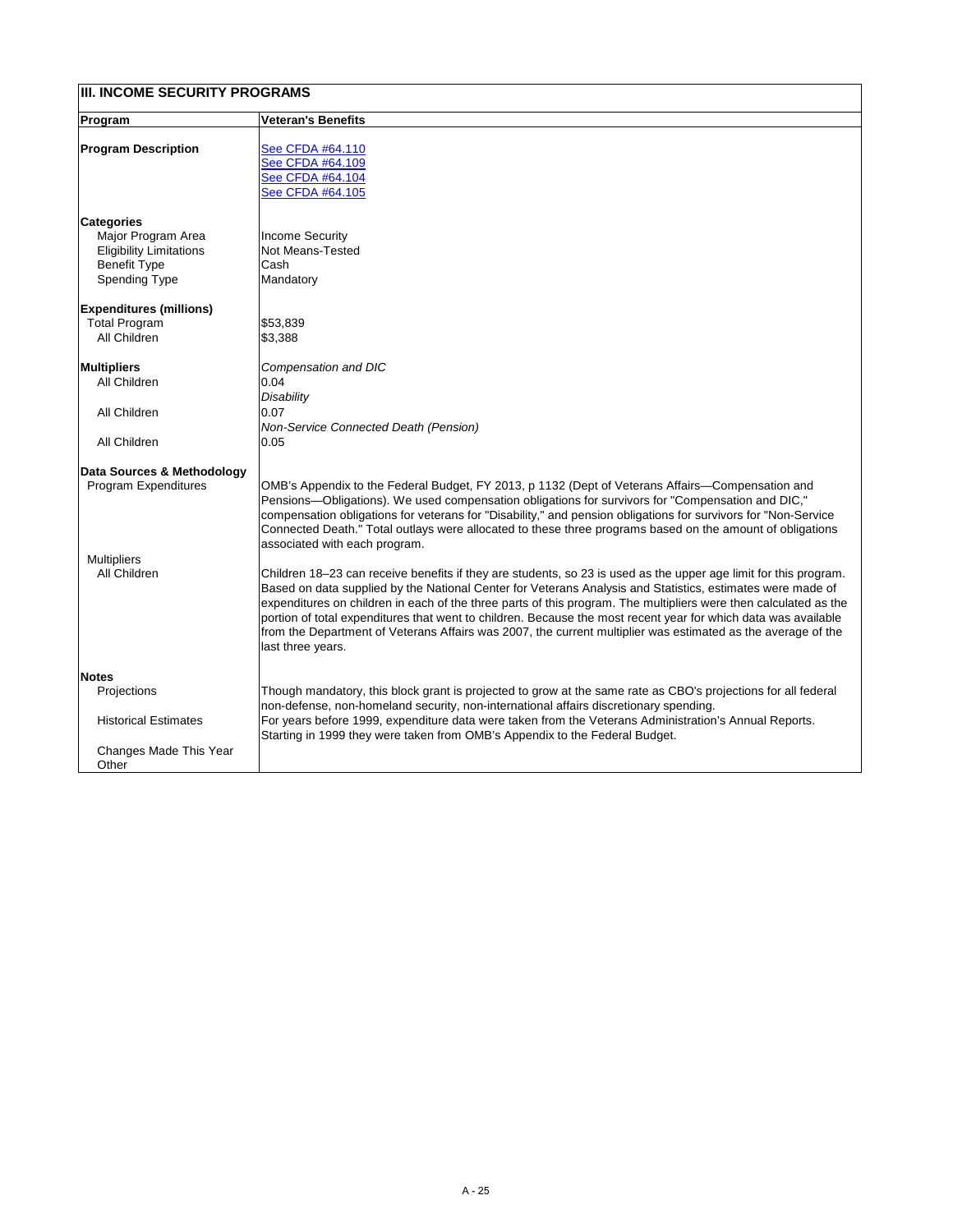| IV. NUTRITION PROGRAMS                                                                                                   |                                                                                                                                                                                                                                                                                                                                                                                                                                                                                                                                                                                                                                                                                                                                                                                                                                                                                                                                                                                                                                                                                 |
|--------------------------------------------------------------------------------------------------------------------------|---------------------------------------------------------------------------------------------------------------------------------------------------------------------------------------------------------------------------------------------------------------------------------------------------------------------------------------------------------------------------------------------------------------------------------------------------------------------------------------------------------------------------------------------------------------------------------------------------------------------------------------------------------------------------------------------------------------------------------------------------------------------------------------------------------------------------------------------------------------------------------------------------------------------------------------------------------------------------------------------------------------------------------------------------------------------------------|
| Program                                                                                                                  | <b>Supplemental Nutrition Assistance Program</b>                                                                                                                                                                                                                                                                                                                                                                                                                                                                                                                                                                                                                                                                                                                                                                                                                                                                                                                                                                                                                                |
| <b>Program Description</b>                                                                                               | See CFDA #10.551                                                                                                                                                                                                                                                                                                                                                                                                                                                                                                                                                                                                                                                                                                                                                                                                                                                                                                                                                                                                                                                                |
| <b>Categories</b><br>Major Program Area<br><b>Eligibility Limitations</b><br><b>Benefit Type</b><br><b>Spending Type</b> | <b>Nutrition</b><br>Means-Tested<br>In-Kind<br>Mandatory                                                                                                                                                                                                                                                                                                                                                                                                                                                                                                                                                                                                                                                                                                                                                                                                                                                                                                                                                                                                                        |
| <b>Expenditures (millions)</b><br><b>Total Program</b><br><b>All Children</b>                                            | \$77,637<br>\$36,749                                                                                                                                                                                                                                                                                                                                                                                                                                                                                                                                                                                                                                                                                                                                                                                                                                                                                                                                                                                                                                                            |
| <b>Multipliers</b><br><b>All Children</b>                                                                                | 0.47                                                                                                                                                                                                                                                                                                                                                                                                                                                                                                                                                                                                                                                                                                                                                                                                                                                                                                                                                                                                                                                                            |
| Data Sources & Methodology<br><b>Program Expenditures</b><br><b>Multipliers</b><br><b>All Children</b>                   | OMB's Appendix to the Federal Budget, FY 2013, p. 176.<br>Children in this program are under 18. We used the proportion of benefits that go to children, according to data<br>from Characteristics of Supplemental Nutrition Assistance Program Households. The link to the reports is<br>available on the USDA/FNS web site: http://www.fns.usda.gov/oane/MENU/Published/snap/SNAPPartHH.htm.<br>We use the average multiplier of fiscal years 2008 - 2010 as the 2011 multiplier.                                                                                                                                                                                                                                                                                                                                                                                                                                                                                                                                                                                             |
| <b>Notes</b><br><b>Projections</b><br><b>Historical Estimates</b>                                                        | Projected expenditures are from CBO's Updated Budget Projections: Fiscal Years 2012 to 2022 (March 13<br>2012). http://www.cbo.gov/publication/43119.<br>OMB's Appendix to the Federal Budget, earlier years. Multiplier estimates from 1997 to 2007 use data from<br>earlier versions of the Characteristics of Food Stamp Participants report. Before 1997, prorated total monthly<br>benefits for participants are not available, so the proportion of children who are participants (which tracks closely<br>with the proportion of benefits that go to children) is used. These data are available electronically back to 1980,<br>with the exception of 1985, which is not archived on the FNS web site. Note that household data are available<br>back to 1975, but not participant data. Because the proportion of households with children is significantly higher<br>than participants that are children, this number cannot be used. Because the proportion of participants that are<br>children has remained steady over time, the 1980 number is used for 1965–75. |
| Changes Made This Year<br>Other                                                                                          |                                                                                                                                                                                                                                                                                                                                                                                                                                                                                                                                                                                                                                                                                                                                                                                                                                                                                                                                                                                                                                                                                 |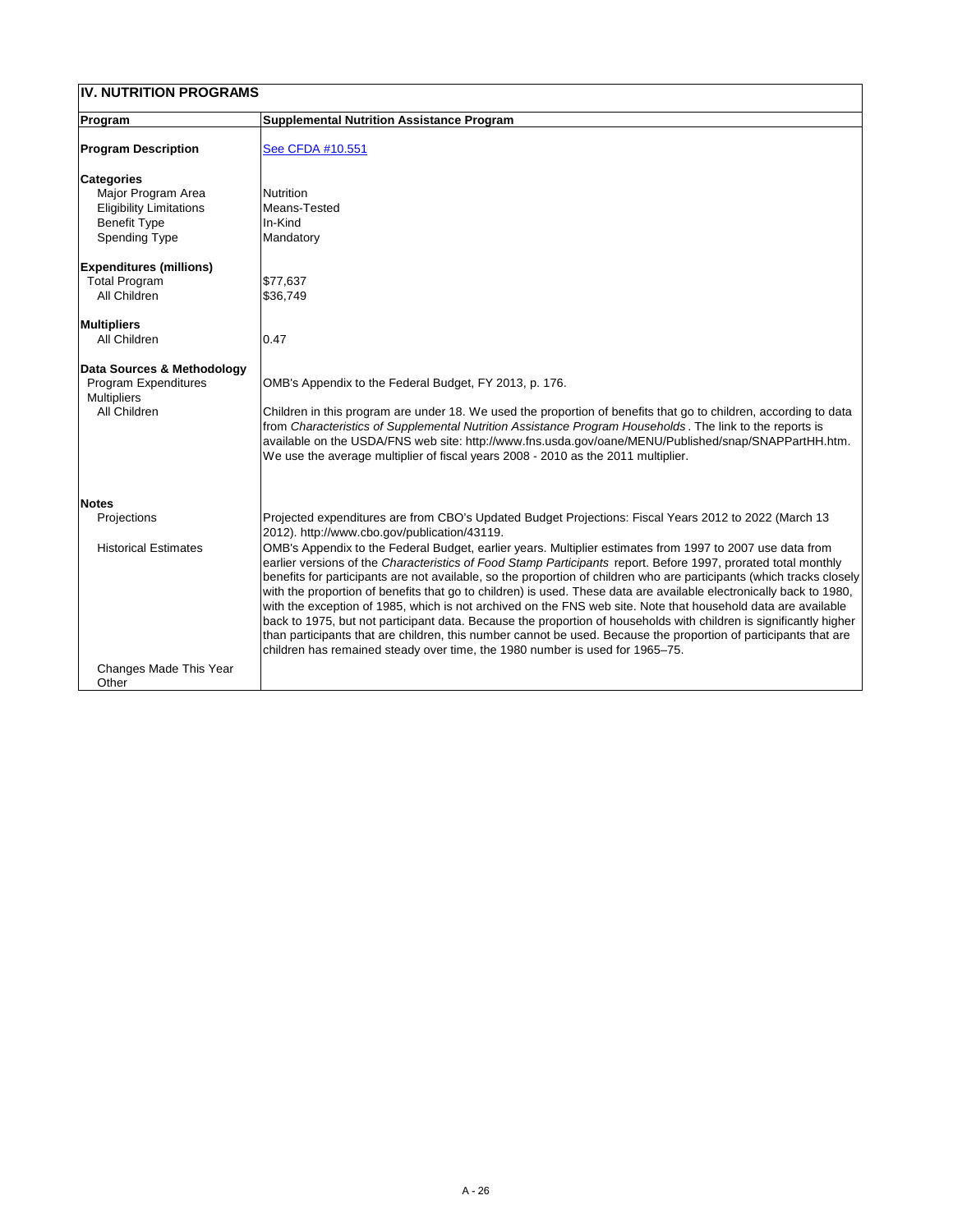## **IV. NUTRITION PROGRAMS**

| <b>Program</b>                                                                                         | <b>Child Nutrition</b>                                                                                                                                                                                                                                                                                                                                                                                                                                                                                                           |
|--------------------------------------------------------------------------------------------------------|----------------------------------------------------------------------------------------------------------------------------------------------------------------------------------------------------------------------------------------------------------------------------------------------------------------------------------------------------------------------------------------------------------------------------------------------------------------------------------------------------------------------------------|
| <b>Program Description</b>                                                                             | See CFDA #10.553 (School Breakfast Program)<br>See CFDA #10.555 (National School Lunch Program)<br>See CFDA #10.558 (Child and Adult Care Food Program)<br>See CFDA #10.559 (Summer Food Service Program)<br>See CFDA #10.560 (State Administrative Expenses)<br>See CFDA #10.556 (Special Milk)                                                                                                                                                                                                                                 |
| <b>Categories</b>                                                                                      |                                                                                                                                                                                                                                                                                                                                                                                                                                                                                                                                  |
| Major Program Area<br><b>Eligibility Limitations</b><br><b>Benefit Type</b><br><b>Spending Type</b>    | <b>Nutrition</b><br>Means-Tested<br>In-Kind<br>Mandatory                                                                                                                                                                                                                                                                                                                                                                                                                                                                         |
| <b>Expenditures (millions)</b>                                                                         |                                                                                                                                                                                                                                                                                                                                                                                                                                                                                                                                  |
| <b>Total Program</b><br><b>All Children</b>                                                            | \$17,284<br>\$17,181                                                                                                                                                                                                                                                                                                                                                                                                                                                                                                             |
| <b>Multipliers</b>                                                                                     |                                                                                                                                                                                                                                                                                                                                                                                                                                                                                                                                  |
| <b>All Children</b>                                                                                    | 0.99                                                                                                                                                                                                                                                                                                                                                                                                                                                                                                                             |
| Data Sources & Methodology<br><b>Program Expenditures</b><br><b>Multipliers</b><br><b>All Children</b> | OMB's Appendix to the Federal Budget, FY 2013, p. 178.<br>Children 18 and under are included in the estimates of the child nutrition programs, which include, among other<br>programs, the National School Lunch Program (NSLP), the School Breakfast Program (SBP), the Child and<br>Adult Care Food Program (CACFP), and the Summer Food Service Program (SFSP), and Special Milk. Adults<br>participating in CACFP are subtracted out of the multiplier based on the percent of meals for adults out of all<br>lmeals served. |
| <b>Notes</b>                                                                                           |                                                                                                                                                                                                                                                                                                                                                                                                                                                                                                                                  |
| Projections                                                                                            | Projected expenditures are from CBO's Updated Budget Projections: Fiscal Years 2012 to 2022 (March 13<br>2012). http://www.cbo.gov/publication/43119.                                                                                                                                                                                                                                                                                                                                                                            |
| <b>Historical Estimates</b><br>Changes Made This Year<br>Other                                         | OMB's Appendix to the Federal Budget, earlier years.                                                                                                                                                                                                                                                                                                                                                                                                                                                                             |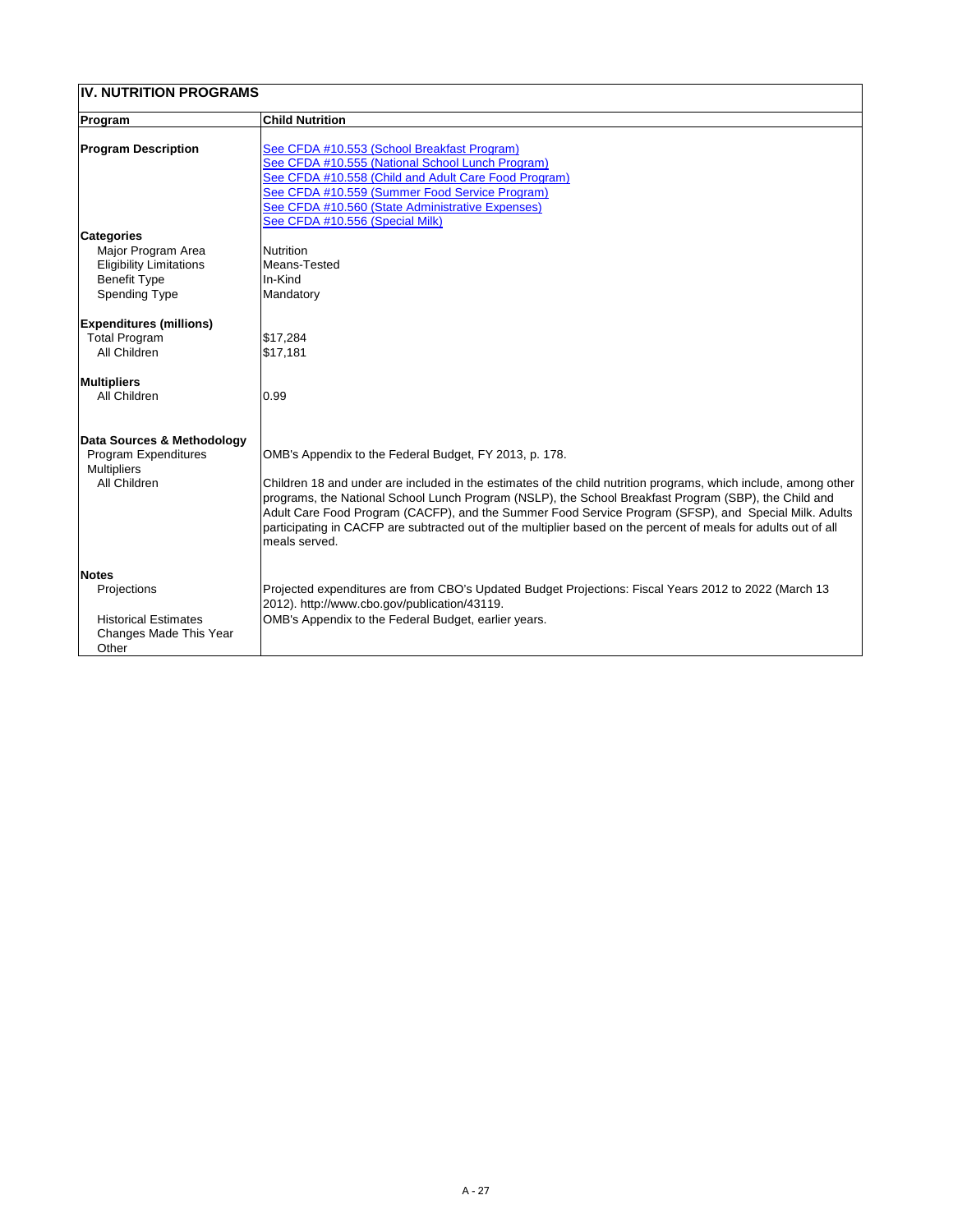## **IV. NUTRITION PROGRAMS**

| Program                                           | <b>WIC</b>                                                                                                                                                                                                                                                                                                                                                                                                                                                                                                                                                                                                                                         |
|---------------------------------------------------|----------------------------------------------------------------------------------------------------------------------------------------------------------------------------------------------------------------------------------------------------------------------------------------------------------------------------------------------------------------------------------------------------------------------------------------------------------------------------------------------------------------------------------------------------------------------------------------------------------------------------------------------------|
| <b>Program Description</b>                        | See CFDA #10.557                                                                                                                                                                                                                                                                                                                                                                                                                                                                                                                                                                                                                                   |
| <b>Categories</b>                                 |                                                                                                                                                                                                                                                                                                                                                                                                                                                                                                                                                                                                                                                    |
| Major Program Area                                | <b>Nutrition</b>                                                                                                                                                                                                                                                                                                                                                                                                                                                                                                                                                                                                                                   |
| <b>Eligibility Limitations</b>                    | Means-Tested                                                                                                                                                                                                                                                                                                                                                                                                                                                                                                                                                                                                                                       |
| <b>Benefit Type</b>                               | In-Kind                                                                                                                                                                                                                                                                                                                                                                                                                                                                                                                                                                                                                                            |
| <b>Spending Type</b>                              | <b>Discretionary</b>                                                                                                                                                                                                                                                                                                                                                                                                                                                                                                                                                                                                                               |
| <b>Expenditures (millions)</b>                    |                                                                                                                                                                                                                                                                                                                                                                                                                                                                                                                                                                                                                                                    |
| <b>Total Program</b>                              | \$6,787                                                                                                                                                                                                                                                                                                                                                                                                                                                                                                                                                                                                                                            |
| <b>All Children</b>                               | \$5,961                                                                                                                                                                                                                                                                                                                                                                                                                                                                                                                                                                                                                                            |
| <b>Multipliers</b>                                |                                                                                                                                                                                                                                                                                                                                                                                                                                                                                                                                                                                                                                                    |
| All Children                                      | 0.88                                                                                                                                                                                                                                                                                                                                                                                                                                                                                                                                                                                                                                               |
| Data Sources & Methodology                        |                                                                                                                                                                                                                                                                                                                                                                                                                                                                                                                                                                                                                                                    |
| <b>Program Expenditures</b><br><b>Multipliers</b> | OMB's Appendix to the Federal Budget, FY 2013, p. 179.                                                                                                                                                                                                                                                                                                                                                                                                                                                                                                                                                                                             |
| <b>All Children</b>                               | We assume that benefits to children in WIC include children age 0–5, breastfeeding women, and pregnant and<br>breastfeeding women under age 18. We excluded 12 percent of benefits estimated to go to pregnant and<br>postpartum women 18 and older. Data sources include administrative data on participants for 2011, participant<br>data from WIC Participants and Program Characteristics 2010, a biennial report, with detailed data on age of<br>participants, and food costs data from WIC Food Package Costs and Rebate Summary: Fiscal Year 2005; both<br>reports are on the Food and Nutrition Service web site (www.fns.usda.gov/oane). |
| Notes                                             |                                                                                                                                                                                                                                                                                                                                                                                                                                                                                                                                                                                                                                                    |
| <b>Projections</b>                                | This program is projected to grow at the same rate as CBO's projections for all federal non-defense,<br>discretionary spending, adjusted for the caps and sequestration required under the Budget Control Act.                                                                                                                                                                                                                                                                                                                                                                                                                                     |
| <b>Historical Estimates</b>                       | OMB's Appendix to the Federal Budget, earlier years.                                                                                                                                                                                                                                                                                                                                                                                                                                                                                                                                                                                               |
| <b>Changes Made This Year</b>                     |                                                                                                                                                                                                                                                                                                                                                                                                                                                                                                                                                                                                                                                    |
| Other                                             |                                                                                                                                                                                                                                                                                                                                                                                                                                                                                                                                                                                                                                                    |

| <b>Program</b>                                                                                                                                                                                            | <b>Commodity Supplemental Food</b>                                                                                                                                                                                                                                                                                                                                                                                                  |
|-----------------------------------------------------------------------------------------------------------------------------------------------------------------------------------------------------------|-------------------------------------------------------------------------------------------------------------------------------------------------------------------------------------------------------------------------------------------------------------------------------------------------------------------------------------------------------------------------------------------------------------------------------------|
| <b>Program Description</b>                                                                                                                                                                                | See CFDA #10.565                                                                                                                                                                                                                                                                                                                                                                                                                    |
| <b>Categories</b><br>Major Program Area<br><b>Eligibility Limitations</b><br><b>Benefit Type</b><br><b>Spending Type</b><br><b>Expenditures (millions)</b><br><b>Total Program</b><br><b>All Children</b> | <b>Nutrition</b><br>Means-Tested<br>In-Kind<br><b>Discretionary</b><br>\$203<br>\$6                                                                                                                                                                                                                                                                                                                                                 |
| <b>Multipliers</b><br><b>All Children</b><br>Data Sources & Methodology<br><b>Program Expenditures</b><br><b>Multipliers</b><br><b>All Children</b>                                                       | 0.03<br>OMB's Appendix to the Federal Budget, FY 2013, pp. 179-180.<br>Children age 0–5 and breastfeeding women are included in the estimates for this program. We used data from<br>the FNS web site to estimate the portion of participants who are nonelderly. We also used the same<br>methodology as in the WIC multiplier to exclude pregnant and postpartum women age 18 and older.<br>http://www.fns.usda.gov/pd/fdpart.htm |
| <b>Notes</b><br><b>Projections</b><br><b>Historical Estimates</b><br><b>Changes Made This Year</b><br>Other                                                                                               | This program is projected to grow at the same rate as CBO's projections for all federal non-defense,<br>discretionary spending, adjusted for the caps and sequestration required under the Budget Control Act.<br>OMB's Appendix to the Federal Budget, earlier years.                                                                                                                                                              |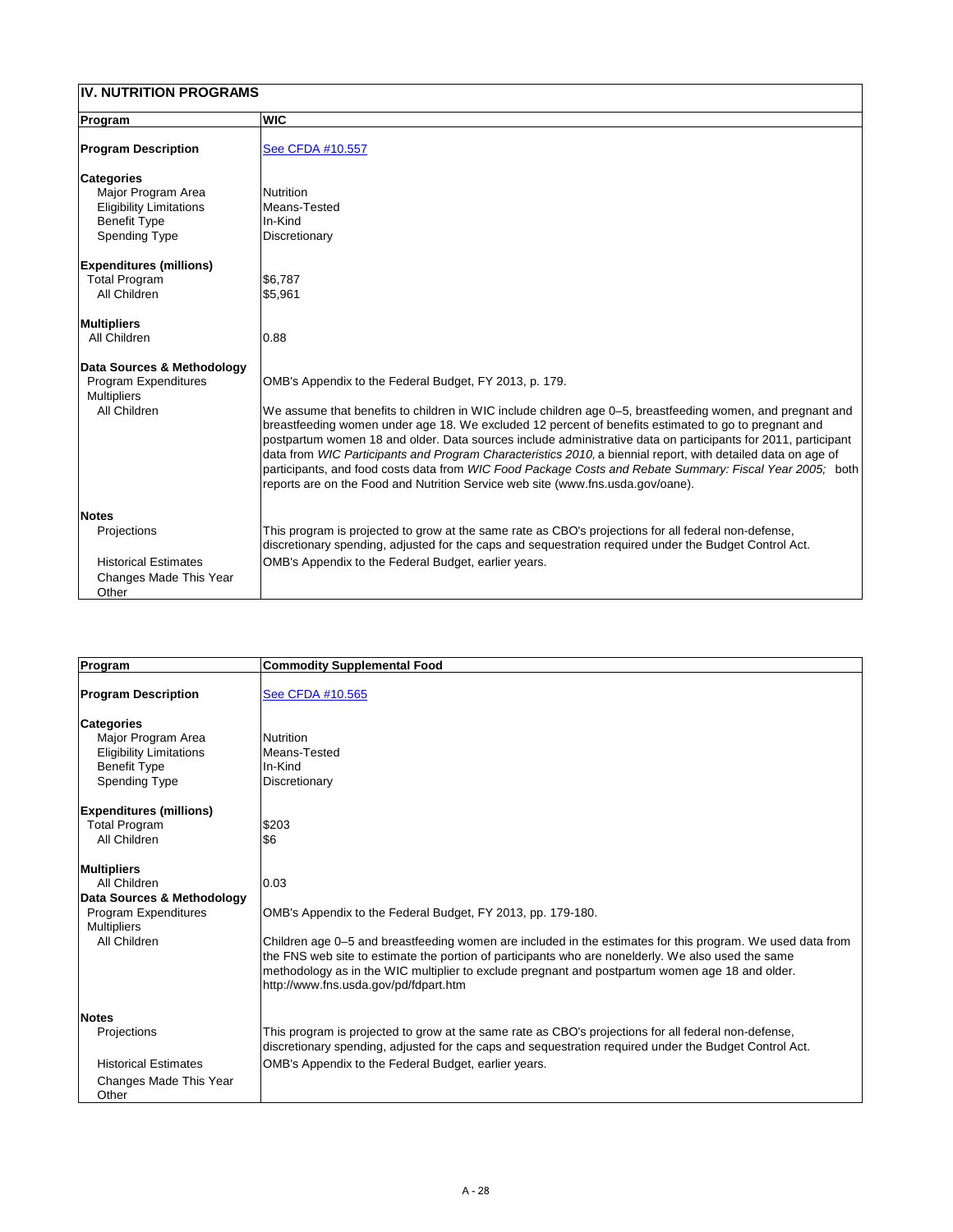| <b>V. HOUSING PROGRAMS</b>                                                                                               |                                                                                                                                                                                                                                                                                                                                                                                                                                                                                                                                           |
|--------------------------------------------------------------------------------------------------------------------------|-------------------------------------------------------------------------------------------------------------------------------------------------------------------------------------------------------------------------------------------------------------------------------------------------------------------------------------------------------------------------------------------------------------------------------------------------------------------------------------------------------------------------------------------|
| Program                                                                                                                  | Low Income Home Energy Assistance                                                                                                                                                                                                                                                                                                                                                                                                                                                                                                         |
| <b>Program Description</b>                                                                                               | See CFDA #93.568                                                                                                                                                                                                                                                                                                                                                                                                                                                                                                                          |
| <b>Categories</b><br>Major Program Area<br><b>Eligibility Limitations</b><br><b>Benefit Type</b><br><b>Spending Type</b> | Housing<br>Means-Tested<br>In-Kind<br>Discretionary                                                                                                                                                                                                                                                                                                                                                                                                                                                                                       |
| <b>Expenditures (millions)</b><br><b>Total Program</b><br><b>All Children</b>                                            | \$4,419<br>\$1,116                                                                                                                                                                                                                                                                                                                                                                                                                                                                                                                        |
| <b>Multipliers</b><br><b>All Children</b>                                                                                | 0.25                                                                                                                                                                                                                                                                                                                                                                                                                                                                                                                                      |
| Data Sources & Methodology<br><b>Program Expenditures</b><br><b>Multipliers</b><br><b>All Children</b>                   | OMB's Appendix to the Federal Budget, FY 2013, 513.<br>We estimated the percent of benefits that go to households with children ages 18 and under using Current<br>Population Survey data from CY2010. We assume an equal benefit per person in order to allocate benefits to<br>children within households. Since data is available through 2010, 2011 multiplier is an average of the previous<br>three years.                                                                                                                          |
| <b>Notes</b>                                                                                                             |                                                                                                                                                                                                                                                                                                                                                                                                                                                                                                                                           |
| <b>Projections</b><br><b>Historical Estimates</b>                                                                        | This program is projected to grow at the same rate as CBO's projections for all federal non-defense,<br>discretionary spending, adjusted for the caps and sequestration required under the Budget Control Act.<br>OMB's Appendix to the Federal Budget, earlier years. Multipliers from 1994–2007 were calculated using the<br>Current Population Survey for that year (same methodology as for the current year). For years prior to 1994,<br>CPS data was not available, so we used an average of the 1994, 1995, and 1996 multipliers. |
| Changes Made This Year<br>Other                                                                                          |                                                                                                                                                                                                                                                                                                                                                                                                                                                                                                                                           |

| <b>Program</b>                                                                                                           | <b>Public Housing</b>                                                                                                                                                                                                                                                                                                                                                                                                                                                                                                                                                                                                                                                       |
|--------------------------------------------------------------------------------------------------------------------------|-----------------------------------------------------------------------------------------------------------------------------------------------------------------------------------------------------------------------------------------------------------------------------------------------------------------------------------------------------------------------------------------------------------------------------------------------------------------------------------------------------------------------------------------------------------------------------------------------------------------------------------------------------------------------------|
| <b>Program Description</b>                                                                                               | See CFDA #14.850                                                                                                                                                                                                                                                                                                                                                                                                                                                                                                                                                                                                                                                            |
| <b>Categories</b><br>Major Program Area<br><b>Eligibility Limitations</b><br><b>Benefit Type</b><br><b>Spending Type</b> | Housing<br>Means-Tested<br>In-Kind<br>Discretionary                                                                                                                                                                                                                                                                                                                                                                                                                                                                                                                                                                                                                         |
| <b>Expenditures (millions)</b><br><b>Total Program</b><br><b>All Children</b>                                            | \$4,620<br>\$1,193                                                                                                                                                                                                                                                                                                                                                                                                                                                                                                                                                                                                                                                          |
| <b>Multipliers</b><br><b>All Children</b>                                                                                | 0.26                                                                                                                                                                                                                                                                                                                                                                                                                                                                                                                                                                                                                                                                        |
| Data Sources & Methodology<br><b>Program Expenditures</b><br><b>Multipliers</b><br>All Children                          | OMB's Appendix to the Federal Budget, FY 2013, p. 610.<br>An estimate of the share of housing benefits allocated to children under 18 was estimated using 2008 Current<br>Population Survey data augmented by TRIM-3 to adjust for under- and over- reporting of program participation.<br>We used an average of estimates from 2007 and 2008 for benefits allocated to children in 2011.                                                                                                                                                                                                                                                                                   |
| <b>Notes</b>                                                                                                             |                                                                                                                                                                                                                                                                                                                                                                                                                                                                                                                                                                                                                                                                             |
| <b>Projections</b><br><b>Historical Estimates</b>                                                                        | This program is projected to grow at the same rate as CBO's projections for all federal non-defense,<br>discretionary spending, adjusted for the caps and sequestration required under the Budget Control Act.<br>OMB's Appendix to the Federal Budget, earlier years. We applied the ratio of benefits/participants in the 2007<br>estimate to a multiplier based on participants only for 1995 through 2008. For these years, the share of<br>participants who are children is based on data from the HUD document, A Picture of Subsidized Households.<br>For earlier years, the participant multiplier is based on the average of the 1995, 1996, and 1997 multipliers. |
| <b>Changes Made This Year</b><br>Other                                                                                   |                                                                                                                                                                                                                                                                                                                                                                                                                                                                                                                                                                                                                                                                             |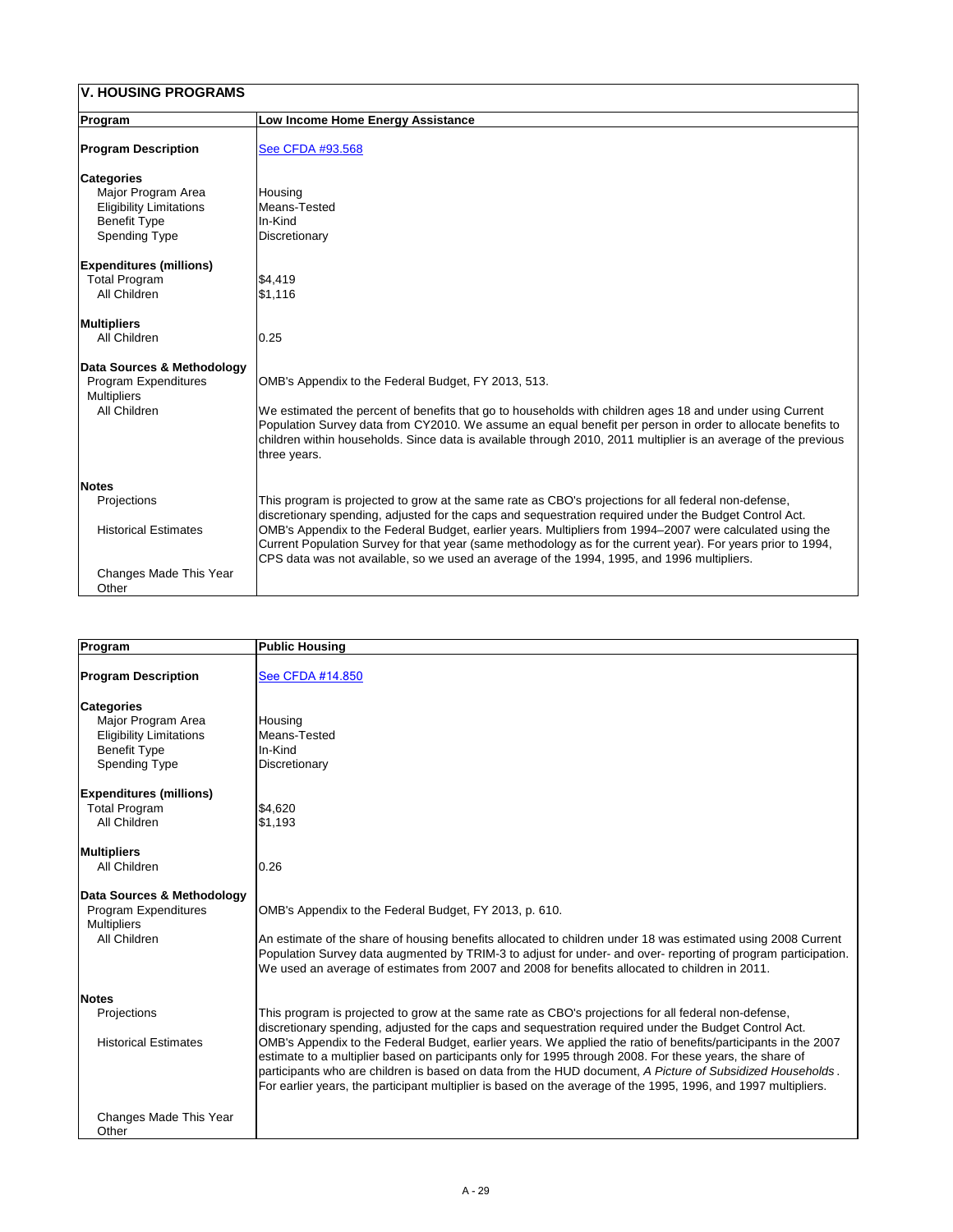| <b>V. HOUSING PROGRAMS</b>                                                                                               |                                                                                                                                                                                                                                                                                                                                                                                                                                                                                                                                                                                                                                                                                                                                                                                                                                                                                                                                                                                                                                |
|--------------------------------------------------------------------------------------------------------------------------|--------------------------------------------------------------------------------------------------------------------------------------------------------------------------------------------------------------------------------------------------------------------------------------------------------------------------------------------------------------------------------------------------------------------------------------------------------------------------------------------------------------------------------------------------------------------------------------------------------------------------------------------------------------------------------------------------------------------------------------------------------------------------------------------------------------------------------------------------------------------------------------------------------------------------------------------------------------------------------------------------------------------------------|
| Program                                                                                                                  | <b>Section 8 Low-Income Housing Assistance</b>                                                                                                                                                                                                                                                                                                                                                                                                                                                                                                                                                                                                                                                                                                                                                                                                                                                                                                                                                                                 |
| <b>Program Description</b>                                                                                               | Includes CFDA #14.871                                                                                                                                                                                                                                                                                                                                                                                                                                                                                                                                                                                                                                                                                                                                                                                                                                                                                                                                                                                                          |
| <b>Categories</b><br>Major Program Area<br><b>Eligibility Limitations</b><br><b>Benefit Type</b><br><b>Spending Type</b> | Housing<br>Means-Tested<br>In-Kind<br><b>Discretionary</b>                                                                                                                                                                                                                                                                                                                                                                                                                                                                                                                                                                                                                                                                                                                                                                                                                                                                                                                                                                     |
| <b>Expenditures (millions)</b><br><b>Total Program</b><br><b>All Children</b>                                            | \$28,435<br>\$7,343                                                                                                                                                                                                                                                                                                                                                                                                                                                                                                                                                                                                                                                                                                                                                                                                                                                                                                                                                                                                            |
| Multipliers<br><b>All Children</b>                                                                                       | 0.26                                                                                                                                                                                                                                                                                                                                                                                                                                                                                                                                                                                                                                                                                                                                                                                                                                                                                                                                                                                                                           |
| <b>Data Sources &amp; Methodology</b><br><b>Program Expenditures</b>                                                     | Section 8 outlays are not broken out in the budget appendix. According to Nita Nigam from HUD, this outlay<br>comprises expenditures from the Housing Certificate Fund, Project-Based Rental Assistance, and Tenant-<br>Based Rental Assistance, so we sum outlays from these programs (Nigam 2008). OMB's Appendix to the<br>Federal Budget, FY 2013, pp. 605-610.                                                                                                                                                                                                                                                                                                                                                                                                                                                                                                                                                                                                                                                            |
| <b>Multipliers</b><br><b>All Children</b>                                                                                | We use the same multipliers as for Public Housing (based on CPS data, adjusted by the TRIM3 model).                                                                                                                                                                                                                                                                                                                                                                                                                                                                                                                                                                                                                                                                                                                                                                                                                                                                                                                            |
| <b>Notes</b>                                                                                                             |                                                                                                                                                                                                                                                                                                                                                                                                                                                                                                                                                                                                                                                                                                                                                                                                                                                                                                                                                                                                                                |
| <b>Projections</b><br><b>Historical Estimates</b>                                                                        | This program is projected to grow at the same rate as CBO's projections for all federal non-defense,<br>discretionary spending, adjusted for the caps and sequestration required under the Budget Control Act.<br>Section 8 outlays are not broken out in the FY 2008 and FY 2009 budget appendices. According to Nita Nigam<br>from HUD, this outlay comprises expenditures from the Housing Certificate Fund, Project-Based Rental<br>Assistance, and Tenant-Based Rental Assistance, so we sum outlays from these programs (Nigam 2008). For<br>years before FY 2008, we used OMB's Appendix to the Federal Budget. We applied the ratio of<br>benefits/participants in the 2007 estimate to a multiplier based on participants only for 1995 through 2008. For<br>these years, the share of participants who are children is based on data from the HUD document, A Picture of<br>Subsidized Households. For earlier years, the participant multiplier is based on the average of the 1995, 1996,<br>and 1997 multipliers. |
| Changes Made This Year<br>Other                                                                                          |                                                                                                                                                                                                                                                                                                                                                                                                                                                                                                                                                                                                                                                                                                                                                                                                                                                                                                                                                                                                                                |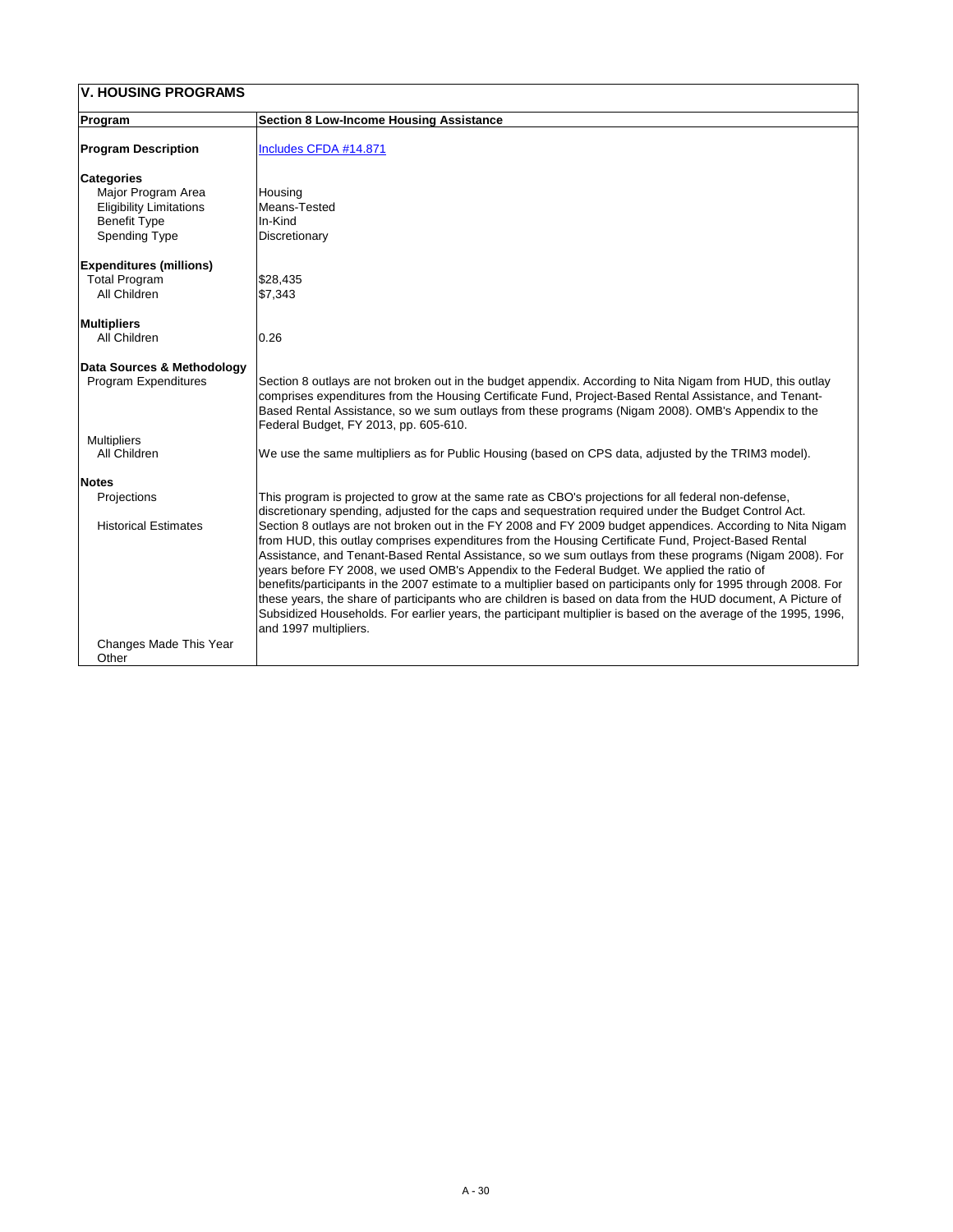| <b>V. HOUSING PROGRAMS</b>             |                                                                                                                                                                                                                                                                                                                                                                                                                                                           |
|----------------------------------------|-----------------------------------------------------------------------------------------------------------------------------------------------------------------------------------------------------------------------------------------------------------------------------------------------------------------------------------------------------------------------------------------------------------------------------------------------------------|
| Program                                | <b>Rent Supplement</b>                                                                                                                                                                                                                                                                                                                                                                                                                                    |
| <b>Program Description</b>             | See CFDA #14.149                                                                                                                                                                                                                                                                                                                                                                                                                                          |
| <b>Categories</b>                      |                                                                                                                                                                                                                                                                                                                                                                                                                                                           |
| Major Program Area                     | Housing                                                                                                                                                                                                                                                                                                                                                                                                                                                   |
| <b>Eligibility Limitations</b>         | Means-Tested                                                                                                                                                                                                                                                                                                                                                                                                                                              |
| <b>Benefit Type</b>                    | In-Kind                                                                                                                                                                                                                                                                                                                                                                                                                                                   |
| <b>Spending Type</b>                   | <b>Discretionary</b>                                                                                                                                                                                                                                                                                                                                                                                                                                      |
| <b>Expenditures (millions)</b>         |                                                                                                                                                                                                                                                                                                                                                                                                                                                           |
| <b>Total Program</b>                   | \$45                                                                                                                                                                                                                                                                                                                                                                                                                                                      |
| <b>All Children</b>                    | \$12                                                                                                                                                                                                                                                                                                                                                                                                                                                      |
| <b>Multipliers</b>                     |                                                                                                                                                                                                                                                                                                                                                                                                                                                           |
| <b>All Children</b>                    | 0.26                                                                                                                                                                                                                                                                                                                                                                                                                                                      |
| Data Sources & Methodology             |                                                                                                                                                                                                                                                                                                                                                                                                                                                           |
| <b>Program Expenditures</b>            | OMB's Appendix to the Federal Budget, FY 2013, p. 632.                                                                                                                                                                                                                                                                                                                                                                                                    |
| <b>Multipliers</b>                     |                                                                                                                                                                                                                                                                                                                                                                                                                                                           |
| <b>All Children</b>                    | We use the same multipliers as for Public Housing (based on CPS data, adjusted by the TRIM3 model).                                                                                                                                                                                                                                                                                                                                                       |
| <b>Notes</b>                           |                                                                                                                                                                                                                                                                                                                                                                                                                                                           |
| Projections                            | This program is projected to grow at the same rate as CBO's projections for all federal non-defense,<br>discretionary spending, adjusted for the caps and sequestration required under the Budget Control Act.                                                                                                                                                                                                                                            |
| <b>Historical Estimates</b>            | OMB's Appendix to the Federal Budget, earlier years. We applied the ratio of benefits/participants in the 2007<br>estimate to a multiplier based on participants only for 1995 through 2008. For these years, the share of<br>participants who are children is based on data from the HUD document, A Picture of Subsidized Households.<br>For earlier years, the participant multiplier is based on the average of the 1995, 1996, and 1997 multipliers. |
| <b>Changes Made This Year</b><br>Other |                                                                                                                                                                                                                                                                                                                                                                                                                                                           |

| <b>Program</b>                                                                                                           | <b>Rental Housing Assistance</b>                    |
|--------------------------------------------------------------------------------------------------------------------------|-----------------------------------------------------|
| <b>Program Description</b>                                                                                               | <b>See CFDA #14.103</b>                             |
| <b>Categories</b><br>Major Program Area<br><b>Eligibility Limitations</b><br><b>Benefit Type</b><br><b>Spending Type</b> | Housing<br>Means-Tested<br>In-Kind<br>Discretionary |

| <b>Expenditures (millions)</b> |                                                                                                                                                                                                                                                                                                                                                                                                                                                           |
|--------------------------------|-----------------------------------------------------------------------------------------------------------------------------------------------------------------------------------------------------------------------------------------------------------------------------------------------------------------------------------------------------------------------------------------------------------------------------------------------------------|
| <b>Total Program</b>           | \$447                                                                                                                                                                                                                                                                                                                                                                                                                                                     |
| <b>All Children</b>            | \$115                                                                                                                                                                                                                                                                                                                                                                                                                                                     |
| <b>Multipliers</b>             |                                                                                                                                                                                                                                                                                                                                                                                                                                                           |
| <b>All Children</b>            | 0.26                                                                                                                                                                                                                                                                                                                                                                                                                                                      |
| Data Sources & Methodology     |                                                                                                                                                                                                                                                                                                                                                                                                                                                           |
| <b>Program Expenditures</b>    | OMB's Appendix to the Federal Budget, FY 2013, p. 632.                                                                                                                                                                                                                                                                                                                                                                                                    |
| <b>Multipliers</b>             |                                                                                                                                                                                                                                                                                                                                                                                                                                                           |
| <b>All Children</b>            | We use the same multipliers as for Public Housing (based on CPS data, adjusted by the TRIM3 model).                                                                                                                                                                                                                                                                                                                                                       |
| <b>Notes</b>                   |                                                                                                                                                                                                                                                                                                                                                                                                                                                           |
| <b>Projections</b>             | This program is projected to grow at the same rate as CBO's projections for all federal non-defense,<br>discretionary spending, adjusted for the caps and sequestration required under the Budget Control Act.                                                                                                                                                                                                                                            |
| <b>Historical Estimates</b>    | OMB's Appendix to the Federal Budget, earlier years. We applied the ratio of benefits/participants in the 2007<br>estimate to a multiplier based on participants only for 1995 through 2008. For these years, the share of<br>participants who are children is based on data from the HUD document, A Picture of Subsidized Households.<br>For earlier years, the participant multiplier is based on the average of the 1995, 1996, and 1997 multipliers. |
| Changes Made This Year         |                                                                                                                                                                                                                                                                                                                                                                                                                                                           |
| Other                          |                                                                                                                                                                                                                                                                                                                                                                                                                                                           |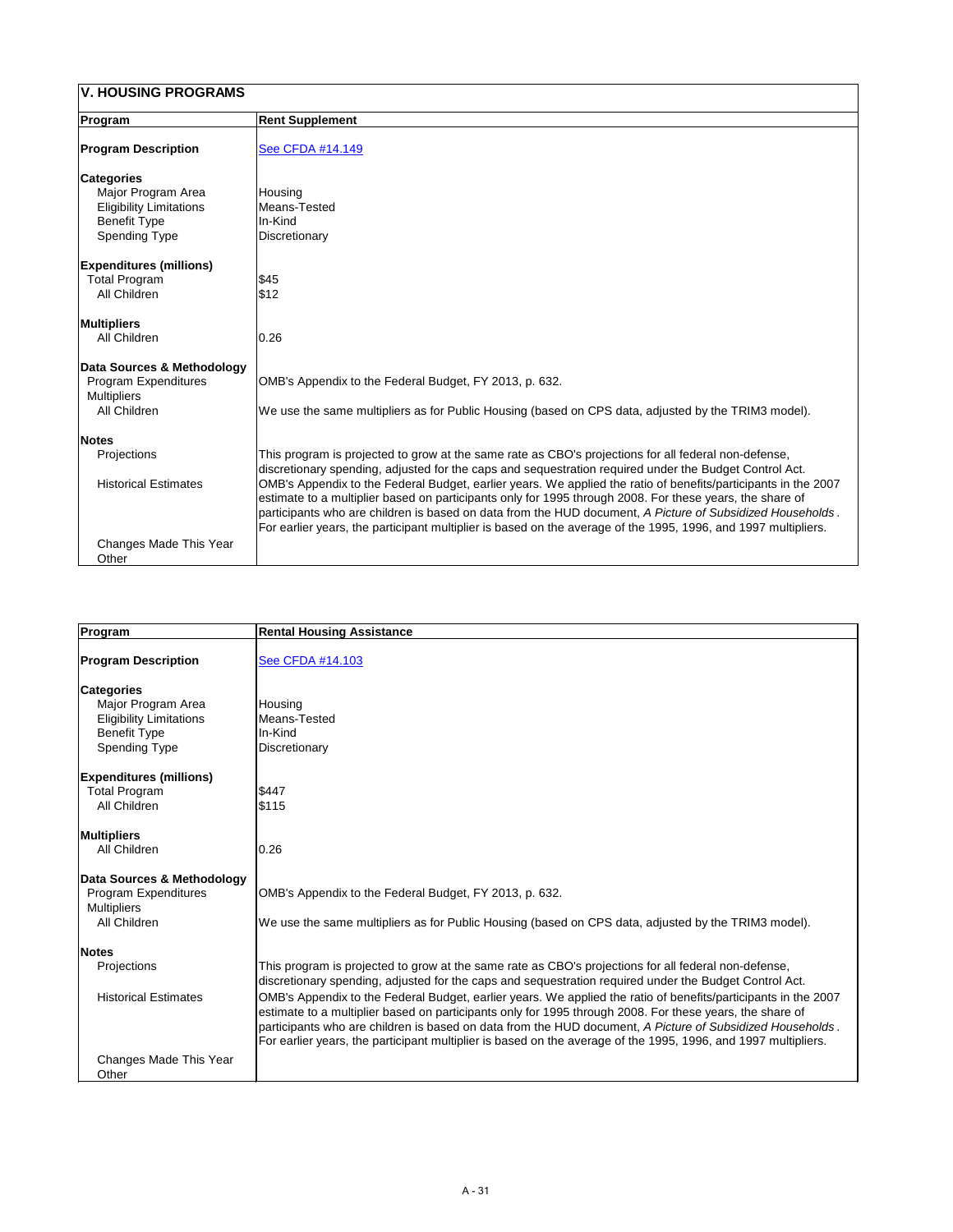| <b>Program</b>                 | <b>EITC</b>                                                                                                                                                                                                                                                                                                                                                                                                                                                                                                                                                                                                                                                                                                                                                                                                                                                                                                                                                                                                                                                                                                          |
|--------------------------------|----------------------------------------------------------------------------------------------------------------------------------------------------------------------------------------------------------------------------------------------------------------------------------------------------------------------------------------------------------------------------------------------------------------------------------------------------------------------------------------------------------------------------------------------------------------------------------------------------------------------------------------------------------------------------------------------------------------------------------------------------------------------------------------------------------------------------------------------------------------------------------------------------------------------------------------------------------------------------------------------------------------------------------------------------------------------------------------------------------------------|
| <b>Program Description</b>     | See description provided by the Tax Policy Center                                                                                                                                                                                                                                                                                                                                                                                                                                                                                                                                                                                                                                                                                                                                                                                                                                                                                                                                                                                                                                                                    |
| <b>Categories</b>              |                                                                                                                                                                                                                                                                                                                                                                                                                                                                                                                                                                                                                                                                                                                                                                                                                                                                                                                                                                                                                                                                                                                      |
| Major Program Area             | Tax Programs                                                                                                                                                                                                                                                                                                                                                                                                                                                                                                                                                                                                                                                                                                                                                                                                                                                                                                                                                                                                                                                                                                         |
| <b>Eligibility Limitations</b> | Means-Tested                                                                                                                                                                                                                                                                                                                                                                                                                                                                                                                                                                                                                                                                                                                                                                                                                                                                                                                                                                                                                                                                                                         |
| <b>Benefit Type</b>            | Cash                                                                                                                                                                                                                                                                                                                                                                                                                                                                                                                                                                                                                                                                                                                                                                                                                                                                                                                                                                                                                                                                                                                 |
| <b>Spending Type</b>           | Tax Program                                                                                                                                                                                                                                                                                                                                                                                                                                                                                                                                                                                                                                                                                                                                                                                                                                                                                                                                                                                                                                                                                                          |
| <b>Expenditures (millions)</b> | <b>Refundable Portion</b>                                                                                                                                                                                                                                                                                                                                                                                                                                                                                                                                                                                                                                                                                                                                                                                                                                                                                                                                                                                                                                                                                            |
| <b>Total Program</b>           | \$55,652                                                                                                                                                                                                                                                                                                                                                                                                                                                                                                                                                                                                                                                                                                                                                                                                                                                                                                                                                                                                                                                                                                             |
| <b>All Children</b>            | \$51,382                                                                                                                                                                                                                                                                                                                                                                                                                                                                                                                                                                                                                                                                                                                                                                                                                                                                                                                                                                                                                                                                                                             |
|                                | <b>Non-Refundable Portion</b>                                                                                                                                                                                                                                                                                                                                                                                                                                                                                                                                                                                                                                                                                                                                                                                                                                                                                                                                                                                                                                                                                        |
| <b>Total Program</b>           | \$1,172                                                                                                                                                                                                                                                                                                                                                                                                                                                                                                                                                                                                                                                                                                                                                                                                                                                                                                                                                                                                                                                                                                              |
| <b>All Children</b>            | \$1,084                                                                                                                                                                                                                                                                                                                                                                                                                                                                                                                                                                                                                                                                                                                                                                                                                                                                                                                                                                                                                                                                                                              |
| <b>Multipliers</b>             | <b>Refundable Portion</b>                                                                                                                                                                                                                                                                                                                                                                                                                                                                                                                                                                                                                                                                                                                                                                                                                                                                                                                                                                                                                                                                                            |
| <b>All Children</b>            | 0.92                                                                                                                                                                                                                                                                                                                                                                                                                                                                                                                                                                                                                                                                                                                                                                                                                                                                                                                                                                                                                                                                                                                 |
|                                | <b>Non-Refundable Portion</b>                                                                                                                                                                                                                                                                                                                                                                                                                                                                                                                                                                                                                                                                                                                                                                                                                                                                                                                                                                                                                                                                                        |
| <b>All Children</b>            | 0.92                                                                                                                                                                                                                                                                                                                                                                                                                                                                                                                                                                                                                                                                                                                                                                                                                                                                                                                                                                                                                                                                                                                 |
| Data Sources & Methodology     |                                                                                                                                                                                                                                                                                                                                                                                                                                                                                                                                                                                                                                                                                                                                                                                                                                                                                                                                                                                                                                                                                                                      |
| <b>Program Expenditures</b>    | The nonrefundable portion is taken from OMB's Analytical Perspectives, FY2013, p. 252, Table 17-1. (Income<br>Security Section). The refundable (outlay) portion is taken from OMB's Historical Tables, FY2013, Table 8.5,<br>p.159.                                                                                                                                                                                                                                                                                                                                                                                                                                                                                                                                                                                                                                                                                                                                                                                                                                                                                 |
| <b>Multipliers</b>             |                                                                                                                                                                                                                                                                                                                                                                                                                                                                                                                                                                                                                                                                                                                                                                                                                                                                                                                                                                                                                                                                                                                      |
| <b>All Children</b>            | We excluded benefits to childless households, an estimated 2.7 percent of all benefits according to calculations<br>from the Tax Policy Center using IRS SOI data                                                                                                                                                                                                                                                                                                                                                                                                                                                                                                                                                                                                                                                                                                                                                                                                                                                                                                                                                    |
|                                | (http://www.taxpolicycenter.org/taxfacts/displayafact.cfm?Docid=559). In addition, based on data from the<br>TRIM3 Model of 2008 EITC expenditure, we estimated that 5 percent of the benefits going to households with<br>children were going to children age 19–23. Therefore, for all years the multiplier for "all children" (defined as age<br>$(0-18)$ was calculated as $0.973*0.95 = 0.925$ .                                                                                                                                                                                                                                                                                                                                                                                                                                                                                                                                                                                                                                                                                                                |
| <b>Notes</b>                   |                                                                                                                                                                                                                                                                                                                                                                                                                                                                                                                                                                                                                                                                                                                                                                                                                                                                                                                                                                                                                                                                                                                      |
| Projections                    | Source: Urban-Brookings Tax Policy Center Microsimulation Model (version 0309-1 and 0509-4). Baseline is<br>current policy, which extends all of the individual income tax provisions included in 2001 EGTRRA and 2003<br>JGTRRA; extends the 2010 AMT Patch and indexes the AMT exemption for inflation. Estimates incorporate<br>provisions in the American Recovery and Reinvestment Act (ARRA) including the following measures affecting<br>the CTC and EITC: reduce earnings threshold for the refundable CTC to \$3,000; increase the EITC phase-in<br>rate to 45 percent for families with three or more children; increase the expansion of the EITC's maximum credit<br>range for married couples filing jointly to \$5,000 (indexed for inflation). These provisions are in place for<br>calendar years 2009 through 2022. Estimates for the earned income tax credit are calculated by tabulating<br>credits (which has an identical effect as modeling its repeal because the EITC if fully refundable). 2021-2 value<br>is increased at the average growth rate of the tax expenditure from 2016-2020. |

|                             | $\frac{1}{2}$ interpreted at the arbitrage growth rate of the tax oxpontations home service.                |  |
|-----------------------------|-------------------------------------------------------------------------------------------------------------|--|
| <b>Historical Estimates</b> | Tax expenditures for earlier years were taken from OMB's Analytical Perspectives. Outlays for earlier years |  |
|                             | were taken from OMB's Historical Tables (Table 8.5).                                                        |  |
| Changes Made This Year      |                                                                                                             |  |
| Other                       |                                                                                                             |  |
|                             |                                                                                                             |  |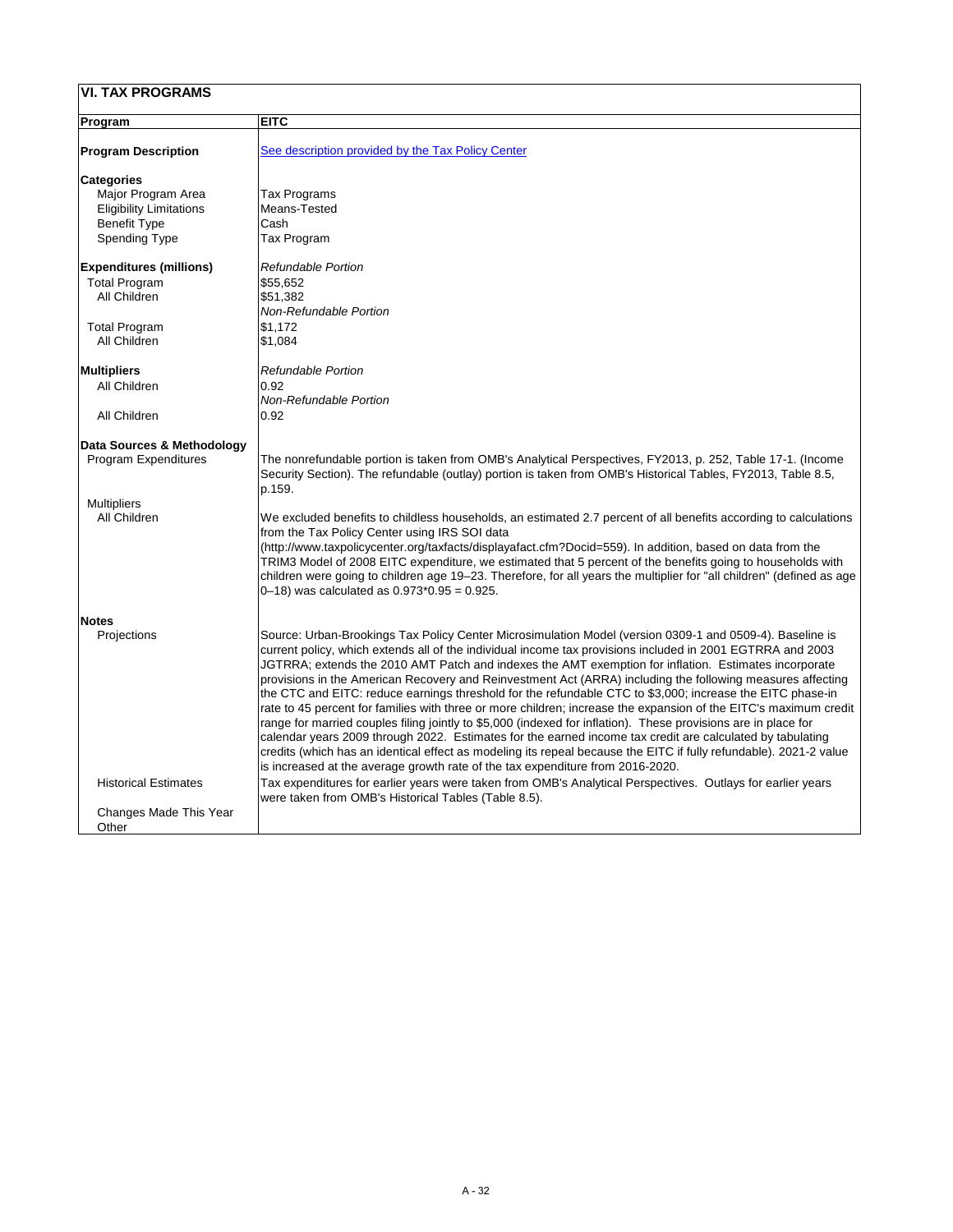| <b>VI. TAX PROGRAMS</b>        |                                                                                                                                                                                                                                                                                                                                                                                                                                                                                                                                                                                                                                                                                                                                                                                                                                                                                                                                                                                                                                            |  |
|--------------------------------|--------------------------------------------------------------------------------------------------------------------------------------------------------------------------------------------------------------------------------------------------------------------------------------------------------------------------------------------------------------------------------------------------------------------------------------------------------------------------------------------------------------------------------------------------------------------------------------------------------------------------------------------------------------------------------------------------------------------------------------------------------------------------------------------------------------------------------------------------------------------------------------------------------------------------------------------------------------------------------------------------------------------------------------------|--|
| <b>Program</b>                 | <b>Child and Dependent Care Credit</b>                                                                                                                                                                                                                                                                                                                                                                                                                                                                                                                                                                                                                                                                                                                                                                                                                                                                                                                                                                                                     |  |
| <b>Program Description</b>     | See description provided by the Tax Policy Center                                                                                                                                                                                                                                                                                                                                                                                                                                                                                                                                                                                                                                                                                                                                                                                                                                                                                                                                                                                          |  |
| <b>Categories</b>              |                                                                                                                                                                                                                                                                                                                                                                                                                                                                                                                                                                                                                                                                                                                                                                                                                                                                                                                                                                                                                                            |  |
| Major Program Area             | Tax Programs                                                                                                                                                                                                                                                                                                                                                                                                                                                                                                                                                                                                                                                                                                                                                                                                                                                                                                                                                                                                                               |  |
| <b>Eligibility Limitations</b> | <b>Not Means-Tested</b>                                                                                                                                                                                                                                                                                                                                                                                                                                                                                                                                                                                                                                                                                                                                                                                                                                                                                                                                                                                                                    |  |
| <b>Benefit Type</b>            | Cash                                                                                                                                                                                                                                                                                                                                                                                                                                                                                                                                                                                                                                                                                                                                                                                                                                                                                                                                                                                                                                       |  |
| <b>Spending Type</b>           | Tax Program                                                                                                                                                                                                                                                                                                                                                                                                                                                                                                                                                                                                                                                                                                                                                                                                                                                                                                                                                                                                                                |  |
| <b>Expenditures (millions)</b> |                                                                                                                                                                                                                                                                                                                                                                                                                                                                                                                                                                                                                                                                                                                                                                                                                                                                                                                                                                                                                                            |  |
| <b>Total Program</b>           | \$4,200                                                                                                                                                                                                                                                                                                                                                                                                                                                                                                                                                                                                                                                                                                                                                                                                                                                                                                                                                                                                                                    |  |
| <b>All Children</b>            | \$4,074                                                                                                                                                                                                                                                                                                                                                                                                                                                                                                                                                                                                                                                                                                                                                                                                                                                                                                                                                                                                                                    |  |
| <b>Multipliers</b>             |                                                                                                                                                                                                                                                                                                                                                                                                                                                                                                                                                                                                                                                                                                                                                                                                                                                                                                                                                                                                                                            |  |
| <b>All Children</b>            | 0.97                                                                                                                                                                                                                                                                                                                                                                                                                                                                                                                                                                                                                                                                                                                                                                                                                                                                                                                                                                                                                                       |  |
| Data Sources & Methodology     |                                                                                                                                                                                                                                                                                                                                                                                                                                                                                                                                                                                                                                                                                                                                                                                                                                                                                                                                                                                                                                            |  |
| <b>Program Expenditures</b>    | OMB's Analytical Perspectives, FY2013, p. 243. (Training, employment, and social services section).                                                                                                                                                                                                                                                                                                                                                                                                                                                                                                                                                                                                                                                                                                                                                                                                                                                                                                                                        |  |
| <b>Multipliers</b>             |                                                                                                                                                                                                                                                                                                                                                                                                                                                                                                                                                                                                                                                                                                                                                                                                                                                                                                                                                                                                                                            |  |
| <b>All Children</b>            | The Family Support Act of 1988 reduced to 13 the age cutoff of a child for whom the dependent care credit may<br>be claimed, so 12 is used as the upper age limit for this program. This credit can also be used for non-children<br>dependents, and that portion of the credit has no age limit. In consultation with Adam Carasso, former coauthor<br> in the budget series, and with experts in the Tax Policy Center, we estimated that 3 percent of this credit goes to  <br>older dependents, and 97 percent goes to children (Carasso 2008).                                                                                                                                                                                                                                                                                                                                                                                                                                                                                        |  |
| <b>Notes</b>                   |                                                                                                                                                                                                                                                                                                                                                                                                                                                                                                                                                                                                                                                                                                                                                                                                                                                                                                                                                                                                                                            |  |
| Projections                    | Source: Urban-Brookings Tax Policy Center Microsimulation Model (version 0309-1 and 0509-4). Baseline is<br>current policy, which extends all of the individual income tax provisions included in 2001 EGTRRA and 2003<br>JGTRRA; extends the 2010 AMT Patch and indexes the AMT exemption for inflation. Estimates incorporate<br>provisions in the American Recovery and Reinvestment Act (ARRA) including the following measures affecting<br>the CTC and EITC: reduce earnings threshold for the refundable CTC to \$3,000; increase the EITC phase-in<br>rate to 45 percent for families with three or more children; increase the expansion of the EITC's maximum credit<br>range for married couples filing jointly to \$5,000 (indexed for inflation). These provisions are in place for<br>calendar years 2009 through 2020. Estimates for the child and dependent care tax credit are calculated by<br>repealing each provision. 2021-2 value is increased at the average growth rate of the tax expenditure from 2016-<br>2020. |  |
| <b>Historical Estimates</b>    | Expenditures for earlier years were taken from OMB's Analytical Perspectives.                                                                                                                                                                                                                                                                                                                                                                                                                                                                                                                                                                                                                                                                                                                                                                                                                                                                                                                                                              |  |
| <b>Changes Made This Year</b>  |                                                                                                                                                                                                                                                                                                                                                                                                                                                                                                                                                                                                                                                                                                                                                                                                                                                                                                                                                                                                                                            |  |
| Other                          | We confirmed the 97% multiplier for all children through conversation with Elaine Maag (2012).                                                                                                                                                                                                                                                                                                                                                                                                                                                                                                                                                                                                                                                                                                                                                                                                                                                                                                                                             |  |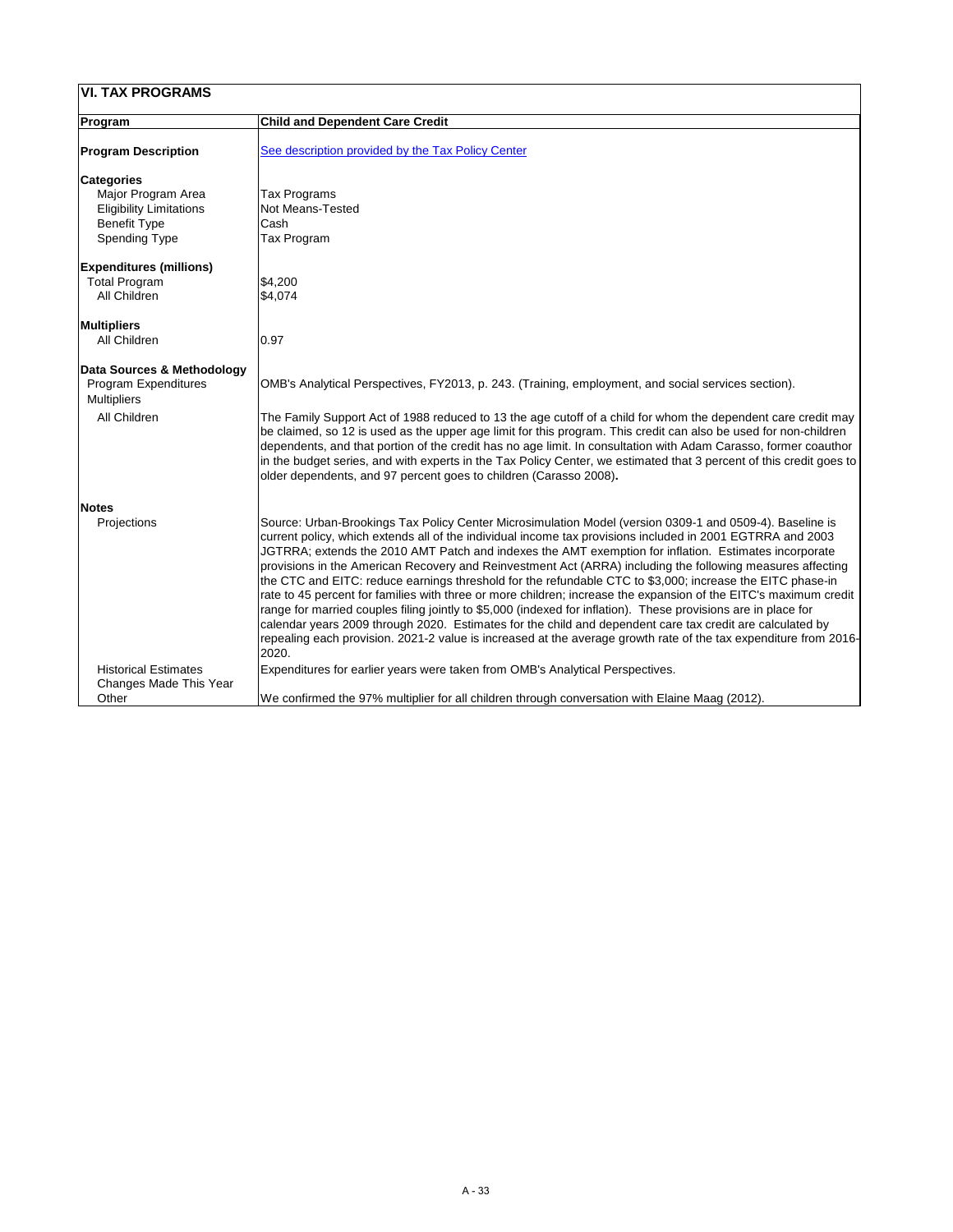| <b>VI. TAX PROGRAMS</b>                |                                                                                                                                                                                                                                                                                                                                                                                                                                                                                                                                                                                                                                                                                                                                                                                                                                                                                                                                                                                                                     |  |
|----------------------------------------|---------------------------------------------------------------------------------------------------------------------------------------------------------------------------------------------------------------------------------------------------------------------------------------------------------------------------------------------------------------------------------------------------------------------------------------------------------------------------------------------------------------------------------------------------------------------------------------------------------------------------------------------------------------------------------------------------------------------------------------------------------------------------------------------------------------------------------------------------------------------------------------------------------------------------------------------------------------------------------------------------------------------|--|
| <b>Program</b>                         | <b>Child Tax Credit</b>                                                                                                                                                                                                                                                                                                                                                                                                                                                                                                                                                                                                                                                                                                                                                                                                                                                                                                                                                                                             |  |
| <b>Program Description</b>             | See description provided by the Tax Policy Center                                                                                                                                                                                                                                                                                                                                                                                                                                                                                                                                                                                                                                                                                                                                                                                                                                                                                                                                                                   |  |
| <b>Categories</b>                      |                                                                                                                                                                                                                                                                                                                                                                                                                                                                                                                                                                                                                                                                                                                                                                                                                                                                                                                                                                                                                     |  |
| Major Program Area                     | Tax Programs                                                                                                                                                                                                                                                                                                                                                                                                                                                                                                                                                                                                                                                                                                                                                                                                                                                                                                                                                                                                        |  |
| <b>Eligibility Limitations</b>         | <b>Not Means-Tested</b>                                                                                                                                                                                                                                                                                                                                                                                                                                                                                                                                                                                                                                                                                                                                                                                                                                                                                                                                                                                             |  |
| <b>Benefit Type</b>                    | Cash                                                                                                                                                                                                                                                                                                                                                                                                                                                                                                                                                                                                                                                                                                                                                                                                                                                                                                                                                                                                                |  |
| <b>Spending Type</b>                   | Tax Program                                                                                                                                                                                                                                                                                                                                                                                                                                                                                                                                                                                                                                                                                                                                                                                                                                                                                                                                                                                                         |  |
| <b>Expenditures (millions)</b>         | <b>Refundable Portion</b>                                                                                                                                                                                                                                                                                                                                                                                                                                                                                                                                                                                                                                                                                                                                                                                                                                                                                                                                                                                           |  |
| <b>Total Program</b>                   | \$22,691                                                                                                                                                                                                                                                                                                                                                                                                                                                                                                                                                                                                                                                                                                                                                                                                                                                                                                                                                                                                            |  |
| <b>All Children</b>                    | \$22,691                                                                                                                                                                                                                                                                                                                                                                                                                                                                                                                                                                                                                                                                                                                                                                                                                                                                                                                                                                                                            |  |
|                                        | <b>Non-Refundable Portion</b>                                                                                                                                                                                                                                                                                                                                                                                                                                                                                                                                                                                                                                                                                                                                                                                                                                                                                                                                                                                       |  |
| <b>Total Program</b>                   | \$23,410                                                                                                                                                                                                                                                                                                                                                                                                                                                                                                                                                                                                                                                                                                                                                                                                                                                                                                                                                                                                            |  |
| <b>All Children</b>                    | \$23,410                                                                                                                                                                                                                                                                                                                                                                                                                                                                                                                                                                                                                                                                                                                                                                                                                                                                                                                                                                                                            |  |
| <b>Multipliers</b>                     | <b>Refundable Portion</b>                                                                                                                                                                                                                                                                                                                                                                                                                                                                                                                                                                                                                                                                                                                                                                                                                                                                                                                                                                                           |  |
| <b>All Children</b>                    | 1.00                                                                                                                                                                                                                                                                                                                                                                                                                                                                                                                                                                                                                                                                                                                                                                                                                                                                                                                                                                                                                |  |
|                                        | <b>Non-Refundable Portion</b>                                                                                                                                                                                                                                                                                                                                                                                                                                                                                                                                                                                                                                                                                                                                                                                                                                                                                                                                                                                       |  |
| <b>All Children</b>                    | 1.00                                                                                                                                                                                                                                                                                                                                                                                                                                                                                                                                                                                                                                                                                                                                                                                                                                                                                                                                                                                                                |  |
| Data Sources & Methodology             |                                                                                                                                                                                                                                                                                                                                                                                                                                                                                                                                                                                                                                                                                                                                                                                                                                                                                                                                                                                                                     |  |
| <b>Program Expenditures</b>            | The nonrefundable portion is taken from OMB's Analytical Perspectives, FY2013, p. 243. (Training,<br>employment, and social services section). The refundable (outlay) portion is taken from OMB's Historical Tables,<br>FY2013, Table 8.5, p.159.                                                                                                                                                                                                                                                                                                                                                                                                                                                                                                                                                                                                                                                                                                                                                                  |  |
| <b>Multipliers</b>                     |                                                                                                                                                                                                                                                                                                                                                                                                                                                                                                                                                                                                                                                                                                                                                                                                                                                                                                                                                                                                                     |  |
| <b>All Children</b>                    | Only children up to age 16 are eligible for this benefit. All expenditures were assumed to be for children.                                                                                                                                                                                                                                                                                                                                                                                                                                                                                                                                                                                                                                                                                                                                                                                                                                                                                                         |  |
| <b>Notes</b>                           |                                                                                                                                                                                                                                                                                                                                                                                                                                                                                                                                                                                                                                                                                                                                                                                                                                                                                                                                                                                                                     |  |
| <b>Projections</b>                     | Source: Urban-Brookings Tax Policy Center Microsimulation Model (version 0309-1 and 0509-4). Baseline is<br>current policy, which extends all of the individual income tax provisions included in 2001 EGTRRA and 2003<br>JGTRRA; extends the 2010 AMT Patch and indexes the AMT exemption for inflation. Estimates incorporate<br>provisions in the American Recovery and Reinvestment Act (ARRA) including the following measures affecting<br>the CTC and EITC: reduce earnings threshold for the refundable CTC to \$3,000; increase the EITC phase-in<br>rate to 45 percent for families with three or more children; increase the expansion of the EITC's maximum credit<br>range for married couples filing jointly to \$5,000 (indexed for inflation). These provisions are in place for<br>calendar years 2009 through 2020. Estimates for the child tax credit are calculated by repealing each provision.<br>2021-2 value is increased at the average growth rate of the tax expenditure from 2016-2020. |  |
| <b>Historical Estimates</b>            | Tax expenditures for earlier years were taken from OMB's Analytical Perspectives. Outlays for earlier years<br>were taken from OMB's Historical Tables (Table 8.5).                                                                                                                                                                                                                                                                                                                                                                                                                                                                                                                                                                                                                                                                                                                                                                                                                                                 |  |
| <b>Changes Made This Year</b><br>Other |                                                                                                                                                                                                                                                                                                                                                                                                                                                                                                                                                                                                                                                                                                                                                                                                                                                                                                                                                                                                                     |  |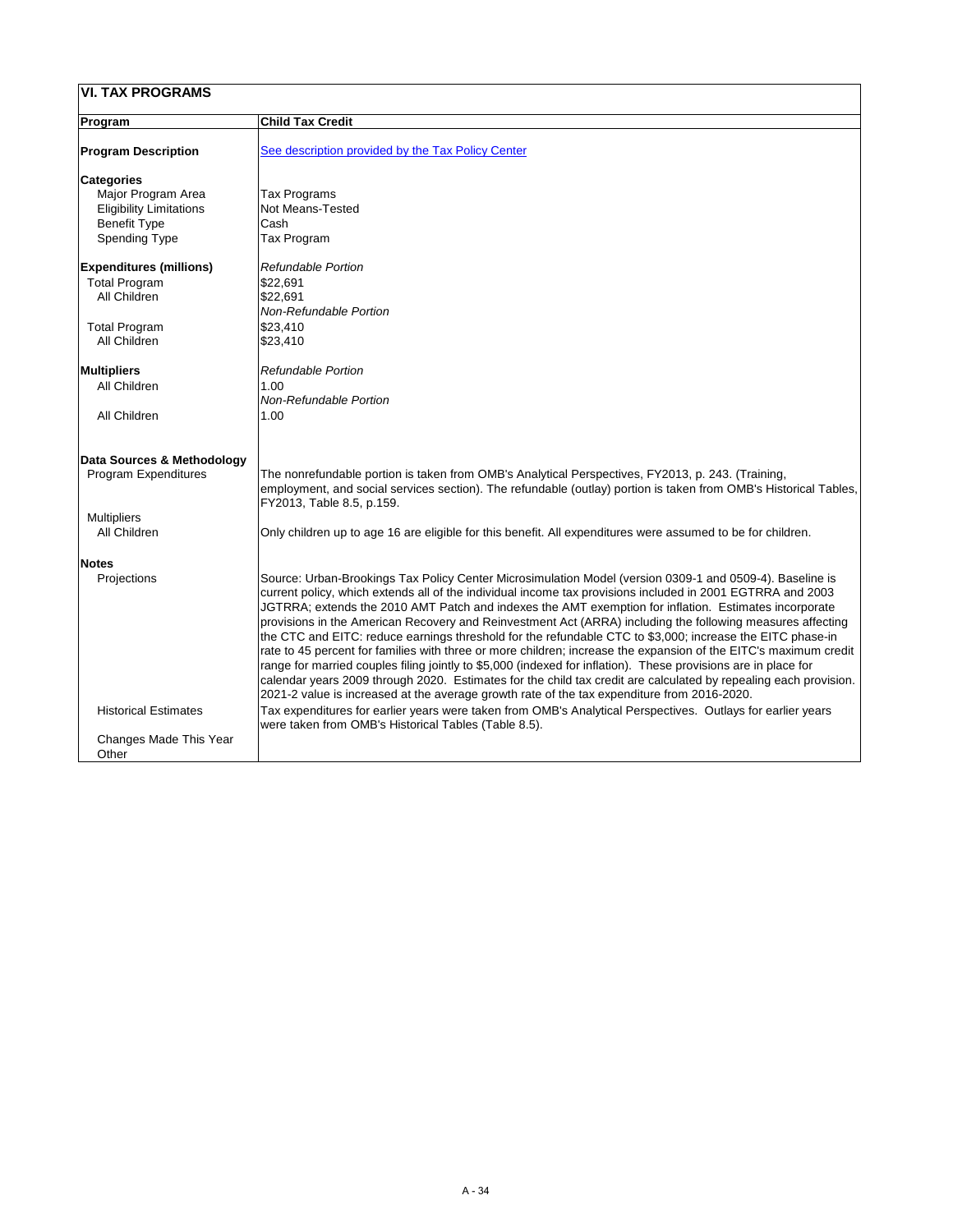| <b>VI. TAX PROGRAMS</b>        |                                                                                                                                                                                                                                                                                                                                                                                                                                                                                                                                                                                                                                                                                                                                                                                                                                                                                                                                                                                                                      |  |
|--------------------------------|----------------------------------------------------------------------------------------------------------------------------------------------------------------------------------------------------------------------------------------------------------------------------------------------------------------------------------------------------------------------------------------------------------------------------------------------------------------------------------------------------------------------------------------------------------------------------------------------------------------------------------------------------------------------------------------------------------------------------------------------------------------------------------------------------------------------------------------------------------------------------------------------------------------------------------------------------------------------------------------------------------------------|--|
| <b>Program</b>                 | <b>Dependent Exemption</b>                                                                                                                                                                                                                                                                                                                                                                                                                                                                                                                                                                                                                                                                                                                                                                                                                                                                                                                                                                                           |  |
| <b>Program Description</b>     | A qualifying child dependent is a child under age 19 supported by a tax filer for more than half of a calendar<br>year. The tax law stipulates five tests to determine whether a filer may claim a child as a dependent and thus<br>qualify for an exemption: a relationship test, a joint return test, a citizen-or-resident test, an income test, and a<br>support test.                                                                                                                                                                                                                                                                                                                                                                                                                                                                                                                                                                                                                                           |  |
| <b>Categories</b>              |                                                                                                                                                                                                                                                                                                                                                                                                                                                                                                                                                                                                                                                                                                                                                                                                                                                                                                                                                                                                                      |  |
| Major Program Area             | Tax Programs                                                                                                                                                                                                                                                                                                                                                                                                                                                                                                                                                                                                                                                                                                                                                                                                                                                                                                                                                                                                         |  |
| <b>Eligibility Limitations</b> | <b>Not Means-Tested</b>                                                                                                                                                                                                                                                                                                                                                                                                                                                                                                                                                                                                                                                                                                                                                                                                                                                                                                                                                                                              |  |
| <b>Benefit Type</b>            | <b>Cash</b>                                                                                                                                                                                                                                                                                                                                                                                                                                                                                                                                                                                                                                                                                                                                                                                                                                                                                                                                                                                                          |  |
| <b>Spending Type</b>           | Tax Program                                                                                                                                                                                                                                                                                                                                                                                                                                                                                                                                                                                                                                                                                                                                                                                                                                                                                                                                                                                                          |  |
| <b>Expenditures (millions)</b> |                                                                                                                                                                                                                                                                                                                                                                                                                                                                                                                                                                                                                                                                                                                                                                                                                                                                                                                                                                                                                      |  |
| <b>Total Program</b>           | \$34,875                                                                                                                                                                                                                                                                                                                                                                                                                                                                                                                                                                                                                                                                                                                                                                                                                                                                                                                                                                                                             |  |
| All Children                   | \$34,875                                                                                                                                                                                                                                                                                                                                                                                                                                                                                                                                                                                                                                                                                                                                                                                                                                                                                                                                                                                                             |  |
| <b>Multipliers</b>             |                                                                                                                                                                                                                                                                                                                                                                                                                                                                                                                                                                                                                                                                                                                                                                                                                                                                                                                                                                                                                      |  |
| <b>All Children</b>            | 1.00                                                                                                                                                                                                                                                                                                                                                                                                                                                                                                                                                                                                                                                                                                                                                                                                                                                                                                                                                                                                                 |  |
| Data Sources & Methodology     |                                                                                                                                                                                                                                                                                                                                                                                                                                                                                                                                                                                                                                                                                                                                                                                                                                                                                                                                                                                                                      |  |
| <b>Program Expenditures</b>    | Source: Urban-Brookings Tax Policy Center Microsimulation Model (version 0309-1 and 0509-4). Baseline is<br>current policy, which extends all of the individual income tax provisions included in 2001 EGTRRA and 2003<br>JGTRRA; extends the 2010 AMT Patch and indexes the AMT exemption for inflation. Estimates incorporate<br>provisions in the American Recovery and Reinvestment Act (ARRA) including the following measures affecting<br>the CTC and EITC: reduce earnings threshold for the refundable CTC to \$3,000; increase the EITC phase-in<br>rate to 45 percent for families with three or more children; increase the expansion of the EITC's maximum credit<br>range for married couples filing jointly to \$5,000 (indexed for inflation). These provisions are in place for<br>calendar years 2009 through 2020. Estimates for the earned income tax credit, dependent exemption, child and<br>dependent care tax credit, and the child tax credit are calculated by repealing each provision.  |  |
| <b>Multipliers</b>             |                                                                                                                                                                                                                                                                                                                                                                                                                                                                                                                                                                                                                                                                                                                                                                                                                                                                                                                                                                                                                      |  |
| <b>All Children</b>            | All expenditures were assumed to be for children age 18 and under.                                                                                                                                                                                                                                                                                                                                                                                                                                                                                                                                                                                                                                                                                                                                                                                                                                                                                                                                                   |  |
| <b>Notes</b>                   |                                                                                                                                                                                                                                                                                                                                                                                                                                                                                                                                                                                                                                                                                                                                                                                                                                                                                                                                                                                                                      |  |
| <b>Projections</b>             | Source: Urban-Brookings Tax Policy Center Microsimulation Model (version 0309-1 and 0509-4). Baseline is<br>current policy, which extends all of the individual income tax provisions included in 2001 EGTRRA and 2003<br>JGTRRA; extends the 2010 AMT Patch and indexes the AMT exemption for inflation. Estimates incorporate<br>provisions in the American Recovery and Reinvestment Act (ARRA) including the following measures affecting<br>the CTC and EITC: reduce earnings threshold for the refundable CTC to \$3,000; increase the EITC phase-in<br>rate to 45 percent for families with three or more children; increase the expansion of the EITC's maximum credit<br>range for married couples filing jointly to \$5,000 (indexed for inflation). These provisions are in place for<br>calendar years 2009 through 2020. Estimates for the dependent exemption are calculated by repealing each<br>provision. 2021 value is increased at the average growth rate of the tax expenditure from 2016-2020. |  |
| <b>Historical Estimates</b>    | Before 2005, estimates were derived from Statistics of Income data. Starting in 2005, estimates came from the                                                                                                                                                                                                                                                                                                                                                                                                                                                                                                                                                                                                                                                                                                                                                                                                                                                                                                        |  |

|                        | Urban-Brookings Tax Policy Center Microsimulation Model (various versions). Expenditures previously        |
|------------------------|------------------------------------------------------------------------------------------------------------|
|                        | calculated for 1995–2004 were then multiplied by an adjustment factor so as to better align with these new |
|                        | estimates from the TPC model.                                                                              |
| Changes Made This Year |                                                                                                            |
| Other                  |                                                                                                            |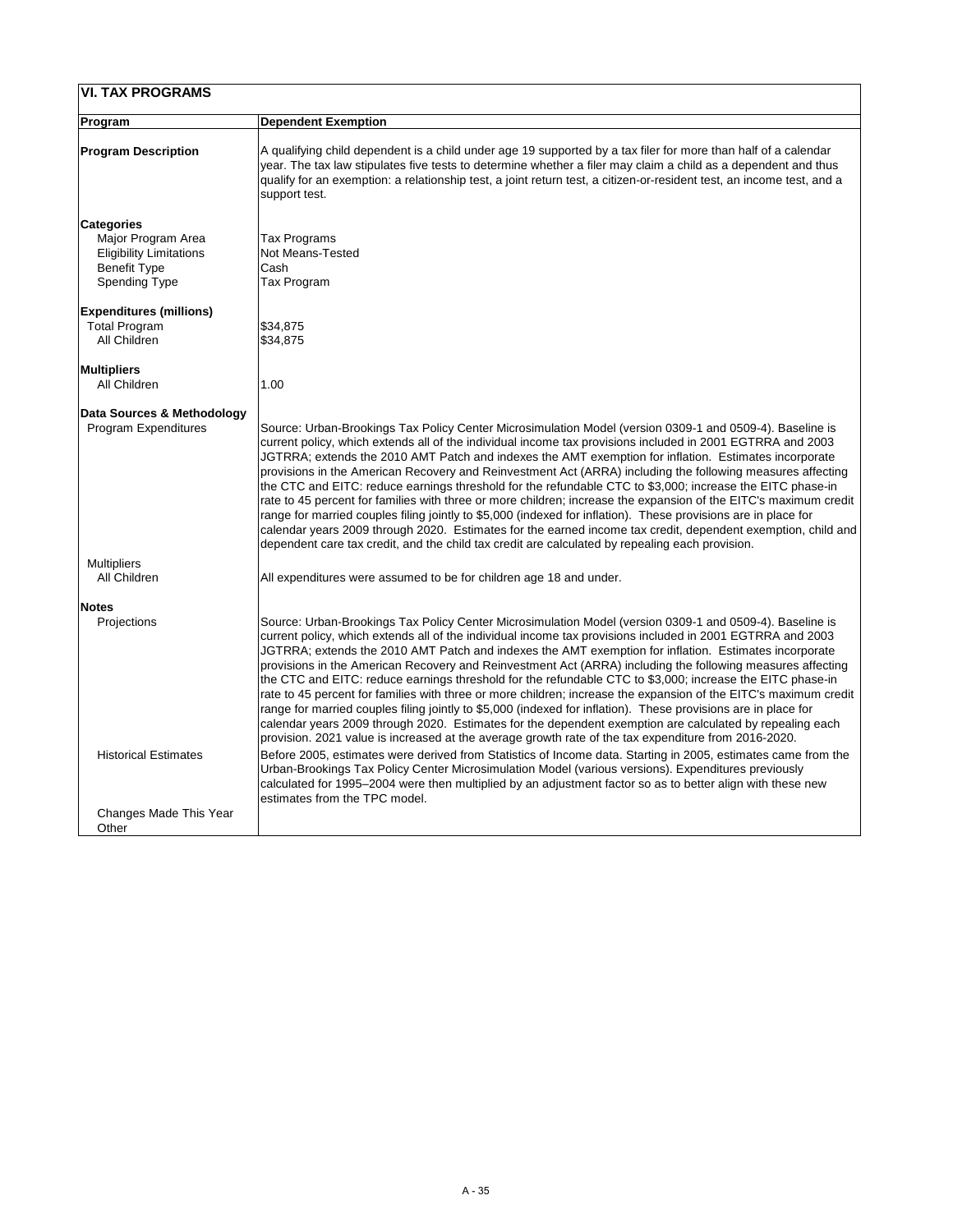| <b>VI. TAX PROGRAMS</b>                                               |                                                                                                                                                                                                                                                           |  |
|-----------------------------------------------------------------------|-----------------------------------------------------------------------------------------------------------------------------------------------------------------------------------------------------------------------------------------------------------|--|
| <b>Program</b>                                                        | <b>Exclusion of Employer-Provided Child Care</b>                                                                                                                                                                                                          |  |
| <b>Program Description</b>                                            | See description provided by the Tax Policy Center                                                                                                                                                                                                         |  |
| <b>Categories</b>                                                     |                                                                                                                                                                                                                                                           |  |
| Major Program Area                                                    | Tax Programs                                                                                                                                                                                                                                              |  |
| <b>Eligibility Limitations</b>                                        | <b>Not Means-Tested</b>                                                                                                                                                                                                                                   |  |
| <b>Benefit Type</b>                                                   | Cash                                                                                                                                                                                                                                                      |  |
| <b>Spending Type</b>                                                  | Tax Program                                                                                                                                                                                                                                               |  |
| <b>Expenditures (millions)</b>                                        |                                                                                                                                                                                                                                                           |  |
| <b>Total Program</b>                                                  | \$840                                                                                                                                                                                                                                                     |  |
| <b>All Children</b>                                                   | \$840                                                                                                                                                                                                                                                     |  |
| <b>Multipliers</b>                                                    |                                                                                                                                                                                                                                                           |  |
| <b>All Children</b>                                                   | 1.00                                                                                                                                                                                                                                                      |  |
| <b>Data Sources &amp; Methodology</b>                                 |                                                                                                                                                                                                                                                           |  |
| <b>Program Expenditures</b>                                           | OMB's Analytical Perspectives, FY 2013, p. 243 (Training, employment, and social services section).                                                                                                                                                       |  |
| <b>Multipliers</b>                                                    |                                                                                                                                                                                                                                                           |  |
| <b>All Children</b>                                                   | All expenditures were assumed to be for children. To qualify for this exclusion, children must meet the same age<br>requirements as for the child and dependent tax credit, so the maximum age for this program is 12.                                    |  |
| <b>Notes</b>                                                          |                                                                                                                                                                                                                                                           |  |
| Projections                                                           | Projections to 2017 are based on OMB projections (Analytical Perspectives, FY 2013, p. 251). 2017-21 were<br>estimated by applying the average annual growth rate from 2013–17 to the 2017 projection and scaling for CBO-<br><b>OMB GDP differences.</b> |  |
| <b>Historical Estimates</b><br><b>Changes Made This Year</b><br>Other | Expenditures for earlier years were taken from OMB's Analytical Perspectives.                                                                                                                                                                             |  |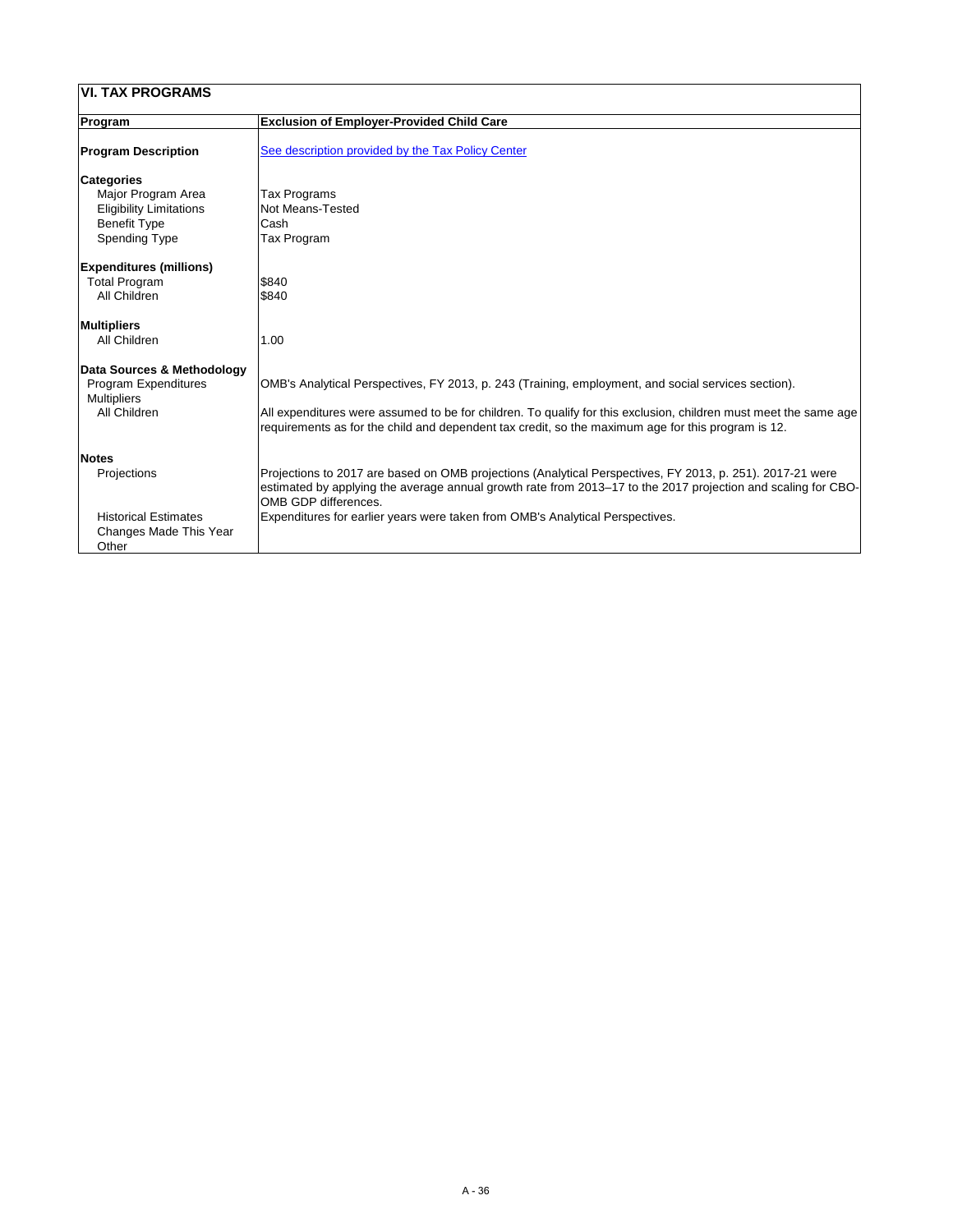| <b>VI. TAX PROGRAMS</b>                                                                                           |                                                                                                                                                                                                                                                                                                                                                                                                                                                      |
|-------------------------------------------------------------------------------------------------------------------|------------------------------------------------------------------------------------------------------------------------------------------------------------------------------------------------------------------------------------------------------------------------------------------------------------------------------------------------------------------------------------------------------------------------------------------------------|
| Program                                                                                                           | <b>Employer-Provided Child Care Credit</b>                                                                                                                                                                                                                                                                                                                                                                                                           |
| <b>Program Description</b>                                                                                        | Under Section 45f of 20EGTRRA (Public Law 107-16), businesses may claim a tax "credit equal to 25 percent of<br>qualified expenses for employee child care and 10 percent of qualified expenses for child care resource and<br>referral services. Employer deductions for such expenses are reduced by the amount of the credit. The<br>maximum total credit is limited to \$150,000 per taxable year" (OMB's 2007 Analytical Perspectives, p. 309). |
| <b>Categories</b><br>Major Program Area<br><b>Eligibility Limitations</b><br><b>Benefit Type</b>                  | Tax Programs<br><b>Not Means-Tested</b><br>Cash                                                                                                                                                                                                                                                                                                                                                                                                      |
| <b>Spending Type</b>                                                                                              | Tax Program                                                                                                                                                                                                                                                                                                                                                                                                                                          |
| <b>Expenditures (millions)</b><br><b>Total Program</b><br><b>All Children</b>                                     | \$10<br>\$10                                                                                                                                                                                                                                                                                                                                                                                                                                         |
| <b>Multipliers</b><br><b>All Children</b>                                                                         | 1.00                                                                                                                                                                                                                                                                                                                                                                                                                                                 |
| <b>Data Sources &amp; Methodology</b><br><b>Program Expenditures</b><br><b>Multipliers</b><br><b>All Children</b> | OMB's Analytical Perspectives, FY 2013, p. 243 (Training, employment, and social services section).<br>All expenditures were assumed to be for children. Further, it was assumed that most children enrolled in<br>employer-provided child care are under 13 (i.e.,. identical to the age cutoff for the exclusion for employer-<br>provided child care).                                                                                            |
| <b>Notes</b>                                                                                                      |                                                                                                                                                                                                                                                                                                                                                                                                                                                      |
| Projections                                                                                                       | This program is projected to end after 2012. Projections are based on OMB projections (Analytical Perspectives,<br>FY 2013, p. 251).                                                                                                                                                                                                                                                                                                                 |
| <b>Historical Estimates</b><br><b>Changes Made This Year</b><br>Other                                             | Expenditures for earlier years were taken from OMB's Analytical Perspectives.                                                                                                                                                                                                                                                                                                                                                                        |

| Program                                                               | <b>Assistance for Adopted Foster Children</b>                                                                                                                                                                                                                                                                                      |
|-----------------------------------------------------------------------|------------------------------------------------------------------------------------------------------------------------------------------------------------------------------------------------------------------------------------------------------------------------------------------------------------------------------------|
| <b>Program Description</b>                                            | "Taxpayers who adopt eligible children from the public foster care system can receive monthly payments for the<br>children's significant and varied needs and a reimbursement of up to \$2,000 for nonrecurring adoption<br>expenses. These payments are excluded from gross income" (OMB's 2007 Analytical Perspectives, p. 309). |
| <b>Categories</b>                                                     |                                                                                                                                                                                                                                                                                                                                    |
| Major Program Area                                                    | <b>Tax Programs</b>                                                                                                                                                                                                                                                                                                                |
| <b>Eligibility Limitations</b><br><b>Benefit Type</b>                 | Not Means-Tested<br>Cash                                                                                                                                                                                                                                                                                                           |
| <b>Spending Type</b>                                                  | Tax Program                                                                                                                                                                                                                                                                                                                        |
| <b>Expenditures (millions)</b>                                        |                                                                                                                                                                                                                                                                                                                                    |
| <b>Total Program</b>                                                  | \$500                                                                                                                                                                                                                                                                                                                              |
| <b>All Children</b>                                                   | \$500                                                                                                                                                                                                                                                                                                                              |
| <b>Multipliers</b>                                                    |                                                                                                                                                                                                                                                                                                                                    |
| <b>All Children</b>                                                   | 1.00                                                                                                                                                                                                                                                                                                                               |
| Data Sources & Methodology                                            |                                                                                                                                                                                                                                                                                                                                    |
| <b>Program Expenditures</b>                                           | OMB's Analytical Perspectives, FY 2013, p. 243 (Training, employment, and social services section).                                                                                                                                                                                                                                |
| <b>Multipliers</b>                                                    |                                                                                                                                                                                                                                                                                                                                    |
| <b>All Children</b>                                                   | All expenditures were assumed to be for children under age 18.                                                                                                                                                                                                                                                                     |
| <b>Notes</b>                                                          |                                                                                                                                                                                                                                                                                                                                    |
| Projections                                                           | Projections to 2017 are based on OMB projections (Analytical Perspectives, FY 2013, p. 251). 2018–22 were<br>estimated by applying the average annual growth rate from 2013–17 to the 2017 projection and scaling for CBO-<br><b>OMB GDP differences.</b>                                                                          |
| <b>Historical Estimates</b><br><b>Changes Made This Year</b><br>Other | Expenditures for earlier years were taken from OMB's Analytical Perspectives.                                                                                                                                                                                                                                                      |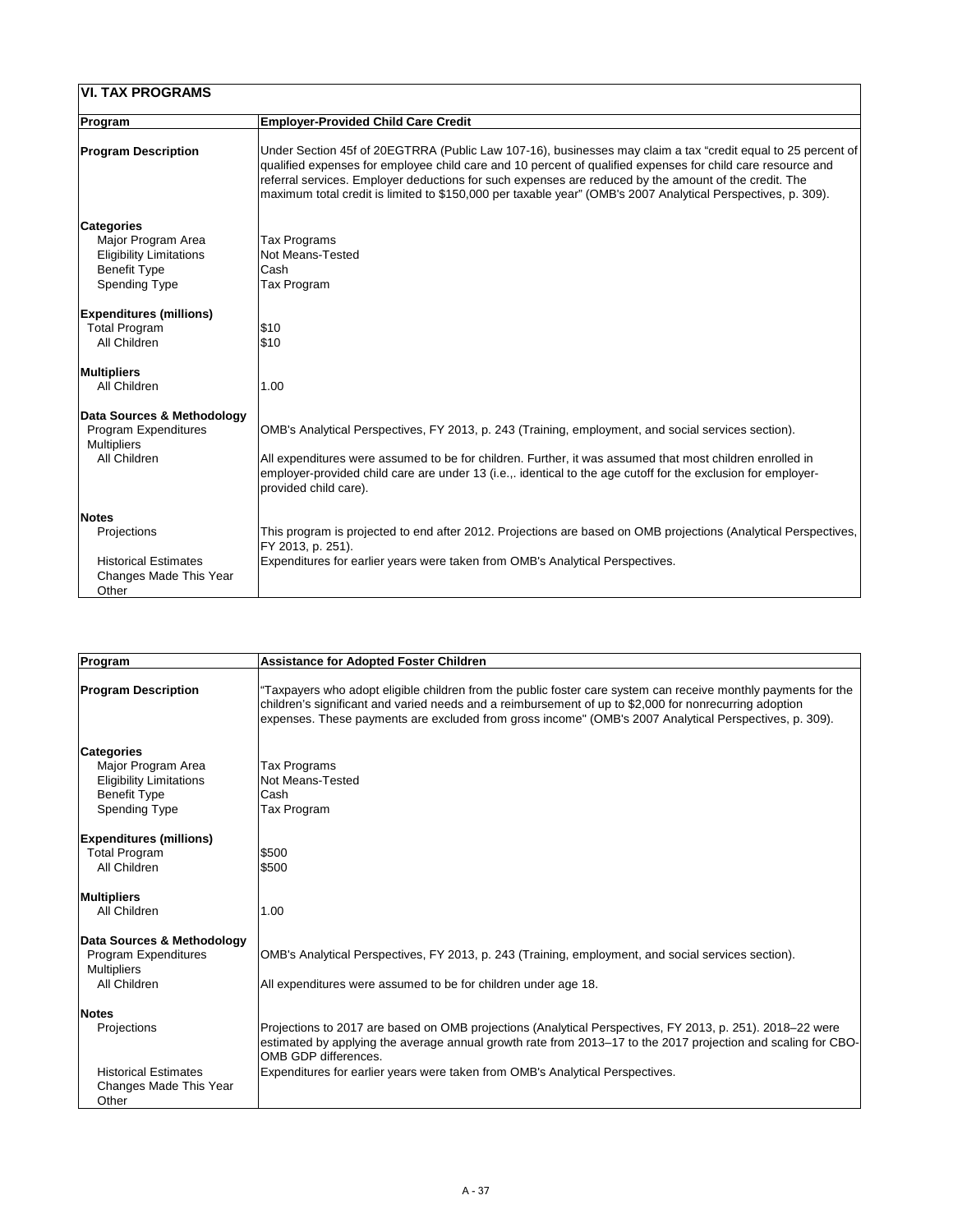| <b>VI. TAX PROGRAMS</b>        |                                                                                                                    |
|--------------------------------|--------------------------------------------------------------------------------------------------------------------|
| Program                        | <b>Adoption Credit and Exclusion</b>                                                                               |
| <b>Program Description</b>     | See page 32 in Data Appendix to Federal Expenditures on Infants and Toddlers in 2007                               |
| <b>Categories</b>              |                                                                                                                    |
| Major Program Area             | Tax Programs                                                                                                       |
| <b>Eligibility Limitations</b> | Not Means-Tested                                                                                                   |
| <b>Benefit Type</b>            | <b>Cash</b>                                                                                                        |
| <b>Spending Type</b>           | Tax Program                                                                                                        |
| <b>Expenditures (millions)</b> | <b>Non-Refundable Portion</b>                                                                                      |
| <b>Total Program</b>           | \$1,200                                                                                                            |
|                                | <b>Refundable Portion</b>                                                                                          |
| <b>Total Program</b>           | \$1.150                                                                                                            |
| <b>All Children</b>            | \$1,150                                                                                                            |
| <b>Multipliers</b>             |                                                                                                                    |
| <b>All Children</b>            | 1.00                                                                                                               |
| Data Sources & Methodology     |                                                                                                                    |
| <b>Program Expenditures</b>    | OMB's Analytical Perspectives, FY 2013, p. 243 (Training, employment, and social services section).                |
| <b>Multipliers</b>             |                                                                                                                    |
| <b>All Children</b>            | All expenditures were assumed to be for children under age 18.                                                     |
| <b>Notes</b>                   |                                                                                                                    |
| Projections                    | We continue to hold expenditures constant from 2018-2022.                                                          |
| <b>Historical Estimates</b>    | Expenditures for earlier years were taken from OMB's Analytical Perspectives.                                      |
| <b>Changes Made This Year</b>  | For the first time in 2010, this credit has a refundable portion. OMB estimates the refundable portion to be \$940 |
|                                | in 2010.                                                                                                           |
| Other                          |                                                                                                                    |
|                                |                                                                                                                    |

| <b>Program</b>                                                                                                           | <b>Qualified Zone Academy Bonds</b>                                                                                                                                                                                                                                       |
|--------------------------------------------------------------------------------------------------------------------------|---------------------------------------------------------------------------------------------------------------------------------------------------------------------------------------------------------------------------------------------------------------------------|
| <b>Program Description</b>                                                                                               | Qualified Zone Academy Bonds (QZABs) have been in place since 1997 and are used for renovation, purchase<br>of technology, developing challenging curriculum, training quality teachers. For more information, see<br>http://www2.ed.gov/programs/qualifiedzone/faq.html. |
| <b>Categories</b><br>Major Program Area<br><b>Eligibility Limitations</b><br><b>Benefit Type</b><br><b>Spending Type</b> | Tax Programs<br><b>Not Means-Tested</b><br>Cash<br>Tax Program                                                                                                                                                                                                            |

| <b>Expenditures (millions)</b> | <b>Non-Refundable Portion</b>                                                                                 |  |
|--------------------------------|---------------------------------------------------------------------------------------------------------------|--|
| <b>Total Program</b>           | \$210                                                                                                         |  |
| <b>All Children</b>            | \$210                                                                                                         |  |
|                                | <b>Refundable Portion</b>                                                                                     |  |
| <b>Total Program</b>           | \$430                                                                                                         |  |
| <b>All Children</b>            | \$430                                                                                                         |  |
| <b>Multipliers</b>             |                                                                                                               |  |
| <b>All Children</b>            | 1.00                                                                                                          |  |
| Data Sources & Methodology     |                                                                                                               |  |
| <b>Program Expenditures</b>    | OMB's Analytical Perspectives, FY 2013, p. 243 (Education section).                                           |  |
| <b>Multipliers</b>             |                                                                                                               |  |
| <b>All Children</b>            | All expenditures were assumed to be for children under age 18.                                                |  |
| <b>Notes</b>                   |                                                                                                               |  |
| Projections                    | We use the projected growth rate as calculated by the Joint Committee on Taxation for expenditures from 2017  |  |
|                                | to 2021, and hold this rate constant in 2022. http://www.jct.gov/x-19-09.pdf                                  |  |
| <b>Historical Estimates</b>    | OMB's Analytical Perspectives from previous year's budgets were used to obtain the expenditures going back to |  |
|                                | 1997.                                                                                                         |  |
| <b>Changes Made This Year</b>  |                                                                                                               |  |
| Other                          |                                                                                                               |  |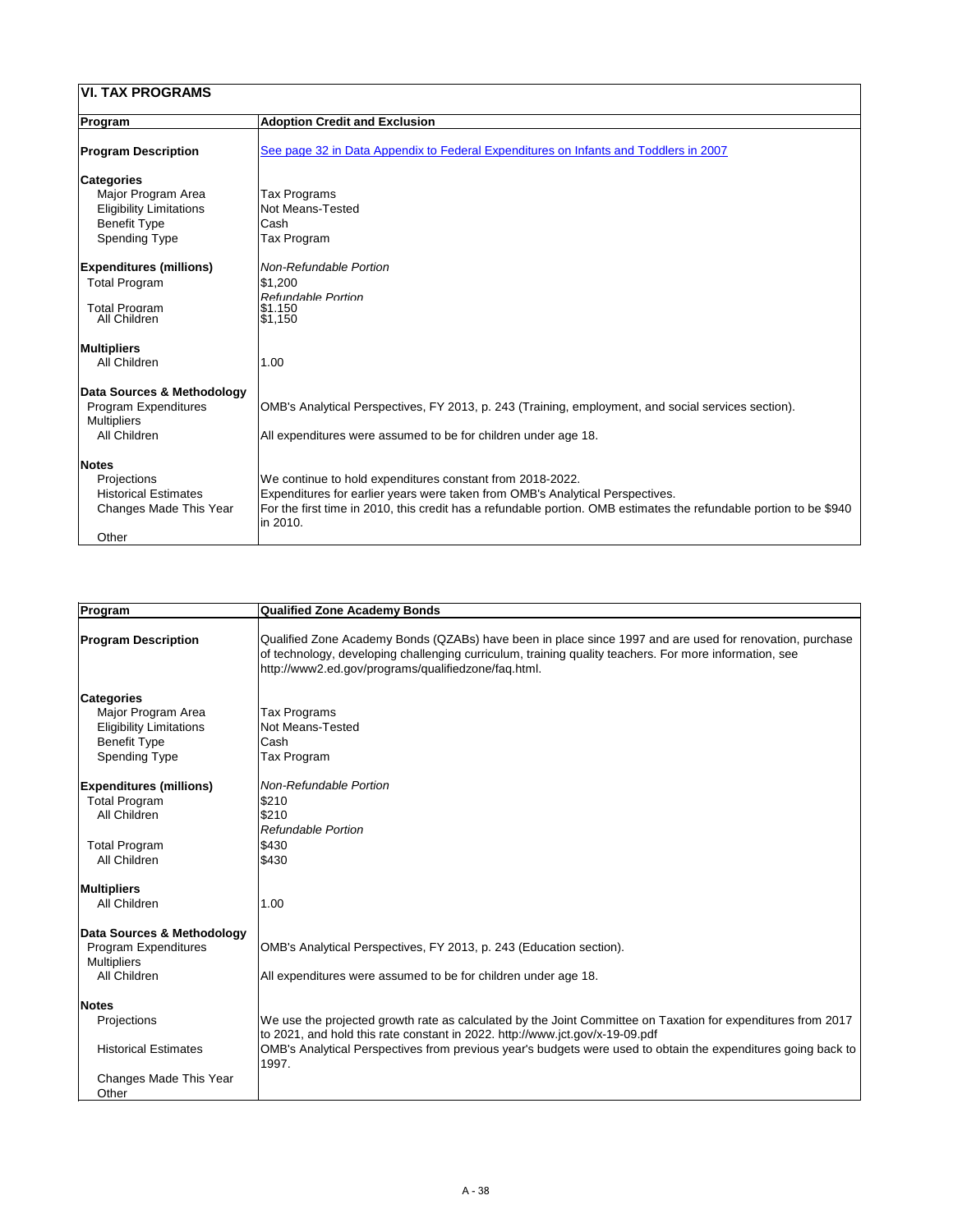| <b>VI. TAX PROGRAMS</b>                                                                                                      |                                                                                                                                                                                                                                                                                                                                               |
|------------------------------------------------------------------------------------------------------------------------------|-----------------------------------------------------------------------------------------------------------------------------------------------------------------------------------------------------------------------------------------------------------------------------------------------------------------------------------------------|
| <b>Program</b>                                                                                                               | <b>Qualified School Construction Bonds</b>                                                                                                                                                                                                                                                                                                    |
| <b>Program Description</b>                                                                                                   | Part of the American Recovery and Reinvestment Act, Qualified School Construction Bonds (QSCB) provide tax<br>credits on bond interest for bonds purchased for school construction, renovation, modernization, or the purchase<br>of land to be used for construction. For more information, see http://www.irs.gov/pub/irs-drop/n-09-35.pdf. |
| <b>Categories</b><br>Major Program Area<br><b>Eligibility Limitations</b><br><b>Benefit Type</b><br><b>Spending Type</b>     | Tax Programs<br><b>Not Means-Tested</b><br>Cash<br>Tax Program                                                                                                                                                                                                                                                                                |
| <b>Expenditures (millions)</b><br><b>Total Program</b><br><b>All Children</b><br><b>Total Program</b><br><b>All Children</b> | <b>Non-Refundable Portion</b><br>\$200<br>\$200<br><b>Refundable Portion</b><br> \$10<br>\$10                                                                                                                                                                                                                                                 |
| <b>Multipliers</b><br><b>All Children</b>                                                                                    | 1.00                                                                                                                                                                                                                                                                                                                                          |
| Data Sources & Methodology<br><b>Program Expenditures</b><br><b>Multipliers</b><br><b>All Children</b>                       | OMB's Analytical Perspectives, FY 2013, p. 243 (Education section).<br>All expenditures were assumed to be for children under age 18.                                                                                                                                                                                                         |
| <b>Notes</b><br><b>Projections</b><br><b>Historical Estimates</b><br><b>Changes Made This Year</b><br>Other                  | We use the projected growth rate as calculated by the Joint Committee on Taxation for expenditures from 2017<br>to 2021, and hold this rate constant in 2022. http://www.jct.gov/x-19-09.pdf<br>As part of ARRA, there are no expenditures prior to 2009.                                                                                     |

| <b>Program</b>             | <b>Exclusion of Certain Foster Care Payments</b>                                                                                                                                                                                                                                                                                                                                                                                           |
|----------------------------|--------------------------------------------------------------------------------------------------------------------------------------------------------------------------------------------------------------------------------------------------------------------------------------------------------------------------------------------------------------------------------------------------------------------------------------------|
| <b>Program Description</b> | Under the Tax Reform Act of 1986 (Public Law 99-514), compensation paid to foster parents for providing "a<br>home and care for children who are wards of the state is excluded from their gross incomes of foster parents;<br>the expenses they incur are nondeductible." The Fairness for Foster Care Families Act of 2001 expanded the<br>Scope of payments qualifying for this exclusion (OMB's 2007 Analytical Perspectives, p. 309). |

| <b>Categories</b><br>Major Program Area<br><b>Eligibility Limitations</b><br><b>Benefit Type</b><br><b>Spending Type</b> | Tax Programs<br>Not Means-Tested<br>Cash<br>Tax Program                                                                                                                                                                                                   |
|--------------------------------------------------------------------------------------------------------------------------|-----------------------------------------------------------------------------------------------------------------------------------------------------------------------------------------------------------------------------------------------------------|
| <b>Expenditures (millions)</b>                                                                                           |                                                                                                                                                                                                                                                           |
| <b>Total Program</b>                                                                                                     | \$410                                                                                                                                                                                                                                                     |
| <b>All Children</b>                                                                                                      | \$410                                                                                                                                                                                                                                                     |
| <b>Multipliers</b><br><b>All Children</b>                                                                                | 1.00                                                                                                                                                                                                                                                      |
| Data Sources & Methodology                                                                                               |                                                                                                                                                                                                                                                           |
| <b>Program Expenditures</b><br><b>Multipliers</b>                                                                        | OMB's Analytical Perspectives, FY 2013, p. 243 (Training, employment, and social services section).                                                                                                                                                       |
| <b>All Children</b>                                                                                                      | All expenditures were assumed to be for children under age 18.                                                                                                                                                                                            |
| <b>Notes</b>                                                                                                             |                                                                                                                                                                                                                                                           |
| <b>Projections</b>                                                                                                       | Projections to 2017 are based on OMB projections (Analytical Perspectives, FY 2013, p. 251). 2018–22 were<br>estimated by applying the average annual growth rate from 2013–17 to the 2017 projection and scaling for CBO-<br><b>OMB GDP differences.</b> |
| <b>Historical Estimates</b><br><b>Changes Made This Year</b><br>Other                                                    | Expenditures for earlier years were taken from OMB's Analytical Perspectives.                                                                                                                                                                             |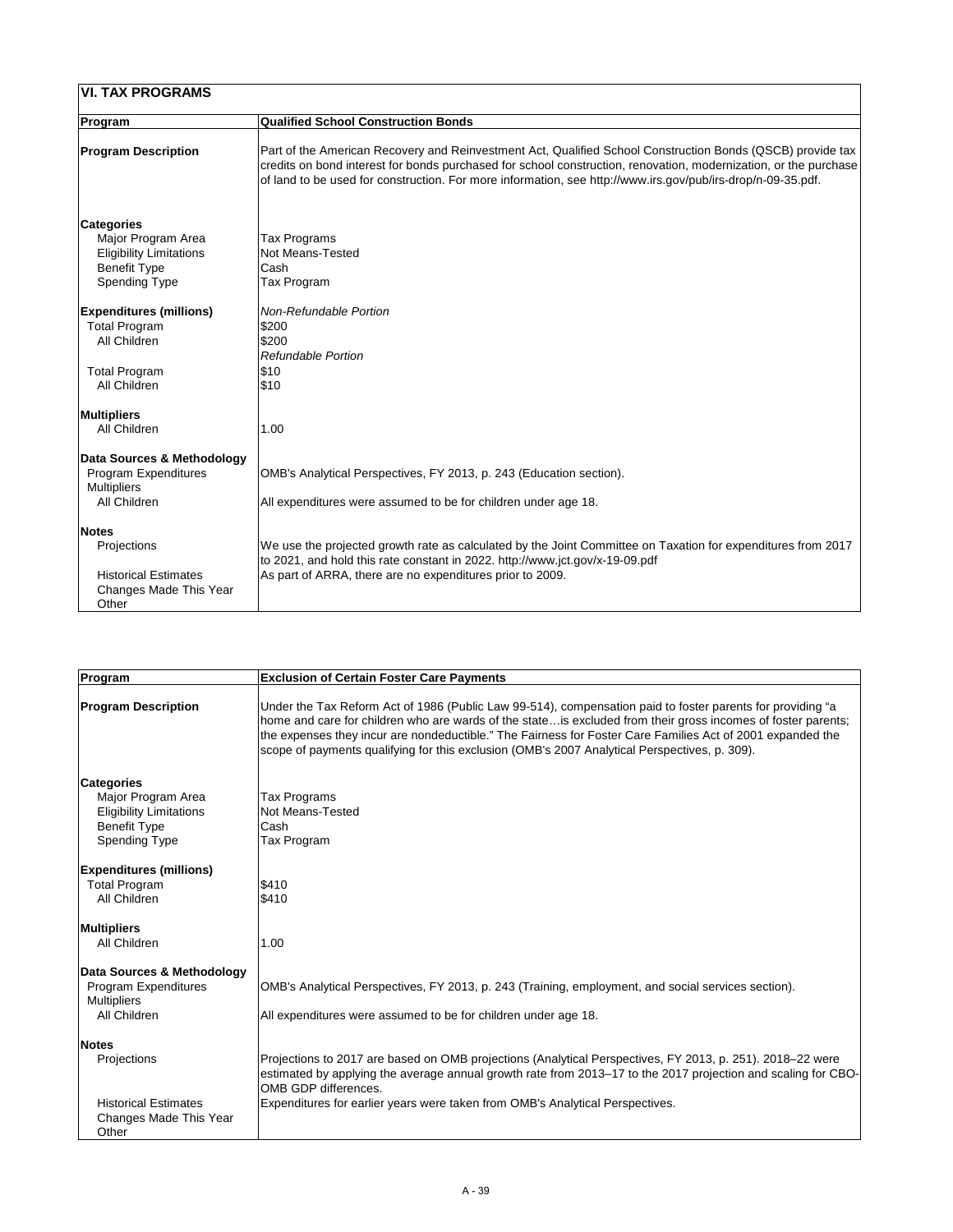| <b>VI. TAX PROGRAMS</b>                                                                                                  |                                                                                                                                                                                                                                                                                                                                                                                                                                                                                                                                                                                                         |
|--------------------------------------------------------------------------------------------------------------------------|---------------------------------------------------------------------------------------------------------------------------------------------------------------------------------------------------------------------------------------------------------------------------------------------------------------------------------------------------------------------------------------------------------------------------------------------------------------------------------------------------------------------------------------------------------------------------------------------------------|
| Program                                                                                                                  | <b>Exclusion for Public Assistance Benefits</b>                                                                                                                                                                                                                                                                                                                                                                                                                                                                                                                                                         |
| <b>Program Description</b>                                                                                               | Although "there is no specific statutory authorization, a number of revenue rulings under Code section 61 have<br>held that specific types of public assistance payments are excludable from gross income. Revenue rulings<br>generally exclude government transfer payments from income because they are considered to be general<br>welfare paymentsCash payments come mainly from the AFDC and Supplemental Security Income (SSI)<br>Programs. In-kind payments include food stamps, Medicaid, and housing assistance. None of these payments<br>is subject to income tax" (Green Book 2004, 13-42). |
| <b>Categories</b><br>Major Program Area<br><b>Eligibility Limitations</b><br><b>Benefit Type</b><br><b>Spending Type</b> | Tax Programs<br>Means-Tested<br>Cash<br>Tax Program                                                                                                                                                                                                                                                                                                                                                                                                                                                                                                                                                     |
| <b>Expenditures (millions)</b><br><b>Total Program</b><br><b>All Children</b>                                            | \$670<br>\$316                                                                                                                                                                                                                                                                                                                                                                                                                                                                                                                                                                                          |
| <b>Multipliers</b><br><b>All Children</b>                                                                                | 0.47                                                                                                                                                                                                                                                                                                                                                                                                                                                                                                                                                                                                    |
| Data Sources & Methodology<br><b>Program Expenditures</b><br><b>Multipliers</b><br><b>All Children</b>                   | OMB's Analytical Perspectives, FY 2013, p. 244 (Income security section).<br>Since cash public assistance includes primarily TANF and SSI, we used the average of the multipliers for those<br>two programs as the multiplier for this expenditure. Note that in some states children as old as 21 are eligible for<br>TANF, meaning 21 is the upper limit for this multiplier.                                                                                                                                                                                                                         |
| <b>Notes</b><br>Projections                                                                                              | Projections to 2017 are based on OMB projections (Analytical Perspectives, FY 2013, p. 251). 2018–22 were<br>estimated by applying the average annual growth rate from 2013–17 to the 2017 projection and scaling for CBO-<br><b>OMB GDP differences.</b>                                                                                                                                                                                                                                                                                                                                               |
| <b>Historical Estimates</b><br><b>Changes Made This Year</b><br>Other                                                    | Expenditures for earlier years were taken from OMB's Analytical Perspectives.                                                                                                                                                                                                                                                                                                                                                                                                                                                                                                                           |

| <b>Program</b>                                                        | <b>Exclusion for Social Security Retirement and Dependents &amp; Survivors' Benefits</b>                                                                                                                                                                  |
|-----------------------------------------------------------------------|-----------------------------------------------------------------------------------------------------------------------------------------------------------------------------------------------------------------------------------------------------------|
| <b>Program Description</b>                                            | See page 35 in Data Appendix to Federal Expenditures on Infants and Toddlers in 2007                                                                                                                                                                      |
| <b>Categories</b>                                                     |                                                                                                                                                                                                                                                           |
| Major Program Area                                                    | <b>Tax Programs</b>                                                                                                                                                                                                                                       |
| <b>Eligibility Limitations</b>                                        | <b>Not Means-Tested</b>                                                                                                                                                                                                                                   |
| <b>Benefit Type</b>                                                   | Cash                                                                                                                                                                                                                                                      |
| <b>Spending Type</b>                                                  | <b>Tax Program</b>                                                                                                                                                                                                                                        |
| <b>Expenditures (millions)</b>                                        |                                                                                                                                                                                                                                                           |
| <b>Total Program</b>                                                  | \$30,070                                                                                                                                                                                                                                                  |
| <b>All Children</b>                                                   | \$706                                                                                                                                                                                                                                                     |
| <b>Multipliers</b>                                                    |                                                                                                                                                                                                                                                           |
| <b>All Children</b>                                                   | $ 0.02\rangle$                                                                                                                                                                                                                                            |
| Data Sources & Methodology                                            |                                                                                                                                                                                                                                                           |
| <b>Program Expenditures</b>                                           | OMB's Analytical Perspectives, FY 2013, p. 244 (Social Security section). Note that expenditures for retired<br>workers are listed separately from expenditures for dependents and survivors.                                                             |
| <b>Multipliers</b>                                                    |                                                                                                                                                                                                                                                           |
| <b>All Children</b>                                                   | Assumed to be the same as the OASI portion of Social Security (maximum age of 17).                                                                                                                                                                        |
| <b>Notes</b>                                                          |                                                                                                                                                                                                                                                           |
| Projections                                                           | Projections to 2017 are based on OMB projections (Analytical Perspectives, FY 2013, p. 251). 2018–22 were<br>estimated by applying the average annual growth rate from 2013–17 to the 2017 projection and scaling for CBO-<br><b>OMB GDP differences.</b> |
| <b>Historical Estimates</b><br><b>Changes Made This Year</b><br>Other | Expenditures for earlier years were taken from OMB's Analytical Perspectives.                                                                                                                                                                             |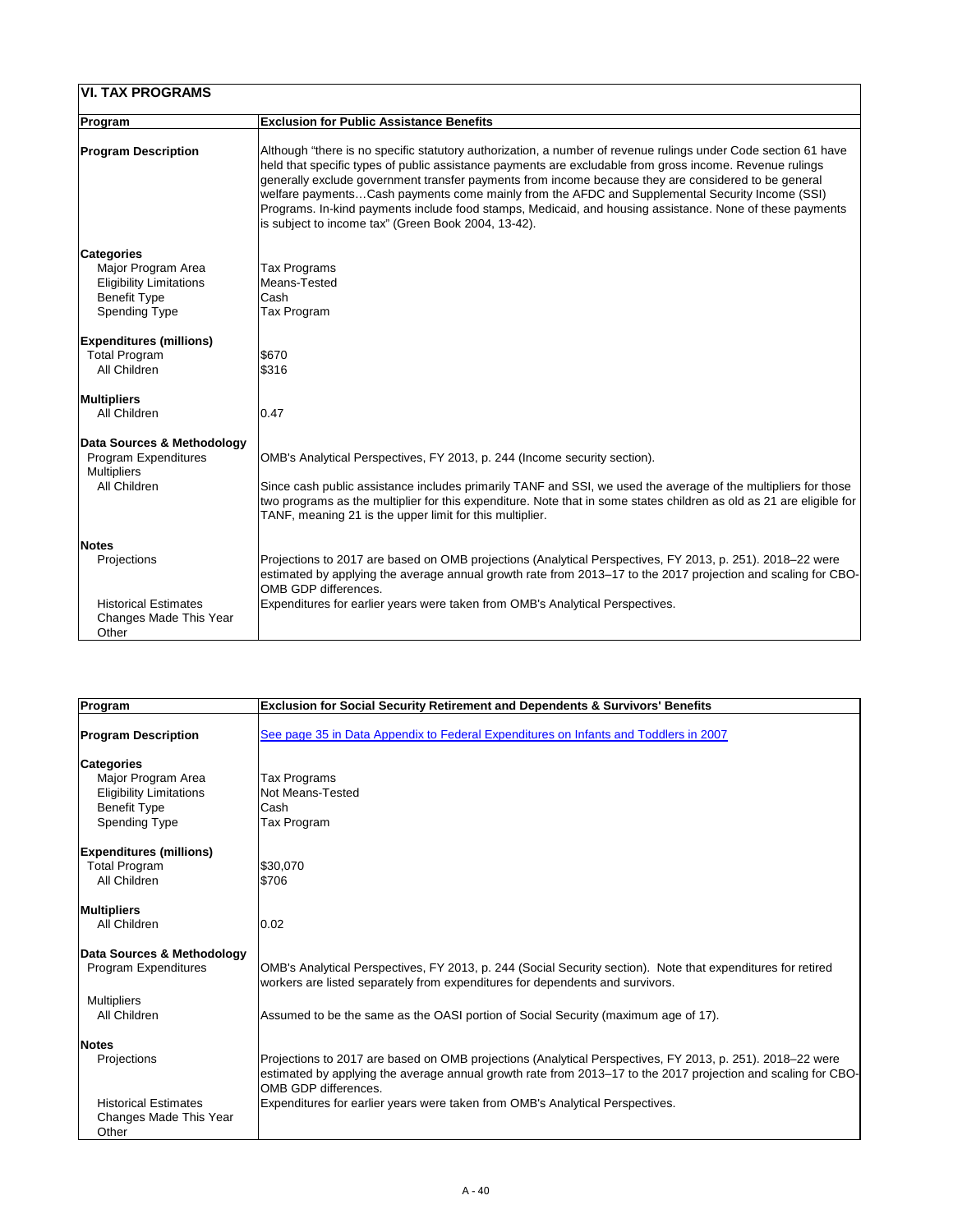| <b>VI. TAX PROGRAMS</b>                                                                                                  |                                                                                                                                                                                                                                                                                                              |
|--------------------------------------------------------------------------------------------------------------------------|--------------------------------------------------------------------------------------------------------------------------------------------------------------------------------------------------------------------------------------------------------------------------------------------------------------|
| <b>Program</b>                                                                                                           | <b>Exclusion for Social Security Disability Benefits</b>                                                                                                                                                                                                                                                     |
| <b>Program Description</b>                                                                                               | 'Benefit payments from the Social Security Trust Fund for disability are partially excluded from a beneficiary's<br>gross incomes" (OMB's 2007 Analytical Perspectives, p. 312). See Exclusion for Social Security Retirement and<br>Dependents' & Survivors' Benefits descriptions for further information. |
| <b>Categories</b><br>Major Program Area<br><b>Eligibility Limitations</b><br><b>Benefit Type</b><br><b>Spending Type</b> | Tax Programs<br><b>Not Means-Tested</b><br>Cash<br>Tax Program                                                                                                                                                                                                                                               |
| <b>Expenditures (millions)</b><br><b>Total Program</b><br><b>All Children</b>                                            | \$7,690<br>\$424                                                                                                                                                                                                                                                                                             |
| <b>Multipliers</b><br><b>All Children</b>                                                                                | 0.06                                                                                                                                                                                                                                                                                                         |
| Data Sources & Methodology<br><b>Program Expenditures</b><br><b>Multipliers</b><br><b>All Children</b>                   | OMB's Analytical Perspectives, FY 2013, p. 244 (Social Security section).<br>Assumed to be the same as the DI portion of Social Security (maximum age of 17).                                                                                                                                                |
| <b>Notes</b><br><b>Projections</b>                                                                                       | Projections to 2017 are based on OMB projections (Analytical Perspectives, FY 2013, p. 251). 2018–22 were<br>estimated by applying the average annual growth rate from 2013–17 to the 2017 projection and scaling for CBO-<br><b>OMB GDP differences.</b>                                                    |
| <b>Historical Estimates</b><br><b>Changes Made This Year</b><br>Other                                                    | Expenditures for earlier years were taken from OMB's Analytical Perspectives.                                                                                                                                                                                                                                |

| Program                                                                                                                  | <b>Exclusion for Veterans Death Benefits and Disability Compensation</b>                                                                                                                                                                                                                                                                   |
|--------------------------------------------------------------------------------------------------------------------------|--------------------------------------------------------------------------------------------------------------------------------------------------------------------------------------------------------------------------------------------------------------------------------------------------------------------------------------------|
| <b>Program Description</b>                                                                                               | All compensation due to death or disability paid by the Veterans Administration is excluded from taxable<br>income" (OMB's 2007 Analytical Perspectives, p. 312).                                                                                                                                                                          |
| <b>Categories</b><br>Major Program Area<br><b>Eligibility Limitations</b><br><b>Benefit Type</b><br><b>Spending Type</b> | Tax Programs<br><b>Not Means-Tested</b><br>Cash<br>Tax Program                                                                                                                                                                                                                                                                             |
| <b>Expenditures (millions)</b><br><b>Total Program</b><br><b>All Children</b>                                            | \$5,200<br>\$278                                                                                                                                                                                                                                                                                                                           |
| <b>Multipliers</b><br><b>All Children</b>                                                                                | 0.05                                                                                                                                                                                                                                                                                                                                       |
| Data Sources & Methodology<br><b>Program Expenditures</b><br><b>Multipliers</b><br><b>All Children</b>                   | OMB's Analytical Perspectives, FY 2013, p. 244 (Veterans benefits and services section).<br>Assumed to be the same as Veterans Compensation and DIC and Veterans Disability (under age 24).                                                                                                                                                |
| <b>Notes</b><br>Projections<br><b>Historical Estimates</b>                                                               | Projections to 2017 are based on OMB projections (Analytical Perspectives, FY 2013, p. 251). 2018–22 were<br>estimated by applying the average annual growth rate from 2013–17 to the 2017 projection and scaling for CBO-<br><b>OMB GDP differences.</b><br>Expenditures for earlier years were taken from OMB's Analytical Perspectives. |
| <b>Changes Made This Year</b><br>Other                                                                                   |                                                                                                                                                                                                                                                                                                                                            |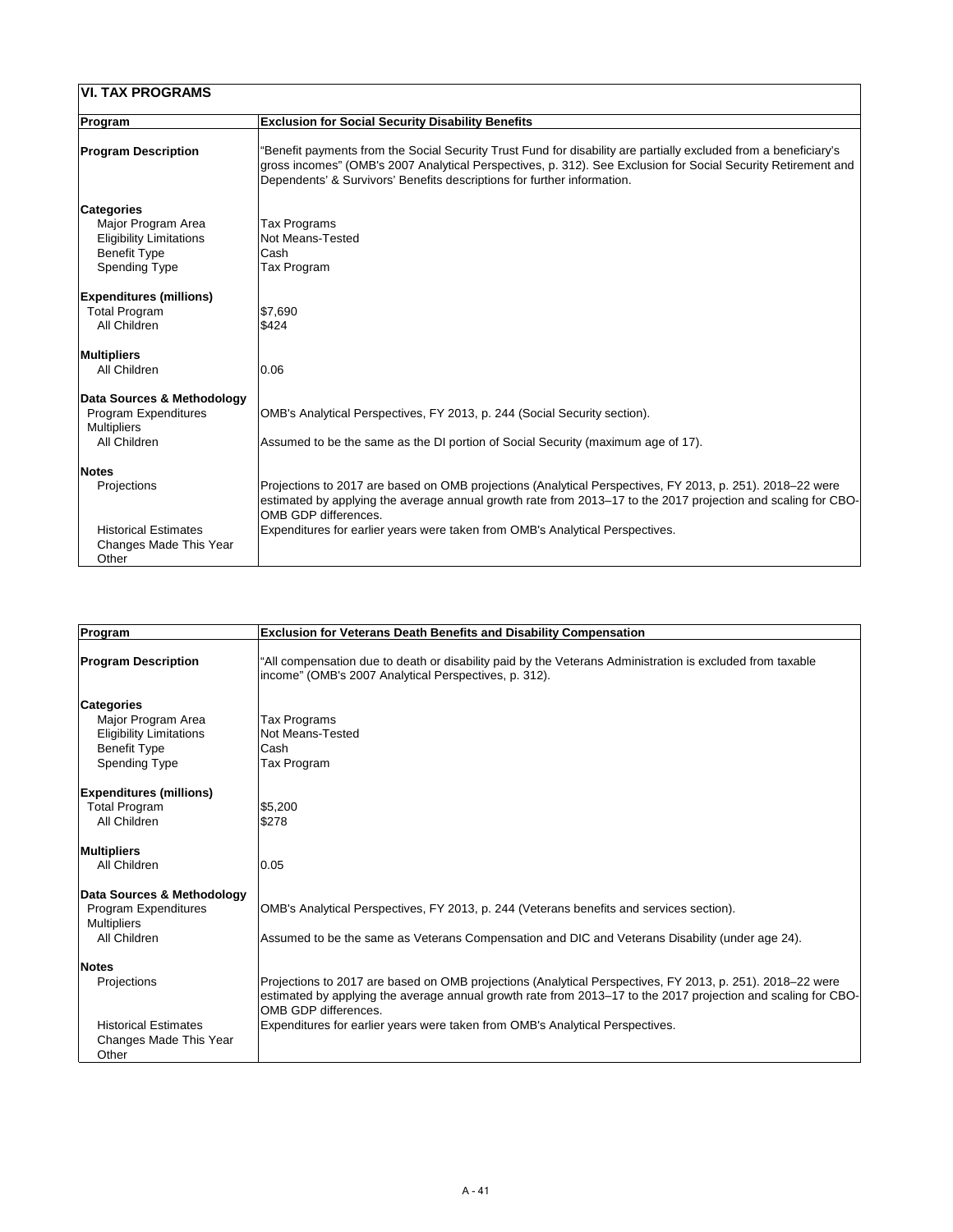## **VII. HEALTH PROGRAMS**

| <b>Program</b>                                                                                                           | <b>Medicaid</b>                                                                                                                                                                                                                                                                                                                                                                                                                                                                                                                                                                                                                                                                                                                                                                                                                                                                                                                                                                                                                                                                                                                                                                                                                                                            |
|--------------------------------------------------------------------------------------------------------------------------|----------------------------------------------------------------------------------------------------------------------------------------------------------------------------------------------------------------------------------------------------------------------------------------------------------------------------------------------------------------------------------------------------------------------------------------------------------------------------------------------------------------------------------------------------------------------------------------------------------------------------------------------------------------------------------------------------------------------------------------------------------------------------------------------------------------------------------------------------------------------------------------------------------------------------------------------------------------------------------------------------------------------------------------------------------------------------------------------------------------------------------------------------------------------------------------------------------------------------------------------------------------------------|
| <b>Program Description</b>                                                                                               | See CFDA #93.778                                                                                                                                                                                                                                                                                                                                                                                                                                                                                                                                                                                                                                                                                                                                                                                                                                                                                                                                                                                                                                                                                                                                                                                                                                                           |
| <b>Categories</b><br>Major Program Area<br><b>Eligibility Limitations</b><br><b>Benefit Type</b><br><b>Spending Type</b> | Health<br>Means-Tested<br>In-Kind<br>Mandatory                                                                                                                                                                                                                                                                                                                                                                                                                                                                                                                                                                                                                                                                                                                                                                                                                                                                                                                                                                                                                                                                                                                                                                                                                             |
| <b>Expenditures (millions)</b><br><b>Total Program</b><br><b>All Children</b>                                            | N/A<br>\$73,853                                                                                                                                                                                                                                                                                                                                                                                                                                                                                                                                                                                                                                                                                                                                                                                                                                                                                                                                                                                                                                                                                                                                                                                                                                                            |
| <b>Multipliers</b><br><b>All Children</b>                                                                                | 1.00                                                                                                                                                                                                                                                                                                                                                                                                                                                                                                                                                                                                                                                                                                                                                                                                                                                                                                                                                                                                                                                                                                                                                                                                                                                                       |
| Data Sources & Methodology                                                                                               |                                                                                                                                                                                                                                                                                                                                                                                                                                                                                                                                                                                                                                                                                                                                                                                                                                                                                                                                                                                                                                                                                                                                                                                                                                                                            |
| <b>Program Expenditures</b><br><b>Multipliers</b><br><b>All Children</b>                                                 | The estimate for 2009 (the most recent year for which actual data are available) is based on unpublished<br>tabulations of Medicaid Statistical Information System (MSIS) data by the Urban Institute's Health Policy Center.<br>The estimate includes all benefit payments to persons under 19, regardless of eligibility category (children,<br>disabled, etc.) The federal share of these benefit payments is estimated based on federal/state spending on<br>Medicaid in 2009 as reported by Kaiser State Health Facts (www.statehealthfacts.org). The estimate is<br>adjusted to account for a children's share of Medicaid federal administrative costs (assuming a constant ratio of<br>administrative costs to benefit payments across ages). The estimate for 2010 and 2011 (and subsequent<br>years) is based on 100 percent of CBO's baseline benefit payments for children and 14.8 percent of CBO's<br>baseline benefit payments for the blind and disabled and a children's share of administrative costs. The<br>assumption that 14.8 percent of benefit payments for the disabled are to children under 19 is based on HPC<br>tabulations of 2007, 2008 and 2009 MSIS data.<br>Expenditures are estimated for children age 0-18, thus the multiplier is 1. |
|                                                                                                                          |                                                                                                                                                                                                                                                                                                                                                                                                                                                                                                                                                                                                                                                                                                                                                                                                                                                                                                                                                                                                                                                                                                                                                                                                                                                                            |
| <b>Notes</b><br>Projections                                                                                              | Projected expenditures are from the supplemental data accompanying CBO's Preliminary Analysis of the<br>President's Budget for 2012 (March 2011). http://www.cbo.gov/budget/factsheets/factsheets2011.cfm. The<br>estimate is a combination of 100 percent of benefit payments to children, 14.8 percent of benefit payments to<br>the disabled, and a children's share of administrative costs. The assumption of 14.8 percent of disabled benefits<br>going to individuals less than 19 is based on tabulations of MSIS data in 2007,2008 and 2009 as described<br>above.                                                                                                                                                                                                                                                                                                                                                                                                                                                                                                                                                                                                                                                                                                |
| <b>Historical Estimates</b>                                                                                              | 1970–85 expenditures were estimated by the authors of Kids' Share 2007. 1990–2004 estimates were provided<br>by Mindy Cohen and Dawn Miller of the Urban Institute. 2005 estimates were provided by Alshadye Yemane of<br>the Urban Institute; 2006-2007 were provided by Emily Lawson of the Urban Institute using the methodology<br>described above.                                                                                                                                                                                                                                                                                                                                                                                                                                                                                                                                                                                                                                                                                                                                                                                                                                                                                                                    |
| <b>Changes Made This Year</b><br>Other                                                                                   | Medicaid spending on 0–18-year-olds includes some, but not all, birth and delivery costs. The multiplier does<br>not include birth and delivery costs that are billed to the mother's Medicaid record, as is often the case.<br>However, in some states, and in some instances, birth and delivery costs may be billed to the infant's Medicaid<br>record, in which case they are included in our estimate. Estimates do not include disproportionate share hospital<br>(DSH) payments.                                                                                                                                                                                                                                                                                                                                                                                                                                                                                                                                                                                                                                                                                                                                                                                    |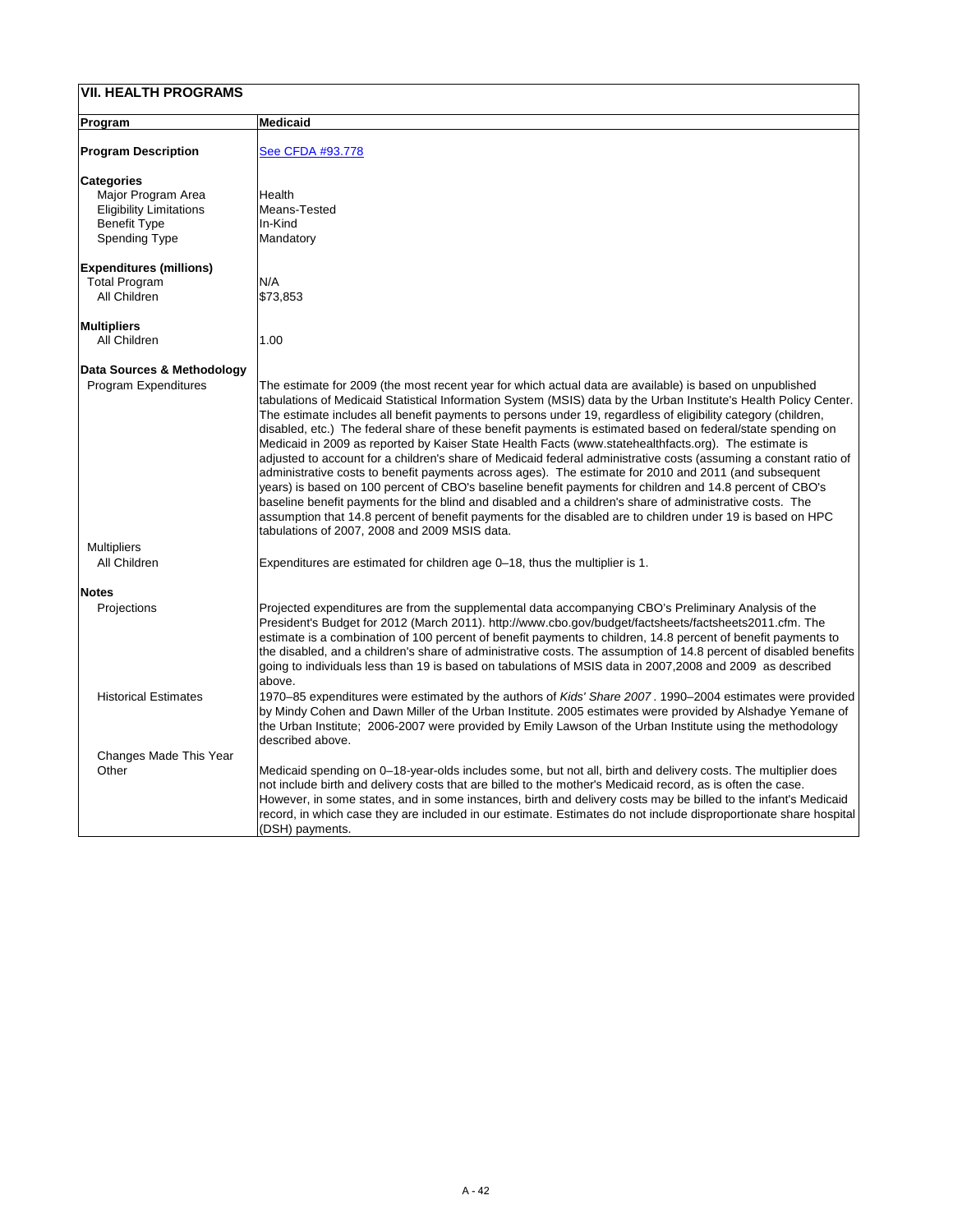| <b>VII. HEALTH PROGRAMS</b>                                                                                              |                                                                                                                                                                                                                                                                                                                                                                                                                                                                                                                                                                                                                                                                                                                                                                                                                                                                                                                 |
|--------------------------------------------------------------------------------------------------------------------------|-----------------------------------------------------------------------------------------------------------------------------------------------------------------------------------------------------------------------------------------------------------------------------------------------------------------------------------------------------------------------------------------------------------------------------------------------------------------------------------------------------------------------------------------------------------------------------------------------------------------------------------------------------------------------------------------------------------------------------------------------------------------------------------------------------------------------------------------------------------------------------------------------------------------|
| <b>Program</b>                                                                                                           | <b>Vaccines For Children</b>                                                                                                                                                                                                                                                                                                                                                                                                                                                                                                                                                                                                                                                                                                                                                                                                                                                                                    |
| <b>Program Description</b>                                                                                               | The VFC Program, established by Section 1928 of the Social Security Act in 1994, serves children through 18<br>years of age who meet one of the following criteria: those without health insurance, those eligible for Medicaid,<br>American Indian and Alaska Native children, and underinsured children who receive care through Federally<br>Qualified Health Centers (FQHCs) or Rural Health Clinics (RHCs). Through VFC, CDC provides funding to 61<br>state and local public health immunization programs that include all 50 states, six city/urban areas, and five U.S.<br>territories and protectorates. VFC funding supports the purchase of recommended pediatric and adolescent<br>vaccines, development and management of the pediatric vaccine stockpile, and program operations.<br>http://www.cdc.gov/fmo/topic/Budget%20Information/appropriations_budget_form_pdf/FY2011_CDC_CJ_Final.<br>pdf |
| <b>Categories</b><br>Major Program Area<br><b>Eligibility Limitations</b><br><b>Benefit Type</b><br><b>Spending Type</b> | <b>Health</b><br>Means-Tested<br>In-Kind<br>Mandatory                                                                                                                                                                                                                                                                                                                                                                                                                                                                                                                                                                                                                                                                                                                                                                                                                                                           |
| <b>Expenditures (millions)</b><br><b>Total Program</b><br><b>All Children</b>                                            | \$3,674<br>\$3,674                                                                                                                                                                                                                                                                                                                                                                                                                                                                                                                                                                                                                                                                                                                                                                                                                                                                                              |
| <b>Multipliers</b><br><b>All Children</b>                                                                                | 1.00                                                                                                                                                                                                                                                                                                                                                                                                                                                                                                                                                                                                                                                                                                                                                                                                                                                                                                            |
| Data Sources & Methodology<br><b>Program Expenditures</b><br><b>Multipliers</b>                                          | OMB's Appendix to the Federal Budget, FY 2013, p. 493.                                                                                                                                                                                                                                                                                                                                                                                                                                                                                                                                                                                                                                                                                                                                                                                                                                                          |
| <b>All Children</b>                                                                                                      | We assume that all benefits go to children ages 0-18.                                                                                                                                                                                                                                                                                                                                                                                                                                                                                                                                                                                                                                                                                                                                                                                                                                                           |
| <b>Notes</b><br>Projections<br><b>Historical Estimates</b><br>Changes Made This Year<br>Other                            | Projected expenditures are from the supplemental data accompanying CBO's Preliminary Analysis of the<br>President's Budget for 2012 (March 2011). http://www.cbo.gov/budget/factsheets/factsheets2011.cfm<br>Outlays are from earlier versions of OMB's Appendix to the Federal Budget.                                                                                                                                                                                                                                                                                                                                                                                                                                                                                                                                                                                                                         |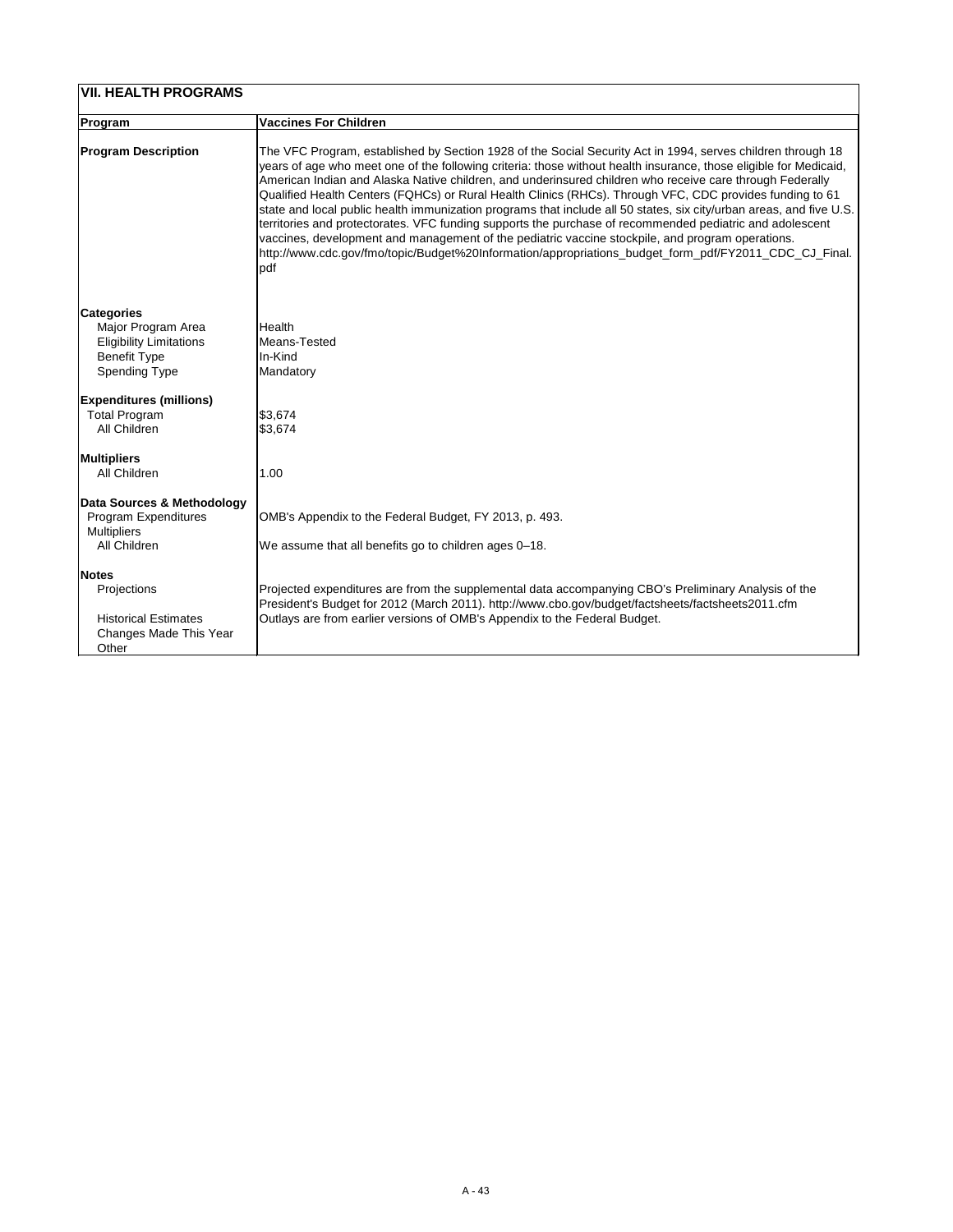| <b>VII. HEALTH PROGRAMS</b>                                                                                              |                                                                                                                                                                                                                                                                                                                                                                                                                               |  |
|--------------------------------------------------------------------------------------------------------------------------|-------------------------------------------------------------------------------------------------------------------------------------------------------------------------------------------------------------------------------------------------------------------------------------------------------------------------------------------------------------------------------------------------------------------------------|--|
| <b>Program</b>                                                                                                           | <b>Maternal and Child Health Block Grant</b>                                                                                                                                                                                                                                                                                                                                                                                  |  |
| <b>Program Description</b>                                                                                               | See CFDA #93.994                                                                                                                                                                                                                                                                                                                                                                                                              |  |
| <b>Categories</b><br>Major Program Area<br><b>Eligibility Limitations</b><br><b>Benefit Type</b><br><b>Spending Type</b> | Health<br>Means-Tested<br>In-Kind<br><b>Discretionary</b>                                                                                                                                                                                                                                                                                                                                                                     |  |
| <b>Expenditures (millions)</b><br><b>Total Program</b><br><b>All Children</b>                                            | \$572<br>\$429                                                                                                                                                                                                                                                                                                                                                                                                                |  |
| Multipliers<br><b>All Children</b>                                                                                       | 0.75                                                                                                                                                                                                                                                                                                                                                                                                                          |  |
| <b>Data Sources &amp; Methodology</b><br><b>Program Expenditures</b><br><b>Multipliers</b><br><b>All Children</b>        | OMB's Appendix to the Federal Budget, FY 2013, p. 475<br>Total funds from FY 2012 budget data are available at the Maternal and Child Health Bureau's web site<br>(http://mchb.hrsa.gov/data/). The multiplier represents the percent of benefits going to children age 0-18, and<br>excludes those older than 18, pregnant women, and the "all others" category.                                                             |  |
| <b>Notes</b><br><b>Projections</b><br><b>Historical Estimates</b><br>Changes Made This Year<br>Other                     | This program is projected to grow at the same rate as CBO's projections for all federal non-defense,<br>discretionary spending, adjusted for the caps and sequestration required under the Budget Control Act.<br>Outlays are from earlier versions of OMB's Appendix to the Federal Budget. The 2008 MCHBG multiplier is<br>applied to all previous years, as the block grant covers pregnant women and those older than 18. |  |

| Program                        | Immunization                                                                                                                                                                                                                                                                                                                                                               |
|--------------------------------|----------------------------------------------------------------------------------------------------------------------------------------------------------------------------------------------------------------------------------------------------------------------------------------------------------------------------------------------------------------------------|
| <b>Program Description</b>     | See CFDA #93.268                                                                                                                                                                                                                                                                                                                                                           |
| <b>Categories</b>              |                                                                                                                                                                                                                                                                                                                                                                            |
| Major Program Area             | Health                                                                                                                                                                                                                                                                                                                                                                     |
| <b>Eligibility Limitations</b> | <b>Not Means-Tested</b>                                                                                                                                                                                                                                                                                                                                                    |
| <b>Benefit Type</b>            | In-Kind                                                                                                                                                                                                                                                                                                                                                                    |
| <b>Spending Type</b>           | Discretionary                                                                                                                                                                                                                                                                                                                                                              |
| <b>Expenditures (millions)</b> |                                                                                                                                                                                                                                                                                                                                                                            |
| <b>Total Program</b>           | \$877                                                                                                                                                                                                                                                                                                                                                                      |
| <b>All Children</b>            | \$798                                                                                                                                                                                                                                                                                                                                                                      |
| <b>Multipliers</b>             |                                                                                                                                                                                                                                                                                                                                                                            |
| <b>All Children</b>            | 0.910                                                                                                                                                                                                                                                                                                                                                                      |
| Data Sources & Methodology     |                                                                                                                                                                                                                                                                                                                                                                            |
| <b>Program Expenditures</b>    | CDC Justification of Estimates for Appropriation Committees, FY 2012, pp. 60. Specifically, funding listed under<br>the Immunization and Respiratory Diseases: Section 317 Immunization Program, Program Implementation, and<br>Pandemic and Seasonal Influenza. Included are also funding for the implementation of the Affordable Care Act.<br>Report can be found here: |
|                                | http://www.cdc.gov/fmo/topic/Budget%20Information/appropriations_budget_form_pdf/FY2012_CDC_CJ_Final.<br> pdf                                                                                                                                                                                                                                                              |
| <b>Multipliers</b>             |                                                                                                                                                                                                                                                                                                                                                                            |
| <b>All Children</b>            | According to the CDC, "In 2010, nine percent of Section 317 funding was used to purchase adult vaccines."<br>Therefore, we use a multiplier of 0.91 for all children under 19. http://www.cdc.gov/vaccines/vac-<br>gen/policies/ipom/downloads/chp-07-adult-iz.pdf                                                                                                         |
| <b>Notes</b>                   |                                                                                                                                                                                                                                                                                                                                                                            |
| <b>Projections</b>             | This program is projected to grow at the same rate as CBO's projections for all federal non-defense,<br>discretionary spending, adjusted for the caps and sequestration required under the Budget Control Act.                                                                                                                                                             |
| <b>Historical Estimates</b>    | Outlays are from earlier versions of OMB's Appendix to the Federal Budget. Outlays for FY2005–08 are<br>available in CDC's Justification of Estimates for Appropriation Committees, FY 2010, pp. 39 and 53.                                                                                                                                                                |
| <b>Changes Made This Year</b>  |                                                                                                                                                                                                                                                                                                                                                                            |
| Other                          |                                                                                                                                                                                                                                                                                                                                                                            |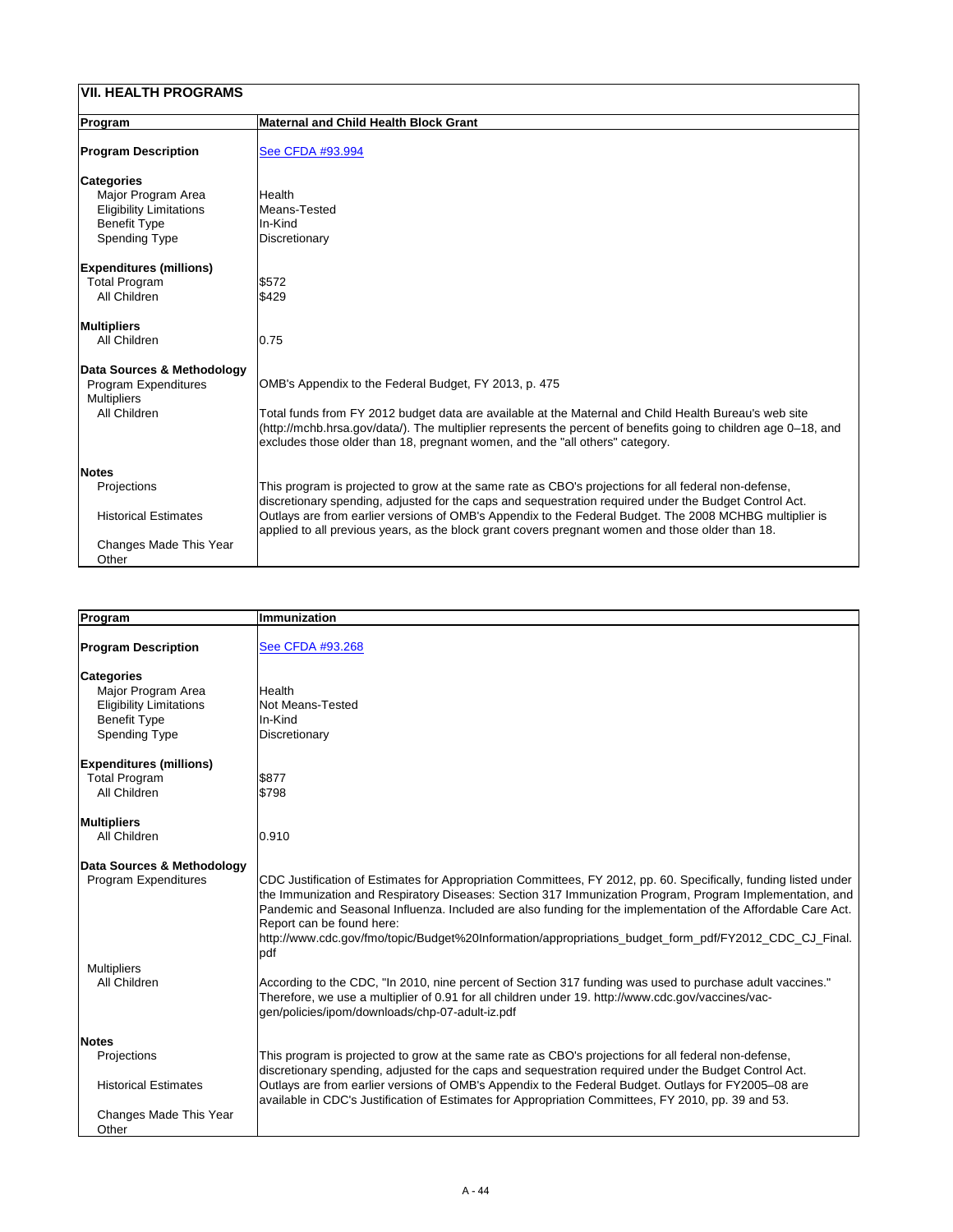| <b>VII. HEALTH PROGRAMS</b>                            |                                                                                                                                                                                                                                                   |  |
|--------------------------------------------------------|---------------------------------------------------------------------------------------------------------------------------------------------------------------------------------------------------------------------------------------------------|--|
| Program                                                | <b>Children's Mental Health Services</b>                                                                                                                                                                                                          |  |
| <b>Program Description</b>                             | Children's Mental Health Services promotes and ensures that the mental health needs of children and their<br>families are met within the context of community-based systems of care. See<br>http://mentalhealth.samhsa.gov/child/childhealth.asp. |  |
| <b>Categories</b><br>Major Program Area                | Health                                                                                                                                                                                                                                            |  |
| <b>Eligibility Limitations</b><br><b>Benefit Type</b>  | <b>Not Means-Tested</b><br>In-Kind                                                                                                                                                                                                                |  |
| <b>Spending Type</b>                                   | <b>Discretionary</b>                                                                                                                                                                                                                              |  |
| <b>Expenditures (millions)</b><br><b>Total Program</b> | \$118<br>\$113                                                                                                                                                                                                                                    |  |
| <b>All Children</b>                                    |                                                                                                                                                                                                                                                   |  |
| <b>Multipliers</b><br><b>All Children</b>              | 0.96                                                                                                                                                                                                                                              |  |
| Data Sources & Methodology                             |                                                                                                                                                                                                                                                   |  |
| <b>Program Expenditures</b>                            | Estimates are provided by Dr. Gary Blau and Bridgitte Manteuffel of the Center for Mental Health Services of<br>HHS.                                                                                                                              |  |
| <b>Multipliers</b><br><b>All Children</b>              | Multiplier represents the percent of children served under age 19 in FY 2011. Numbers are provided by Dr. Gary<br>Blau of the Center for Mental Health Services of HHS.                                                                           |  |
| <b>Notes</b>                                           |                                                                                                                                                                                                                                                   |  |
| <b>Projections</b>                                     | This program is projected to grow at the same rate as CBO's projections for all federal non-defense,<br>discretionary spending, adjusted for the caps and sequestration required under the Budget Control Act.                                    |  |
| <b>Historical Estimates</b>                            |                                                                                                                                                                                                                                                   |  |
| <b>Changes Made This Year</b><br>Other                 |                                                                                                                                                                                                                                                   |  |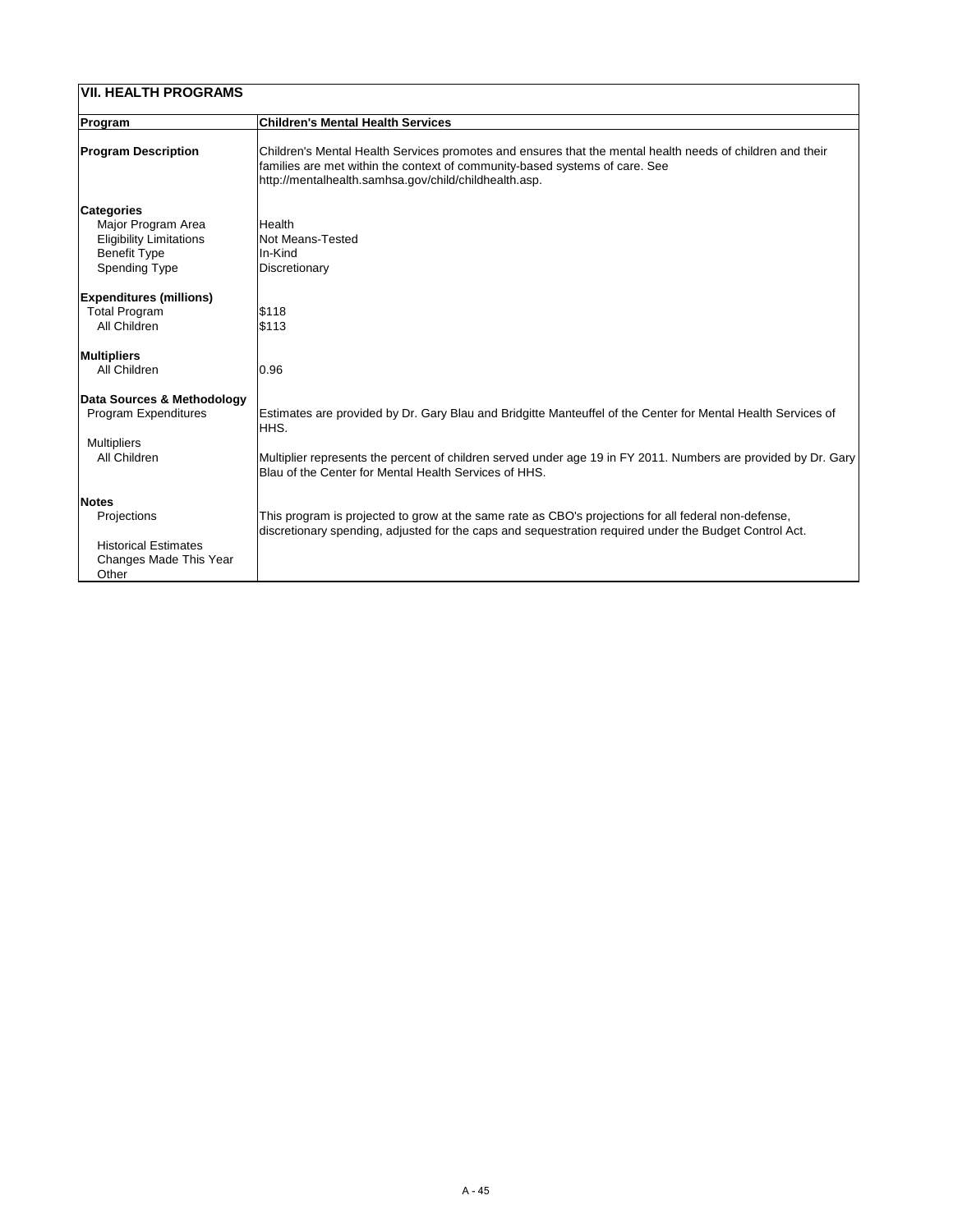| <b>VII. HEALTH PROGRAMS</b>                                                                                              |                                                                                                                                                                                                                                                                                                                                                                                                                                                                                                                                                               |  |
|--------------------------------------------------------------------------------------------------------------------------|---------------------------------------------------------------------------------------------------------------------------------------------------------------------------------------------------------------------------------------------------------------------------------------------------------------------------------------------------------------------------------------------------------------------------------------------------------------------------------------------------------------------------------------------------------------|--|
| Program                                                                                                                  | <b>Healthy Start</b>                                                                                                                                                                                                                                                                                                                                                                                                                                                                                                                                          |  |
| <b>Program Description</b>                                                                                               | See CFDA #93.926<br>Each year the Maternal and Child Health Bureau (MCHB) awards nearly 900 discretionary grants that help to<br>ensure that quality health care is available to the maternal and child health (MCH) population which includes all<br>of the nation's women, infants, children, adolescents, and their families, including fathers and children with<br>special health care needs.                                                                                                                                                            |  |
| <b>Categories</b><br>Major Program Area<br><b>Eligibility Limitations</b><br><b>Benefit Type</b><br><b>Spending Type</b> | <b>Health</b><br>Means-Tested<br>In-Kind<br><b>Discretionary</b>                                                                                                                                                                                                                                                                                                                                                                                                                                                                                              |  |
| <b>Expenditures (millions)</b><br><b>Total Program</b><br><b>All Children</b>                                            | \$91<br>\$28                                                                                                                                                                                                                                                                                                                                                                                                                                                                                                                                                  |  |
| <b>Multipliers</b><br><b>All Children</b>                                                                                | 0.31                                                                                                                                                                                                                                                                                                                                                                                                                                                                                                                                                          |  |
| Data Sources & Methodology<br><b>Program Expenditures</b><br><b>Multipliers</b><br>All Children                          | OMB's Appendix to the Federal Budget, FY 2013, p. 475.<br>Multiplier represents the percent of program participants ages 0 to 18. Data on program particpants are based<br>on Healthy Start: Eliminating Racial/Ethnic Disparities Program data of Individuals served from the 2009 report<br>from grantees, available from https://perfdata.hrsa.gov/MCHB/DGISReports/.                                                                                                                                                                                      |  |
| <b>Notes</b><br><b>Projections</b><br><b>Historical Estimates</b><br><b>Changes Made This Year</b><br>Other              | This program is projected to grow at the same rate as CBO's projections for all federal non-defense,<br>discretionary spending, adjusted for the caps and sequestration required under the Budget Control Act.<br>Outlays are from earlier versions of OMB's Appendix to the Federal Budget. The 2008 Healthy Start multiplier is<br>applied to all previous years, as Healthy Start covers pregnant women older than 18.<br>This year we used the latest demographics data on participants reported by grantees to calculate the all children<br>multiplier. |  |

| Program                                                      | <b>Emergency Medical Services for Children</b>                                                         |
|--------------------------------------------------------------|--------------------------------------------------------------------------------------------------------|
| <b>Program Description</b>                                   | See CFDA #93.127                                                                                       |
| <b>Categories</b>                                            |                                                                                                        |
| Major Program Area                                           | Health                                                                                                 |
| <b>Eligibility Limitations</b>                               | Not Means-Tested                                                                                       |
| <b>Benefit Type</b>                                          | In-Kind                                                                                                |
| <b>Spending Type</b>                                         | Discretionary                                                                                          |
| <b>Expenditures (millions)</b>                               |                                                                                                        |
| <b>Total Program</b>                                         | \$18                                                                                                   |
| <b>All Children</b>                                          | \$18                                                                                                   |
| <b>Multipliers</b>                                           |                                                                                                        |
| <b>All Children</b>                                          | 1.00                                                                                                   |
| <b>Data Sources &amp; Methodology</b>                        |                                                                                                        |
| <b>Program Expenditures</b>                                  | OMB's Appendix to the Federal Budget, FY 2013, p. 475.                                                 |
| <b>Multipliers</b>                                           |                                                                                                        |
| <b>All Children</b>                                          | We assume that all benefits go to children ages 0–18.                                                  |
| <b>Notes</b>                                                 |                                                                                                        |
| <b>Projections</b>                                           | This program is projected to grow at the same rate as CBO's projections for all federal non-defense,   |
|                                                              | discretionary spending, adjusted for the caps and sequestration required under the Budget Control Act. |
| <b>Historical Estimates</b><br><b>Changes Made This Year</b> | Outlays are from earlier versions of OMB's Appendix to the Federal Budget.                             |
| Other                                                        |                                                                                                        |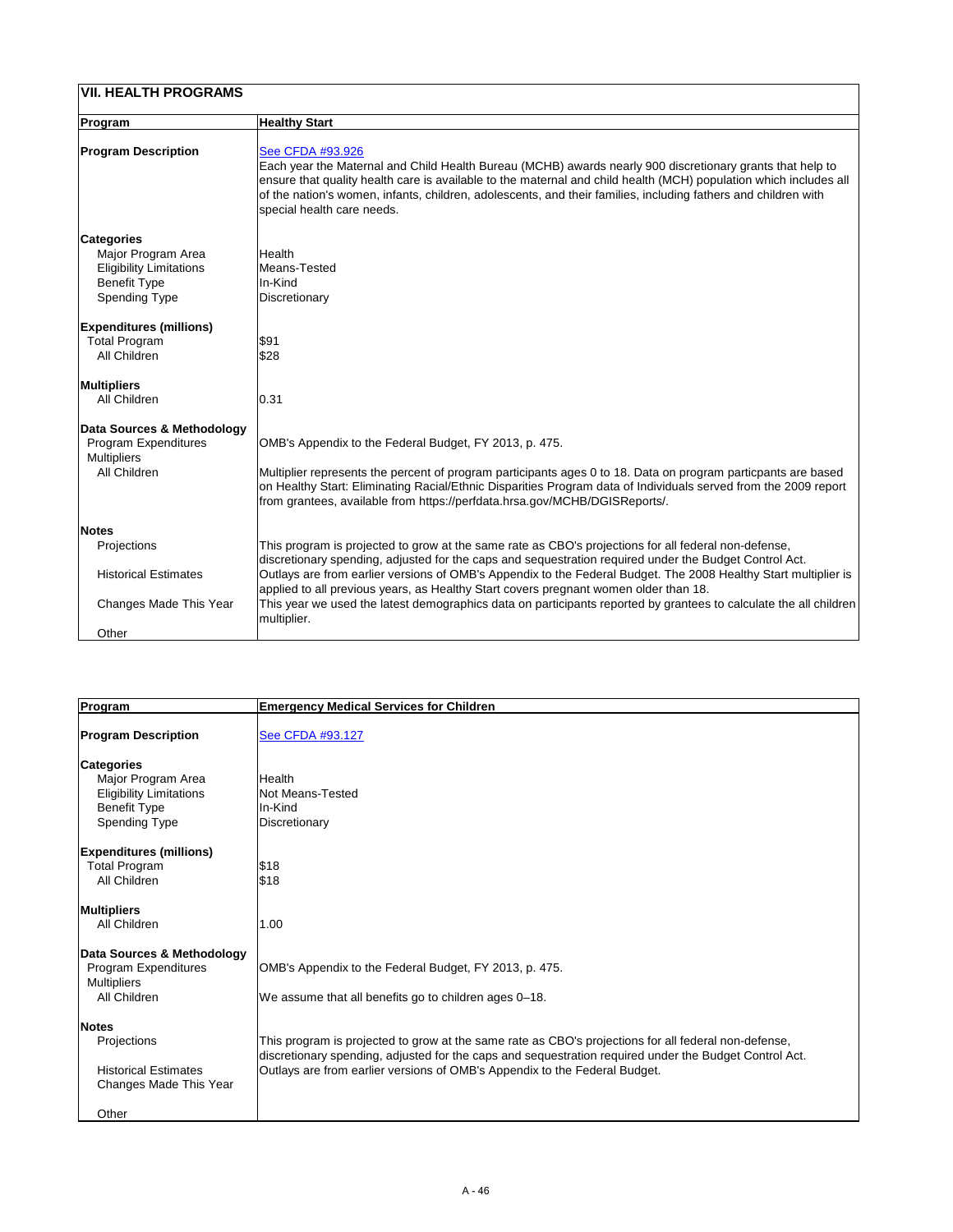# **VII. HEALTH PROGRAMS**

| Program                        | <b>SCHIP</b>                                                                                                    |
|--------------------------------|-----------------------------------------------------------------------------------------------------------------|
| <b>Program Description</b>     | See CFDA #93.767                                                                                                |
| <b>Categories</b>              |                                                                                                                 |
| Major Program Area             | Health                                                                                                          |
| <b>Eligibility Limitations</b> | Means-Tested                                                                                                    |
| <b>Benefit Type</b>            | In-Kind                                                                                                         |
| <b>Spending Type</b>           | Mandatory                                                                                                       |
| <b>Expenditures (millions)</b> |                                                                                                                 |
| <b>Total Program</b>           | \$8,629                                                                                                         |
| All Children                   | \$8,284                                                                                                         |
| <b>Multipliers</b>             |                                                                                                                 |
| <b>All Children</b>            | 0.96                                                                                                            |
| Data Sources & Methodology     |                                                                                                                 |
| <b>Program Expenditures</b>    | OMB's Appendix to the Federal Budget, FY 2013, p. 499.                                                          |
| <b>Multipliers</b>             |                                                                                                                 |
| <b>All Children</b>            | We applied Dec 2010 enrollment data given in a Kaiser Family Foundation report                                  |
|                                | (http://www.kff.org/medicaid/upload/7642-06.pdf) to calculate benefits going to adults and children. In our     |
|                                | exclusion of adult benefits, we adjusted for the fact that per capita expenditures on adults are higher than on |
|                                | children, based on data in a 2007 GAO report (http://www.gao.gov/new.items/d0850.pdf). We assumed that the      |
|                                | percentage going to children would rise from gradually from 94 percent in 2010 to 100 percent in 2013,          |
|                                | reflecting the phase-out of adult coverage. The multiplier represents the percentage of estimated benefits that |
|                                | are targeted at children 0-18 as defined by SCHIP.                                                              |
| <b>Notes</b>                   |                                                                                                                 |
| Projections                    | Projected expenditures are from the supplemental data accompanying CBO's Preliminary Analysis of the            |
|                                | President's Budget for 2012 (March 2011). http://www.cbo.gov/budget/factsheets/factsheets2011.cfm               |
| <b>Historical Estimates</b>    | Outlays are from earlier versions of OMB's Appendix to the Federal Budget. Multiplier methodology described     |
|                                | above was followed using similar enrollment data for all relevant years.                                        |
| <b>Changes Made This Year</b>  |                                                                                                                 |
| Other                          | See notes on Medicaid regarding birth and delivery costs.                                                       |

| Program                        | <b>Universal Newborn Hearing</b>                                                                       |
|--------------------------------|--------------------------------------------------------------------------------------------------------|
|                                |                                                                                                        |
| <b>Program Description</b>     | See CFDA #93.251                                                                                       |
|                                |                                                                                                        |
| <b>Categories</b>              | Health                                                                                                 |
| Major Program Area             |                                                                                                        |
| <b>Eligibility Limitations</b> | <b>Not Means-Tested</b>                                                                                |
| <b>Benefit Type</b>            | In-Kind                                                                                                |
| <b>Spending Type</b>           | <b>Discretionary</b>                                                                                   |
| <b>Expenditures (millions)</b> |                                                                                                        |
| <b>Total Program</b>           | \$17                                                                                                   |
| <b>All Children</b>            | \$17                                                                                                   |
|                                |                                                                                                        |
| <b>Multipliers</b>             |                                                                                                        |
| <b>All Children</b>            | 100.0%                                                                                                 |
|                                |                                                                                                        |
| Data Sources & Methodology     |                                                                                                        |
| <b>Program Expenditures</b>    | OMB's Appendix to the Federal Budget, FY 2013, p. 475.                                                 |
| <b>Multipliers</b>             |                                                                                                        |
| <b>All Children</b>            | We assume that all benefits go to infants.                                                             |
|                                |                                                                                                        |
| <b>Notes</b>                   |                                                                                                        |
| Projections                    | This program is projected to grow at the same rate as CBO's projections for all federal non-defense,   |
|                                | discretionary spending, adjusted for the caps and sequestration required under the Budget Control Act. |
| <b>Historical Estimates</b>    | Outlays are from earlier versions of OMB's Appendix to the Federal Budget.                             |
| <b>Changes Made This Year</b>  |                                                                                                        |
| Other                          |                                                                                                        |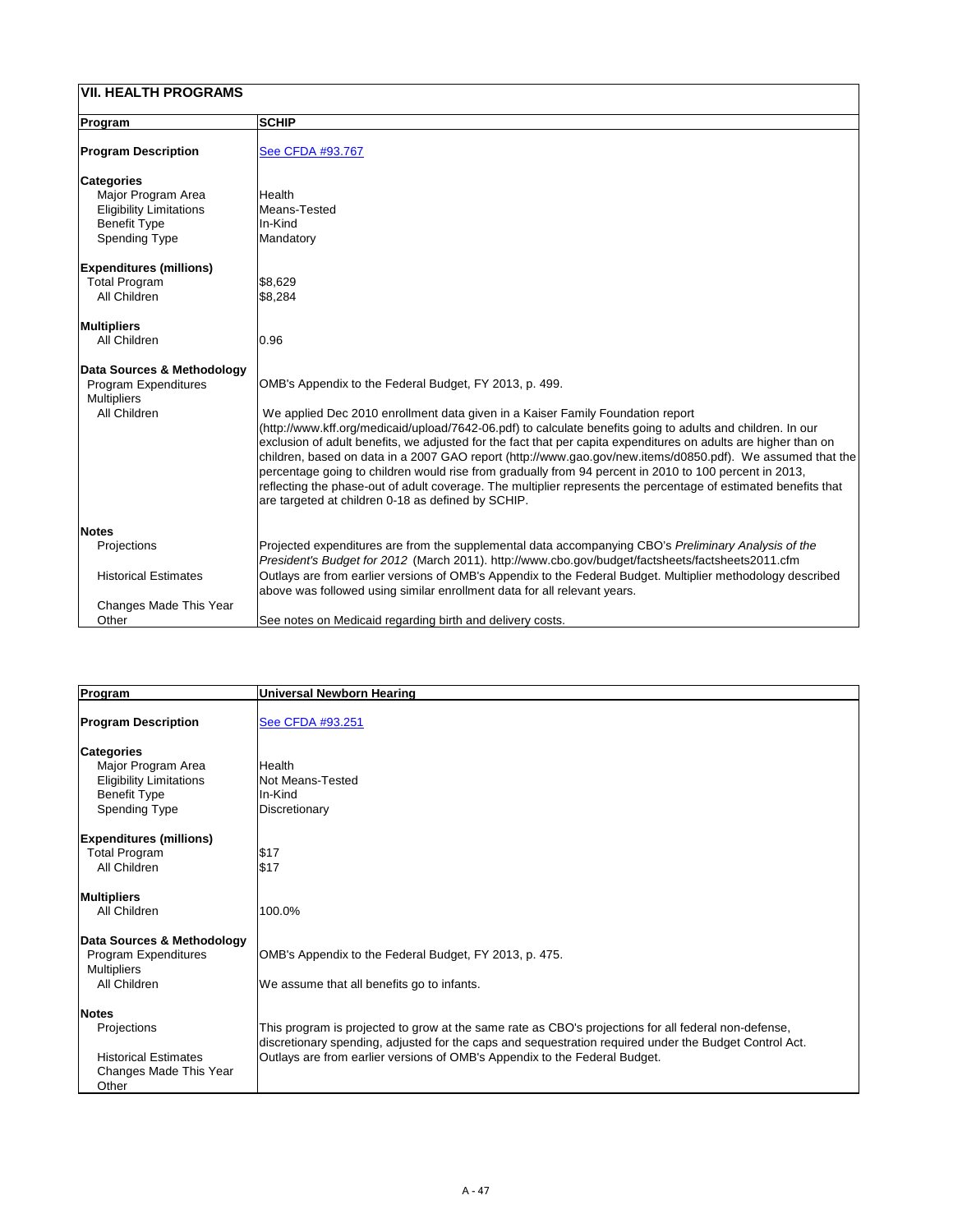| <b>VII. HEALTH PROGRAMS</b>                                                                                              |                                                                                                                                                                                                                                                                                                                  |  |
|--------------------------------------------------------------------------------------------------------------------------|------------------------------------------------------------------------------------------------------------------------------------------------------------------------------------------------------------------------------------------------------------------------------------------------------------------|--|
| Program                                                                                                                  | <b>PREP and Abstinence Education</b>                                                                                                                                                                                                                                                                             |  |
| <b>Program Description</b>                                                                                               | See CFDA #93.235<br>See CFDA #93.092                                                                                                                                                                                                                                                                             |  |
| <b>Categories</b><br>Major Program Area<br><b>Eligibility Limitations</b><br><b>Benefit Type</b><br><b>Spending Type</b> | <b>Health</b><br><b>Not Means-Tested</b><br>In-Kind<br>Mandatory                                                                                                                                                                                                                                                 |  |
| <b>Expenditures (millions)</b><br><b>Total Program</b><br><b>All Children</b>                                            | \$95<br>\$95                                                                                                                                                                                                                                                                                                     |  |
| <b>Multipliers</b><br><b>All Children</b>                                                                                | 1.00                                                                                                                                                                                                                                                                                                             |  |
| Data Sources & Methodology<br><b>Program Expenditures</b><br><b>Multipliers</b><br><b>All Children</b>                   | OMB's Appendix to the Federal Budget, FY 2013, pp. 514<br>We assume that all benefits go to children ages 0-18.                                                                                                                                                                                                  |  |
| <b>Notes</b><br><b>Projections</b><br><b>Historical Estimates</b><br><b>Changes Made This Year</b><br>Other              | Projected outlays under the March 2012 CBO baseline were obtained from Jonathan Morancy of CBO.<br>Outlays are from earlier versions of OMB's Appendix to the Federal Budget.<br>These programs were incorrectly classified as discretionary spending last year and were re-classified as<br>mandatory spending. |  |

| Program                        | <b>Birth Defects/Developmental Disabilities</b>                                                                                                                                                                                                                                                                   |
|--------------------------------|-------------------------------------------------------------------------------------------------------------------------------------------------------------------------------------------------------------------------------------------------------------------------------------------------------------------|
| <b>Program Description</b>     | The mission of the National Center for Birth Defects and Developmental Disabilities Programs includes<br>monitoring rates and trends, conducting research on causes, facilitating evidence-based prevention, and<br>intervention activities for birth defects, developmental disabilities, and child development. |
| Categories                     |                                                                                                                                                                                                                                                                                                                   |
| Major Program Area             | <b>Health</b>                                                                                                                                                                                                                                                                                                     |
| <b>Eligibility Limitations</b> | <b>Not Means-Tested</b>                                                                                                                                                                                                                                                                                           |
| <b>Benefit Type</b>            | In-Kind                                                                                                                                                                                                                                                                                                           |
| <b>Spending Type</b>           | Discretionary                                                                                                                                                                                                                                                                                                     |

| <b>Expenditures (millions)</b><br><b>Total Program</b><br>All Children | \$129<br>\$82                                                                                                                                                                                                                                       |
|------------------------------------------------------------------------|-----------------------------------------------------------------------------------------------------------------------------------------------------------------------------------------------------------------------------------------------------|
| <b>Multipliers</b><br><b>All Children</b>                              | 0.64                                                                                                                                                                                                                                                |
| Data Sources & Methodology                                             |                                                                                                                                                                                                                                                     |
| <b>Program Expenditures</b>                                            | OMB's Appendix to the Federal Budget, FY 2013, pp. 485. Included total for Birth Defects and Developmental<br>Disabilities, Disability, and Health.                                                                                                 |
| <b>Multipliers</b>                                                     |                                                                                                                                                                                                                                                     |
| <b>All Children</b>                                                    | Estimates for FY2011 were provided by Sal Lucido at CDC for children age 0–18. Future year estimates are<br>calculated as the average of the previous three years.                                                                                  |
| <b>Notes</b>                                                           |                                                                                                                                                                                                                                                     |
| <b>Projections</b>                                                     | This program is projected to grow at the same rate as CBO's projections for all federal non-defense,<br>discretionary spending, adjusted for the caps and sequestration required under the Budget Control Act.                                      |
| <b>Historical Estimates</b>                                            | Outlays for 2002-04 are available in OMB's Appendix to the Federal Budget. 2001 and 2005 estimates were<br>provided by Maggie Kelly at CDC. Data for 2006 and 2007 are taken from the CDC's Budget Tables for FY 2008<br>and FY 2009, respectively. |
| <b>Changes Made This Year</b>                                          | FY2011 program expenditures are based on OMB's Appendix to the Federal Budget, FY 2013. FY2010<br>program expenditures were based on CDC Justification of Estimates for Appropriation Committees, FY 2011.                                          |
| Other                                                                  |                                                                                                                                                                                                                                                     |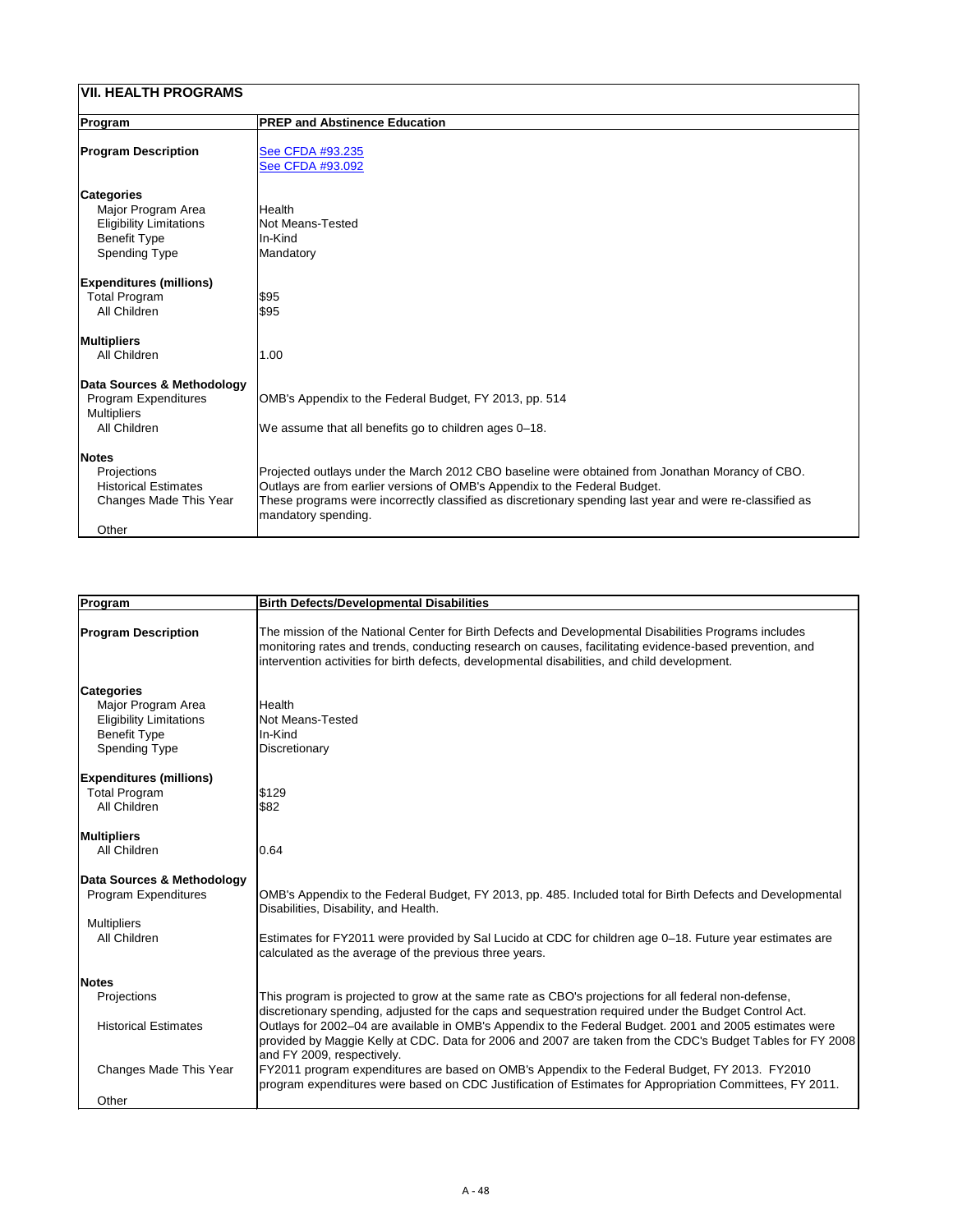| <b>VII. HEALTH PROGRAMS</b>                                                                                              |                                                                                                                                                                                                                                                                 |
|--------------------------------------------------------------------------------------------------------------------------|-----------------------------------------------------------------------------------------------------------------------------------------------------------------------------------------------------------------------------------------------------------------|
| Program                                                                                                                  | <b>Children's Graduate Medical Education</b>                                                                                                                                                                                                                    |
| <b>Program Description</b>                                                                                               | See CFDA #93.255                                                                                                                                                                                                                                                |
| <b>Categories</b><br>Major Program Area<br><b>Eligibility Limitations</b><br><b>Benefit Type</b><br><b>Spending Type</b> | Health<br><b>Not Means-Tested</b><br>In-Kind<br><b>Discretionary</b>                                                                                                                                                                                            |
| <b>Expenditures (millions)</b><br><b>Total Program</b><br><b>All Children</b>                                            | \$234<br>\$234                                                                                                                                                                                                                                                  |
| <b>Multipliers</b><br><b>All Children</b>                                                                                | 1.00                                                                                                                                                                                                                                                            |
| Data Sources & Methodology<br><b>Program Expenditures</b><br><b>Multipliers</b><br><b>All Children</b>                   | OMB's Appendix to the Federal Budget, FY 2013, p. 475.<br>We assume that all benefits go to children ages 0-18.                                                                                                                                                 |
| <b>Notes</b><br>Projections<br><b>Historical Estimates</b><br><b>Changes Made This Year</b><br>Other                     | This program is projected to grow at the same rate as CBO's projections for all federal non-defense, non-<br>homeland security, non-international affairs discretionary spending.<br>Outlays are from earlier versions of OMB's Appendix to the Federal Budget. |

| Program                                               | <b>Lead Hazard Reduction</b> |
|-------------------------------------------------------|------------------------------|
| <b>Program Description</b>                            | <b>See CFDA #14.905</b>      |
| <b>Categories</b><br>Major Program Area               | <b>Health</b>                |
| <b>Eligibility Limitations</b><br><b>Benefit Type</b> | Not Means-Tested<br>In-Kind  |
| <b>Spending Type</b>                                  | Discretionary                |
| <b>Expenditures (millions)</b>                        |                              |
| <b>Total Program</b>                                  | \$174                        |
| <b>All Children</b>                                   | \$174                        |

| <b>Multipliers</b><br>All Children | 1.00                                                                                                                                                                                                           |
|------------------------------------|----------------------------------------------------------------------------------------------------------------------------------------------------------------------------------------------------------------|
| Data Sources & Methodology         |                                                                                                                                                                                                                |
| <b>Program Expenditures</b>        | OMB's Appendix to the Federal Budget, FY 2013, p. 650.                                                                                                                                                         |
| <b>Multipliers</b>                 |                                                                                                                                                                                                                |
| All Children                       | We assume that all benefits go to children ages 0–18.                                                                                                                                                          |
| <b>Notes</b>                       |                                                                                                                                                                                                                |
| <b>Projections</b>                 | This program is projected to grow at the same rate as CBO's projections for all federal non-defense,<br>discretionary spending, adjusted for the caps and sequestration required under the Budget Control Act. |
| <b>Historical Estimates</b>        | Outlays are from earlier versions of OMB's Appendix to the Federal Budget.                                                                                                                                     |
| Changes Made This Year             |                                                                                                                                                                                                                |
| Other                              |                                                                                                                                                                                                                |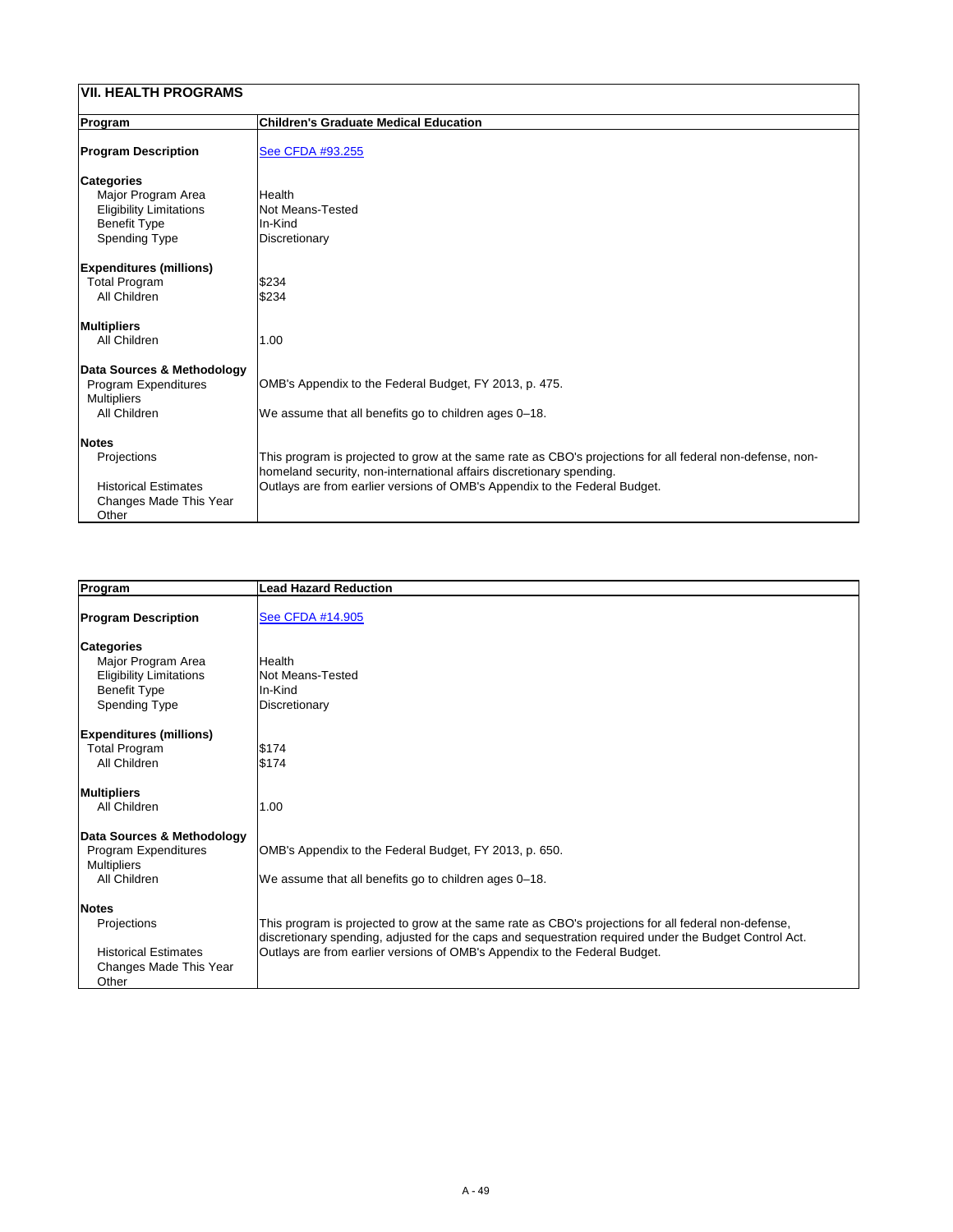| <b>VII. HEALTH PROGRAMS</b>                                                                                              |                                                                                                                                                                                                                                                                                                                                                                                                                                                                                                                                                      |
|--------------------------------------------------------------------------------------------------------------------------|------------------------------------------------------------------------------------------------------------------------------------------------------------------------------------------------------------------------------------------------------------------------------------------------------------------------------------------------------------------------------------------------------------------------------------------------------------------------------------------------------------------------------------------------------|
| Program                                                                                                                  | <b>Health Insurance Subsidy Exchange</b>                                                                                                                                                                                                                                                                                                                                                                                                                                                                                                             |
| <b>Program Description</b>                                                                                               | Beginning in 2014, the Affordable Care Act (ACA) will make available federal subsidies to eligible individuals for<br>the purchase of health insurance through newly created health insurance exchanges.                                                                                                                                                                                                                                                                                                                                             |
| <b>Categories</b><br>Major Program Area<br><b>Eligibility Limitations</b><br><b>Benefit Type</b><br><b>Spending Type</b> | <b>Health</b><br>In-Kind<br>Mandatory                                                                                                                                                                                                                                                                                                                                                                                                                                                                                                                |
| <b>Expenditures (millions)</b><br><b>Total Program</b><br><b>All Children</b>                                            | \$0<br>\$0                                                                                                                                                                                                                                                                                                                                                                                                                                                                                                                                           |
| <b>Multipliers</b><br><b>All Children</b>                                                                                | 0.10                                                                                                                                                                                                                                                                                                                                                                                                                                                                                                                                                 |
| Data Sources & Methodology<br><b>Program Expenditures</b><br><b>Multipliers</b>                                          | No current expenditures.<br>For projection purposes only, we make an initial assumption that roughly 10 percent of projected costs for the<br>health insurance subsidies, exchanges and related spending is on children. The actual percentage maybe<br>higher or lower, but will not be zero, and so we use 10 percent as a rough placeholder. It is loosely based on<br>our estimate that 12 percent of the tax subsidy for employer-sponsored health insurance is for the marginal cost<br>of providing dependent insurance coverage to children. |
| <b>Notes</b>                                                                                                             |                                                                                                                                                                                                                                                                                                                                                                                                                                                                                                                                                      |
| <b>Projections</b>                                                                                                       | From table of CBO baseline projections of mandatory outlays, Budget and Economic Outlook FY 2011-2021<br>(Jan 2011).                                                                                                                                                                                                                                                                                                                                                                                                                                 |
| <b>Historical Estimates</b><br><b>Changes Made This Year</b><br>Other                                                    | None. New program.<br>New program, added to projections this year.                                                                                                                                                                                                                                                                                                                                                                                                                                                                                   |

| Program                               | <b>Home Visiting Programs</b>                                                       |
|---------------------------------------|-------------------------------------------------------------------------------------|
|                                       |                                                                                     |
| <b>Program Description</b>            | <b>See CFDA 93.505</b>                                                              |
| <b>Categories</b>                     |                                                                                     |
| Major Program Area                    | lHealth                                                                             |
| <b>Eligibility Limitations</b>        | <b>Not Means-Tested</b>                                                             |
| <b>Benefit Type</b>                   | lIn-Kind                                                                            |
| <b>Spending Type</b>                  | Mandatory                                                                           |
| <b>Expenditures (millions)</b>        |                                                                                     |
| <b>Total Program</b>                  | \$36                                                                                |
| <b>All Children</b>                   | \$36                                                                                |
|                                       |                                                                                     |
| <b>Multipliers</b>                    |                                                                                     |
| <b>All Children</b>                   | 1.00                                                                                |
| <b>Data Sources &amp; Methodology</b> |                                                                                     |
| <b>Program Expenditures</b>           | OMB's Appendix to the Federal Budget, FY 2013, p. 477 (estimated from obligations). |
| <b>Multipliers</b>                    |                                                                                     |
| <b>All Children</b>                   | We assume that all benefits go to children ages 0-18.                               |
|                                       |                                                                                     |
| <b>Notes</b>                          |                                                                                     |
| Projections                           | Projections were provided by Lisa Ramirez-Branum, CBO.                              |
| <b>Historical Estimates</b>           | None. New program.                                                                  |
| <b>Changes Made This Year</b>         | New program, added to projections this year.                                        |
| Other                                 |                                                                                     |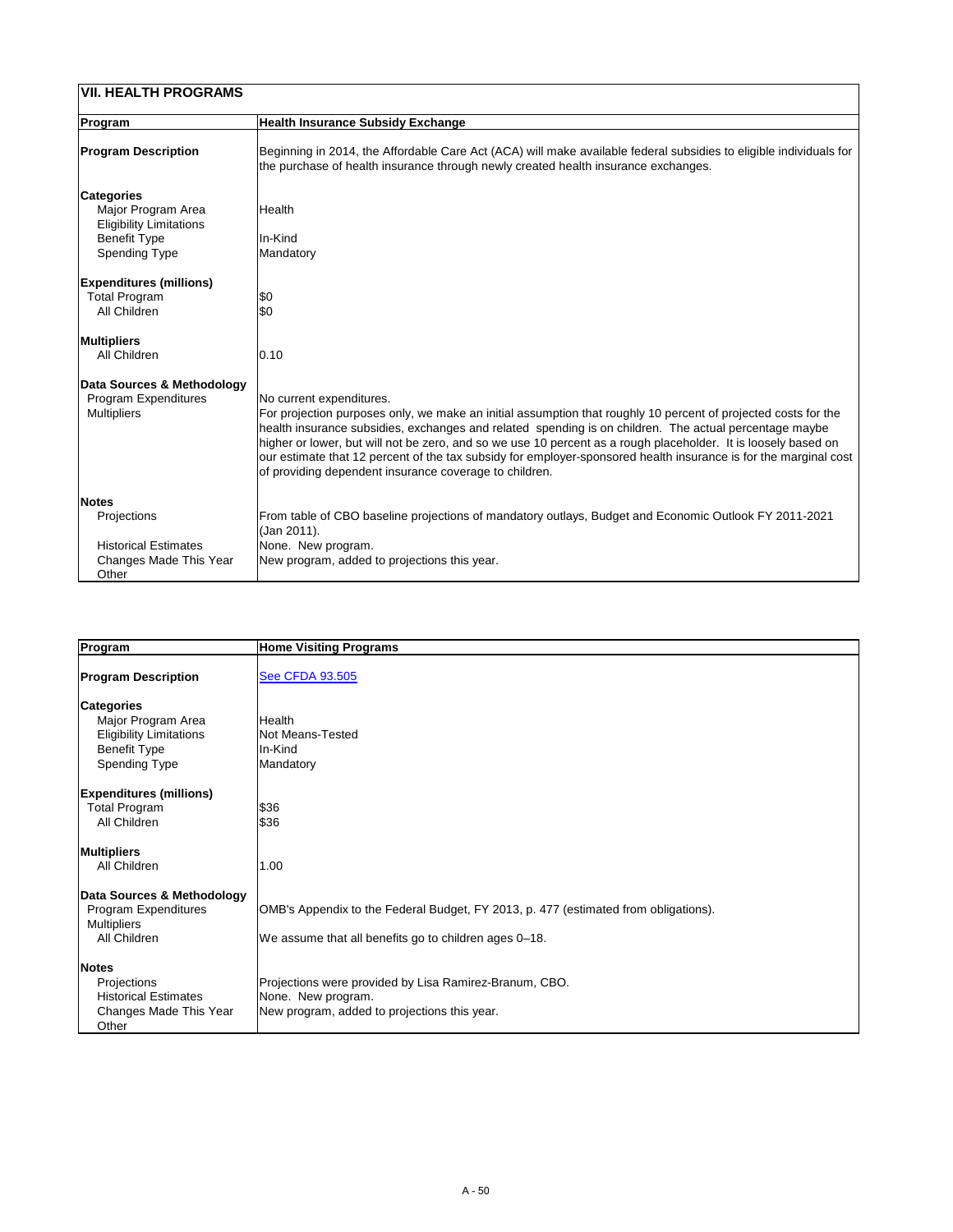| VII. HEALTH PROGRAMS                                                                                                     |                                                                                                                                                                                                                                                                                      |  |
|--------------------------------------------------------------------------------------------------------------------------|--------------------------------------------------------------------------------------------------------------------------------------------------------------------------------------------------------------------------------------------------------------------------------------|--|
| Program                                                                                                                  | <b>School-Based Health Care (ACA)</b>                                                                                                                                                                                                                                                |  |
| <b>Program Description</b>                                                                                               | <b>See CFDA 93.501</b>                                                                                                                                                                                                                                                               |  |
| <b>Categories</b><br>Major Program Area<br><b>Eligibility Limitations</b><br><b>Benefit Type</b><br><b>Spending Type</b> | <b>Health</b><br><b>Not Means-Tested</b><br>In-Kind<br>Discretionary                                                                                                                                                                                                                 |  |
| <b>Expenditures (millions)</b><br><b>Total Program</b><br><b>All Children</b>                                            | \$85<br>\$85                                                                                                                                                                                                                                                                         |  |
| <b>Multipliers</b><br><b>All Children</b>                                                                                | 1.00                                                                                                                                                                                                                                                                                 |  |
| Data Sources & Methodology<br><b>Program Expenditures</b><br><b>Multipliers</b><br><b>All Children</b>                   | OMB's Appendix to the Federal Budget, FY 2013, p. 475.<br>We assume that all benefits go to children ages 0-18.                                                                                                                                                                      |  |
| <b>Notes</b><br>Projections<br><b>Historical Estimates</b><br><b>Changes Made This Year</b><br>Other                     | This program is projected to grow at the same rate as CBO's projections for all federal non-defense,<br>discretionary spending, adjusted for the caps and sequestration required under the Budget Control Act.<br>None. New program.<br>New program, added to projections this year. |  |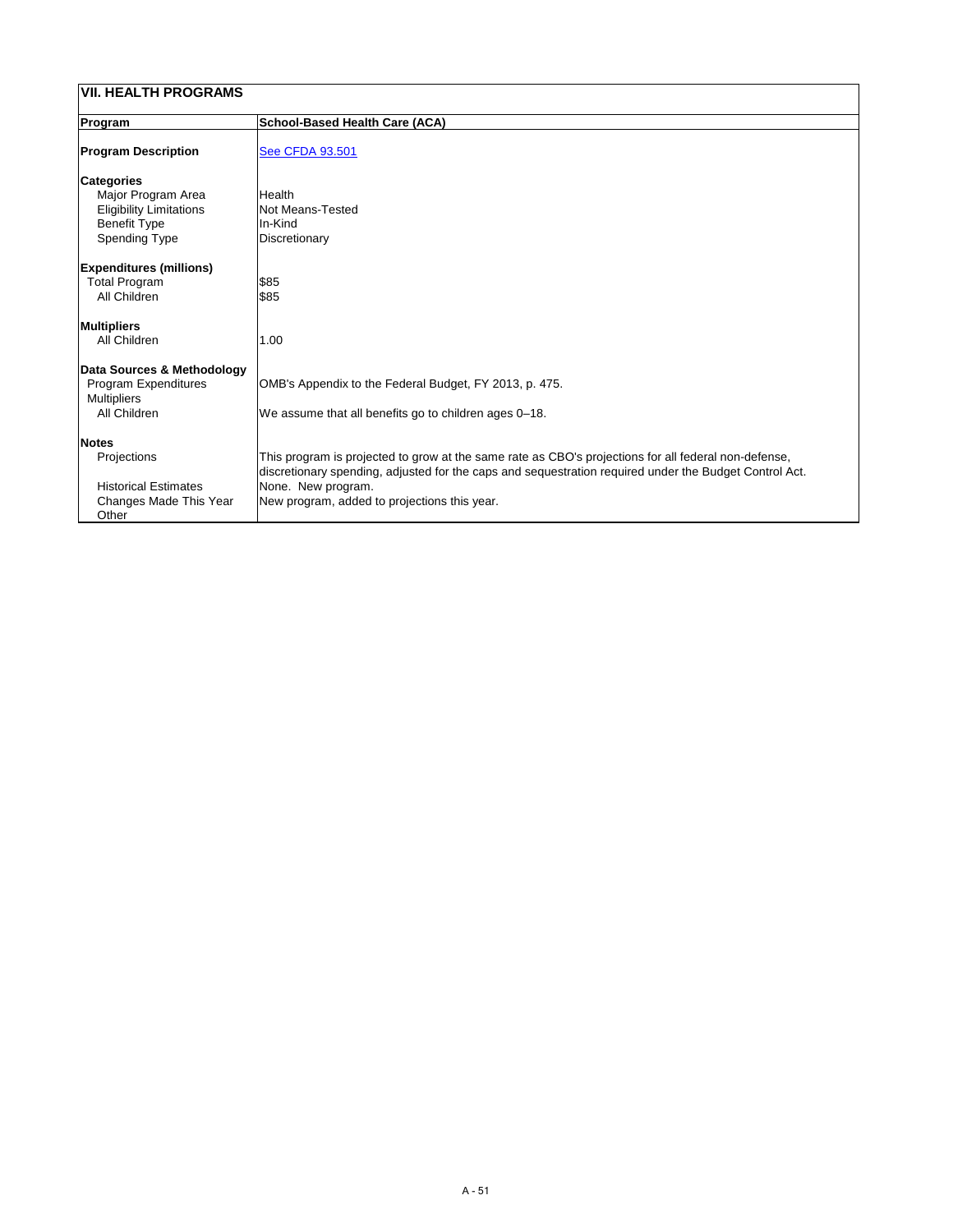| <b>VIII. SOCIAL SERVICES PROGRAMS</b>                                                            |                                                                                                                                                                                                                                                                                                                                                                                                                                                                                                                                                                                                                                                                                                                            |
|--------------------------------------------------------------------------------------------------|----------------------------------------------------------------------------------------------------------------------------------------------------------------------------------------------------------------------------------------------------------------------------------------------------------------------------------------------------------------------------------------------------------------------------------------------------------------------------------------------------------------------------------------------------------------------------------------------------------------------------------------------------------------------------------------------------------------------------|
| Program                                                                                          | <b>Social Services Block Grant</b>                                                                                                                                                                                                                                                                                                                                                                                                                                                                                                                                                                                                                                                                                         |
| <b>Program Description</b>                                                                       | See CFDA #93.667                                                                                                                                                                                                                                                                                                                                                                                                                                                                                                                                                                                                                                                                                                           |
| <b>Categories</b><br>Major Program Area<br><b>Eligibility Limitations</b><br><b>Benefit Type</b> | <b>Social Services</b><br>Means-Tested<br>In-Kind                                                                                                                                                                                                                                                                                                                                                                                                                                                                                                                                                                                                                                                                          |
| <b>Spending Type</b>                                                                             | Mandatory                                                                                                                                                                                                                                                                                                                                                                                                                                                                                                                                                                                                                                                                                                                  |
| <b>Expenditures (millions)</b><br><b>Total Program</b><br><b>All Children</b>                    | \$1,745<br>\$941                                                                                                                                                                                                                                                                                                                                                                                                                                                                                                                                                                                                                                                                                                           |
| <b>Multipliers</b><br><b>All Children</b>                                                        | 0.54                                                                                                                                                                                                                                                                                                                                                                                                                                                                                                                                                                                                                                                                                                                       |
| <b>Data Sources &amp; Methodology</b><br><b>Program Expenditures</b><br><b>Multipliers</b>       | OMB's Appendix to the Federal Budget, FY 2013, p. 515.                                                                                                                                                                                                                                                                                                                                                                                                                                                                                                                                                                                                                                                                     |
| <b>All Children</b>                                                                              | Estimates are calculated for all children 18 and under. The multiplier is based on the proportion of children<br>served by the various programs under the SSBG umbrella, weighted by expenditures on each program. These<br>data were obtained from the tables in Appendix F of the Social Services Block Grant Program Annual Reports.<br>Data were available through FY2009, and future multipliers are based on an average of the previous three                                                                                                                                                                                                                                                                        |
| <b>Notes</b>                                                                                     |                                                                                                                                                                                                                                                                                                                                                                                                                                                                                                                                                                                                                                                                                                                            |
| Projections<br><b>Historical Estimates</b>                                                       | Projected outlays under CBO's March 2012 Baseline were obtained from Jonathan Morancy of CBO.<br>Program expenditures were obtained from OMB's Appendix to the Federal Budget, earlier years. Multipliers from<br>2001 to 2009 were derived using data from the Social Services Block Grant Program Annual Reports. For<br>1995–2000, multiplier data are from the 2000 and 2004 Green Books, table 10-4. Because this table provides<br>data on expenditures but not on recipients, for each service we used the average percentage of recipients that<br>were children from 2001 to 2004 and applied it to the expenditures. For 1970–90, we used the average of the<br>1995, 1996, and 1997 multipliers as an estimate. |
| Changes Made This Year<br>Other                                                                  |                                                                                                                                                                                                                                                                                                                                                                                                                                                                                                                                                                                                                                                                                                                            |

| Program                                   | <b>Community Services Block Grant</b>                                                                                                                                                                                                                                                                                                                                                     |
|-------------------------------------------|-------------------------------------------------------------------------------------------------------------------------------------------------------------------------------------------------------------------------------------------------------------------------------------------------------------------------------------------------------------------------------------------|
| <b>Program Description</b>                | See CFDA #93.569                                                                                                                                                                                                                                                                                                                                                                          |
| <b>Categories</b>                         |                                                                                                                                                                                                                                                                                                                                                                                           |
| Major Program Area                        | <b>Social Services</b>                                                                                                                                                                                                                                                                                                                                                                    |
| <b>Eligibility Limitations</b>            | Means-Tested                                                                                                                                                                                                                                                                                                                                                                              |
| <b>Benefit Type</b>                       | In-Kind                                                                                                                                                                                                                                                                                                                                                                                   |
| <b>Spending Type</b>                      | <b>Discretionary</b>                                                                                                                                                                                                                                                                                                                                                                      |
| <b>Expenditures (millions)</b>            |                                                                                                                                                                                                                                                                                                                                                                                           |
| <b>Total Program</b>                      | \$822                                                                                                                                                                                                                                                                                                                                                                                     |
| <b>All Children</b>                       | \$313                                                                                                                                                                                                                                                                                                                                                                                     |
| <b>Multipliers</b>                        |                                                                                                                                                                                                                                                                                                                                                                                           |
| <b>All Children</b>                       | 0.38                                                                                                                                                                                                                                                                                                                                                                                      |
| Data Sources & Methodology                |                                                                                                                                                                                                                                                                                                                                                                                           |
| <b>Program Expenditures</b>               | OMB's Appendix to the Federal Budget, FY 2013, p. 517.                                                                                                                                                                                                                                                                                                                                    |
| <b>Multipliers</b><br><b>All Children</b> | Estimates are calculated for all children 18 and under. The multiplier is based on the proportion of clients 0-17<br>served by the CSBG. Data were obtained from The National Association for State Community Services<br>Programs annual report. The most recent data are for Fiscal Year 2010. Future year multipliers are based on an<br>average of the past three years' multipliers. |
| Notes                                     |                                                                                                                                                                                                                                                                                                                                                                                           |
| <b>Projections</b>                        | This program is projected to grow at the same rate as CBO's projections for all federal non-defense,<br>discretionary spending, adjusted for the caps and sequestration required under the Budget Control Act.                                                                                                                                                                            |
| <b>Historical Estimates</b>               | Data are not available to estimate multipliers for 1985 and 1990, so we use a three-year rolling average of<br>multipliers from available years.                                                                                                                                                                                                                                          |
| Changes Made This Year<br>Other           |                                                                                                                                                                                                                                                                                                                                                                                           |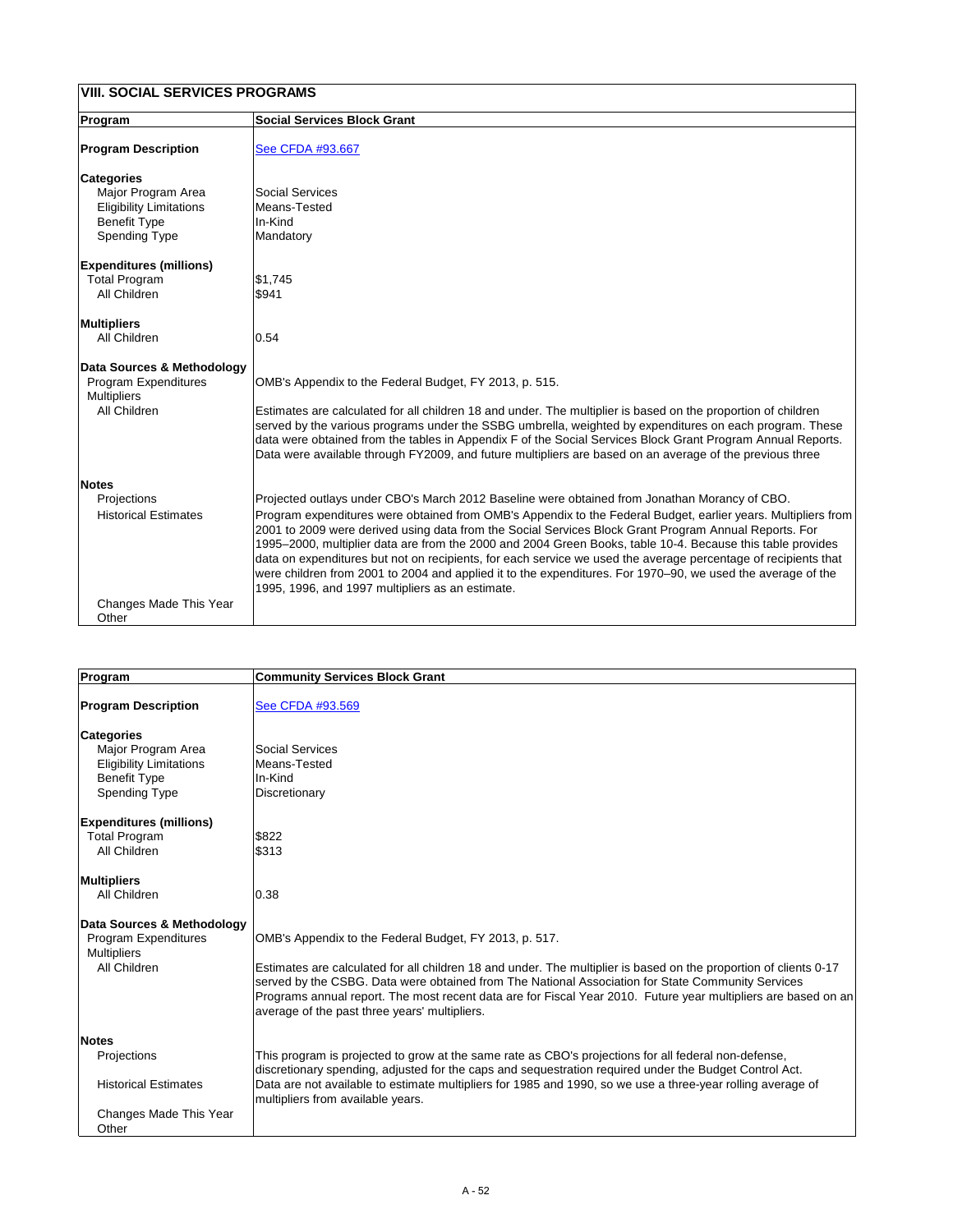| <b>VIII. SOCIAL SERVICES PROGRAMS</b>                                                                                    |                                                                                                                                                                                                                                                                                                                                                                                                                                                                                                                                                                                                                                                                                   |
|--------------------------------------------------------------------------------------------------------------------------|-----------------------------------------------------------------------------------------------------------------------------------------------------------------------------------------------------------------------------------------------------------------------------------------------------------------------------------------------------------------------------------------------------------------------------------------------------------------------------------------------------------------------------------------------------------------------------------------------------------------------------------------------------------------------------------|
| Program                                                                                                                  | <b>Children and Families Services Programs</b>                                                                                                                                                                                                                                                                                                                                                                                                                                                                                                                                                                                                                                    |
| <b>Program Description</b>                                                                                               | This program funds a wide range of services aimed at assisting children and families in crisis. We selected<br>programs that we determined were focused on children. Examples include programs serving runaway and<br>homeless children, community-based child abuse prevention and child abuse state grants, abandoned infants<br>assistance, and Native American programs (OMB's Appendix to the Federal Budget, FY 2013, p. 417).                                                                                                                                                                                                                                              |
| <b>Categories</b><br>Major Program Area<br><b>Eligibility Limitations</b><br><b>Benefit Type</b><br><b>Spending Type</b> | <b>Social Services</b><br><b>Not Means-Tested</b><br>In-Kind<br><b>Discretionary</b>                                                                                                                                                                                                                                                                                                                                                                                                                                                                                                                                                                                              |
| <b>Expenditures (millions)</b><br><b>Total Program</b><br><b>All Children</b>                                            | \$559<br>\$559                                                                                                                                                                                                                                                                                                                                                                                                                                                                                                                                                                                                                                                                    |
| <b>Multipliers</b><br><b>All Children</b>                                                                                | 1.00                                                                                                                                                                                                                                                                                                                                                                                                                                                                                                                                                                                                                                                                              |
| <b>Data Sources &amp; Methodology</b><br><b>Program Expenditures</b>                                                     | OMB's Appendix to the Federal Budget, FY 2013, p. 517. To avoid double counting, we excluded Head Start,<br>child welfare services, child welfare training, and community services block grant because these programs are<br>counted separately. Additionally, we excluded programs that we determined were not targeted toward children.                                                                                                                                                                                                                                                                                                                                         |
| <b>Multipliers</b><br><b>All Children</b>                                                                                | As noted above, we only included programs that were targeted towards children. Among these selected<br>programs, we assumed that all benefits go to children ages 0-18.                                                                                                                                                                                                                                                                                                                                                                                                                                                                                                           |
| <b>Notes</b>                                                                                                             |                                                                                                                                                                                                                                                                                                                                                                                                                                                                                                                                                                                                                                                                                   |
| Projections<br><b>Historical Estimates</b>                                                                               | This program is projected to grow at the same rate as CBO's projections for all federal non-defense,<br>discretionary spending, adjusted for the caps and sequestration required under the Budget Control Act.<br>OMB's Appendix to the Federal Budget, earlier years. Information is not available for 1960 and 1970 (Hargrove<br>1995). Also, "adoption opportunities"—activities to eliminate barriers to adoption—were included in this program<br>each year except 1985, when they were included with the foster care and adoption assistance programs (OMB<br>1986a, I-K49). In 1985, we included adoption opportunities in this program to be consistent with other years. |
| Changes Made This Year<br>Other                                                                                          |                                                                                                                                                                                                                                                                                                                                                                                                                                                                                                                                                                                                                                                                                   |

| <b>Program</b>             | <b>Head Start</b>                                                       |
|----------------------------|-------------------------------------------------------------------------|
| <b>Program Description</b> | See CFDA #93.600; note that this includes funding for Early Head Start. |

| <b>Categories</b><br>Major Program Area<br><b>Eligibility Limitations</b><br><b>Benefit Type</b><br><b>Spending Type</b> | <b>Social Services</b><br>Means-Tested<br>In-Kind<br>Discretionary                                                                                                                                             |
|--------------------------------------------------------------------------------------------------------------------------|----------------------------------------------------------------------------------------------------------------------------------------------------------------------------------------------------------------|
| <b>Expenditures (millions)</b>                                                                                           |                                                                                                                                                                                                                |
| <b>Total Program</b>                                                                                                     | \$8,367                                                                                                                                                                                                        |
| <b>Multipliers</b>                                                                                                       |                                                                                                                                                                                                                |
| <b>All Children</b>                                                                                                      | 1.00                                                                                                                                                                                                           |
| Data Sources & Methodology<br><b>Program Expenditures</b><br><b>Multipliers</b>                                          | OMB's Appendix to the Federal Budget, FY 2013, p. 517.                                                                                                                                                         |
| All Children                                                                                                             | We assume that all benefits go to children ages 0–18.                                                                                                                                                          |
| <b>Notes</b>                                                                                                             |                                                                                                                                                                                                                |
| <b>Projections</b>                                                                                                       | This program is projected to grow at the same rate as CBO's projections for all federal non-defense,<br>discretionary spending, adjusted for the caps and sequestration required under the Budget Control Act. |
| <b>Historical Estimates</b>                                                                                              | OMB's Appendix to the Federal Budget, earlier years. The budget figure for 1965 is from the National Head Start<br>Association (Ketch 1995).                                                                   |
| Changes Made This Year<br>Other                                                                                          |                                                                                                                                                                                                                |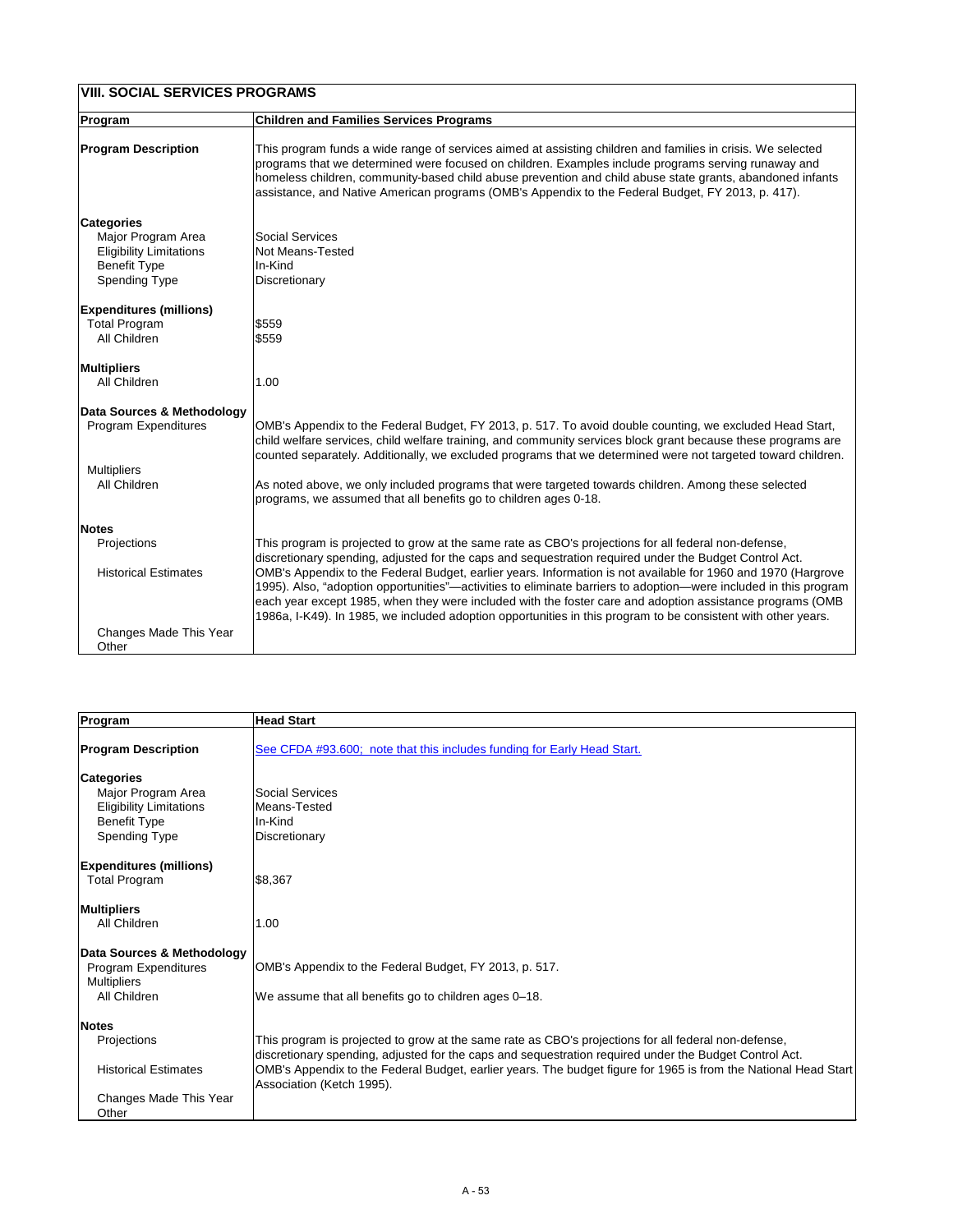| <b>VIII. SOCIAL SERVICES PROGRAMS</b>             |                                                                                                                                                                                                                                                                                                                                                                   |
|---------------------------------------------------|-------------------------------------------------------------------------------------------------------------------------------------------------------------------------------------------------------------------------------------------------------------------------------------------------------------------------------------------------------------------|
| Program                                           | <b>Child Welfare Services &amp; Training</b>                                                                                                                                                                                                                                                                                                                      |
| <b>Program Description</b>                        | See CFDA #93.645 (Child Welfare Services)                                                                                                                                                                                                                                                                                                                         |
|                                                   | See CFDA #93.648 (Child Welfare Training)                                                                                                                                                                                                                                                                                                                         |
| <b>Categories</b>                                 |                                                                                                                                                                                                                                                                                                                                                                   |
| Major Program Area                                | <b>Social Services</b>                                                                                                                                                                                                                                                                                                                                            |
| <b>Eligibility Limitations</b>                    | Not Means-Tested                                                                                                                                                                                                                                                                                                                                                  |
| <b>Benefit Type</b>                               | In-Kind                                                                                                                                                                                                                                                                                                                                                           |
| <b>Spending Type</b>                              | <b>Discretionary</b>                                                                                                                                                                                                                                                                                                                                              |
| <b>Expenditures (millions)</b>                    |                                                                                                                                                                                                                                                                                                                                                                   |
| <b>Total Program</b>                              | \$302                                                                                                                                                                                                                                                                                                                                                             |
| <b>All Children</b>                               | \$302                                                                                                                                                                                                                                                                                                                                                             |
| <b>Multipliers</b>                                |                                                                                                                                                                                                                                                                                                                                                                   |
| <b>All Children</b>                               | 1.00                                                                                                                                                                                                                                                                                                                                                              |
| Data Sources & Methodology                        |                                                                                                                                                                                                                                                                                                                                                                   |
| <b>Program Expenditures</b><br><b>Multipliers</b> | OMB's Appendix to the Federal Budget, FY 2011, p. 498.                                                                                                                                                                                                                                                                                                            |
| <b>All Children</b>                               | We assume that all benefits go to children ages 0-18.                                                                                                                                                                                                                                                                                                             |
| <b>Notes</b>                                      |                                                                                                                                                                                                                                                                                                                                                                   |
| Projections                                       | This program is projected to grow at the same rate as CBO's projections for all federal non-defense,<br>discretionary spending, adjusted for the caps and sequestration required under the Budget Control Act.                                                                                                                                                    |
| <b>Historical Estimates</b>                       | OMB's Appendix to the Federal Budget, earlier years. In 1975, we used the "services" and "training" lines under<br>Public Assistance programs within Social and Rehabilitation Service (with AFDC, Medicaid, etc.). In 1980, we<br>used the "services" line from Grants to States for Social Services and the "training" line from Human<br>Development Services. |
| <b>Changes Made This Year</b>                     | The multipliers for the age groups was refined to incorporate information on the differential rates of abuse and<br>neglect by age, drawing from data from the national Incidence Study (4) of Child Abuse and Neglect.                                                                                                                                           |
| Other                                             |                                                                                                                                                                                                                                                                                                                                                                   |

| Program                        | <b>Foster Care</b>      |  |
|--------------------------------|-------------------------|--|
| <b>Program Description</b>     | <b>See CFDA #93.658</b> |  |
| <b>Categories</b>              |                         |  |
| Major Program Area             | Social Services         |  |
| <b>Eligibility Limitations</b> | Means-Tested            |  |
| <b>Benefit Type</b>            | In-Kind                 |  |
| <b>Spending Type</b>           | Mandatory               |  |

| <b>Expenditures (millions)</b><br><b>Total Program</b><br><b>All Children</b>                          | \$4,373<br> \$4,373                                                                                                                                                                                                                                                                  |
|--------------------------------------------------------------------------------------------------------|--------------------------------------------------------------------------------------------------------------------------------------------------------------------------------------------------------------------------------------------------------------------------------------|
| <b>Multipliers</b><br>All Children                                                                     | 1.00                                                                                                                                                                                                                                                                                 |
| Data Sources & Methodology<br><b>Program Expenditures</b><br><b>Multipliers</b><br><b>All Children</b> | OMB's Appendix to the Federal Budget, FY 2013, p. 519.<br>We assume that all benefits go to children ages 0-17. Some youth age 18 and older are served by the foster<br>care program, but they would not be eligible for federal reimbursement so are not included in this analysis. |
| Notes<br><b>Projections</b>                                                                            | Projected expenditures are from CBO's Updated Budget Projections: Fiscal Years 2012 to 2022 (March 13<br>[2012). http://www.cbo.gov/publication/43119.                                                                                                                               |
| <b>Historical Estimates</b><br>Changes Made This Year<br>Other                                         | OMB's Appendix to the Federal Budget, earlier years.                                                                                                                                                                                                                                 |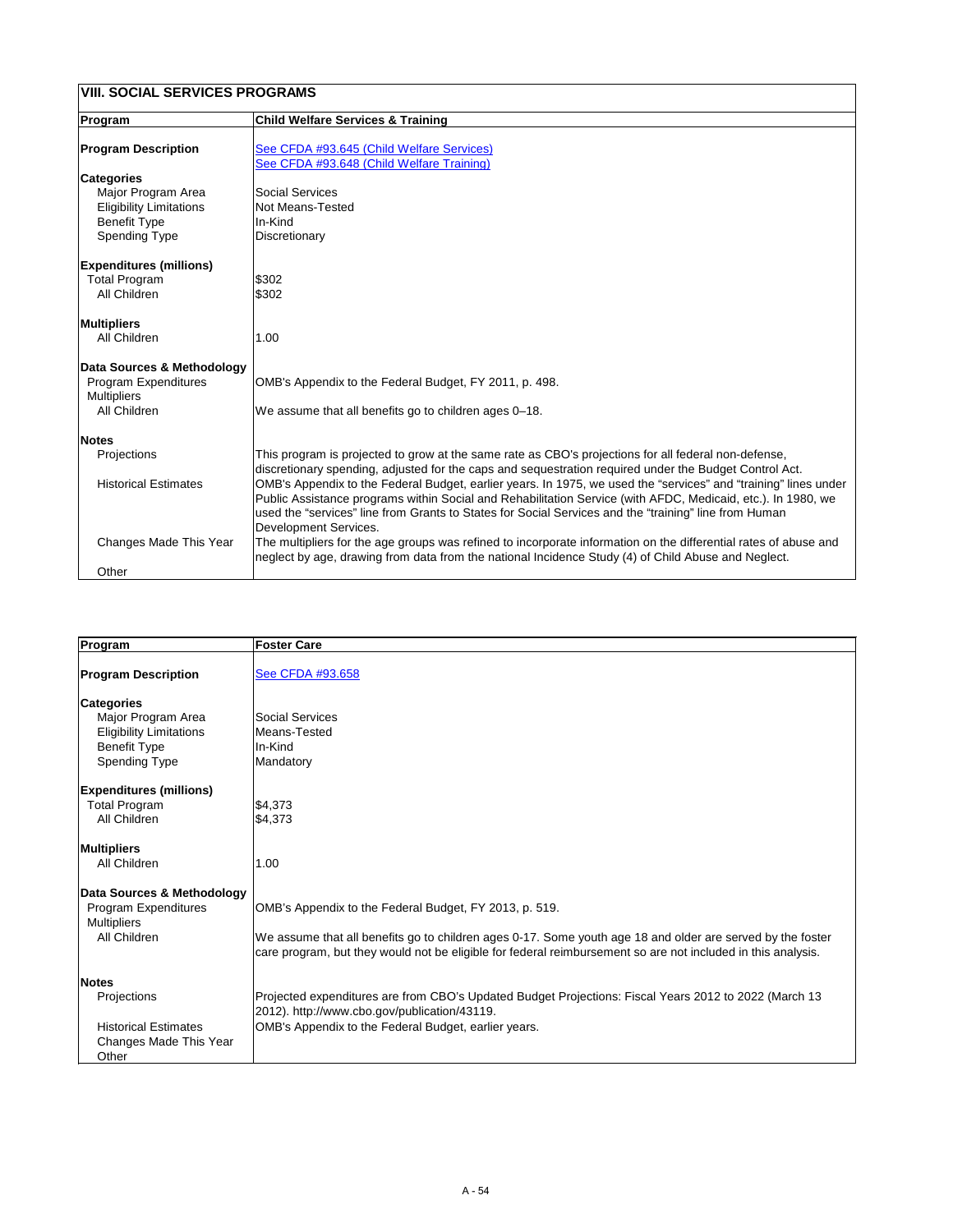| <b>VIII. SOCIAL SERVICES PROGRAMS</b> |                                                                                                                                                       |
|---------------------------------------|-------------------------------------------------------------------------------------------------------------------------------------------------------|
| <b>Program</b>                        | Guardianship                                                                                                                                          |
| <b>Program Description</b>            | See CFDA #93.090                                                                                                                                      |
| <b>Categories</b>                     |                                                                                                                                                       |
| Major Program Area                    | <b>Social Services</b>                                                                                                                                |
| <b>Eligibility Limitations</b>        | Means-Tested                                                                                                                                          |
| <b>Benefit Type</b>                   | In-Kind                                                                                                                                               |
| <b>Spending Type</b>                  | Mandatory                                                                                                                                             |
| <b>Expenditures (millions)</b>        |                                                                                                                                                       |
| <b>Total Program</b>                  | \$28                                                                                                                                                  |
| <b>All Children</b>                   | \$28                                                                                                                                                  |
| <b>Multipliers</b>                    |                                                                                                                                                       |
| <b>All Children</b>                   | 1.00                                                                                                                                                  |
| Data Sources & Methodology            |                                                                                                                                                       |
| <b>Program Expenditures</b>           | OMB's Appendix to the Federal Budget, FY 2013, p. 519. This program is a line item under "Payments to States"<br>for Foster Care and Permancy."       |
| <b>Multipliers</b>                    |                                                                                                                                                       |
| <b>All Children</b>                   | We assume that all benefits go to children ages 0-18.                                                                                                 |
| <b>Notes</b>                          |                                                                                                                                                       |
| Projections                           | Projected expenditures are from CBO's Updated Budget Projections: Fiscal Years 2012 to 2022 (March 13<br>2012). http://www.cbo.gov/publication/43119. |
| <b>Historical Estimates</b>           | N/A                                                                                                                                                   |
| <b>Changes Made This Year</b>         |                                                                                                                                                       |
| Other                                 |                                                                                                                                                       |

| <b>Program</b>                 | <b>Adoption Assistance</b>                                                                                                                            |
|--------------------------------|-------------------------------------------------------------------------------------------------------------------------------------------------------|
| <b>Program Description</b>     | See CFDA #93.659                                                                                                                                      |
|                                |                                                                                                                                                       |
| <b>Categories</b>              |                                                                                                                                                       |
| Major Program Area             | <b>Social Services</b>                                                                                                                                |
| <b>Eligibility Limitations</b> | Means-Tested                                                                                                                                          |
| <b>Benefit Type</b>            | In-Kind                                                                                                                                               |
| <b>Spending Type</b>           | Mandatory                                                                                                                                             |
| <b>Expenditures (millions)</b> |                                                                                                                                                       |
| <b>Total Program</b>           | \$2,318                                                                                                                                               |
| <b>All Children</b>            | \$2,318                                                                                                                                               |
| <b>Multipliers</b>             |                                                                                                                                                       |
| <b>All Children</b>            | 1.00                                                                                                                                                  |
| Data Sources & Methodology     |                                                                                                                                                       |
| <b>Program Expenditures</b>    | OMB's Appendix to the Federal Budget, FY 2013, p. 519. This program is a line item under "Payments to States"<br>for Foster Care and Permancy."       |
| <b>Multipliers</b>             |                                                                                                                                                       |
| <b>All Children</b>            | All program expenditures are for children age 0 to 17.                                                                                                |
| <b>Notes</b>                   |                                                                                                                                                       |
| <b>Projections</b>             | Projected expenditures are from CBO's Updated Budget Projections: Fiscal Years 2012 to 2022 (March 13<br>2012). http://www.cbo.gov/publication/43119. |
| <b>Historical Estimates</b>    | OMB's Appendix to the Federal Budget, earlier years.                                                                                                  |
| <b>Changes Made This Year</b>  | The multipliers for the age groups now rely on a new data source, the 2007 National Survey of Adoptive                                                |
| Other                          |                                                                                                                                                       |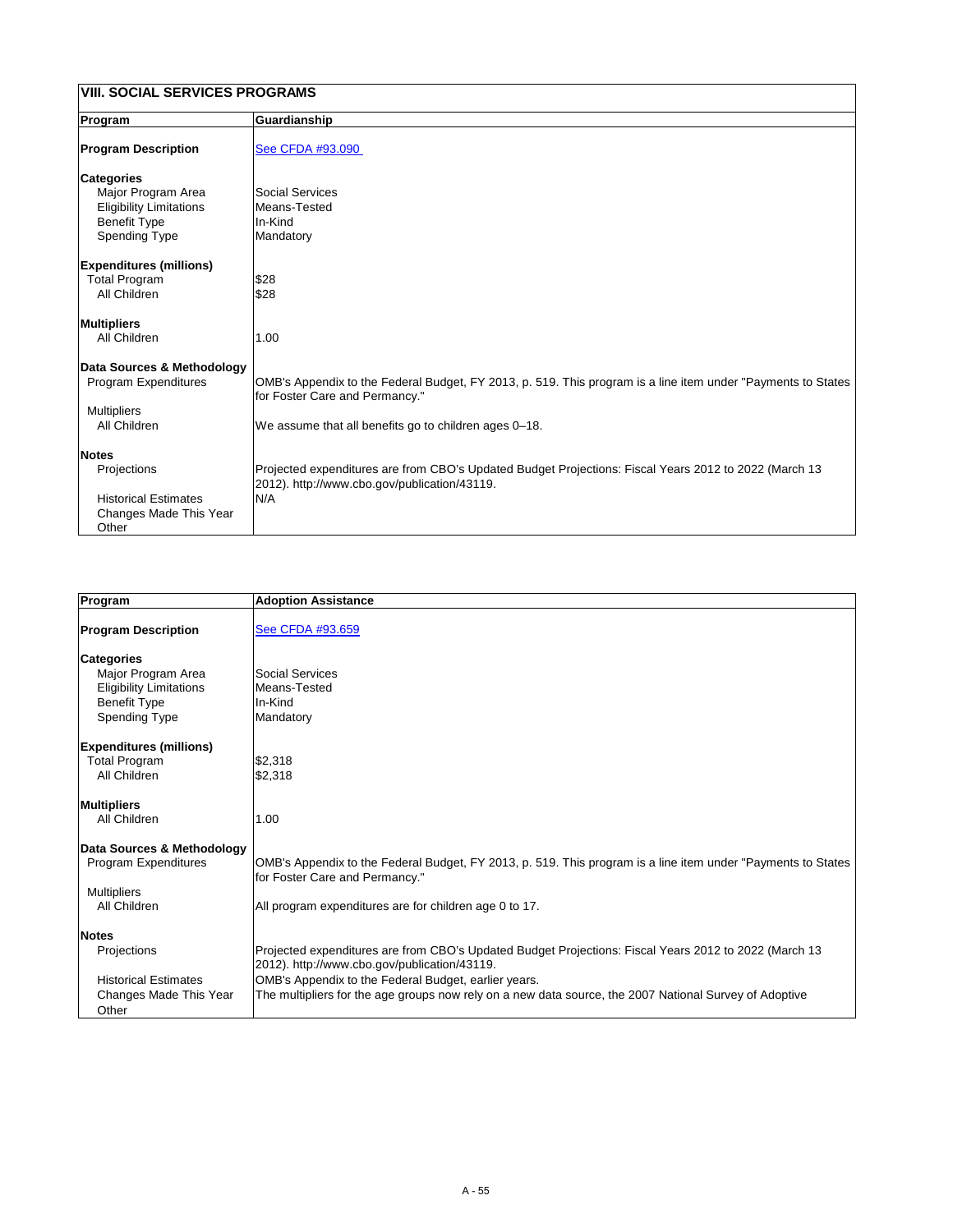| VIII. SOCIAL SERVICES PROGRAMS         |                                                                                                                                                                |  |
|----------------------------------------|----------------------------------------------------------------------------------------------------------------------------------------------------------------|--|
| Program                                | <b>Independent Living</b>                                                                                                                                      |  |
| <b>Program Description</b>             | <b>See CFDA #93.674</b>                                                                                                                                        |  |
| <b>Categories</b>                      |                                                                                                                                                                |  |
| Major Program Area                     | <b>Social Services</b>                                                                                                                                         |  |
| <b>Eligibility Limitations</b>         | Not Means-Tested                                                                                                                                               |  |
| <b>Benefit Type</b>                    | In-Kind                                                                                                                                                        |  |
| <b>Spending Type</b>                   | Mandatory                                                                                                                                                      |  |
| <b>Expenditures (millions)</b>         |                                                                                                                                                                |  |
| <b>Total Program</b>                   | \$137                                                                                                                                                          |  |
| <b>All Children</b>                    | \$137                                                                                                                                                          |  |
| <b>Multipliers</b>                     |                                                                                                                                                                |  |
| <b>All Children</b>                    | 1.00                                                                                                                                                           |  |
| Data Sources & Methodology             |                                                                                                                                                                |  |
| <b>Program Expenditures</b>            | OMB's Appendix to the Federal Budget, FY 2013, p. 519. This program is a line item under "Payments to States<br>for Foster Care and Permancy."                 |  |
| <b>Multipliers</b>                     |                                                                                                                                                                |  |
| All Children                           | We assume that all benefits go to children ages 0-17.                                                                                                          |  |
| <b>Notes</b>                           |                                                                                                                                                                |  |
| Projections                            | Projected expenditures are from CBO's Updated Budget Projections: Fiscal Years 2012 to 2022 (March 13<br>2012). http://www.cbo.gov/publication/43119.          |  |
| <b>Historical Estimates</b>            | OMB's Appendix to the Federal Budget, earlier years. This program is a line item under "Payments to States for<br><b>Foster Care and Adoption Assistance."</b> |  |
| <b>Changes Made This Year</b><br>Other |                                                                                                                                                                |  |

| Program                        | <b>Child Care and Development Block Grant</b>                                                                                                                                                                  |
|--------------------------------|----------------------------------------------------------------------------------------------------------------------------------------------------------------------------------------------------------------|
| <b>Program Description</b>     | See CFDA #93.575                                                                                                                                                                                               |
|                                |                                                                                                                                                                                                                |
| <b>Categories</b>              |                                                                                                                                                                                                                |
| Major Program Area             | <b>Social Services</b>                                                                                                                                                                                         |
| <b>Eligibility Limitations</b> | Means-Tested                                                                                                                                                                                                   |
| <b>Benefit Type</b>            | In-Kind                                                                                                                                                                                                        |
| <b>Spending Type</b>           | <b>Discretionary</b>                                                                                                                                                                                           |
| <b>Expenditures (millions)</b> |                                                                                                                                                                                                                |
| <b>Total Program</b>           | \$2,984                                                                                                                                                                                                        |
| <b>All Children</b>            | \$2,984                                                                                                                                                                                                        |
| <b>Multipliers</b>             |                                                                                                                                                                                                                |
| <b>All Children</b>            | 1.00                                                                                                                                                                                                           |
| Data Sources & Methodology     |                                                                                                                                                                                                                |
| <b>Program Expenditures</b>    | OMB's Appendix to the Federal Budget, FY 2013, p. 516.                                                                                                                                                         |
| <b>Multipliers</b>             |                                                                                                                                                                                                                |
| <b>All Children</b>            | We assume this program provides benefits only to children. Benefits are provided to children under 13 and<br>disabled children under 19.                                                                       |
| <b>Notes</b>                   |                                                                                                                                                                                                                |
| <b>Projections</b>             | This program is projected to grow at the same rate as CBO's projections for all federal non-defense,<br>discretionary spending, adjusted for the caps and sequestration required under the Budget Control Act. |
| <b>Historical Estimates</b>    | OMB's Appendix to the Federal Budget, earlier years.                                                                                                                                                           |
| <b>Changes Made This Year</b>  |                                                                                                                                                                                                                |
| Other                          |                                                                                                                                                                                                                |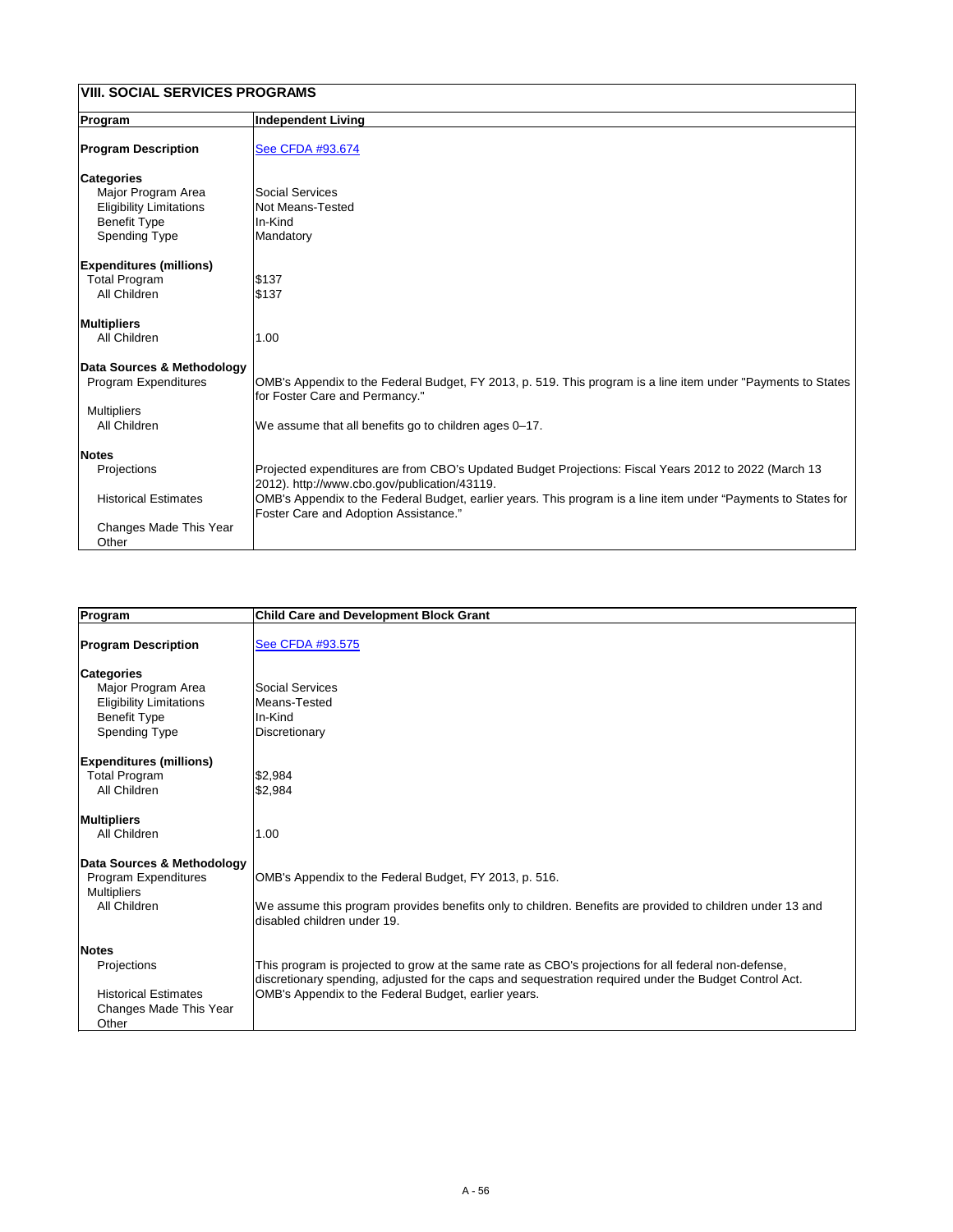| <b>VIII. SOCIAL SERVICES PROGRAMS</b>                                                                                    |                                                                                                                                                                                                    |
|--------------------------------------------------------------------------------------------------------------------------|----------------------------------------------------------------------------------------------------------------------------------------------------------------------------------------------------|
| Program                                                                                                                  | <b>Child Care Entitlement to the States</b>                                                                                                                                                        |
| <b>Program Description</b>                                                                                               | See CFDA #93.596                                                                                                                                                                                   |
| <b>Categories</b><br>Major Program Area<br><b>Eligibility Limitations</b><br><b>Benefit Type</b><br><b>Spending Type</b> | <b>Social Services</b><br>Means-Tested<br>In-Kind<br>Mandatory                                                                                                                                     |
| <b>Expenditures (millions)</b><br><b>Total Program</b><br><b>All Children</b>                                            | \$3,100<br>\$3,100                                                                                                                                                                                 |
| <b>Multipliers</b><br><b>All Children</b>                                                                                | 1.00                                                                                                                                                                                               |
| Data Sources & Methodology<br><b>Program Expenditures</b><br><b>Multipliers</b><br><b>All Children</b>                   | OMB's Appendix to the Federal Budget, FY 2013, p. 515.<br>We assume this program only provides benefits to children. Benefits are provided to children under 13 and<br>disabled children under 19. |
| <b>Notes</b><br>Projections<br><b>Historical Estimates</b><br><b>Changes Made This Year</b><br>Other                     | Projected outlays under the March 2012 CBO Baseline were obtained from Jonathan Morancy of CBO.<br>OMB's Appendix to the Federal Budget, earlier years.                                            |

| Program                                   | <b>Juvenile Justice</b>                                                                                                                                                           |
|-------------------------------------------|-----------------------------------------------------------------------------------------------------------------------------------------------------------------------------------|
| <b>Program Description</b>                | Includes CFDA #16.540                                                                                                                                                             |
| <b>Categories</b>                         |                                                                                                                                                                                   |
| Major Program Area                        | <b>Social Services</b>                                                                                                                                                            |
| <b>Eligibility Limitations</b>            | <b>Not Means-Tested</b>                                                                                                                                                           |
| <b>Benefit Type</b>                       | In-Kind                                                                                                                                                                           |
| <b>Spending Type</b>                      | <b>Discretionary</b>                                                                                                                                                              |
| <b>Expenditures (millions)</b>            |                                                                                                                                                                                   |
| <b>Total Program</b>                      | \$333                                                                                                                                                                             |
| <b>All Children</b>                       | \$333                                                                                                                                                                             |
| <b>Multipliers</b>                        |                                                                                                                                                                                   |
| <b>All Children</b>                       | 1.00                                                                                                                                                                              |
| Data Sources & Methodology                |                                                                                                                                                                                   |
| <b>Program Expenditures</b>               | OMB's Appendix to the Federal Budget, FY 2013, p. 807.                                                                                                                            |
| <b>Multipliers</b><br><b>All Children</b> | We assume that all benefits go to children ages 0–18.                                                                                                                             |
|                                           |                                                                                                                                                                                   |
| <b>Notes</b>                              |                                                                                                                                                                                   |
| <b>Projections</b>                        | This program is projected to grow at the same rate as CBO's projections for all federal non-defense, non-<br>homeland security, non-international affairs discretionary spending. |
| <b>Historical Estimates</b>               | OMB's Appendix to the Federal Budget, earlier years. Outlays for 1975 are not available. The program was part                                                                     |
|                                           | of a block grant program (matching grants to improve and strengthen law enforcement) under the Law                                                                                |
|                                           | Enforcement Assistance Administration (OMB 1975). This program was listed as a line item in Justice                                                                               |
|                                           | Assistance until FY 1997. Thereafter, it is listed as a separate program. For FY 1997, it is listed as both, so we                                                                |
| <b>Changes Made This Year</b>             |                                                                                                                                                                                   |
| Other                                     |                                                                                                                                                                                   |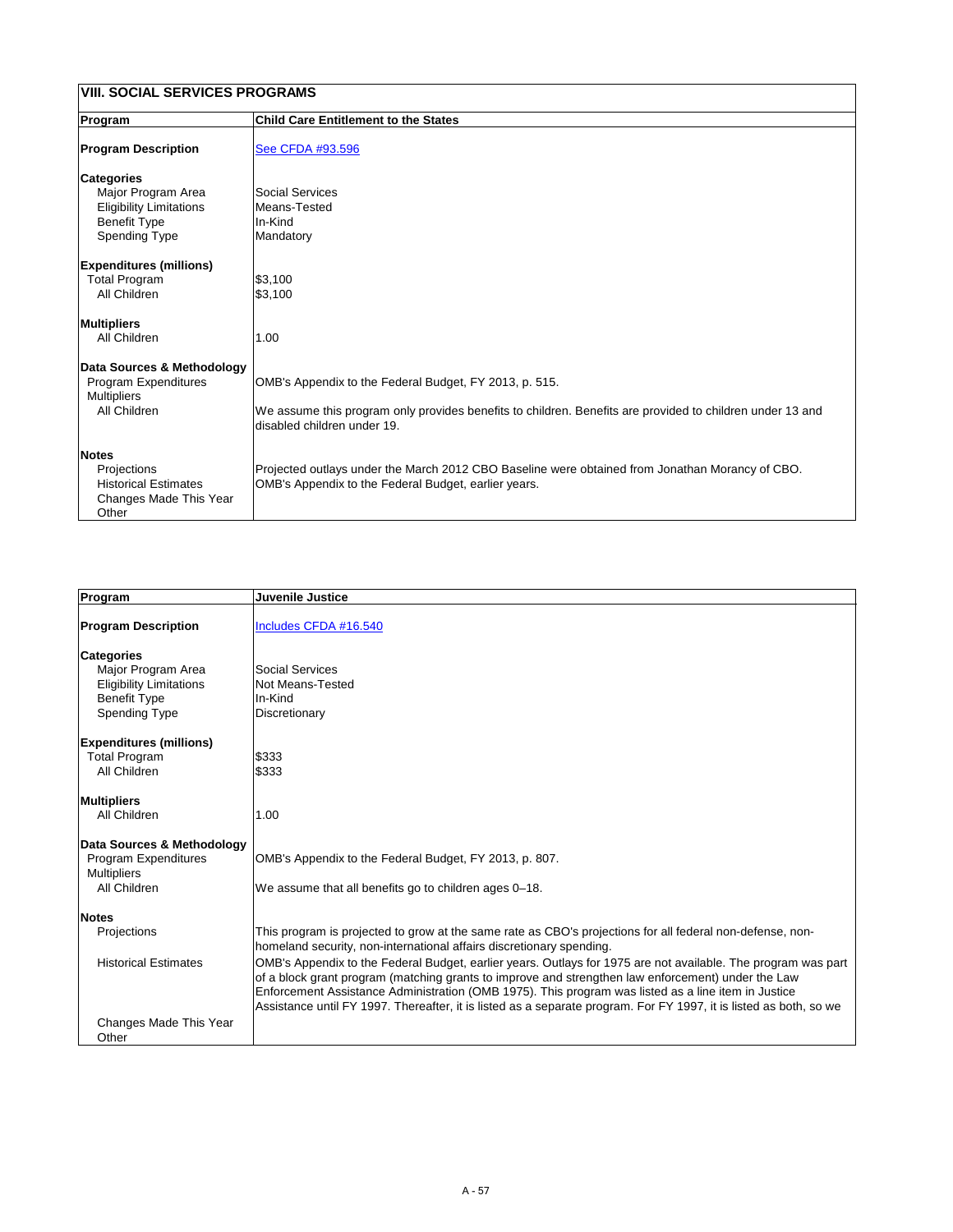| VIII. SOCIAL SERVICES PROGRAMS                                                                                           |                                                                                                                                                                                                                                           |
|--------------------------------------------------------------------------------------------------------------------------|-------------------------------------------------------------------------------------------------------------------------------------------------------------------------------------------------------------------------------------------|
| Program                                                                                                                  | <b>Missing Children</b>                                                                                                                                                                                                                   |
| <b>Program Description</b>                                                                                               | See CFDA #16.543                                                                                                                                                                                                                          |
| <b>Categories</b><br>Major Program Area<br><b>Eligibility Limitations</b><br><b>Benefit Type</b><br><b>Spending Type</b> | <b>Social Services</b><br><b>Not Means-Tested</b><br>In-Kind<br><b>Discretionary</b>                                                                                                                                                      |
| <b>Expenditures (millions)</b><br><b>Total Program</b><br><b>All Children</b>                                            | \$58<br>\$58                                                                                                                                                                                                                              |
| <b>Multipliers</b><br><b>All Children</b>                                                                                | 1.00                                                                                                                                                                                                                                      |
| Data Sources & Methodology<br><b>Program Expenditures</b><br><b>Multipliers</b><br><b>All Children</b>                   | OMB's Appendix to the Federal Budget, FY 2012, p. 735.<br>We assume that all benefits go to children ages 0-17.                                                                                                                           |
| <b>Notes</b><br>Projections<br><b>Historical Estimates</b><br><b>Changes Made This Year</b><br>Other                     | This program is projected to grow at the same rate as CBO's projections for all federal non-defense, non-<br>homeland security, non-international affairs discretionary spending.<br>OMB's Appendix to the Federal Budget, earlier years. |

| Program                        | <b>Promoting Safe and Stable Families</b> |  |
|--------------------------------|-------------------------------------------|--|
| <b>Program Description</b>     | See CFDA #93.556                          |  |
| <b>Categories</b>              |                                           |  |
| Major Program Area             | Social Services                           |  |
| <b>Eligibility Limitations</b> | <b>Not Means-Tested</b>                   |  |
| <b>Benefit Type</b>            | lln-Kind                                  |  |
| <b>Spending Type</b>           | Mandatory                                 |  |
| <b>Expenditures (millions)</b> |                                           |  |
| <b>Total Program</b>           | \$384                                     |  |
| <b>All Children</b>            | \$384                                     |  |

| AIL VIIIIUI GH                     | ັ⊍ບບ⊤                                                                                                                                                                                                                                                                                    |
|------------------------------------|------------------------------------------------------------------------------------------------------------------------------------------------------------------------------------------------------------------------------------------------------------------------------------------|
| <b>Multipliers</b><br>All Children | 1.00                                                                                                                                                                                                                                                                                     |
| Data Sources & Methodology         |                                                                                                                                                                                                                                                                                          |
| <b>Program Expenditures</b>        | OMB's Appendix to the Federal Budget, FY 2013, p. 514.                                                                                                                                                                                                                                   |
| <b>Multipliers</b>                 |                                                                                                                                                                                                                                                                                          |
| All Children                       | We assume that all benefits go to children ages 0–18.                                                                                                                                                                                                                                    |
|                                    |                                                                                                                                                                                                                                                                                          |
| Notes                              |                                                                                                                                                                                                                                                                                          |
| <b>Projections</b>                 | Projected outlays under CBO's March 2012 Baseline were obtained from Jonathan Morancy of CBO. In this<br>analysis, we combined mandatory and discretionary spending for this program, but excluded outlays for PREP<br>and Abstinence Education (which are shown under Health spending). |
| <b>Historical Estimates</b>        | OMB's Appendix to the Federal Budget, earlier years. In FY 2000, the name of this program was changed to<br>"Promoting Safe and Stable Families."                                                                                                                                        |
| Changes Made This Year             | Although OMB included Abstinence Education in the reported total for this program in 2010, we continue to<br>report Abstinence Education as a separate program (in health section), and so we excluded it here.                                                                          |
| Other                              |                                                                                                                                                                                                                                                                                          |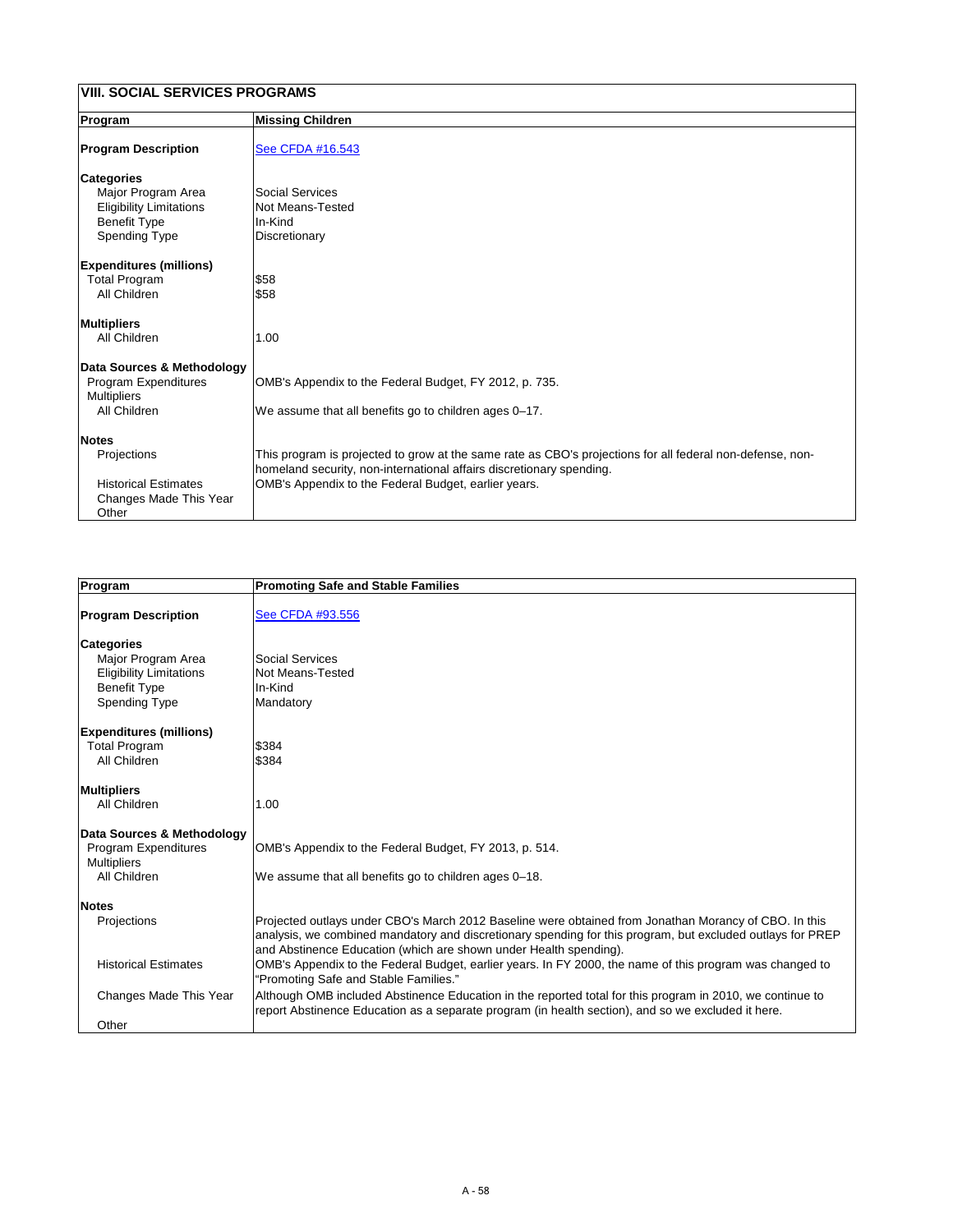| <b>VIII. SOCIAL SERVICES PROGRAMS</b>                                                                                    |                                                                                                                                                                                                                                                                        |
|--------------------------------------------------------------------------------------------------------------------------|------------------------------------------------------------------------------------------------------------------------------------------------------------------------------------------------------------------------------------------------------------------------|
| <b>Program</b>                                                                                                           | <b>Children's Research and Technical Assistance</b>                                                                                                                                                                                                                    |
| <b>Program Description</b>                                                                                               | See CFDA #93.595                                                                                                                                                                                                                                                       |
| <b>Categories</b><br>Major Program Area<br><b>Eligibility Limitations</b><br><b>Benefit Type</b><br><b>Spending Type</b> | <b>Social Services</b><br><b>Not Means-Tested</b><br>In-Kind<br><b>Discretionary</b>                                                                                                                                                                                   |
| <b>Expenditures (millions)</b><br><b>Total Program</b><br><b>All Children</b>                                            | \$51<br>\$51                                                                                                                                                                                                                                                           |
| <b>Multipliers</b><br><b>All Children</b>                                                                                | 1.00                                                                                                                                                                                                                                                                   |
| Data Sources & Methodology<br><b>Program Expenditures</b><br><b>Multipliers</b><br><b>All Children</b>                   | OMB's Appendix to the Federal Budget, FY 2012, p. 480.<br>We assume that all benefits go to children ages 0-18.                                                                                                                                                        |
| <b>Notes</b><br>Projections<br><b>Historical Estimates</b><br><b>Changes Made This Year</b><br>Other                     | This program is projected to grow at the same rate as CBO's projections for all federal non-defense,<br>discretionary spending, adjusted for the caps and sequestration required under the Budget Control Act.<br>OMB's Appendix to the Federal Budget, earlier years. |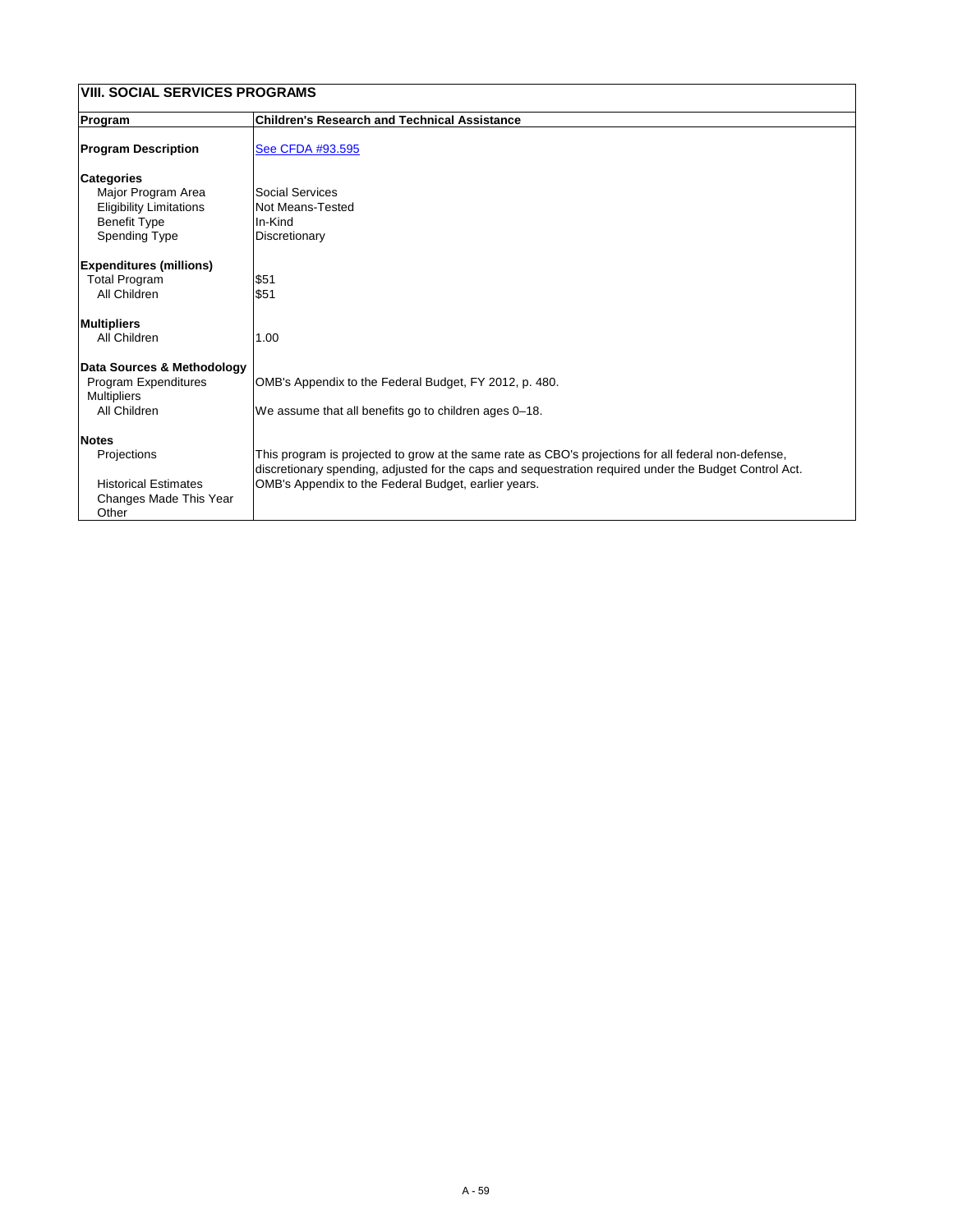| IX. EDUCATION PROGRAMS         |                                                                                                                                                                                                                                                                                                                                                                                                                                                                                                                                                                  |
|--------------------------------|------------------------------------------------------------------------------------------------------------------------------------------------------------------------------------------------------------------------------------------------------------------------------------------------------------------------------------------------------------------------------------------------------------------------------------------------------------------------------------------------------------------------------------------------------------------|
| Program                        | <b>Dependents' Schools Abroad</b>                                                                                                                                                                                                                                                                                                                                                                                                                                                                                                                                |
| <b>Program Description</b>     | Because military families are often expected to live abroad in areas where quality schools may be difficult to<br>find, the Department of Defense (DoD) is required to provide the opportunity for military dependents to receive a<br>quality education. The Department of Defense Education Activity (DoDEA) is the civilian agency of the U.S.<br>Department of Defense that operates these DoD schools. DoDEA operates more than 200 public schools in 15<br>districts located in 13 foreign countries, seven states, Guam, and Puerto Rico (www.DoDEA.edu). |
| <b>Categories</b>              |                                                                                                                                                                                                                                                                                                                                                                                                                                                                                                                                                                  |
| Major Program Area             | <b>Education</b>                                                                                                                                                                                                                                                                                                                                                                                                                                                                                                                                                 |
| <b>Eligibility Limitations</b> | <b>Not Means-Tested</b>                                                                                                                                                                                                                                                                                                                                                                                                                                                                                                                                          |
| <b>Benefit Type</b>            | In-Kind                                                                                                                                                                                                                                                                                                                                                                                                                                                                                                                                                          |
| <b>Spending Type</b>           | Discretionary                                                                                                                                                                                                                                                                                                                                                                                                                                                                                                                                                    |
| <b>Expenditures (millions)</b> |                                                                                                                                                                                                                                                                                                                                                                                                                                                                                                                                                                  |
| <b>Total Program</b>           | \$1,225                                                                                                                                                                                                                                                                                                                                                                                                                                                                                                                                                          |
| <b>All Children</b>            | \$1,225                                                                                                                                                                                                                                                                                                                                                                                                                                                                                                                                                          |
| <b>Multipliers</b>             |                                                                                                                                                                                                                                                                                                                                                                                                                                                                                                                                                                  |
| <b>All Children</b>            | 1.00                                                                                                                                                                                                                                                                                                                                                                                                                                                                                                                                                             |
| Data Sources & Methodology     |                                                                                                                                                                                                                                                                                                                                                                                                                                                                                                                                                                  |
| <b>Program Expenditures</b>    | Copy of Table 382 from <i>Digest of Education Statistics 2011</i> (Personal Communication, Tom Snyder)                                                                                                                                                                                                                                                                                                                                                                                                                                                           |
| <b>Multipliers</b>             |                                                                                                                                                                                                                                                                                                                                                                                                                                                                                                                                                                  |
| <b>All Children</b>            | We assume that benefits are directed toward children in elementary and secondary school. Spending on some                                                                                                                                                                                                                                                                                                                                                                                                                                                        |
|                                | 19-year-olds who have yet to complete the 12th grade is captured.                                                                                                                                                                                                                                                                                                                                                                                                                                                                                                |
| <b>Notes</b>                   |                                                                                                                                                                                                                                                                                                                                                                                                                                                                                                                                                                  |
| Projections                    | This program is projected to grow at the same rate as CBO's projections for all federal non-defense,                                                                                                                                                                                                                                                                                                                                                                                                                                                             |
|                                | discretionary spending, adjusted for the caps and sequestration required under the Budget Control Act.                                                                                                                                                                                                                                                                                                                                                                                                                                                           |
| <b>Historical Estimates</b>    | Digest of Education Statistics 1981, 1998, 2000, 2002, 2003, 2005, 2007, 2009 (years represent the year in the                                                                                                                                                                                                                                                                                                                                                                                                                                                   |
|                                | title of the Digests, not the publication year).                                                                                                                                                                                                                                                                                                                                                                                                                                                                                                                 |
| Changes Made This Year         |                                                                                                                                                                                                                                                                                                                                                                                                                                                                                                                                                                  |
| Other                          | 2011 information was obtained from Tom Snyder, NCES, because Digest of Education Statistics, 2011 had not                                                                                                                                                                                                                                                                                                                                                                                                                                                        |
|                                | been published yet.                                                                                                                                                                                                                                                                                                                                                                                                                                                                                                                                              |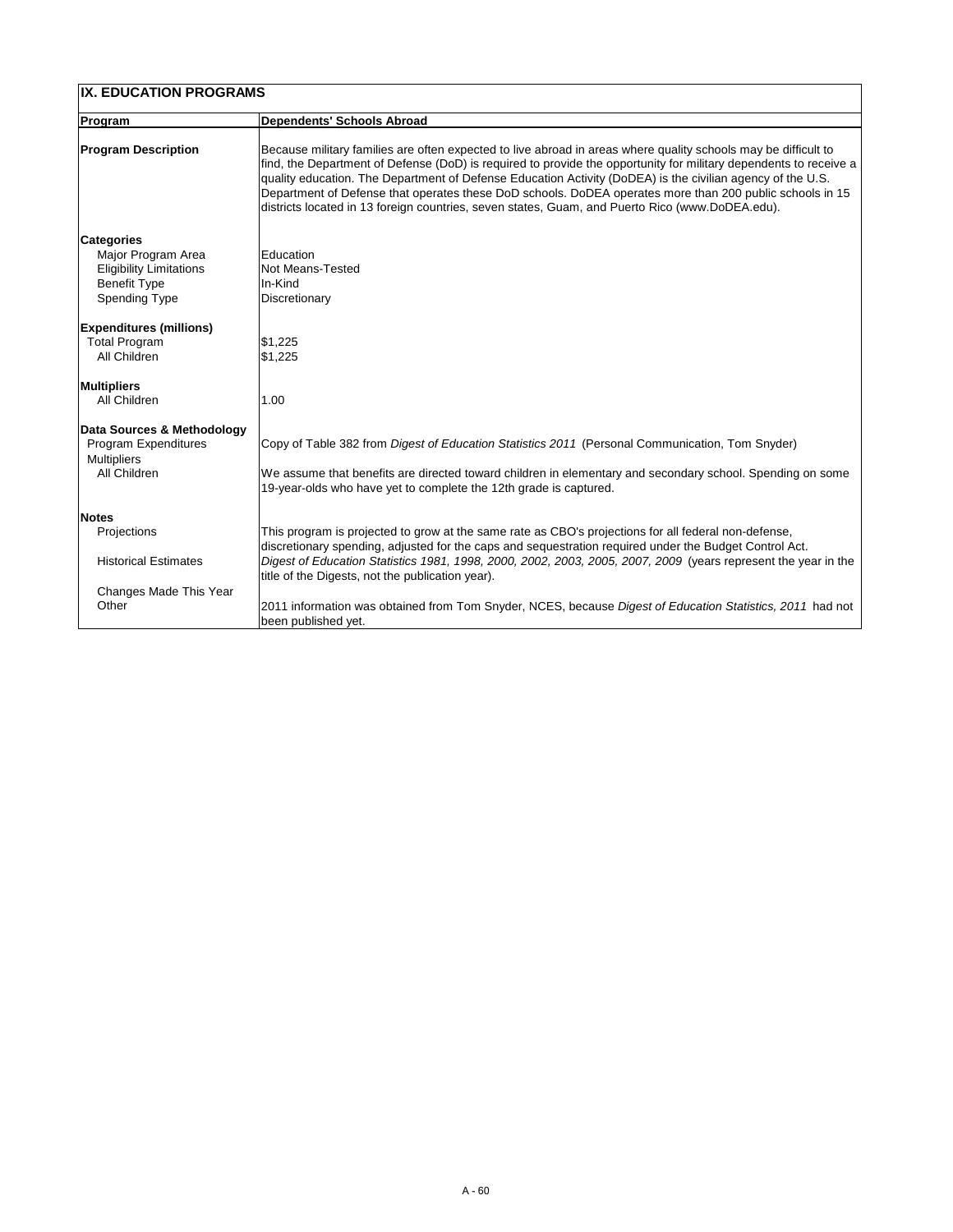| <b>IX. EDUCATION PROGRAMS</b>                                                                                            |                                                                                                                                                                                                                                                                                                                                                                                                                                                                                                                                                                                                                                                                                                                                                                                                                                        |
|--------------------------------------------------------------------------------------------------------------------------|----------------------------------------------------------------------------------------------------------------------------------------------------------------------------------------------------------------------------------------------------------------------------------------------------------------------------------------------------------------------------------------------------------------------------------------------------------------------------------------------------------------------------------------------------------------------------------------------------------------------------------------------------------------------------------------------------------------------------------------------------------------------------------------------------------------------------------------|
| <b>Program</b>                                                                                                           | <b>State Fiscal Stabilization Fund (ARRA)</b>                                                                                                                                                                                                                                                                                                                                                                                                                                                                                                                                                                                                                                                                                                                                                                                          |
| <b>Program Description</b>                                                                                               | <b>Includes CFDA #84.394 (Education State Grants)</b><br>Includes CFDA #84.395 (Race to the Top)<br><b>Includes CFDA #84.396 (What Works and Innovation Funds)</b><br><b>Includes CFDA #84.397 (Government Services Grants)</b>                                                                                                                                                                                                                                                                                                                                                                                                                                                                                                                                                                                                        |
| <b>Categories</b><br>Major Program Area<br><b>Eligibility Limitations</b><br><b>Benefit Type</b><br><b>Spending Type</b> | Education<br>Not Means-Tested<br>In-Kind<br><b>Discretionary</b>                                                                                                                                                                                                                                                                                                                                                                                                                                                                                                                                                                                                                                                                                                                                                                       |
| <b>Expenditures (millions)</b><br><b>Total Program</b><br><b>All Children</b>                                            | \$12,428<br>\$8,948                                                                                                                                                                                                                                                                                                                                                                                                                                                                                                                                                                                                                                                                                                                                                                                                                    |
| <b>Multipliers</b><br><b>All Children</b>                                                                                | 0.72                                                                                                                                                                                                                                                                                                                                                                                                                                                                                                                                                                                                                                                                                                                                                                                                                                   |
| Data Sources & Methodology<br><b>Program Expenditures</b><br><b>Multipliers</b><br><b>All Children</b>                   | OMB's Appendix to the Federal Budget, FY 2013, p. 378<br>The multiplier is calculated as the percent of spending that is allocated to K-12 education, calculated separately<br>for each of the four categories in the State Fiscal Stabilization Fund. (Grants to States for Education, Grants to<br>States for Public Safety, Education and Other Services, Race to the Top and I-3). Data on the allocation of<br>state grants between K-12 education and higher education for Grants to States for Education were based on<br>2011 estimates; the allocation for Grants to States for Public Safety were based on 2010 estimates; both<br>estimates were received from Jennifer Cohen at the New America Foundation. Race to the Top and I-3 are<br>assumed to be 100 percent spent on K-12 education rather than higher education. |
| <b>Notes</b><br><b>Projections</b><br><b>Historical Estimates</b><br><b>Changes Made This Year</b><br>Other              | Overall outlay projections for the SFSF are from CBO tabulations. We assume the multiplier stays the same in<br>2012 as 2011, but is higher in 2013, as most of the final outlays are from Race to the Top and I-3 categories,<br>which are targeted to elementary and secondary education.<br>The program was established in 2009.                                                                                                                                                                                                                                                                                                                                                                                                                                                                                                    |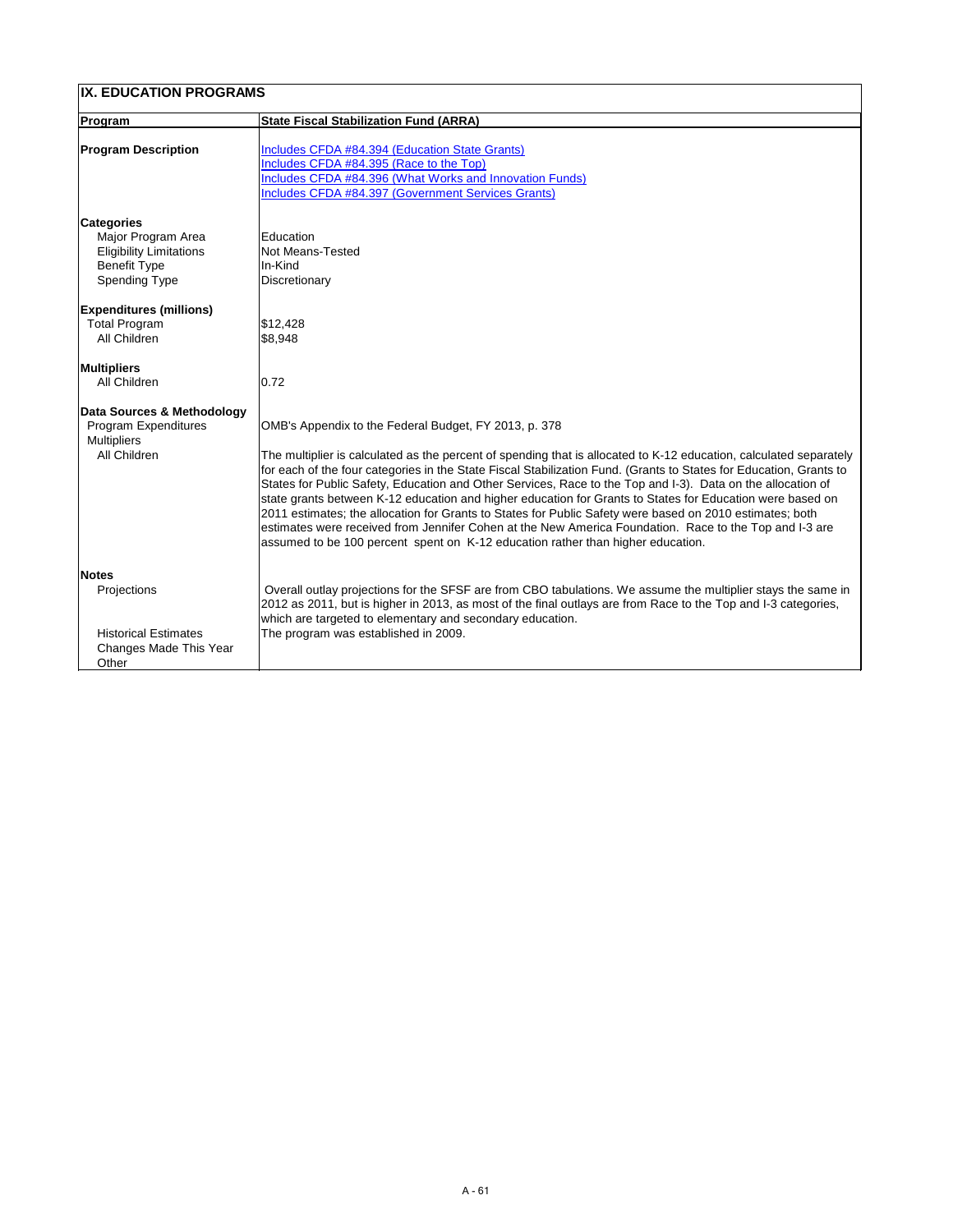| <b>IX. EDUCATION PROGRAMS</b>  |                                                                                                                                                                                                                                                                                                                                                                                                              |
|--------------------------------|--------------------------------------------------------------------------------------------------------------------------------------------------------------------------------------------------------------------------------------------------------------------------------------------------------------------------------------------------------------------------------------------------------------|
| <b>Program</b>                 | <b>Education Jobs Fund</b>                                                                                                                                                                                                                                                                                                                                                                                   |
| <b>Program Description</b>     | The Education Jobs Fund (Ed Jobs) program is a new Federal program that provides \$10 billion in assistance to<br>States to save or create education jobs for the 2010-2011 school year. Jobs funded under this program include<br>those that provide educational and related services for early childhood, elementary, and secondary education.<br>http://www2.ed.gov/programs/educationjobsfund/index.html |
| <b>Categories</b>              |                                                                                                                                                                                                                                                                                                                                                                                                              |
| Major Program Area             | <b>Education</b>                                                                                                                                                                                                                                                                                                                                                                                             |
| <b>Eligibility Limitations</b> | Not Means-Tested                                                                                                                                                                                                                                                                                                                                                                                             |
| <b>Benefit Type</b>            | In-Kind                                                                                                                                                                                                                                                                                                                                                                                                      |
| <b>Spending Type</b>           | Mandatory                                                                                                                                                                                                                                                                                                                                                                                                    |
| <b>Expenditures (millions)</b> |                                                                                                                                                                                                                                                                                                                                                                                                              |
| <b>Total Program</b>           | \$5,056                                                                                                                                                                                                                                                                                                                                                                                                      |
| <b>All Children</b>            | \$5,056                                                                                                                                                                                                                                                                                                                                                                                                      |
| <b>Multipliers</b>             |                                                                                                                                                                                                                                                                                                                                                                                                              |
| <b>All Children</b>            | 1.00                                                                                                                                                                                                                                                                                                                                                                                                         |
| Data Sources & Methodology     |                                                                                                                                                                                                                                                                                                                                                                                                              |
| <b>Program Expenditures</b>    | OMB's Appendix to the Federal Budget, FY 2013, p. 378                                                                                                                                                                                                                                                                                                                                                        |
| <b>Multipliers</b>             |                                                                                                                                                                                                                                                                                                                                                                                                              |
| <b>All Children</b>            | We assume that benefits are directed toward children in elementary and secondary school. Spending on some                                                                                                                                                                                                                                                                                                    |
|                                | 19-year-olds who have yet to complete the 12th grade is captured.                                                                                                                                                                                                                                                                                                                                            |
| <b>Notes</b>                   |                                                                                                                                                                                                                                                                                                                                                                                                              |
| <b>Projections</b>             | Outlays in 2012 are also taken OMB's Appendix to the Federal Budget, FY 2013, p. 378. Program obligation is                                                                                                                                                                                                                                                                                                  |
|                                | \$10 billion and is expected to be fully spent down over 2010-2012.                                                                                                                                                                                                                                                                                                                                          |
| <b>Historical Estimates</b>    | Program was established in 2010.                                                                                                                                                                                                                                                                                                                                                                             |
| <b>Changes Made This Year</b>  | New program                                                                                                                                                                                                                                                                                                                                                                                                  |
| Other                          | Note that the Income break analysis uses 2009 expenditures, so this program is not included in the Income                                                                                                                                                                                                                                                                                                    |

| <b>Program</b>                 | <b>Safe Routes to Schools</b>                                                                                                                                                                                                                                      |
|--------------------------------|--------------------------------------------------------------------------------------------------------------------------------------------------------------------------------------------------------------------------------------------------------------------|
| <b>Program Description</b>     | The Federal Safe Routes to School Program makes funding available for a wide variety of programs and<br>projects, from building safer street crossings to establishing programs that encourage children and their parents<br>to walk and bicycle safely to school. |
| <b>Categories</b>              |                                                                                                                                                                                                                                                                    |
| Major Program Area             | <b>IEducation</b>                                                                                                                                                                                                                                                  |
| <b>Eligibility Limitations</b> | <b>Not Means-Tested</b>                                                                                                                                                                                                                                            |
| <b>Benefit Type</b>            | IIn-Kind                                                                                                                                                                                                                                                           |
| <b>Spending Type</b>           | Discretionary                                                                                                                                                                                                                                                      |
| <b>Expenditures (millions)</b> |                                                                                                                                                                                                                                                                    |
| <b>Total Program</b>           | \$183                                                                                                                                                                                                                                                              |
| <b>All Children</b>            | \$183                                                                                                                                                                                                                                                              |
| <b>Multipliers</b>             |                                                                                                                                                                                                                                                                    |
| <b>All Children</b>            | 1.00                                                                                                                                                                                                                                                               |
| Data Sources & Methodology     |                                                                                                                                                                                                                                                                    |
| <b>Program Expenditures</b>    | The program's extension and funding in 2011 is explained here:                                                                                                                                                                                                     |
|                                | http://www.saferoutespartnership.org/national/5890/5904                                                                                                                                                                                                            |
| <b>Multipliers</b>             |                                                                                                                                                                                                                                                                    |
| <b>All Children</b>            | We assume that benefits are directed toward children in elementary and secondary school. Spending on some                                                                                                                                                          |
|                                | 19-year-olds who have yet to complete the 12th grade is captured.                                                                                                                                                                                                  |
| <b>Notes</b>                   |                                                                                                                                                                                                                                                                    |
| <b>Projections</b>             | This program is projected to grow at the same rate as CBO's projections for all federal non-defense, non-<br>homeland security, non-international affairs discretionary spending.                                                                                  |
| <b>Historical Estimates</b>    | This program has been in existence since 2005. Funding for 2005-2009 can be found here:                                                                                                                                                                            |
|                                | http://safety.fhwa.dot.gov/saferoutes/funding/                                                                                                                                                                                                                     |
| <b>Changes Made This Year</b>  |                                                                                                                                                                                                                                                                    |
| Other                          |                                                                                                                                                                                                                                                                    |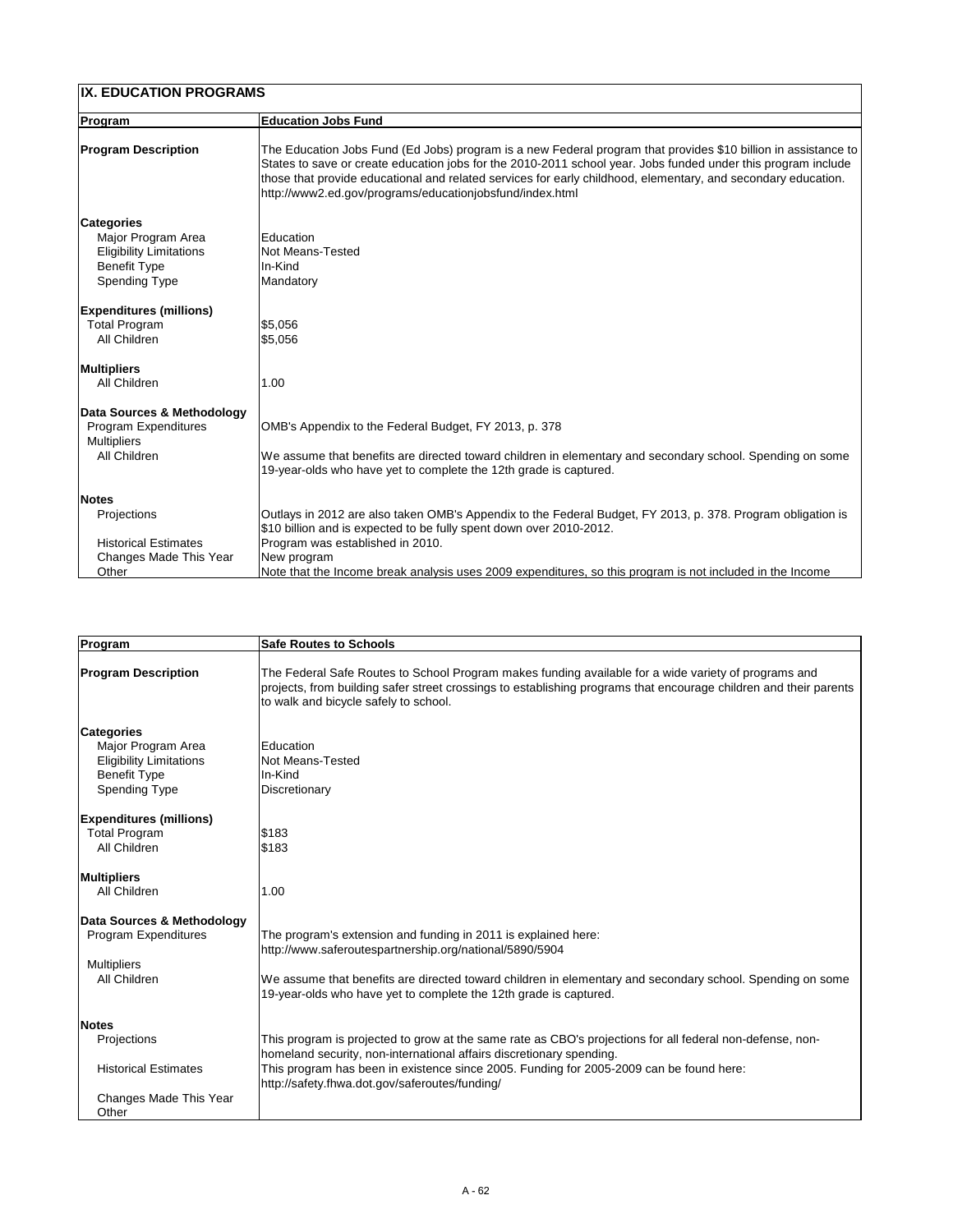| <b>Program</b>                                        | <b>Impact Aid</b>                                                                                                                                                                                              |
|-------------------------------------------------------|----------------------------------------------------------------------------------------------------------------------------------------------------------------------------------------------------------------|
| <b>Program Description</b>                            | See CFDA #84.041                                                                                                                                                                                               |
| <b>Categories</b><br>Major Program Area               | Education                                                                                                                                                                                                      |
| <b>Eligibility Limitations</b><br><b>Benefit Type</b> | Not Means-Tested<br>In-Kind                                                                                                                                                                                    |
| <b>Spending Type</b>                                  | <b>Discretionary</b>                                                                                                                                                                                           |
| <b>Expenditures (millions)</b>                        |                                                                                                                                                                                                                |
| <b>Total Program</b><br><b>All Children</b>           | \$1,335<br>\$1,335                                                                                                                                                                                             |
| <b>Multipliers</b>                                    |                                                                                                                                                                                                                |
| <b>All Children</b>                                   | 1.00                                                                                                                                                                                                           |
| Data Sources & Methodology                            |                                                                                                                                                                                                                |
| <b>Program Expenditures</b><br><b>Multipliers</b>     | OMB's Appendix to the Federal Budget, FY 2012, p. 340.                                                                                                                                                         |
| <b>All Children</b>                                   | We assume that benefits are directed toward children in elementary and secondary school. Spending on some<br>19-year-olds who have yet to complete the 12th grade is captured.                                 |
| <b>Notes</b>                                          |                                                                                                                                                                                                                |
| <b>Projections</b>                                    | This program is projected to grow at the same rate as CBO's projections for all federal non-defense,<br>discretionary spending, adjusted for the caps and sequestration required under the Budget Control Act. |
| <b>Historical Estimates</b>                           | Digest of Education Statistics 1981, 1998, 2000, 2002, 2003, 2005, and 2007 (years represent the year in the<br>title of the Digests, not the publication year).                                               |
| <b>Changes Made This Year</b><br>Other                |                                                                                                                                                                                                                |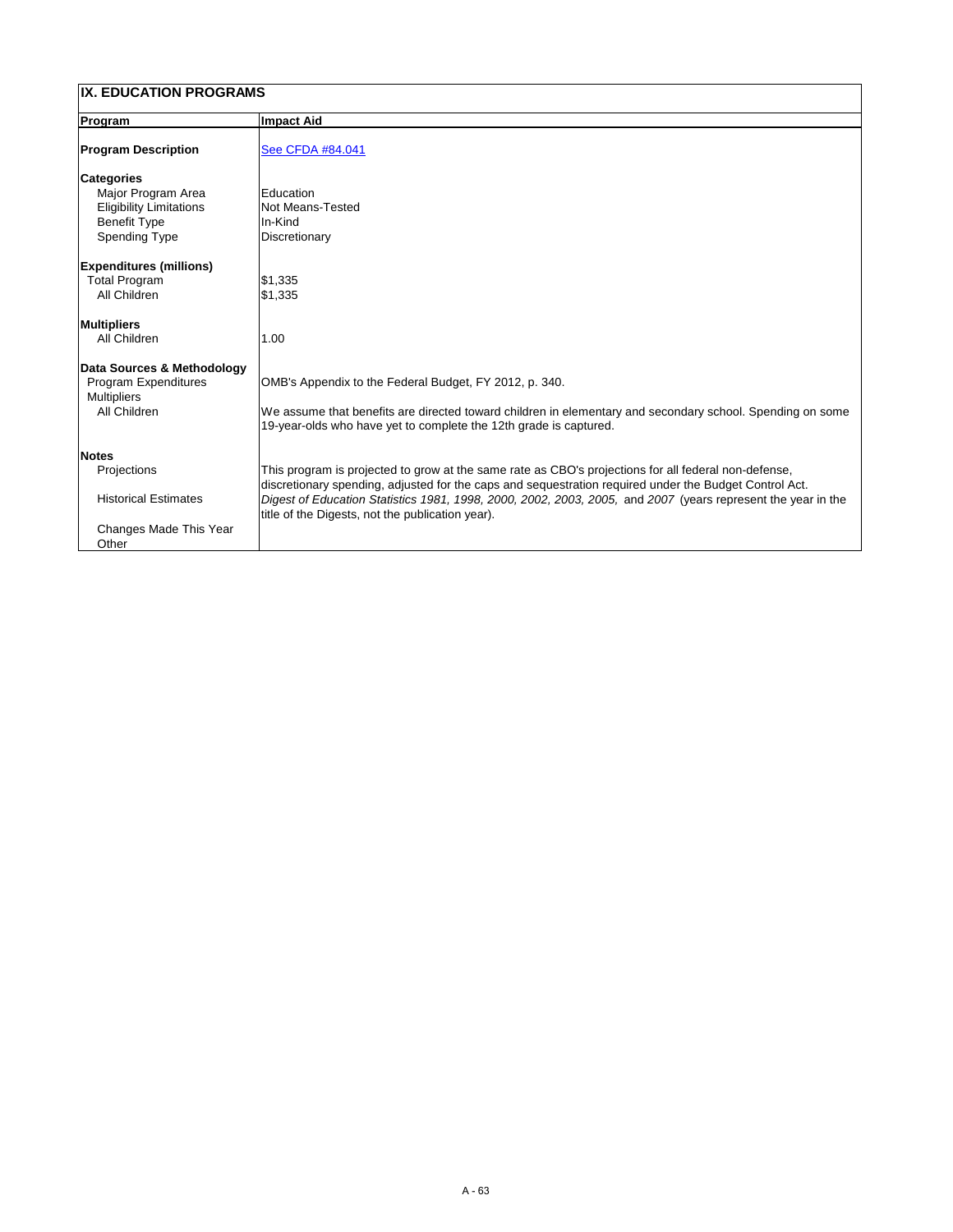| <b>IX. EDUCATION PROGRAMS</b>                                                                                            |                                                                                                                                                                                                                                                                                                                                                                                                                                                                                                                                                                                                                                                                                                                                                                                                                                                                                                                                                                                                                                                                                                                                                                                                             |  |
|--------------------------------------------------------------------------------------------------------------------------|-------------------------------------------------------------------------------------------------------------------------------------------------------------------------------------------------------------------------------------------------------------------------------------------------------------------------------------------------------------------------------------------------------------------------------------------------------------------------------------------------------------------------------------------------------------------------------------------------------------------------------------------------------------------------------------------------------------------------------------------------------------------------------------------------------------------------------------------------------------------------------------------------------------------------------------------------------------------------------------------------------------------------------------------------------------------------------------------------------------------------------------------------------------------------------------------------------------|--|
| <b>Program</b>                                                                                                           | <b>Vocational (and Adult) Education</b>                                                                                                                                                                                                                                                                                                                                                                                                                                                                                                                                                                                                                                                                                                                                                                                                                                                                                                                                                                                                                                                                                                                                                                     |  |
| <b>Program Description</b>                                                                                               | Includes CFDA #84.048                                                                                                                                                                                                                                                                                                                                                                                                                                                                                                                                                                                                                                                                                                                                                                                                                                                                                                                                                                                                                                                                                                                                                                                       |  |
| <b>Categories</b><br>Major Program Area<br><b>Eligibility Limitations</b><br><b>Benefit Type</b><br><b>Spending Type</b> | Education<br><b>Not Means-Tested</b><br>In-Kind<br>Discretionary                                                                                                                                                                                                                                                                                                                                                                                                                                                                                                                                                                                                                                                                                                                                                                                                                                                                                                                                                                                                                                                                                                                                            |  |
| <b>Expenditures (millions)</b><br><b>Total Program</b><br><b>All Children</b>                                            | \$1,968<br>\$942                                                                                                                                                                                                                                                                                                                                                                                                                                                                                                                                                                                                                                                                                                                                                                                                                                                                                                                                                                                                                                                                                                                                                                                            |  |
| <b>Multipliers</b><br><b>All Children</b>                                                                                | 0.48                                                                                                                                                                                                                                                                                                                                                                                                                                                                                                                                                                                                                                                                                                                                                                                                                                                                                                                                                                                                                                                                                                                                                                                                        |  |
| <b>Data Sources &amp; Methodology</b><br><b>Program Expenditures</b><br><b>Multipliers</b><br><b>All Children</b>        | OMB's Appendix to the Federal Budget, FY 2012, p. 354.<br>The overall multiplier is based on a weighted average of program obligations, using 0.63 for career and<br>technical (vocational) education, 1.00 for smaller learning communities, and 0.13 for adult education. Career<br>and Technical Education (CTE): The Dept. of Education 2011 Budget Request indicates that during school<br>year 2007-08, 63 percent of CTE program funds went to support secondary programs. <b>Smaller Learning</b><br><b>Communities:</b> These grants support activities in high schools, so all of these funds are assumed to serve<br>people age 18 and under. Adult education: we use the percentage of 16-18-year-olds enrolled, which is<br>detailed in the Adult Education and Family Literacy Act Report to Congress<br>(http://www.ed.gov/about/offices/list/ovae/resource/index.html) to weight program obligations. The reports are<br>available from 1999 to 2005. To estimate the percent of 16–18-year-olds enrolled in following years, we take the<br>rolling average of the three previous years. Therefore, the 2011 program weight is calculated by averaging the<br>2008, 2009 and 2010 weights. |  |
| <b>Notes</b><br>Projections<br><b>Historical Estimates</b>                                                               | This program is projected to grow at the same rate as CBO's projections for all federal non-defense,<br>discretionary spending, adjusted for the caps and sequestration required under the Budget Control Act.<br>Projected multipliers are calculated as rolling three-year averages of the most recent multipliers used in this<br>report; the 2009 projected multiplier is calculated by averaging multipliers from 2006, 2007, and 2008.<br>Digest of Education Statistics 1981, 1998, 2000, 2002, 2003, 2005, and 2007 (years represent the year in the<br>title of the Digests, not the publication year). For the pre-1999 all children multipliers, we use the average of the<br>three following years (for example, the 1998 multiplier is calculated by averaging multipliers from 1999, 2000,<br>and 2001).                                                                                                                                                                                                                                                                                                                                                                                      |  |
| <b>Changes Made This Year</b>                                                                                            | The multiplier calculation includes state grants for workplace and community transition training of incarcerated<br>individuals.                                                                                                                                                                                                                                                                                                                                                                                                                                                                                                                                                                                                                                                                                                                                                                                                                                                                                                                                                                                                                                                                            |  |

#### Other Note: The FY 2011 budget proposes to consolidate a number of education programs.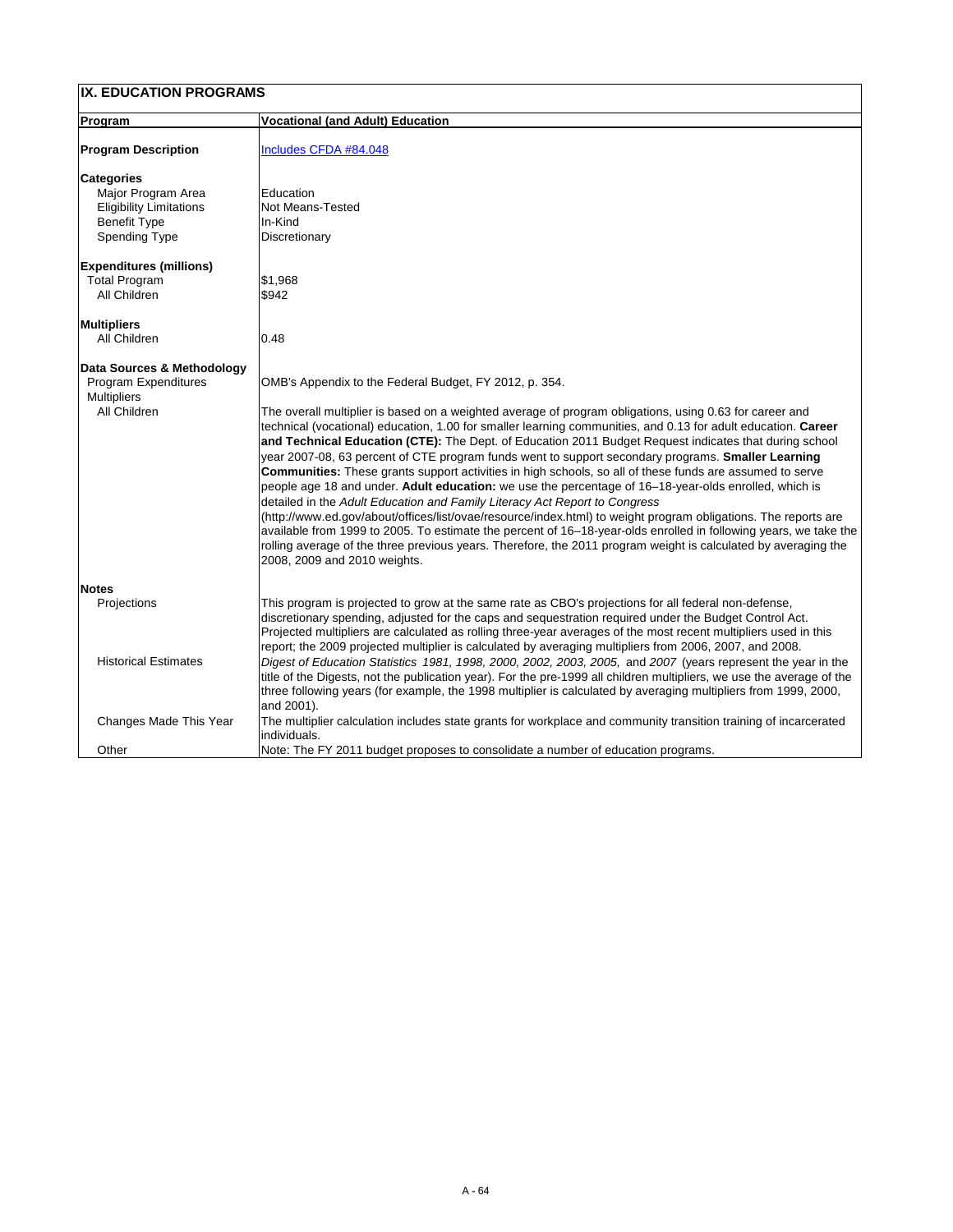| <b>IX. EDUCATION PROGRAMS</b>  |                                                                                                                                                                  |
|--------------------------------|------------------------------------------------------------------------------------------------------------------------------------------------------------------|
| <b>Program</b>                 | <b>Accelerating Achievement and Ensuring Equity (Title 1)</b>                                                                                                    |
|                                |                                                                                                                                                                  |
| <b>Program Description</b>     | See CFDA #84.010 (Title 1 Grants to Local Education Agencies)                                                                                                    |
|                                | Includes CFDA #84.011 (Migrant education)                                                                                                                        |
|                                | Includes CFDA #84.377 (School Improvement Grants)                                                                                                                |
|                                | Includes several smaller reading programs.                                                                                                                       |
| <b>Categories</b>              |                                                                                                                                                                  |
| Major Program Area             | Education                                                                                                                                                        |
| <b>Eligibility Limitations</b> | Means-Tested                                                                                                                                                     |
| <b>Benefit Type</b>            | In-Kind                                                                                                                                                          |
| <b>Spending Type</b>           | <b>Discretionary</b>                                                                                                                                             |
| <b>Expenditures (millions)</b> |                                                                                                                                                                  |
| <b>Total Program</b>           | \$19,536                                                                                                                                                         |
| <b>All Children</b>            | \$19,536                                                                                                                                                         |
|                                |                                                                                                                                                                  |
| <b>Multipliers</b>             |                                                                                                                                                                  |
| <b>All Children</b>            | 1.00                                                                                                                                                             |
| Data Sources & Methodology     |                                                                                                                                                                  |
| <b>Program Expenditures</b>    | OMB's Appendix to the Federal Budget, FY 2013, p. 339.                                                                                                           |
| <b>Multipliers</b>             |                                                                                                                                                                  |
| <b>All Children</b>            | We assume that benefits are directed toward children in elementary and secondary school. Spending on some                                                        |
|                                | 19-year-olds who have yet to complete the 12th grade is captured.                                                                                                |
| Ages $0 - 2$                   | Program does not serve this age group.                                                                                                                           |
|                                |                                                                                                                                                                  |
| Notes                          |                                                                                                                                                                  |
| Projections                    | This program is projected to grow at the same rate as CBO's projections for all federal non-defense,                                                             |
|                                | discretionary spending, adjusted for the caps and sequestration required under the Budget Control Act.                                                           |
| <b>Historical Estimates</b>    | Digest of Education Statistics 1981, 1998, 2000, 2002, 2003, 2005, and 2007 (years represent the year in the<br>title of the Digests, not the publication year). |
| <b>Changes Made This Year</b>  | We used a new methodology to calculate the age-break multiplier this year, given the newly available data in                                                     |
|                                | the 2009 Education report. Because that report uses data from the 2004-05 school year, we also calculated                                                        |
|                                | new multipliers for 2008, to allow for a consistent comparison of 2008 and 2011.                                                                                 |
| Other                          |                                                                                                                                                                  |

| Program                        | <b>School Improvement</b>                                                                                                                                                                                             |
|--------------------------------|-----------------------------------------------------------------------------------------------------------------------------------------------------------------------------------------------------------------------|
|                                |                                                                                                                                                                                                                       |
| <b>Program Description</b>     | Includes CFDA 84.367 (Improving Teacher Quality State Grants)                                                                                                                                                         |
|                                | Includes CFDA 84.318 (Education Technology State Grants)                                                                                                                                                              |
|                                | <b>Includes CFDA 84.287 (Twenty First Century Community Learning Centers)</b>                                                                                                                                         |
|                                | Includes education for homeless children and youth and other programs.                                                                                                                                                |
| <b>Categories</b>              |                                                                                                                                                                                                                       |
| Major Program Area             | Education                                                                                                                                                                                                             |
| <b>Eligibility Limitations</b> | <b>Not Means-Tested</b>                                                                                                                                                                                               |
| <b>Benefit Type</b>            | In-Kind                                                                                                                                                                                                               |
| <b>Spending Type</b>           | <b>Discretionary</b>                                                                                                                                                                                                  |
| <b>Expenditures (millions)</b> |                                                                                                                                                                                                                       |
| <b>Total Program</b>           | \$5,443                                                                                                                                                                                                               |
| <b>All Children</b>            | \$5,443                                                                                                                                                                                                               |
| <b>Multipliers</b>             |                                                                                                                                                                                                                       |
| <b>All Children</b>            | 1.00                                                                                                                                                                                                                  |
| Data Sources & Methodology     |                                                                                                                                                                                                                       |
| <b>Program Expenditures</b>    | OMB's Appendix to the Federal Budget, FY 2012, p. 341.                                                                                                                                                                |
| <b>Multipliers</b>             |                                                                                                                                                                                                                       |
| <b>All Children</b>            | We assume that benefits are directed toward children in elementary and secondary school. Spending on some                                                                                                             |
|                                | 19-year-olds who have yet to complete the 12th grade is captured.                                                                                                                                                     |
| Notes                          |                                                                                                                                                                                                                       |
| Projections                    | This program is projected to grow at the same rate as CBO's projections for all federal non-defense,                                                                                                                  |
| <b>Historical Estimates</b>    | discretionary spending, adjusted for the caps and sequestration required under the Budget Control Act.<br>Digest of Education Statistics 1981 and 1998 (years represent the year in the title of the Digests, not the |
|                                | publication year). OMB's Appendix to the Federal Budget, FY 1992, 1997–2009.                                                                                                                                          |
| <b>Changes Made This Year</b>  |                                                                                                                                                                                                                       |
| Other                          |                                                                                                                                                                                                                       |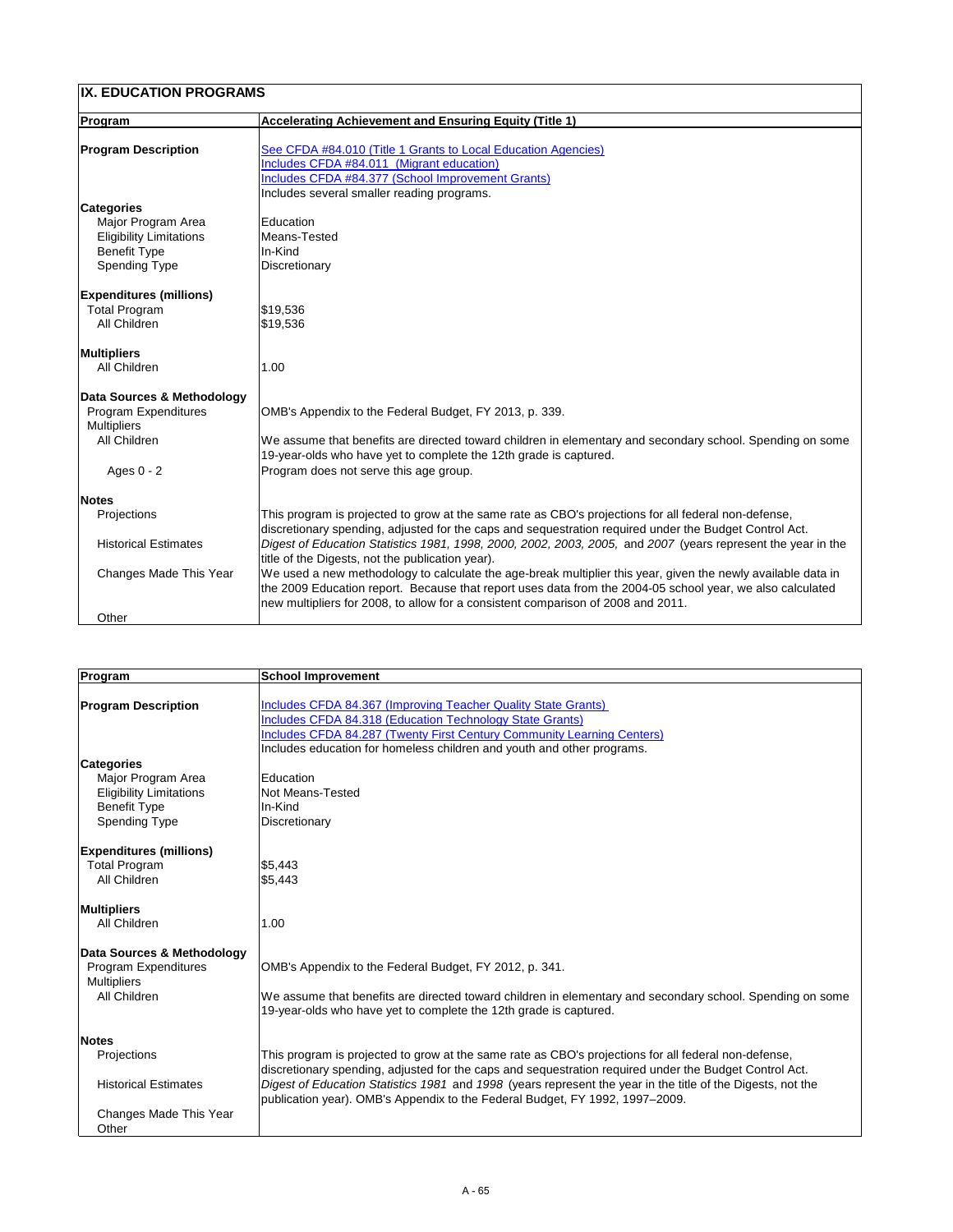| <b>Program</b>                                                                                                           | <b>Indian Education</b>                                                                                                                                                                                                                                                                                                                                                           |
|--------------------------------------------------------------------------------------------------------------------------|-----------------------------------------------------------------------------------------------------------------------------------------------------------------------------------------------------------------------------------------------------------------------------------------------------------------------------------------------------------------------------------|
| <b>Program Description</b>                                                                                               | See CFDA #84.060<br>See CFDA #15.042<br>See CFDA #15.130                                                                                                                                                                                                                                                                                                                          |
| <b>Categories</b><br>Major Program Area<br><b>Eligibility Limitations</b><br><b>Benefit Type</b><br><b>Spending Type</b> | Education<br><b>Not Means-Tested</b><br>In-Kind<br>Discretionary                                                                                                                                                                                                                                                                                                                  |
| <b>Expenditures (millions)</b><br><b>Total Program</b><br><b>All Children</b>                                            | \$860<br>\$758                                                                                                                                                                                                                                                                                                                                                                    |
| <b>Multipliers</b><br><b>All Children</b>                                                                                | <b>Department of Education</b><br>1.00<br><b>Bureau of Indian Affairs Schools</b>                                                                                                                                                                                                                                                                                                 |
| <b>All Children</b>                                                                                                      | 0.83 <br>Johnson-O'Malley assistance                                                                                                                                                                                                                                                                                                                                              |
| <b>All Children</b>                                                                                                      | 1.00<br><b>Education construction</b>                                                                                                                                                                                                                                                                                                                                             |
| <b>All Children</b>                                                                                                      | 1.00                                                                                                                                                                                                                                                                                                                                                                              |
| <b>Data Sources &amp; Methodology</b><br><b>Program Expenditures</b><br><b>Multipliers</b><br><b>All Children</b>        | Digest of Education Statistics 2011, Table 382<br>We assume that benefits from Department of Education funding for Indian Schools and BIA funding for<br>education construction are directed toward children in elementary and secondary school. However, BIA                                                                                                                     |
|                                                                                                                          | education funding covers elementary, secondary, and post-secondary education. The share of BIA funding for<br>elementary and secondary education is calculated using information on 2011 actuals from the Dept. of Interior<br>FY2013 Budget Request (http://www.doi.gov/budget/2013/data/greenbook/FY2013_IA_Greenbook.pdf), p. IA-<br>$ CBT-4 \ (p.33/564 \text{ of the pdf}).$ |
| <b>Notes</b>                                                                                                             |                                                                                                                                                                                                                                                                                                                                                                                   |
| <b>Projections</b>                                                                                                       | This program is projected to grow at the same rate as CBO's projections for all federal non-defense,<br>discretionary spending, adjusted for the caps and sequestration required under the Budget Control Act.                                                                                                                                                                    |
| <b>Historical Estimates</b>                                                                                              | Digest of Education Statistics 1981, 1998, 2000, 2002, 2003, 2005, 2007, 2009 (years represent the year in the<br>title of the Digests, not the publication year).                                                                                                                                                                                                                |
| <b>Changes Made This Year</b>                                                                                            | Two changes were made this year. First, Johnson-O'Malley funding is included within funding for BIA schools.<br>Second, the all-children multiplier was adjusted to account for the BIA schools funding that supports higher<br>education.                                                                                                                                        |
| Other                                                                                                                    |                                                                                                                                                                                                                                                                                                                                                                                   |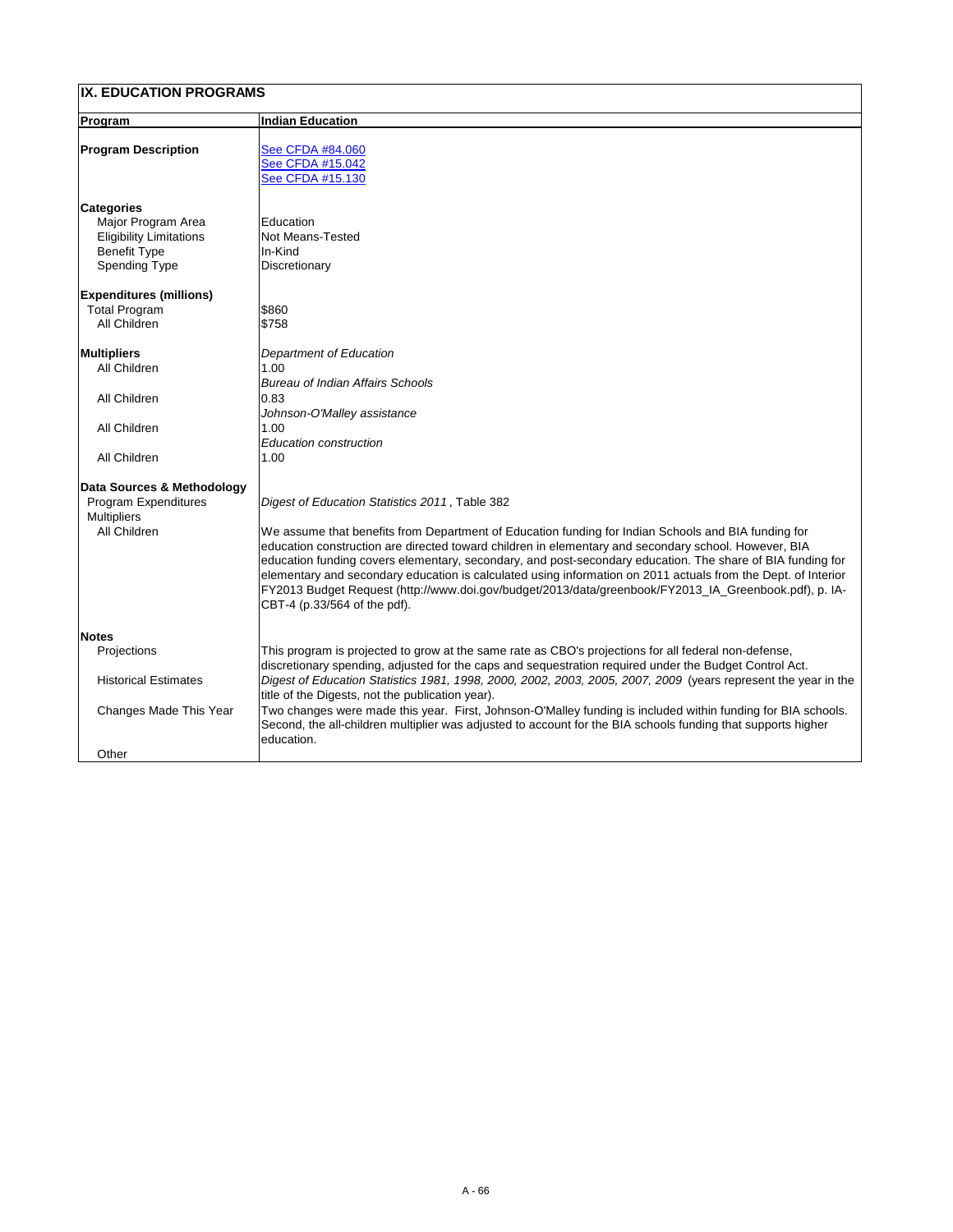| <b>Program</b>                            | <b>English Language Acquisition</b>                                                                                                                                                                     |
|-------------------------------------------|---------------------------------------------------------------------------------------------------------------------------------------------------------------------------------------------------------|
| <b>Program Description</b>                | See CFDA #84.365                                                                                                                                                                                        |
| <b>Categories</b>                         |                                                                                                                                                                                                         |
| Major Program Area                        | Education                                                                                                                                                                                               |
| <b>Eligibility Limitations</b>            | <b>Not Means-Tested</b>                                                                                                                                                                                 |
| <b>Benefit Type</b>                       | In-Kind                                                                                                                                                                                                 |
| <b>Spending Type</b>                      | <b>Discretionary</b>                                                                                                                                                                                    |
| <b>Expenditures (millions)</b>            |                                                                                                                                                                                                         |
| <b>Total Program</b>                      | \$782                                                                                                                                                                                                   |
| <b>All Children</b>                       | \$782                                                                                                                                                                                                   |
| <b>Multipliers</b>                        |                                                                                                                                                                                                         |
| <b>All Children</b>                       | 1.00                                                                                                                                                                                                    |
| <b>Data Sources &amp; Methodology</b>     |                                                                                                                                                                                                         |
| <b>Program Expenditures</b>               | OMB's Appendix to the Federal Budget, FY 2012, p. 348.                                                                                                                                                  |
| <b>Multipliers</b><br><b>All Children</b> | We assume that benefits are directed toward children in elementary and secondary school. Spending on some                                                                                               |
|                                           | 19-year-olds who have yet to complete the twelfth grade is captured.                                                                                                                                    |
| <b>Notes</b>                              |                                                                                                                                                                                                         |
| Projections                               | This program is projected to grow at the same rate as CBO's projections for all federal non-defense,                                                                                                    |
|                                           | discretionary spending, adjusted for the caps and sequestration required under the Budget Control Act.                                                                                                  |
| <b>Historical Estimates</b>               | Digest of Education Statistics, 1981, 1998, 2000, 2002, and 2003 (years represent the year in the title of the<br>Digests, not the publication year). OMB's Appendix to the Federal Budget, FY 2006–09. |
| Changes Made This Year                    |                                                                                                                                                                                                         |
| Other                                     |                                                                                                                                                                                                         |

| Program                                                                                                                  | <b>Education for the Handicapped / Special Education</b>               |
|--------------------------------------------------------------------------------------------------------------------------|------------------------------------------------------------------------|
| <b>Program Description</b>                                                                                               | <b>See CFDA #84.027</b><br><b>Includes Early Intervention Services</b> |
| <b>Categories</b><br>Major Program Area<br><b>Eligibility Limitations</b><br><b>Benefit Type</b><br><b>Spending Type</b> | <b>Education</b><br>Not Means-Tested<br>In-Kind<br>Discretionary       |

| <b>Expenditures (millions)</b><br><b>Total Program</b> | \$17,062                                                                                                                                                                                                       |
|--------------------------------------------------------|----------------------------------------------------------------------------------------------------------------------------------------------------------------------------------------------------------------|
| All Children                                           | \$17,062                                                                                                                                                                                                       |
|                                                        |                                                                                                                                                                                                                |
| <b>Multipliers</b>                                     |                                                                                                                                                                                                                |
| All Children                                           | 1.00                                                                                                                                                                                                           |
|                                                        |                                                                                                                                                                                                                |
| Data Sources & Methodology                             |                                                                                                                                                                                                                |
| <b>Program Expenditures</b>                            | OMB's Appendix to the Federal Budget, FY 2012, p. 349.                                                                                                                                                         |
| <b>Multipliers</b>                                     |                                                                                                                                                                                                                |
| All Children                                           | We assume all benefits are directed towards children. Children include youth being served by the program                                                                                                       |
| <b>Notes</b>                                           |                                                                                                                                                                                                                |
| <b>Projections</b>                                     | This program is projected to grow at the same rate as CBO's projections for all federal non-defense,<br>discretionary spending, adjusted for the caps and sequestration required under the Budget Control Act. |
| <b>Historical Estimates</b>                            | Data for 1965 are available in Digest of Education Statistics 2002. Data for 1970–95 and 2003–04 are available                                                                                                 |
|                                                        | in Digest of Education Statistics 2005. 2005–07 outlays are taken from OMB's Appendix to the Federal Budget,                                                                                                   |
|                                                        | earlier years.                                                                                                                                                                                                 |
| Changes Made This Year                                 |                                                                                                                                                                                                                |
| Other                                                  |                                                                                                                                                                                                                |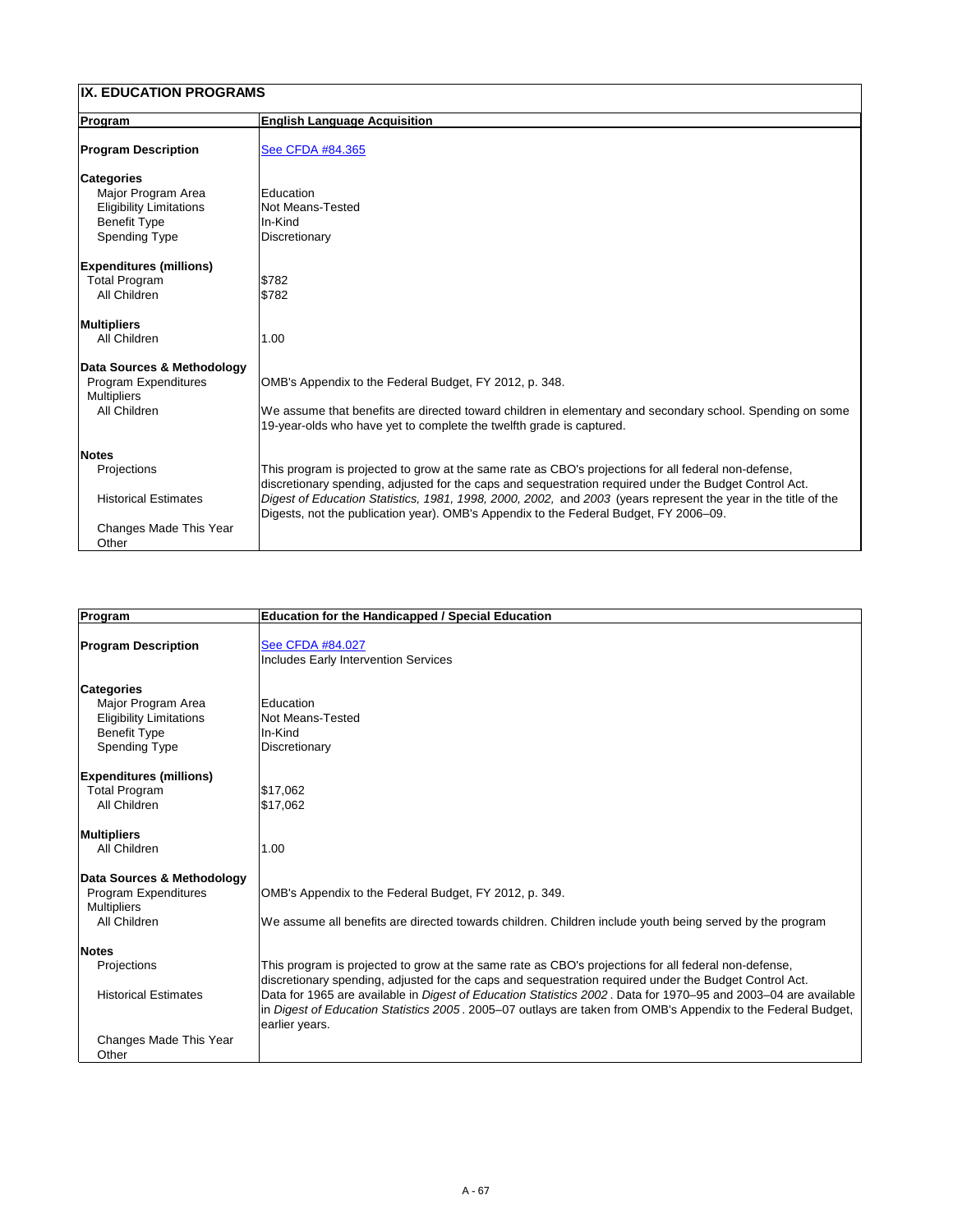| <b>IX. EDUCATION PROGRAMS</b>                                                                                            |                                                                                                                                                                                                                                                                                                                                                                                                                                                                                                                                                                                                                                                                                                                                                                                                                                                         |  |
|--------------------------------------------------------------------------------------------------------------------------|---------------------------------------------------------------------------------------------------------------------------------------------------------------------------------------------------------------------------------------------------------------------------------------------------------------------------------------------------------------------------------------------------------------------------------------------------------------------------------------------------------------------------------------------------------------------------------------------------------------------------------------------------------------------------------------------------------------------------------------------------------------------------------------------------------------------------------------------------------|--|
| Program                                                                                                                  | <b>Domestic Schools</b>                                                                                                                                                                                                                                                                                                                                                                                                                                                                                                                                                                                                                                                                                                                                                                                                                                 |  |
| <b>Program Description</b>                                                                                               | Domestic Schools, formerly Section 6 of Public Law 81-874 (the former Impact Aid statute), was funded and<br>administered by the U.S. Department of Education during 1951–81. This program allowed the secretary to make<br>arrangements for the education of children who resided on federal property when no suitable local school district<br>could or would provide for the education of these children. Since 1981, the provision had been funded by the<br>Department of Defense and, in 1994, when public law 81-874 was repealed, the Department of Defense was<br>authorized to fund and administer similar provisions (A Study of Schools Serving Military Families in the U.S.,<br>U.S. Department of Defense, 1997). This program is also called "Section VI Schools" and "Domestic Dependent<br>Elementary and Secondary Schools" (DDESS). |  |
| <b>Categories</b><br>Major Program Area<br><b>Eligibility Limitations</b><br><b>Benefit Type</b><br><b>Spending Type</b> | <b>Education</b><br><b>Not Means-Tested</b><br>In-Kind<br><b>Discretionary</b>                                                                                                                                                                                                                                                                                                                                                                                                                                                                                                                                                                                                                                                                                                                                                                          |  |
| <b>Expenditures (millions)</b><br><b>Total Program</b><br>All Children                                                   | \$450<br>\$450                                                                                                                                                                                                                                                                                                                                                                                                                                                                                                                                                                                                                                                                                                                                                                                                                                          |  |
| <b>Multipliers</b><br><b>All Children</b>                                                                                | 1.00                                                                                                                                                                                                                                                                                                                                                                                                                                                                                                                                                                                                                                                                                                                                                                                                                                                    |  |
| Data Sources & Methodology<br><b>Program Expenditures</b><br><b>Multipliers</b><br><b>All Children</b>                   | Digest of Education Statistics 2011, Table 386.<br>We assume that benefits are directed toward children in elementary and secondary school. Spending on some<br>19-year-olds who have yet to complete the twelfth grade is captured.                                                                                                                                                                                                                                                                                                                                                                                                                                                                                                                                                                                                                    |  |
| <b>Notes</b><br><b>Projections</b><br><b>Historical Estimates</b>                                                        | This program is projected to grow at the same rate as CBO's projections for all federal non-defense,<br>discretionary spending, adjusted for the caps and sequestration required under the Budget Control Act.<br>Digest of Education Statistics 1981, 1998, 2000, 2002, 2003, 2005, 2007, 2009 (years represent the year in the                                                                                                                                                                                                                                                                                                                                                                                                                                                                                                                        |  |
| <b>Changes Made This Year</b><br>Other                                                                                   | title of the Digests, not the publication year).                                                                                                                                                                                                                                                                                                                                                                                                                                                                                                                                                                                                                                                                                                                                                                                                        |  |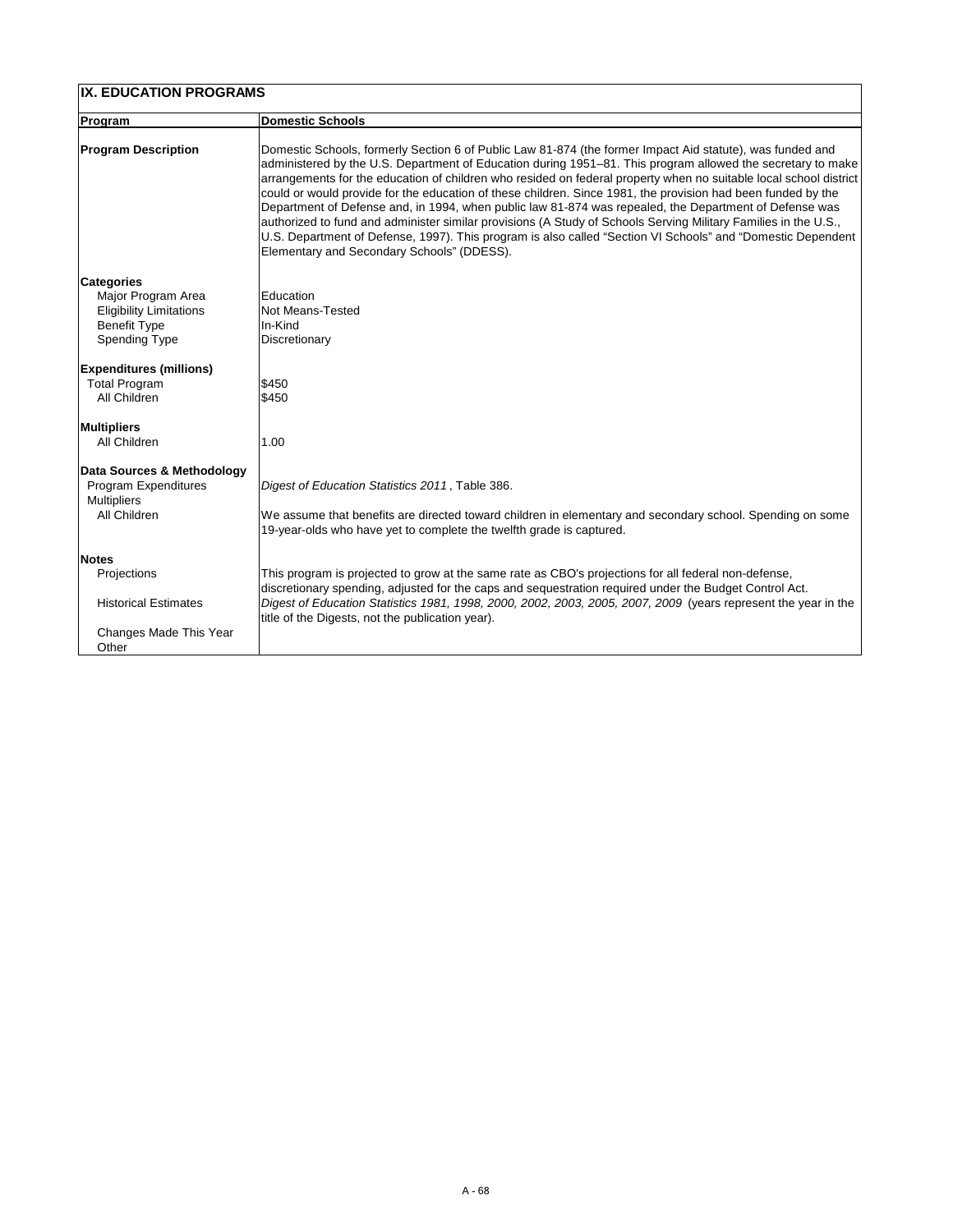| <b>Program</b>                                                                                                           | <b>Institute of Education Sciences</b>                                                                                                                                                                                                                                                                                                                                                                                                                                     |
|--------------------------------------------------------------------------------------------------------------------------|----------------------------------------------------------------------------------------------------------------------------------------------------------------------------------------------------------------------------------------------------------------------------------------------------------------------------------------------------------------------------------------------------------------------------------------------------------------------------|
| <b>Program Description</b>                                                                                               | Includes CFDA 84.305<br><b>Includes CFDA 84.372</b><br>Includes CFDA 84.324                                                                                                                                                                                                                                                                                                                                                                                                |
| <b>Categories</b><br>Major Program Area<br><b>Eligibility Limitations</b><br><b>Benefit Type</b><br><b>Spending Type</b> | IEducation<br><b>Not Means-Tested</b><br>In-Kind<br>Discretionary                                                                                                                                                                                                                                                                                                                                                                                                          |
| <b>Expenditures (millions)</b><br><b>Total Program</b>                                                                   | \$686                                                                                                                                                                                                                                                                                                                                                                                                                                                                      |
| <b>Multipliers</b><br><b>All Children</b>                                                                                | 0.77                                                                                                                                                                                                                                                                                                                                                                                                                                                                       |
| Data Sources & Methodology<br><b>Program Expenditures</b><br><b>Multipliers</b><br><b>All Children</b>                   | OMB's Appendix to the Federal Budget, FY 2012, p.384.<br>Because some of these funds are used to support higher education, our multiplier is students < 18 as proportion  <br>of all students. Source: school enrollment by age, Statistical Abstract 2011:<br>http://www.census.gov/compendia/statab/cats/education.html.                                                                                                                                                 |
| <b>Notes</b><br><b>Projections</b><br><b>Historical Estimates</b><br>Changes Made This Year<br>Other                     | This program is projected to grow at the same rate as CBO's projections for all federal non-defense,<br>discretionary spending, adjusted for the caps and sequestration required under the Budget Control Act.<br>Outlays are from earlier versions of OMB's Appendix to the Federal Budget.<br>This program was reinstated this year after being excluded in 2008. In prior reports, the multiplier was 1, and<br>has since been revised to exclude children over age 18. |

| Program                               | <b>Innovation &amp; Improvement</b>                                                                                                                                                                                                                                                                                                                                    |
|---------------------------------------|------------------------------------------------------------------------------------------------------------------------------------------------------------------------------------------------------------------------------------------------------------------------------------------------------------------------------------------------------------------------|
|                                       |                                                                                                                                                                                                                                                                                                                                                                        |
| <b>Program Description</b>            | Includes CFDA #84.215 (Fund for the Improvement of Education)                                                                                                                                                                                                                                                                                                          |
|                                       | Includes CFDA #84.282 (Charter Schools)                                                                                                                                                                                                                                                                                                                                |
|                                       | Includes CFDA #84.374 (Teacher Incentive Fund - Recovery Act)                                                                                                                                                                                                                                                                                                          |
|                                       | Also includes several smaller programs                                                                                                                                                                                                                                                                                                                                 |
| <b>Categories</b>                     |                                                                                                                                                                                                                                                                                                                                                                        |
| Major Program Area                    | Education                                                                                                                                                                                                                                                                                                                                                              |
| <b>Eligibility Limitations</b>        | <b>Not Means-Tested</b>                                                                                                                                                                                                                                                                                                                                                |
| <b>Benefit Type</b>                   | In-Kind                                                                                                                                                                                                                                                                                                                                                                |
| <b>Spending Type</b>                  | <b>Discretionary</b>                                                                                                                                                                                                                                                                                                                                                   |
| <b>Expenditures (millions)</b>        |                                                                                                                                                                                                                                                                                                                                                                        |
| <b>Total Program</b>                  | \$1,035                                                                                                                                                                                                                                                                                                                                                                |
| <b>All Children</b>                   | \$1,035                                                                                                                                                                                                                                                                                                                                                                |
| <b>Multipliers</b>                    |                                                                                                                                                                                                                                                                                                                                                                        |
| <b>All Children</b>                   | 1.00                                                                                                                                                                                                                                                                                                                                                                   |
| <b>Data Sources &amp; Methodology</b> |                                                                                                                                                                                                                                                                                                                                                                        |
| <b>Program Expenditures</b>           | OMB's Appendix to the Federal Budget, FY 2012, p. 344-45.                                                                                                                                                                                                                                                                                                              |
| <b>Multipliers</b>                    |                                                                                                                                                                                                                                                                                                                                                                        |
| <b>All Children</b>                   | We assume that benefits are directed toward children in elementary and secondary school. Spending on some<br>19-year-olds who have yet to complete the twelfth grade is captured. Although direct beneficiaries of FIE funds<br>may include institutions of higher education, their use of the funds is to be for the benefit of elementary and<br>secondary students. |
| <b>Notes</b>                          |                                                                                                                                                                                                                                                                                                                                                                        |
| <b>Projections</b>                    | This program is projected to grow at the same rate as CBO's projections for all federal non-defense,<br>discretionary spending, adjusted for the caps and sequestration required under the Budget Control Act.                                                                                                                                                         |
| <b>Historical Estimates</b>           | Outlays are from earlier versions of OMB's Appendix to the Federal Budget.                                                                                                                                                                                                                                                                                             |
| <b>Changes Made This Year</b>         |                                                                                                                                                                                                                                                                                                                                                                        |
| Other                                 |                                                                                                                                                                                                                                                                                                                                                                        |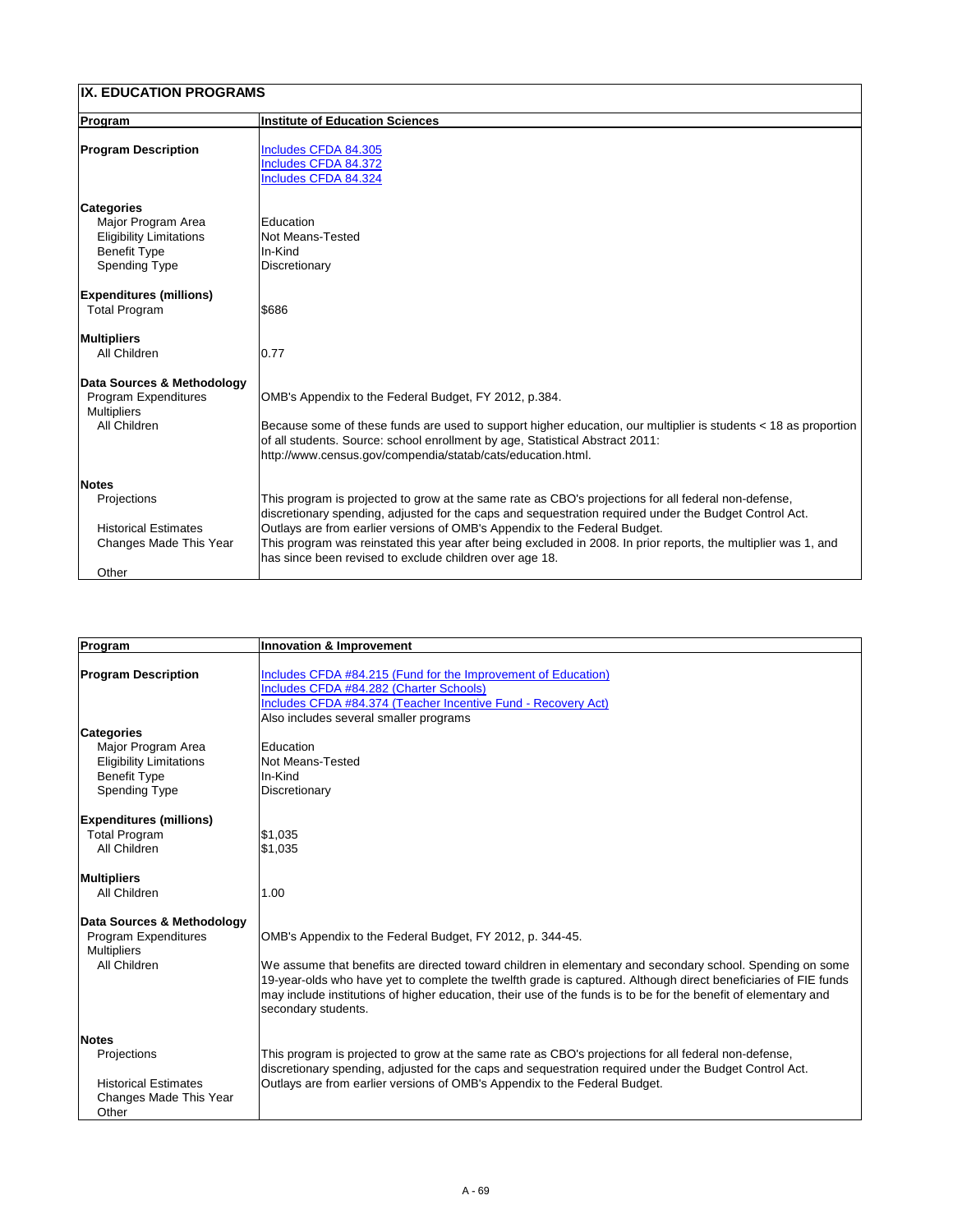| IX. EDUCATION PROGRAMS                                                                                                   |                                                                                                                                                                                                                                                                                              |  |
|--------------------------------------------------------------------------------------------------------------------------|----------------------------------------------------------------------------------------------------------------------------------------------------------------------------------------------------------------------------------------------------------------------------------------------|--|
| <b>Program</b>                                                                                                           | <b>Safe Schools &amp; Citizenship Education</b>                                                                                                                                                                                                                                              |  |
| <b>Program Description</b>                                                                                               | Includes CFDA #84.186 (Safe and Drug-Free Schools and Communities - State Grants)<br>Includes Violence in Schools Prevention Programs<br>Includes National Youth Anti-Drug Media Campaign                                                                                                    |  |
| <b>Categories</b><br>Major Program Area<br><b>Eligibility Limitations</b><br><b>Benefit Type</b><br><b>Spending Type</b> | Education<br>Not Means-Tested<br>In-Kind<br><b>Discretionary</b>                                                                                                                                                                                                                             |  |
| <b>Expenditures (millions)</b><br><b>Total Program</b><br><b>All Children</b>                                            | \$433<br>\$433                                                                                                                                                                                                                                                                               |  |
| Multipliers<br><b>All Children</b>                                                                                       | 1.00                                                                                                                                                                                                                                                                                         |  |
| <b>Data Sources &amp; Methodology</b><br><b>Program Expenditures</b><br><b>Multipliers</b><br><b>All Children</b>        | OMB's Appendix to the Federal Budget, FY 2012, p. 346-47.<br>We assume that benefits are directed toward children in elementary and secondary school. Spending on some<br>19-year-olds who have yet to complete the 12th grade is captured.                                                  |  |
| <b>Notes</b><br><b>Projections</b><br><b>Historical Estimates</b><br><b>Changes Made This Year</b><br>Other              | This program is projected to grow at the same rate as CBO's projections for all federal non-defense,<br>discretionary spending, adjusted for the caps and sequestration required under the Budget Control Act.<br>Outlays are from earlier versions of OMB's Appendix to the Federal Budget. |  |

| Program                                                                                                                  | <b>Hurricane Education Recovery</b>                                                                                                                                                                                                                                                                                                                                                                                                                                                                                                                                                                                                                                                                                                                              |
|--------------------------------------------------------------------------------------------------------------------------|------------------------------------------------------------------------------------------------------------------------------------------------------------------------------------------------------------------------------------------------------------------------------------------------------------------------------------------------------------------------------------------------------------------------------------------------------------------------------------------------------------------------------------------------------------------------------------------------------------------------------------------------------------------------------------------------------------------------------------------------------------------|
| <b>Program Description</b>                                                                                               | Includes funds "to provide assistance or services to local educational agencies and nonpublic schools in<br>Alabama, Louisiana, Mississippi, and Texas to help defray expenses related to the restart, reopening, and re-<br>enrollment of students in elementary and secondary schools that serve an area in which a major disaster related<br>to Hurricanes Katrina or Rita was declaredto local educational agencies (LEAs) to enable them to address the<br>needs of homeless students displaced by Hurricanes Katrina and Rita. to local educational agencies for the<br>cost of educating students enrolled in public and nonpublic schools who were displaced by Hurricanes Katrina<br>and Rita" (OMB's Appendix to the Federal Budget, FY 2007, p. 377). |
| <b>Categories</b><br>Major Program Area<br><b>Eligibility Limitations</b><br><b>Benefit Type</b><br><b>Spending Type</b> | Education<br><b>Not Means-Tested</b><br>In-Kind<br>Discretionary                                                                                                                                                                                                                                                                                                                                                                                                                                                                                                                                                                                                                                                                                                 |
| <b>Expenditures (millions)</b><br><b>Total Program</b><br><b>All Children</b>                                            | \$28<br>\$28                                                                                                                                                                                                                                                                                                                                                                                                                                                                                                                                                                                                                                                                                                                                                     |
| <b>Multipliers</b><br><b>All Children</b>                                                                                | 1.00                                                                                                                                                                                                                                                                                                                                                                                                                                                                                                                                                                                                                                                                                                                                                             |
| Data Sources & Methodology<br><b>Program Expenditures</b><br><b>Multipliers</b><br>All Children                          | OMB's Appendix to the Federal Budget, FY 2012, p. 387.<br>We assume that benefits are directed toward children in elementary and secondary school. Spending on some<br>19-year-olds who have yet to complete the twelfth grade is captured.                                                                                                                                                                                                                                                                                                                                                                                                                                                                                                                      |
| <b>Notes</b><br><b>Projections</b>                                                                                       | We use OMB's Appendix to the Federal Budget to project 2010 outlays. Program is expected to end in 2010.                                                                                                                                                                                                                                                                                                                                                                                                                                                                                                                                                                                                                                                         |
| <b>Historical Estimates</b><br>Changes Made This Year<br>Other                                                           | Digest of Education Statistics 1981, 1998, 2000, 2002, 2003, 2005, 2007, 2009 (years represent the year in the<br>title of the Digests, not the publication year).<br>New source for program expenditures.                                                                                                                                                                                                                                                                                                                                                                                                                                                                                                                                                       |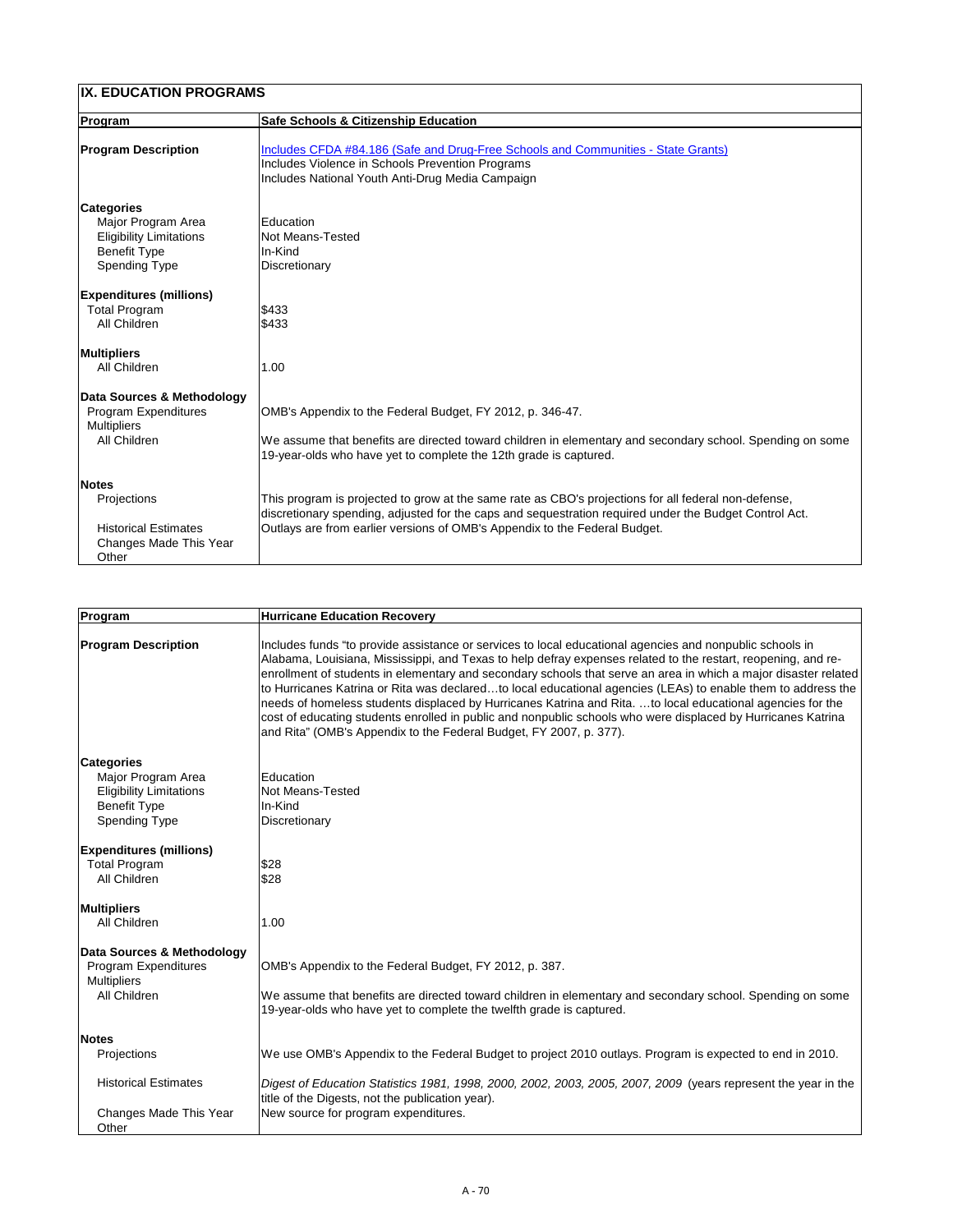| <b>IX. EDUCATION PROGRAMS</b>               |                                                                                                                                                                                                                                                                                                              |  |
|---------------------------------------------|--------------------------------------------------------------------------------------------------------------------------------------------------------------------------------------------------------------------------------------------------------------------------------------------------------------|--|
| Program                                     | Junior R.O.T.C.                                                                                                                                                                                                                                                                                              |  |
| <b>Program Description</b>                  | "A program that introduces students to the theory and practice of military science, life in the U.S. Army, and<br>prepares them for cadet status. Programs are offered as adjuncts to regular high school." (Army ROTC:<br>Overview, U.S. Department of Defense, 2008). https://www.usarmyjrotc.com/jrotc/dt |  |
| <b>Categories</b><br>Major Program Area     | Education                                                                                                                                                                                                                                                                                                    |  |
| <b>Eligibility Limitations</b>              | <b>Not Means-Tested</b>                                                                                                                                                                                                                                                                                      |  |
| <b>Benefit Type</b><br><b>Spending Type</b> | In-Kind<br>Discretionary                                                                                                                                                                                                                                                                                     |  |
| <b>Expenditures (millions)</b>              |                                                                                                                                                                                                                                                                                                              |  |
| <b>Total Program</b>                        | \$378                                                                                                                                                                                                                                                                                                        |  |
| <b>All Children</b>                         | \$378                                                                                                                                                                                                                                                                                                        |  |
| <b>Multipliers</b>                          |                                                                                                                                                                                                                                                                                                              |  |
| <b>All Children</b>                         | 1.00                                                                                                                                                                                                                                                                                                         |  |
| Data Sources & Methodology                  |                                                                                                                                                                                                                                                                                                              |  |
| <b>Program Expenditures</b>                 | Digest of Education Statistics 2011, Table 386.                                                                                                                                                                                                                                                              |  |
| <b>Multipliers</b><br><b>All Children</b>   | Program serves high school students. Spending on some 19-year-olds who have yet to complete the twelfth<br>grade is captured.                                                                                                                                                                                |  |
| <b>Notes</b>                                |                                                                                                                                                                                                                                                                                                              |  |
| Projections                                 | This program is projected to grow at the same rate as CBO's projections for all federal non-defense, non-<br>homeland security, non-international affairs discretionary spending.                                                                                                                            |  |
| <b>Historical Estimates</b>                 | Digest of Education Statistics 1981, 1998, 2000, 2002, 2003, 2005, 2007, 2009 (years represent the year in the<br>title of the Digests, not the publication year).                                                                                                                                           |  |
| <b>Changes Made This Year</b><br>Other      |                                                                                                                                                                                                                                                                                                              |  |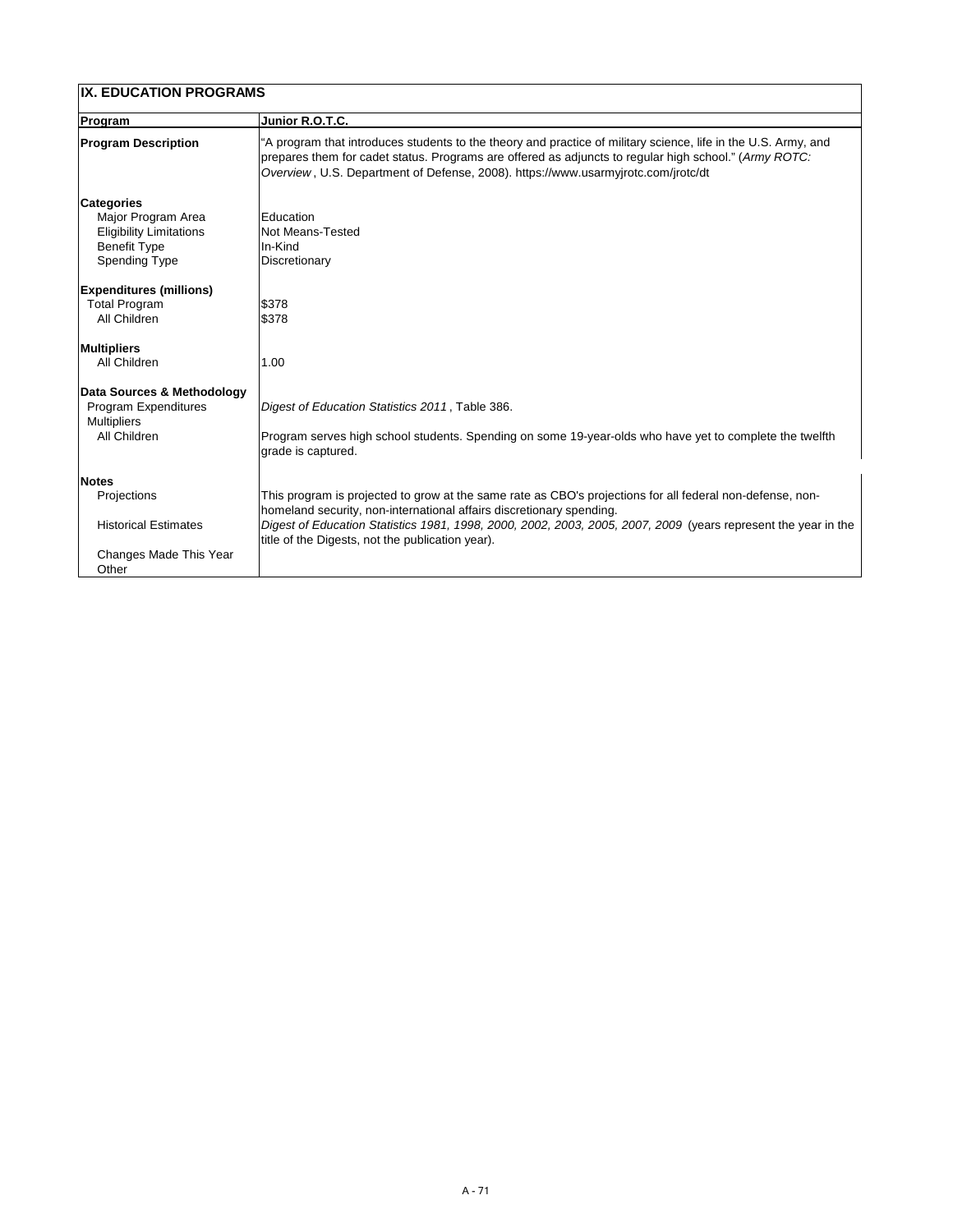| <b>X. TRAINING PROGRAMS</b>                                                                                              |                                                                                                                                                                                                                                                                                                                                                                                                                                                                                                                                                                                                                                                              |
|--------------------------------------------------------------------------------------------------------------------------|--------------------------------------------------------------------------------------------------------------------------------------------------------------------------------------------------------------------------------------------------------------------------------------------------------------------------------------------------------------------------------------------------------------------------------------------------------------------------------------------------------------------------------------------------------------------------------------------------------------------------------------------------------------|
| Program                                                                                                                  | <b>Job Corps</b>                                                                                                                                                                                                                                                                                                                                                                                                                                                                                                                                                                                                                                             |
| <b>Program Description</b>                                                                                               | The Job Corps was initially authorized in 1964 under the Economic Opportunity Act (Public Law 106-222). Since<br>1982, it has been authorized under the Job Training Partnership Act. The program serves economically<br>disadvantaged youth age 14 to 24. Youth are placed in a residential setting and provided with "basic education,<br>vocational skill training, work experience, counseling, health care, and other supportive services" (Overview of<br>Entitlement Programs: 2004 Green Book, Committee on Ways and Means, p. 833).                                                                                                                 |
| <b>Categories</b><br>Major Program Area<br><b>Eligibility Limitations</b><br><b>Benefit Type</b><br><b>Spending Type</b> | Training<br>Means-Tested<br>In-Kind<br><b>Discretionary</b>                                                                                                                                                                                                                                                                                                                                                                                                                                                                                                                                                                                                  |
| <b>Expenditures (millions)</b><br><b>Total Program</b><br><b>All Children</b>                                            | \$1,659<br>\$707                                                                                                                                                                                                                                                                                                                                                                                                                                                                                                                                                                                                                                             |
| Multipliers<br><b>All Children</b>                                                                                       | 0.43                                                                                                                                                                                                                                                                                                                                                                                                                                                                                                                                                                                                                                                         |
| Data Sources & Methodology<br><b>Program Expenditures</b><br><b>Multipliers</b><br><b>All Children</b>                   | OMB's Appendix to the Federal Budget, FY 2013, p. 819.<br>We obtained estimates of the proportion of participants who are children 19 and under from Shao Zhang and<br>Cathy Keiter at the Department of Labor. Data for fiscal year 2011 is based on program year 2010 (July 2010 to<br>June 2011).                                                                                                                                                                                                                                                                                                                                                         |
| <b>Notes</b><br>Projections<br><b>Historical Estimates</b><br><b>Changes Made This Year</b>                              | This program is projected to grow at the same rate as CBO's projections for all federal non-defense,<br>discretionary spending, adjusted for the caps and sequestration required under the Budget Control Act.<br>For years before 1995, program cost information was provided by the U.S. Department of Labor, Employment<br>and Training Administration (Puterbaugh 1995). For years after 1995, we used OMB's Appendix to the Federal<br>Budget. We obtained data to calculate multipliers from Cathy Keiter at the Department of Labor.<br>We receive expenditure data by program year instead of by fiscal year. Previously, we equated program year to |
| Other                                                                                                                    | fiscal year. We now use data for program year 2010 (July 2010-June 2011) as a proxy for outlays in fiscal year<br>2011, as there is more overlap with the following fiscal year (9 months as opposed to 3 months). We have<br>backdated this change to all previous years.                                                                                                                                                                                                                                                                                                                                                                                   |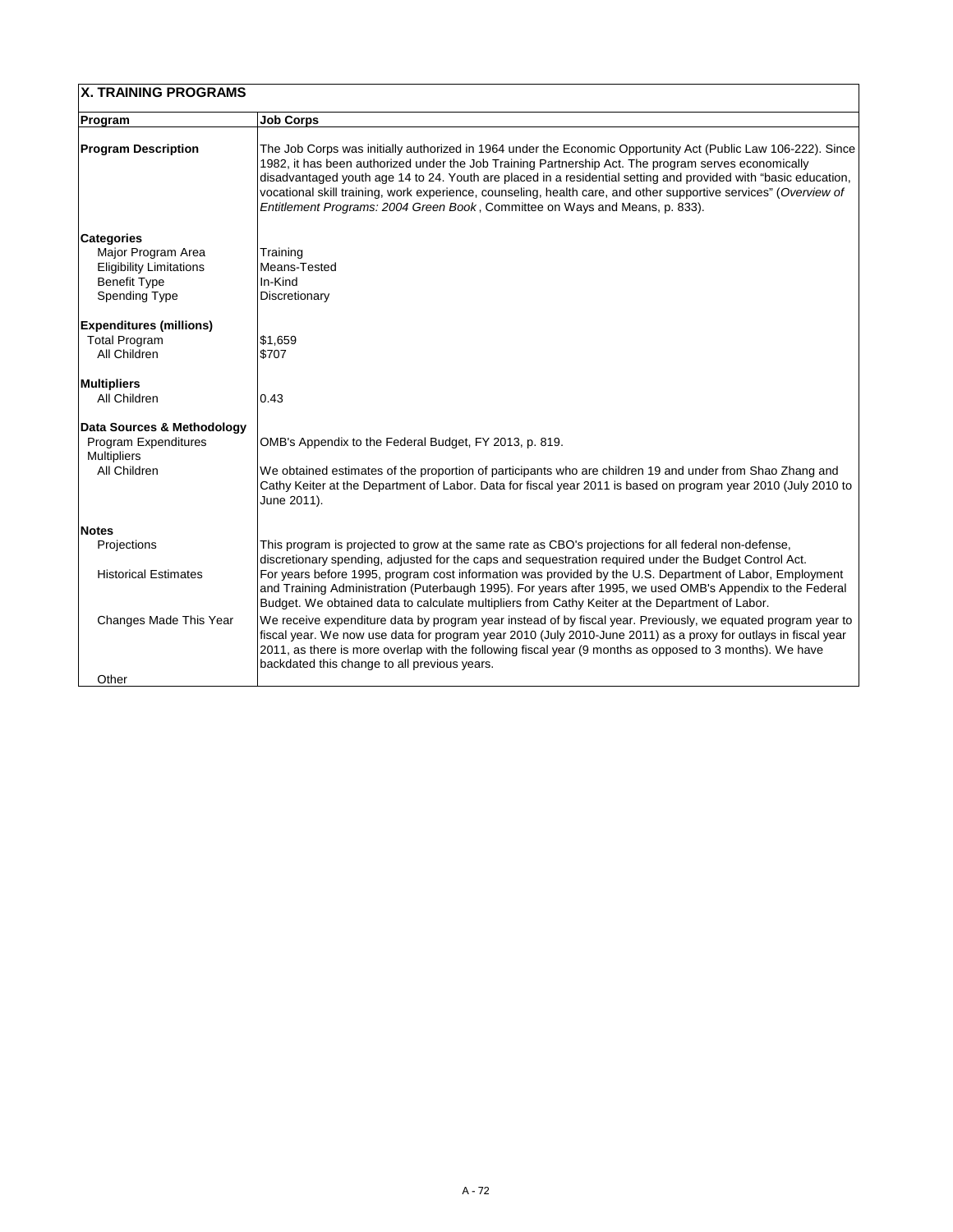| <b>X. TRAINING PROGRAMS</b>                                                                                              |                                                                                                                                                                                                                                                                                                                                                                                                                                                                                                                                                                                                                                                                                                             |  |
|--------------------------------------------------------------------------------------------------------------------------|-------------------------------------------------------------------------------------------------------------------------------------------------------------------------------------------------------------------------------------------------------------------------------------------------------------------------------------------------------------------------------------------------------------------------------------------------------------------------------------------------------------------------------------------------------------------------------------------------------------------------------------------------------------------------------------------------------------|--|
| Program                                                                                                                  | Youth Offender Grants (renamed Reintegration of Ex-Offenders in 2008)                                                                                                                                                                                                                                                                                                                                                                                                                                                                                                                                                                                                                                       |  |
| <b>Program Description</b>                                                                                               | See CFDA #17.270                                                                                                                                                                                                                                                                                                                                                                                                                                                                                                                                                                                                                                                                                            |  |
| <b>Categories</b><br>Major Program Area<br><b>Eligibility Limitations</b><br><b>Benefit Type</b><br><b>Spending Type</b> | Training<br>Means-Tested<br>In-Kind<br>Discretionary                                                                                                                                                                                                                                                                                                                                                                                                                                                                                                                                                                                                                                                        |  |
| <b>Expenditures (millions)</b><br><b>Total Program</b><br><b>All Children</b>                                            | \$27<br>\$27                                                                                                                                                                                                                                                                                                                                                                                                                                                                                                                                                                                                                                                                                                |  |
| <b>Multipliers</b><br><b>All Children</b>                                                                                | 1.00                                                                                                                                                                                                                                                                                                                                                                                                                                                                                                                                                                                                                                                                                                        |  |
| Data Sources & Methodology<br><b>Program Expenditures</b><br><b>Multipliers</b><br><b>All Children</b>                   | David Lah at the Department of Labor provided program expenditures. Since program data is lagged by 9<br>months, 2011 number is based on appropriations, not actual expenditures.<br>Expenditures are estimated for children age 14–18, thus the multiplier is 1.                                                                                                                                                                                                                                                                                                                                                                                                                                           |  |
| <b>Notes</b><br><b>Projections</b><br><b>Historical Estimates</b><br>Changes Made This Year<br>Other                     | This program is projected to grow at the same rate as CBO's projections for all federal non-defense,<br>discretionary spending, adjusted for the caps and sequestration required under the Budget Control Act.<br>David Lah at the Department of Labor provided all earlier data on outlays and multipliers.<br>We receive expenditure data by program year instead of by fiscal year. Previously, we equated program year to<br>fiscal year. We now use data for program year 2010 (July 2010-June 2011) as a proxy for outlays in fiscal year<br>2011, as there is more overlap with the following fiscal year (9 months as opposed to 3 months). We have<br>backdated this change to all previous years. |  |

| Program                        | <b>WIA Youth Formula Grants</b> |  |
|--------------------------------|---------------------------------|--|
| <b>Program Description</b>     | <b>See CFDA #17.259</b>         |  |
|                                |                                 |  |
| <b>Categories</b>              |                                 |  |
| Major Program Area             | Training                        |  |
| <b>Eligibility Limitations</b> | Means-Tested                    |  |
| <b>Benefit Type</b>            | In-Kind                         |  |
| <b>Spending Type</b>           | Discretionary                   |  |

| <b>Expenditures (millions)</b><br><b>Total Program</b><br>All Children | S1,002<br>\$685                                                                                                                                                                                                                                                                                                                                                                             |
|------------------------------------------------------------------------|---------------------------------------------------------------------------------------------------------------------------------------------------------------------------------------------------------------------------------------------------------------------------------------------------------------------------------------------------------------------------------------------|
| <b>Multipliers</b>                                                     |                                                                                                                                                                                                                                                                                                                                                                                             |
| All Children                                                           | 0.68                                                                                                                                                                                                                                                                                                                                                                                        |
| Data Sources & Methodology                                             |                                                                                                                                                                                                                                                                                                                                                                                             |
| <b>Program Expenditures</b>                                            | David Lah at the Department of Labor provided program expenditures. Since program data is lagged by 9<br>months, 2011 number is based on appropriations, not actual expenditures.                                                                                                                                                                                                           |
| <b>Multipliers</b>                                                     |                                                                                                                                                                                                                                                                                                                                                                                             |
| All Children                                                           | Expenditures are estimated for children age 14–18, thus the multiplier is 1.                                                                                                                                                                                                                                                                                                                |
| <b>Notes</b>                                                           |                                                                                                                                                                                                                                                                                                                                                                                             |
| <b>Projections</b>                                                     | This program is projected to grow at the same rate as CBO's projections for all federal non-defense,<br>discretionary spending, adjusted for the caps and sequestration required under the Budget Control Act.                                                                                                                                                                              |
| <b>Historical Estimates</b>                                            | David Lah at the Department of Labor provided all earlier data on outlays and multipliers.                                                                                                                                                                                                                                                                                                  |
| <b>Changes Made This Year</b>                                          | We receive expenditure data by program year instead of by fiscal year. Previously, we equated program year to<br>fiscal year. We now use data for program year 2010 (July 2010-June 2011) as a proxy for outlays in fiscal year<br>2011, as there is more overlap with the following fiscal year (9 months as opposed to 3 months). We have<br>backdated this change to all previous years. |
| Other                                                                  |                                                                                                                                                                                                                                                                                                                                                                                             |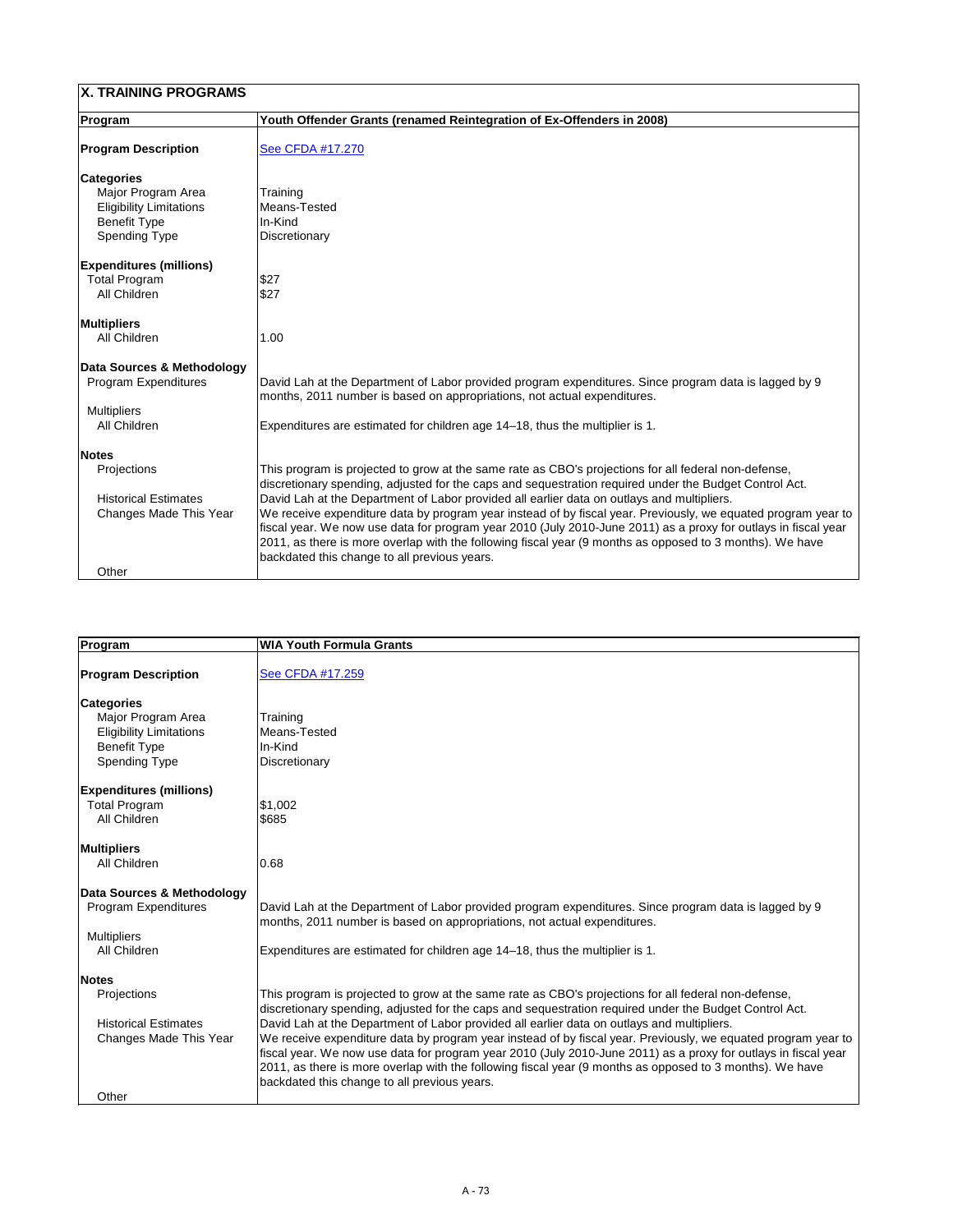## **X. TRAINING PROGRAMS**

| <b>Program</b>                                                                                                           | <b>YouthBuild Grants</b>                                                                                                                                                                                                                                                                                                                                                                                                                                                                                                                                                                                                                                                                                    |  |
|--------------------------------------------------------------------------------------------------------------------------|-------------------------------------------------------------------------------------------------------------------------------------------------------------------------------------------------------------------------------------------------------------------------------------------------------------------------------------------------------------------------------------------------------------------------------------------------------------------------------------------------------------------------------------------------------------------------------------------------------------------------------------------------------------------------------------------------------------|--|
| <b>Program Description</b>                                                                                               | See CFDA #17.274                                                                                                                                                                                                                                                                                                                                                                                                                                                                                                                                                                                                                                                                                            |  |
| <b>Categories</b><br>Major Program Area<br><b>Eligibility Limitations</b><br><b>Benefit Type</b><br><b>Spending Type</b> | Training<br>Means-Tested<br>In-Kind<br><b>Discretionary</b>                                                                                                                                                                                                                                                                                                                                                                                                                                                                                                                                                                                                                                                 |  |
| <b>Expenditures (millions)</b><br><b>Total Program</b><br><b>All Children</b>                                            | \$106<br>\$41                                                                                                                                                                                                                                                                                                                                                                                                                                                                                                                                                                                                                                                                                               |  |
| <b>Multipliers</b><br><b>All Children</b>                                                                                | 0.38                                                                                                                                                                                                                                                                                                                                                                                                                                                                                                                                                                                                                                                                                                        |  |
| Data Sources & Methodology<br><b>Program Expenditures</b><br><b>Multipliers</b><br><b>All Children</b>                   | David Lah at the Department of Labor provided program expenditures. Since program data is lagged by 9<br>months, 2010 number is based on appropriations, not actual expenditures.<br>Expenditures are estimated for children age 14–18, thus the multiplier is 1.                                                                                                                                                                                                                                                                                                                                                                                                                                           |  |
| <b>Notes</b><br><b>Projections</b><br><b>Historical Estimates</b><br><b>Changes Made This Year</b><br>Other              | This program is projected to grow at the same rate as CBO's projections for all federal non-defense,<br>discretionary spending, adjusted for the caps and sequestration required under the Budget Control Act.<br>David Lah at the Department of Labor provided all earlier data on outlays and multipliers.<br>We receive expenditure data by program year instead of by fiscal year. Previously, we equated program year to<br>fiscal year. We now use data for program year 2010 (July 2010-June 2011) as a proxy for outlays in fiscal year<br>2011, as there is more overlap with the following fiscal year (9 months as opposed to 3 months). We have<br>backdated this change to all previous years. |  |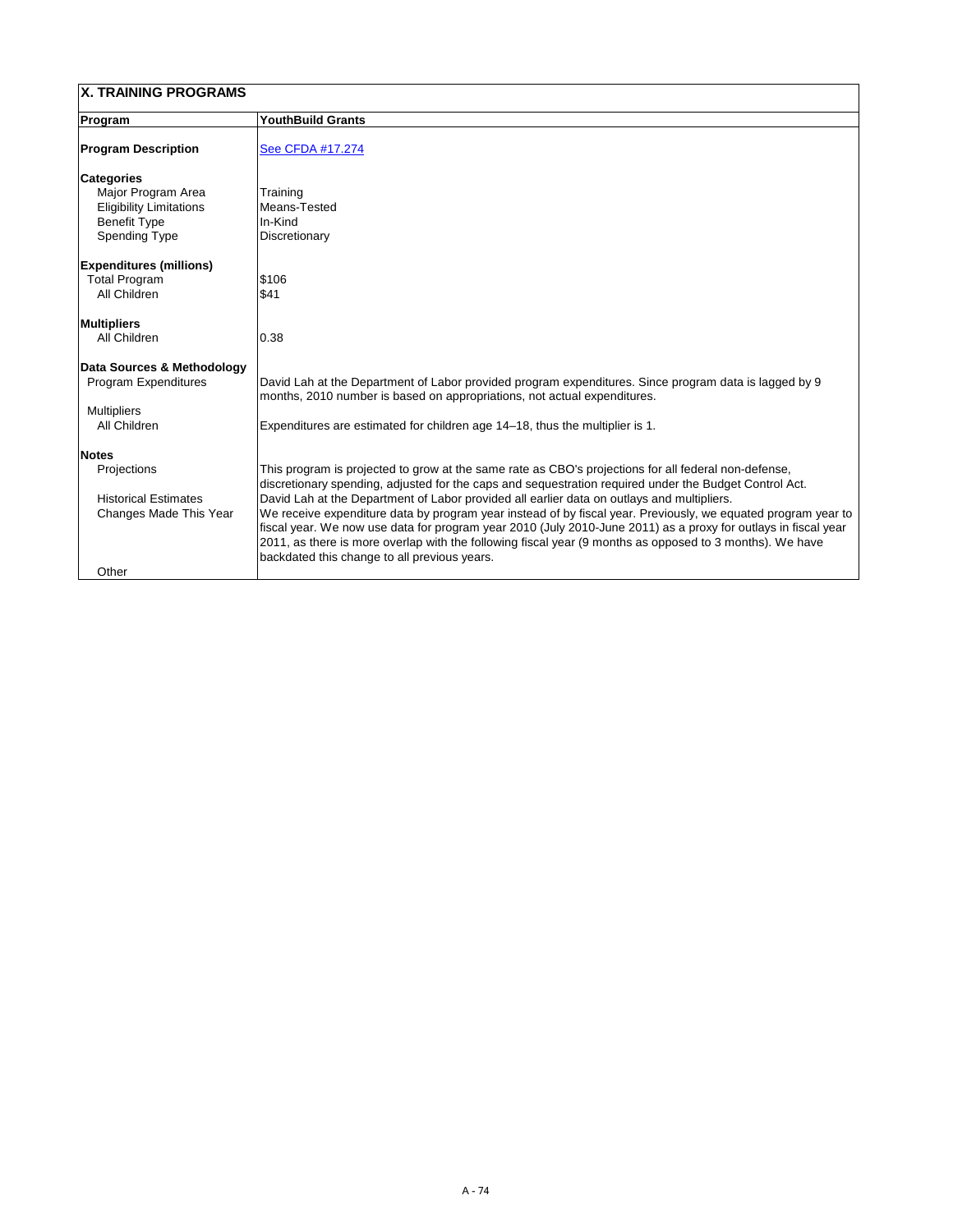## **XI. References**

- Airis, Janet. 2011. Personal and electronic communication from Janet Airis, Congressional Budget Office, to Julia Isaacs, March 28.
- Billen, P., D. Boyd, L. Dadayan, and T. Gais. 2007. *State Funding for Children: Spending in 2004 and How It Changed from Earlier Years*. Albany, NY: Nelson A. Rockefeller Institute of Government.
- Blom, Barry. 2011. Personal and electronic communication from Barry Blom, Congressional Budget Office, to Stephanie Rennane, April 1.
- Board of Trustees. 2009a. *The 2009 Annual Report of the Board of Trustees of the Federal Old-Age and Survivors Insurance and Disability Insurance Trust Funds.* Washington, DC: U.S. Government Printing Office.

———. 2009b. *The 2009 Annual Report of the Board of Trustees of the Federal Hospital Insurance and Federal Supplementary Medical Insurance Trust Funds*. Washington, DC: U.S. Government Printing Office.

- Boyd, Don, and L. Dadayan 2010. "Cuts in Local Employment Accelerated Sharply in September." Data Alert, October 12. Albany, NY: Nelson A. Rockefeller Institute of Government.
- Burke, Vee. 1991. *Cash and Noncash Benefits for Persons with Limited Income: Eligibility Rules, Recipient and Expenditure Data, FY1988–90*. Washington, DC: Congressional Research Service, Education and Public Welfare Division, Income Maintenance.
- Carasso, Adam, C. Eugene Steuerle, and Gillian Reynolds. 2007. *Kids' Share 2007: How Children Fare in the Federal Budget*. Washington, DC: The Urban Institute.
- Carasso, Adam, C. Eugene Steuerle, Gillian Reynolds, Tracy Vericker, and Jennifer Macomber. 2008. *Kids' Share 2008: How Children Fare in the Federal Budget*. Washington, DC: The Urban Institute.
- Clark, Rebecca, and Rosalind Berkowitz. 1995. "Federal Expenditures on Children, 1960–1995." Unpublished report to the Assistant Secretary of Planning and Evaluation, U.S. Department of Health and Human Services, Washington, DC.
- Clark, Rebecca, Rosalind Berkowitz King, Christopher Spiro, and C. Eugene Steuerle. 2000. *Federal Expenditures on Children: 1960–1997*. Assessing the New Federalism Occasional Paper 45. Washington, DC: The Urban Institute.
- Congressional Budget Office. 2011. *Estimated Impact of Automatic Budget Enforcement Procedures of the Budget Control Act.* Washington, DC: Congressional Budget Office.
	- ———. 2012a. *Budget and Economic Outlook: Fiscal Years 2012–2022*. Washington, DC: Congressional Budget Office.
	- ———. 2012b. *Updated Budget Projections: Fiscal Years 2012–2022*. Washington, DC: U.S. Government Printing Office.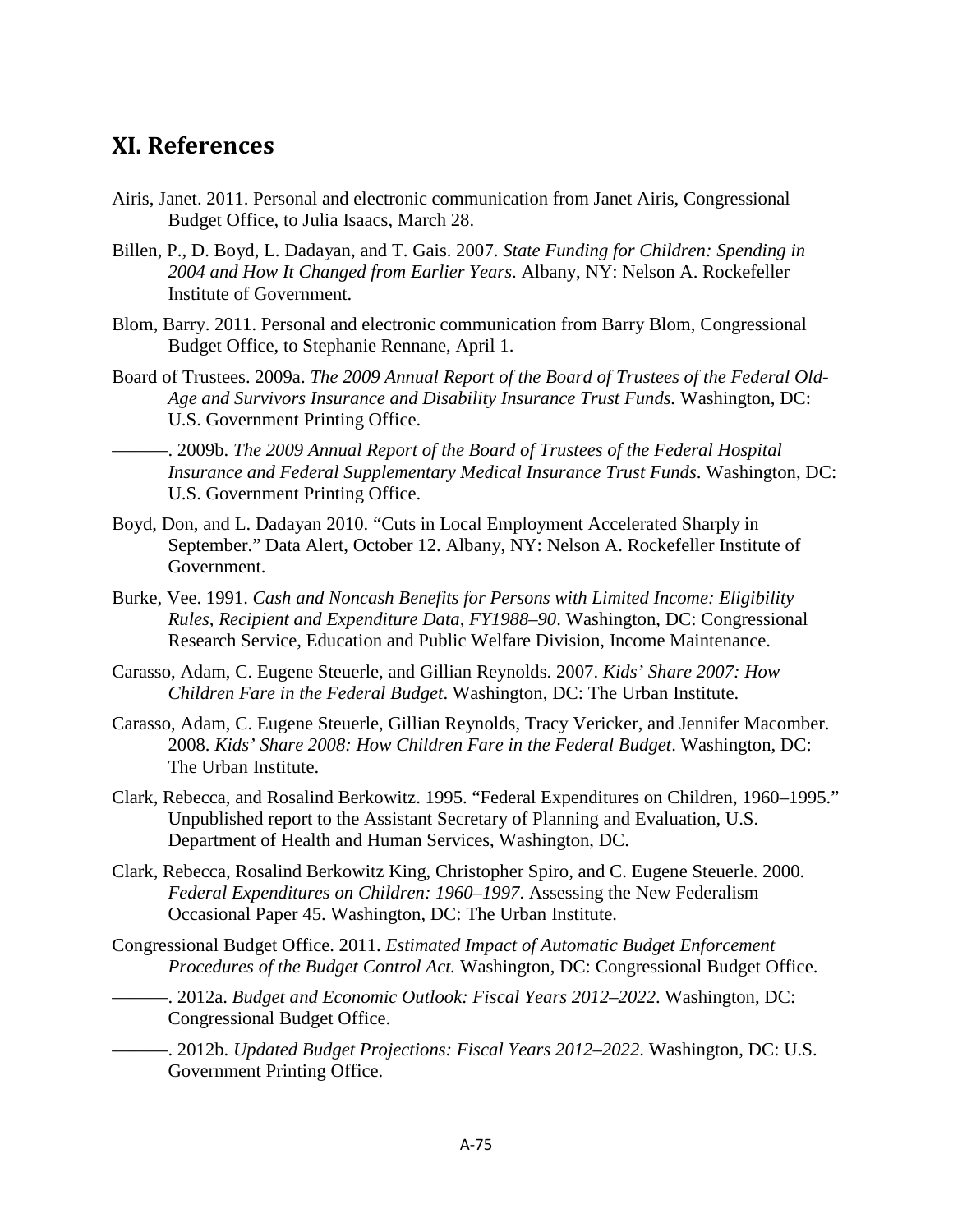- Dayadan, Lucy. 2011. Personal and electronic communication from Lucy Dayadan, Rockefeller Institute, to Julia Isaacs, April 5.
- Hahn, Heather, Genevieve Kenney, Christine Coyer, and Katherine Toran. 2012. *Federal Health Expenditures on Children on the Eve of Health Reform: A Benchmark for the Future*. Washington, DC: The Urban Institute.
- Internal Revenue Service (IRS). 2010. *Individual Income Tax Returns 2009*. Publication 1304. Washington, DC: IRS, Statistics of Income Division. Tables 2.3, 2.4, and 3.4 (same as table 1 online). [http://www.irs.gov/taxstats/indtaxstats/article/0,,id=134951,00.html.](http://www.irs.gov/taxstats/indtaxstats/article/0,,id=134951,00.html)
- Isaacs, Julia. 2009. *How Much Do We Spend on Children and the Elderly?* Washington, DC: The Brookings Institution.
	- ———. 2011. *The Recession's Ongoing Impact on America's Children: Indictors of Children's Economic Well-Being through 2011*. Washington, DC: First Focus and the Brookings Institution.
- Isaacs, Julia, Tracy Vericker, Jennifer Macomber, and Adam Kent. 2009. *Kids' Share: An Analysis of Federal Expenditures on Children through 2008*. Washington, DC: The Urban Institute.
- Isaacs, Julia, C. Eugene Steuerle, Stephanie Rennane, and Jennifer Macomber. 2010. *Kids' Share 2010: Report on Federal Expenditures on Children through 2009*. Washington, DC: The Urban Institute.
- Isaacs, Julia, Heather Hahn, C. Eugene Steuerle, Stephanie Rennane, and Tracy Vericker. 2011. *Kids' Share 2011: Report on Federal Expenditures on Children through 2009.*  Washington, DC: The Urban Institute and the Brookings Institution.
- Joint Committee on Taxation. 2009. *Estimated Budget Effects of the Revenue Provisions Contained in the Conference Agreement for H.R. 1, the "American Recovery and Reinvestment Act of 2009."* JCX-19-09. Washington, DC: Joint Committee on Taxation.
- Keiter, Cathy. 2011. Unpublished estimates based on program data. Department of Labor, Office of Job Corps, accountability team, to Stephanie Rennane, February 7.
- Kent, Adam, Tracy Vericker, Julia Isaacs, and Jennifer Macomber. 2009. *Data Appendix to Kids' Share: An Analysis of Federal Expenditures on Children through 2008.* Washington, DC: The Urban Institute.
- Kent, Adam, Jennifer Macomber, Julia Isaacs, Tracy Vericker, and Elizabeth H. Bringewatt. 2010. *Federal Expenditures on Pre-Kindergarteners and Kindergarteners in 2008 (Ages 3 through 5)*. Washington, DC: The Urban Institute.
- Lah, David. 2011. Unpublished estimates based on program data. Department of Labor, Employment and Training Administration, to Stephanie Rennane, May 4.
- Lawton, Emily, and Lisa Clemans-Cope. 2011. Unpublished estimates based on MSIS data adjusted to CMS-64 expenditures. Washington, DC: The Urban Institute.
- Macomber, Jennifer, Julia Isaacs, Tracy Vericker, and Adam Kent. 2010. *Public Investment in Children's Early and Elementary Years (Birth to Age 11)*. Washington, DC: The Urban Institute.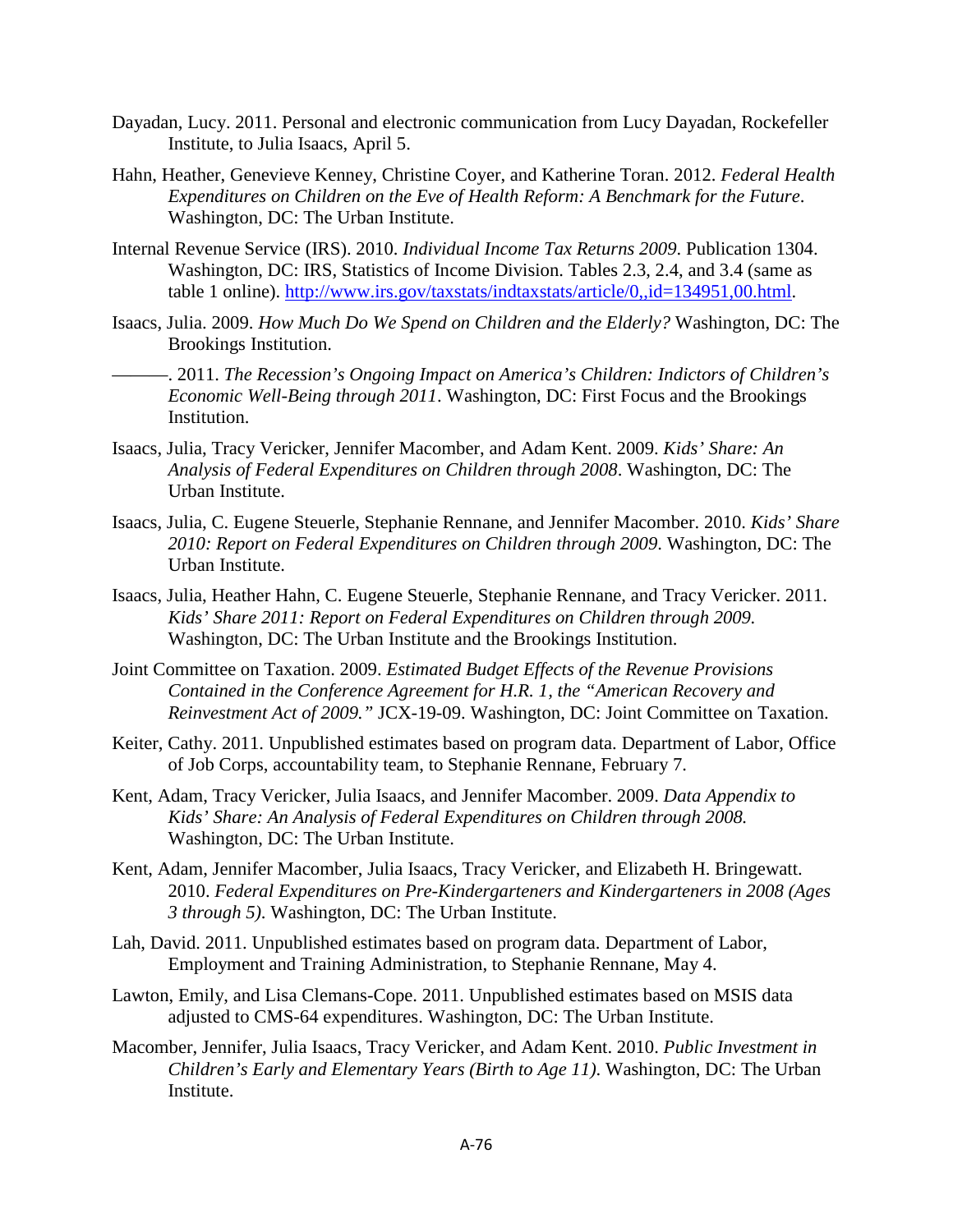- Macomber, Jennifer, Julia Isaacs, Tracy Vericker, Adam Kent, and Paul Johnson. 2009. *Federal Expenditures on Infants and Toddlers in 2007*. Washington, DC: The Urban Institute.
- Manteuffel, Bridgitte. 2011. Unpublished estimates based on program data from Gary Blau, Chief of the Child, Adolescent and Family Branch of the Center for Mental Health Services, to Stephanie Rennane, March 3.
- Medicaid and CHIP Payment and Access Commission. 2011. *Report to the Congress on Medicaid and CHIP*. Washington, DC: MACPAC.
- McCormick, Marie C., Lisa W. Deal, Barbara L. Devaney, Dexter Chu, Lorenzo Moreno, and Karen T. Raykovich. 2001. "The Impact on Clients of a Community-Based Infant Mortality Reduction Program: The National Healthy Start Program Survey of Postpartum Women." *American Journal of Public Health* 91(12): 1975–77.
- McNichol, E., P. Oliff, and N. Johnson. 2012. *States Continue to Feel Recession's Impact.* Washington, DC: Center on Budget and Policy Priorities.
- Meyer, Bruce, and Douglas Holtz-Eakin, eds. 2001. *Making Work Pay: The Earned Income Tax Credit and Its Impact on America's Families.* New York: Russell Sage Foundation.
- Muraskin, Lana, Debra Hollinger, and James Harvey. 1994. *National Assessment of Vocational Education, Volume 5, Funding and Administrative Issues*. Washington, DC: U.S. Department of Education, Office of Education Research and Improvement, Office of Research.
- National Association of State Budget Officers (NASBO). 2012. *State Expenditure Report 2010.* Washington, DC: NASBO.
- National Center for Education Statistics. 2012. *Digest of Education Statistics 2011*. U.S. Department of Education, Office of Educational Research and Improvement. Washington, DC: U.S. Government Printing Office.
- National Center for Social Statistics. 1971. *Graphic Presentation of Public Assistance and Related Data: Demographic and Program Characteristics and Financial Characteristics of Recipients, 1971*. Trend Report, DHEW Publication No. (SRS) 73-03101, NCSS Report A-4 (71). Washington, DC: U.S. Department of Health, Education, and Welfare.
- Nelson A. Rockefeller Institute of Government. 2011. State Funding for Children Database*.*  [http://www.rockinst.org/government\\_finance/casey\\_database.aspx.](http://www.rockinst.org/government_finance/casey_database.aspx)
- Office of Management and Budget. 2012a. *Budget of the United States Government, Fiscal Year 2013*. Washington, DC: U.S. Government Printing Office.
	- ———. 2012b. *Analytical Perspectives, Budget of the United States Government, Fiscal Year 2013*. Washington, DC: U.S. Government Printing Office.
	- ———. 2012c. *Budget of the United States Government, Fiscal Year 2013—Appendix.* Washington, DC: U.S. Government Printing Office.
- Rennane, Stephanie, Julia Isaacs, Heather Hahn, Tracy Vericker, and C. Eugene Steuerle. 2011. *Kids' Share 2011: Data Appendix*. Washington, DC: The Urban Institute.
- Rennane, Stephanie, Julia Isaacs, C. Eugene Steuerle and Jennifer Macomber. 2010. *Kids' Share 2010: Data Appendix*. Washington, DC: The Urban Institute.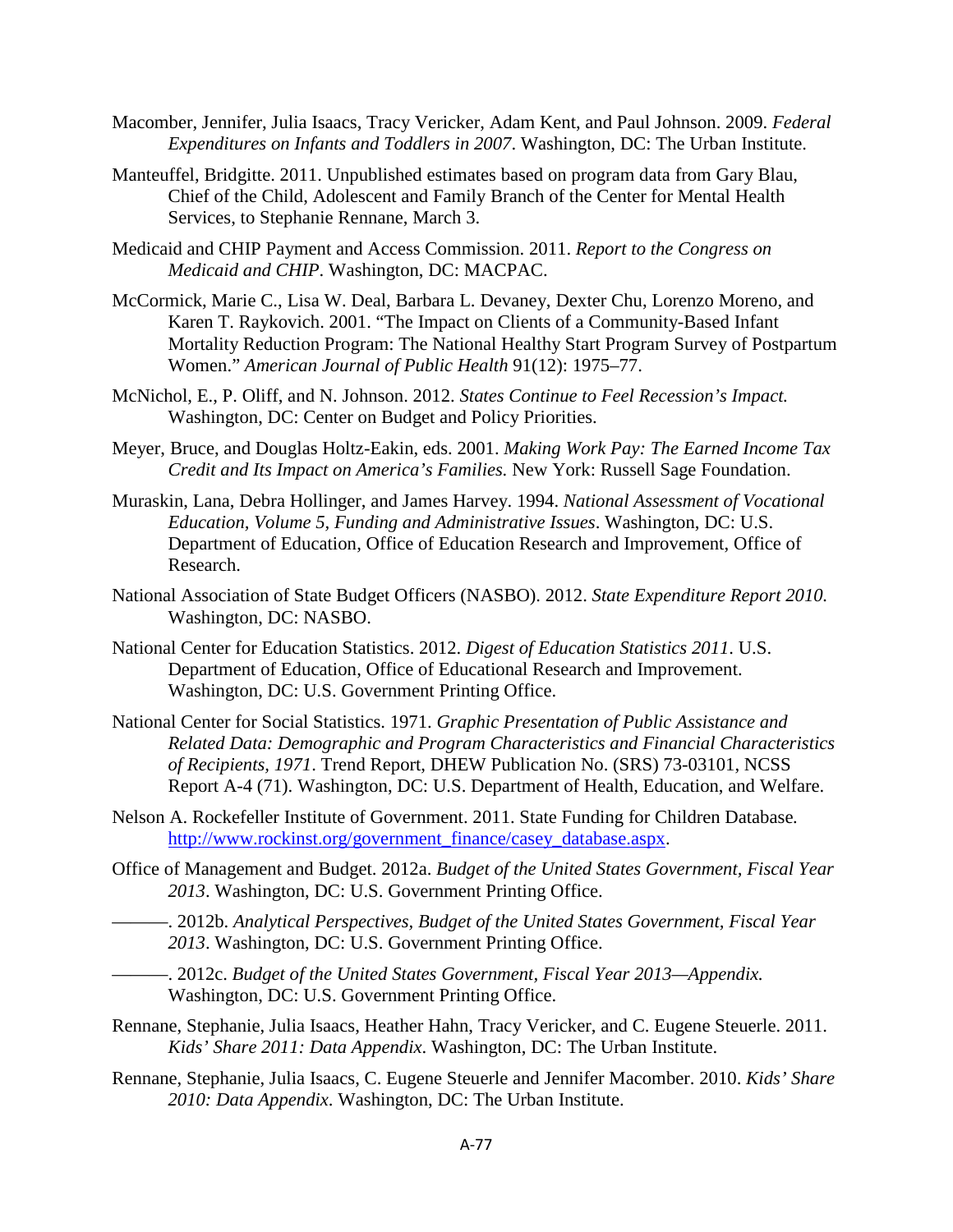- Reynolds, Gillian, Elizabeth Bell, Rebecca Clark, Rosalind Berkowitz King, Christopher Spiro, C. Eugene Steuerle, and Adam Carasso. 2007. *Kids' Share 2007: Data Appendix.* Washington, DC: The Urban Institute.
- Reynolds, Gillian, Elizabeth Bell, Rebecca Clark, Rosalind Berkowitz King, and Christopher Spiro. 2008. *Data Appendix to Kids' Share 2008.* Washington, DC: The Urban Institute.
- Rohaly, Jeffrey, Adam Carasso, and Mohammed Abdeel Saleem. 2005. *The Urban-Brookings Tax Policy Center Microsimulation Model: Documentation and Methodology for Version 0304.* Washington, DC: The Urban Institute.
- Smith, Vernon, Dennis Roberts, David Rousseau, and Tanya Schwartz. 2010. *SCHIP Enrollment June 2009: An Update on Current Enrollment and SCHIP Policy Directions.* Washington, DC: Henry J. Kaiser Family Foundation.
- Social Security Administration. 2010. *Number of Beneficiaries by Age.* Washington, DC: Social Security Administration, Office of the Chief Actuary.

———. 2012. *Annual Statistical Supplement to the Social Security Bulletin, 2011.* SSA No. 13– 11700*.* Washington, DC: Social Security Administration.

Steuerle, C. Eugene. 2003. "The Incredible Shrinking Budget for Working Families and Children." National Budget Issues Brief 1. Washington, DC: The Urban Institute.

———. 2008. *Contemporary U.S. Tax Policy.* 2nd edition. Washington, DC: Urban Institute Press.

- Steuerle, C. Eugene, Robert Reischauer, Margaret Simms, Olivia Golden, Kim Rueben, and Lisa Dubay. 2011. *Today's Children, Tomorrow's America: Six Experts Face the Facts.* Washington, DC: The Urban Institute.
- Stewart. Robert. 2011. Personal and electronic communication from Robert Stewart, Congressional Budget Office, to Julia Isaacs, March 24.
- Transfer Income Model, Version 3 (TRIM3). 2012. trim3.urban.org. Unpublished tabulations by project staff, February.
- Urban–Brookings Tax Policy Center. 2008. *Briefing Book: A Citizens' Guide for the 2008 Election and Beyond*. Washington, DC: The Urban Institute and the Brooking Institution.
- ———. 2012. The Urban–Brookings Tax Policy Center Microsimulation Model Version 0509- 6. Washington, DC: The Urban Institute.
- U.S. Census Bureau. 2000*. Quarterly Population Estimates: 1980–1989.*
- ———. 2000*. Quarterly Population Estimates: 1990–1999.*
- \_\_\_\_\_\_. 2008. *National Population Projections, Based on Census 2000.*
- ———. 2009*. National Estimates by Age, Sex, and Race: 2009.*
- U.S. Department of Agriculture. 2007. *WIC Food Package Costs and Infant Formula Rebate Summary: Fiscal Year 2005*. Washington, DC: U.S. Department of Agriculture, Food and Nutrition Service, Office of Analysis and Evaluation.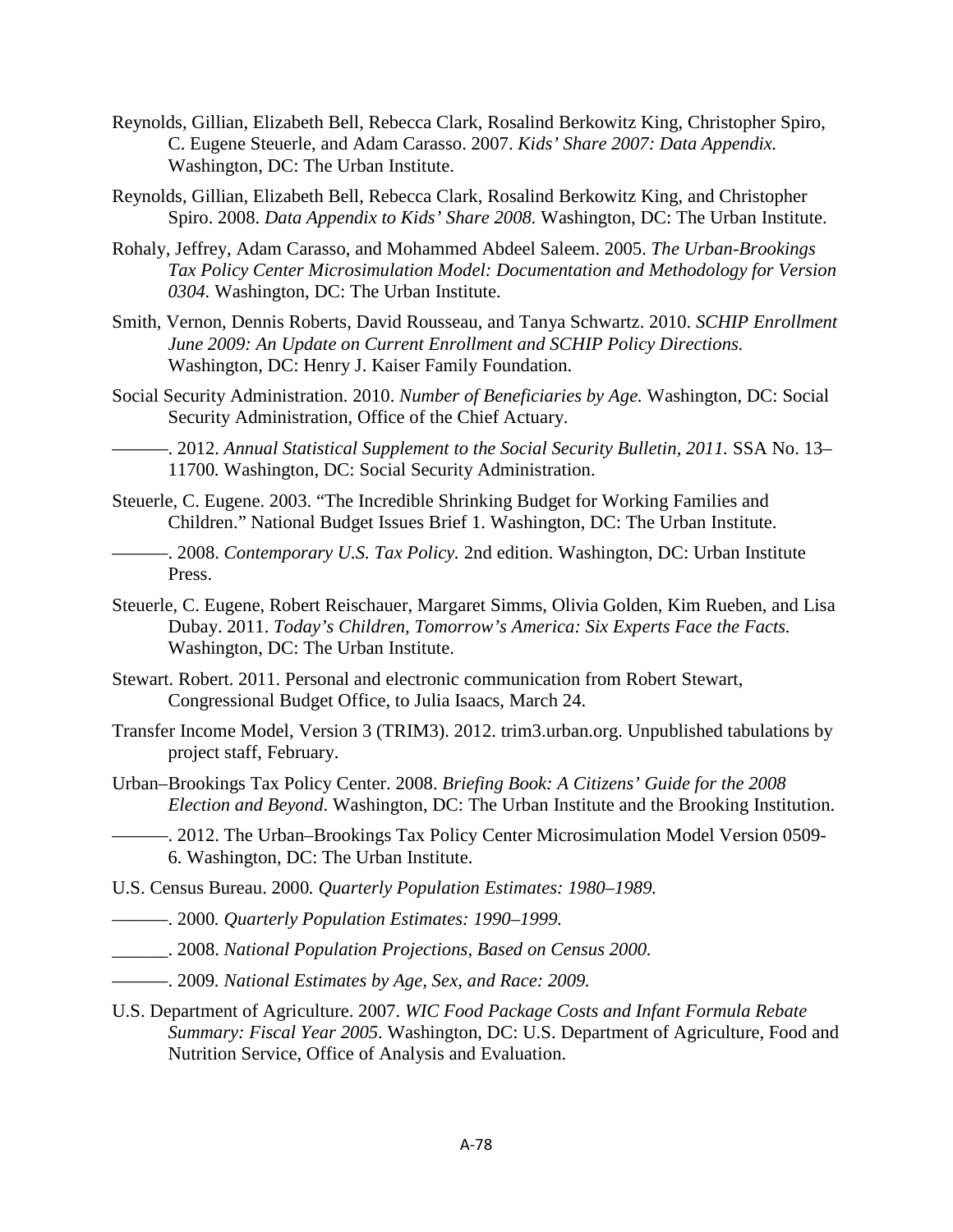- ———. 2009. *Characteristics of Supplemental Nutrition Assistance Program Households: Fiscal Year 2008*. Washington, DC: U.S. Department of Agriculture, Food and Nutrition Service, Office of Analysis and Evaluation.
- ———. 2010a. *Food Distribution Program Tables: Participation in the Indian Reservation and Commodity Supplemental Food Program, and Meals Served in the Nutrition Services Incentive Program.* Washington, DC: U.S. Department of Agriculture, Food and Nutrition Service.
- ———. 2010b. *WIC Participants and Program Characteristics 2008*. Washington, DC: U.S. Department of Agriculture, Food and Nutrition Service, Office of Analysis and Evaluation.
- U.S. Department of Defense. 1997. *A Study of Schools Serving Military Families in the U.S.*  Washington, DC: U.S. Department of Defense, Defense Manpower Data Center.
- U.S. Department of Education. 2006. *Guide to U.S. Department of Education Programs.*  Washington, DC: U.S. Department of Education, Office of Communications and Outreach.
- U.S. Department of Health and Human Services. 1994. *Serving America's Youth: A Directory of HHS Programs*. Washington, DC: U.S. Department of Health and Human Services, Office of Assistant Secretary for Planning and Evaluation, Office of Human Services Policy, Division of Children and Youth Policy.
	- ———. 2010a. *Social Services Block Grant Program Annual Report 2008.* Washington, DC: U.S. Department of Health and Human Services, Office of Community Services, Administration for Children and Families.
	- ———. 2010b. *Federal-State Title V Block Grant Partnership Budget FY 2011.* Washington, DC: U.S. Department of Health and Human Services, Maternal and Child Health Bureau.
	- ———. 2011a. *Justification of Estimates for Appropriation Committees.* Washington, DC: U.S. Department of Health and Human Services, Centers for Disease Control and Prevention.
	- ———. 2011b. Fiscal year 2008 MSIS and CMS-64 data. Washington, DC: Centers for Medicare and Medicaid Services, Center for Medicaid and State Operations.
	- -. 2011c. TANF caseload data. Washington, DC: U.S. Department of Health and Human Services, Office of Family Assistance.
	- ———. 2011d. *Child Support Enforcement, FY 2010 Preliminary Report.* Washington, DC: U.S. Department of Health and Human Services, Office of Child Support Enforcement, Administration for Children and Families, Division of Planning, Research, and Evaluation.
- U.S. Department of Housing and Urban Development. 2009. *A Picture of Subsidized Households: 2008*. Washington, DC: U.S. Department of Housing and Urban Development.
- U.S. General Accounting Office. 1985. *Federal Benefit Programs: A Profile*. HRD-86-14. Washington, DC: U.S. General Accounting Office.